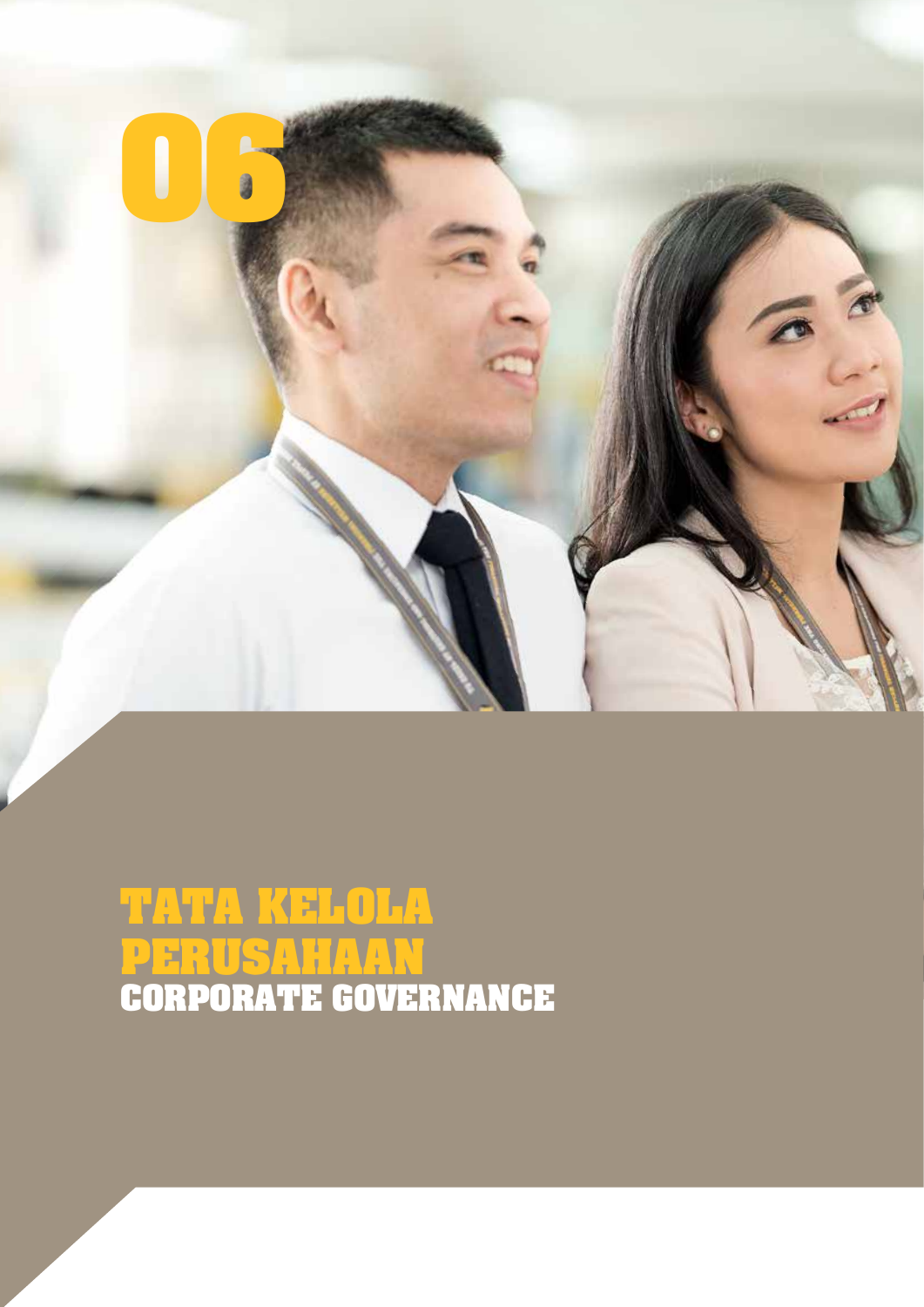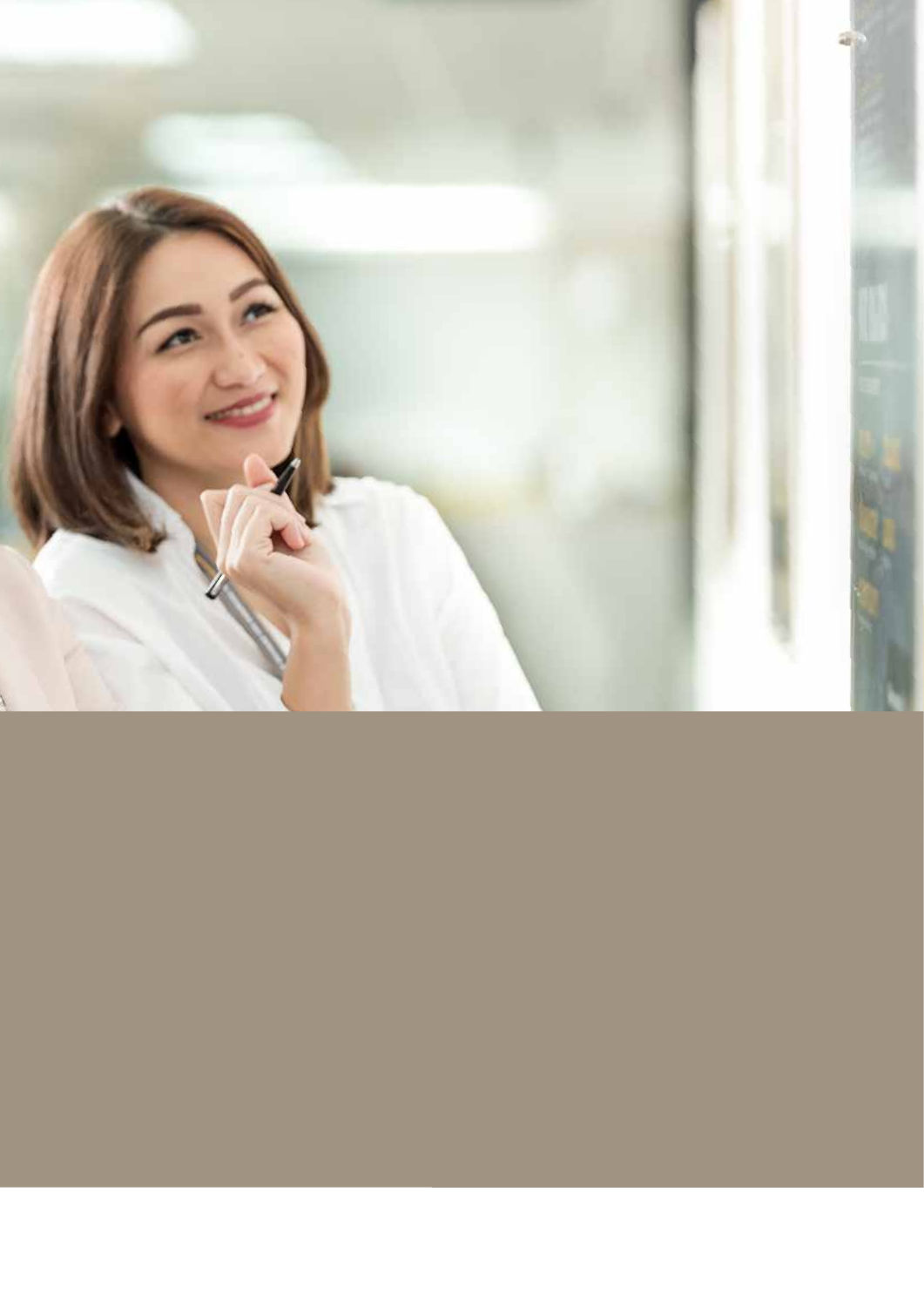# **Dasar Penerapan Tata Kelola Perusahaan**

**Implementation Basis of Corporate Governance**



Penerapan GCG senantiasa ditingkatkan dari tahun ke tahun. Bank memilliki organ-organ yang mendukung penerapan praktik tata kelola yang baik di seluruh jenjang organisasi, yang senantiasa mengacu pada prinsip-prinsip GCG dalam pelaksanaan tugasnya di Bank.

Bank Commonwealth menerapkan prinsip-prinsip dasar GCG secara konsisten dalam setiap proses bisnis dan kegiatan Bank. Prinsip-prinsip tersebut meliputi *transparency, accountability, responsibility, independency* dan *fairness* (TARIF). Prinsip-prinsip ini menjadi landasan yang kuat dalam proses pengambilan keputusan dan pengembangan usaha untuk menciptakan keseimbangan antara efektivitas operasional, peningkatan kinerja keuangan dan kontribusi positif Bank di masyarakat.

Dalam pelaksanaan tata kelola perusahaan yang baik, Bank Commonwealth juga mengacu pada peraturan perundangundangan berikut ini sebagai landasan:

- 1. Undang-undang Republik Indonesia No.10 tahun 1998 tentang perubahan atas Undang-undang No. 7 tahun 1992 tentang Perbankan;
- 2. Undang-undang Republik Indonesia No. 40 tahun 2007 tentang Perseroan Terbatas;

*The implementation of GCG is always improved from year to year. The Bank has organs that support the implementation of good governance practices throughout the organization. These organs always refer to the principles of GCG in the performance of their duties at the Bank.*

*Commonwealth Bank applies the principles of GCG consistently in each and every one of its business process and activities of the Bank. These principles include transparency, accountability, responsibility, independency and fairness (TARIF). These principles provide a strong foundation in the decision-making and business development processes that create a balance between operational effectiveness, improved financial performance and the Bank's positive contribution to society.*

*In the implementation of good corporate governance, Commonwealth Bank also refers to the following pieces of legislation as its basis:*

- *1. Law of the Republic of Indonesia No. 10 of 1998 on Amendment to Law No. 7 of 1992 on Banking;*
- *2. Law of the Republic of Indonesia No. 40 of 2007 on Limited Liability Companies;*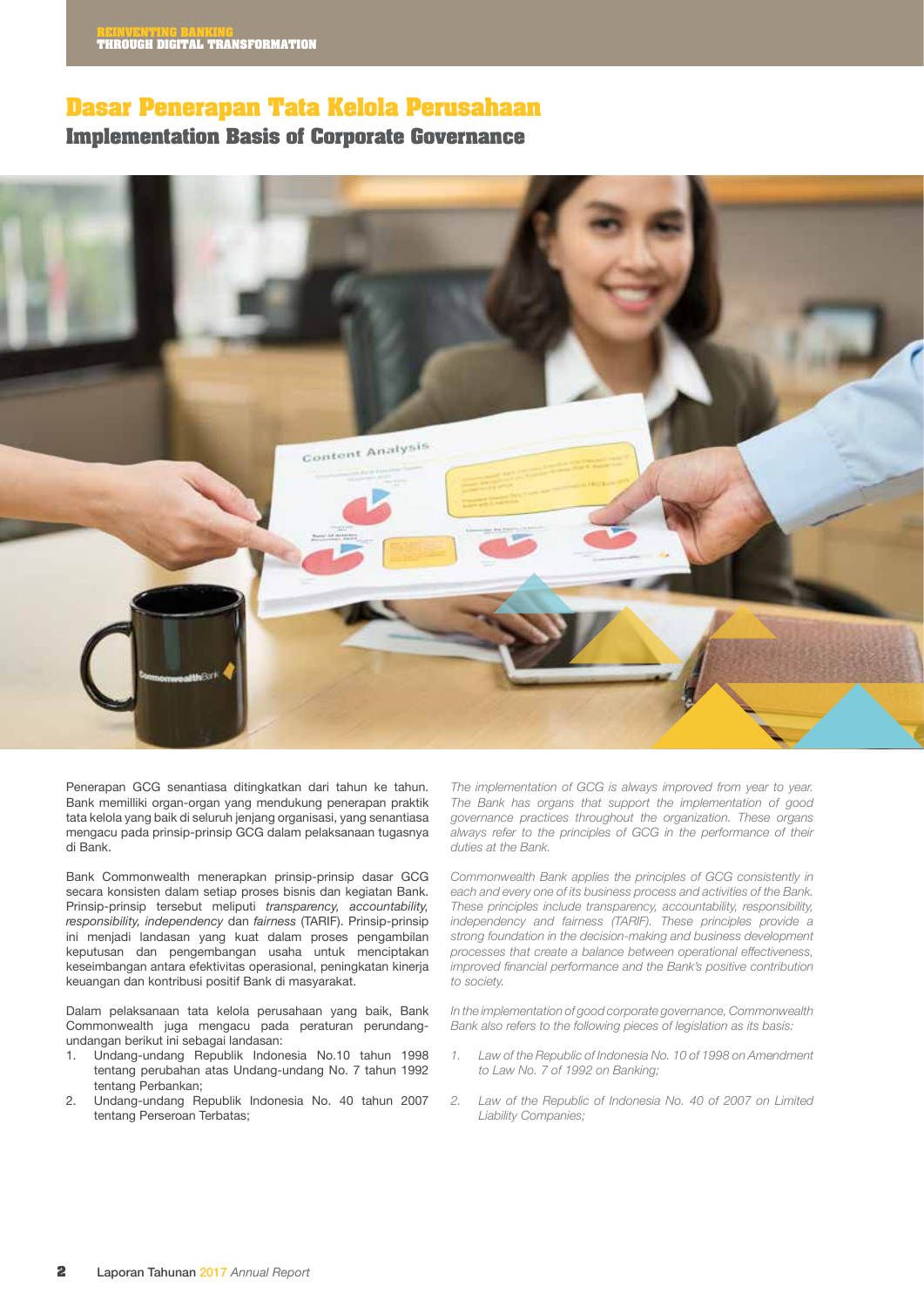- 3. Peraturan Otoritas Jasa Keuangan (POJK) No. 55/ POJK.03/2016 tentang Penerapan Tata Kelola bagi Bank Umum;
- 4. Surat Edaran OJK (SEOJK) No. 13/SEOJK.03/2017 tentang Penerapan Tata Kelola bagi Bank Umum;
- 5. POJK No. 45/POJK.03/2015 tentang Penerapan Tata Kelola dalam Pemberian Remunerasi bagi Bank Umum;
- 6. SEOJK No. 40/SEOJK.03/2016 tentang Penerapan Tata Kelola dalam Pemberian Remunerasi bagi Bank Umum;
- 7. Peraturan Otoritas Jasa Keuangan No. 6/POJK.03/2015 dan No.32/POJK.03/2016 tentang Perubahan atas Peraturan Otoritas Jasa Keuangan No. 6/POJK.03/2015 tentang Transparansi dan Publikasi Laporan Bank;
- 8. Pedoman Umum GCG Indonesia dan GCG Perbankan Indonesia oleh Komite Nasional Kebijakan *Governance* (KNKG);
- 9. Anggaran Dasar Bank; dan
- 10. Kebijakan internal Bank (Peraturan Perusahaan, Kebijakan dan Prosedur).

#### **STRUKTUR DAN MEKANISME GCG**

Mekanisme GCG dilaksanakan melalui penyusunan dan penerapan kebijakan, kode etik dan *standard operating procedure*  (SOP) yang harus dipatuhi oleh seluruh karyawan di semua tingkat organisasi dalam menjalankan kegiatan operasional Bank.

- *3. Financial Services Authority (OJK) Regulation (POJK) No. 55/ POJK.03/2016 on the Implementation of Good Corporate Governance for Commercial Banks;*
- *4. OJK Circular Letter (SEOJK) No. 13/SEOJK.03/2017 on the Implementation of Good Corporate Governance for Commercial Banks;*
- *5. POJK No. 45/POJK.03/2015 on the Application of Good Corporate Governance in the Provision of Remuneration for Commercial Banks;*
- *6. SEOJK No. 40/SEOJK.03/2016 on the Implementation of Good Corporate Governance in the Provision of Remuneration for Commercial Banks;*
- *7. POJK No. 6/POJK.03/2015 and No.32/POJK.03/2016 on the Amendment to POJK No. 6/POJK.03/2015 on Transparency and Publication of Bank Reports;*
- *8. GCG Indonesia General Guidelines and Indonesian Banking GCG by the National Committee on Governance Policy (KNKG);*
- *9. Articles of Association of the Bank; and*
- *10. Internal Bank Policies (Company Regulations, Policies and Procedures).*

#### *GCG STRUCTURE AND MECHANISM*

*GCG mechanisms are implemented through the formulation and application of policies, code of ethics and standard operating procedures (SOPs) that all employees must meet at all levels of the organization in carrying out the Bank's operational activities.* 

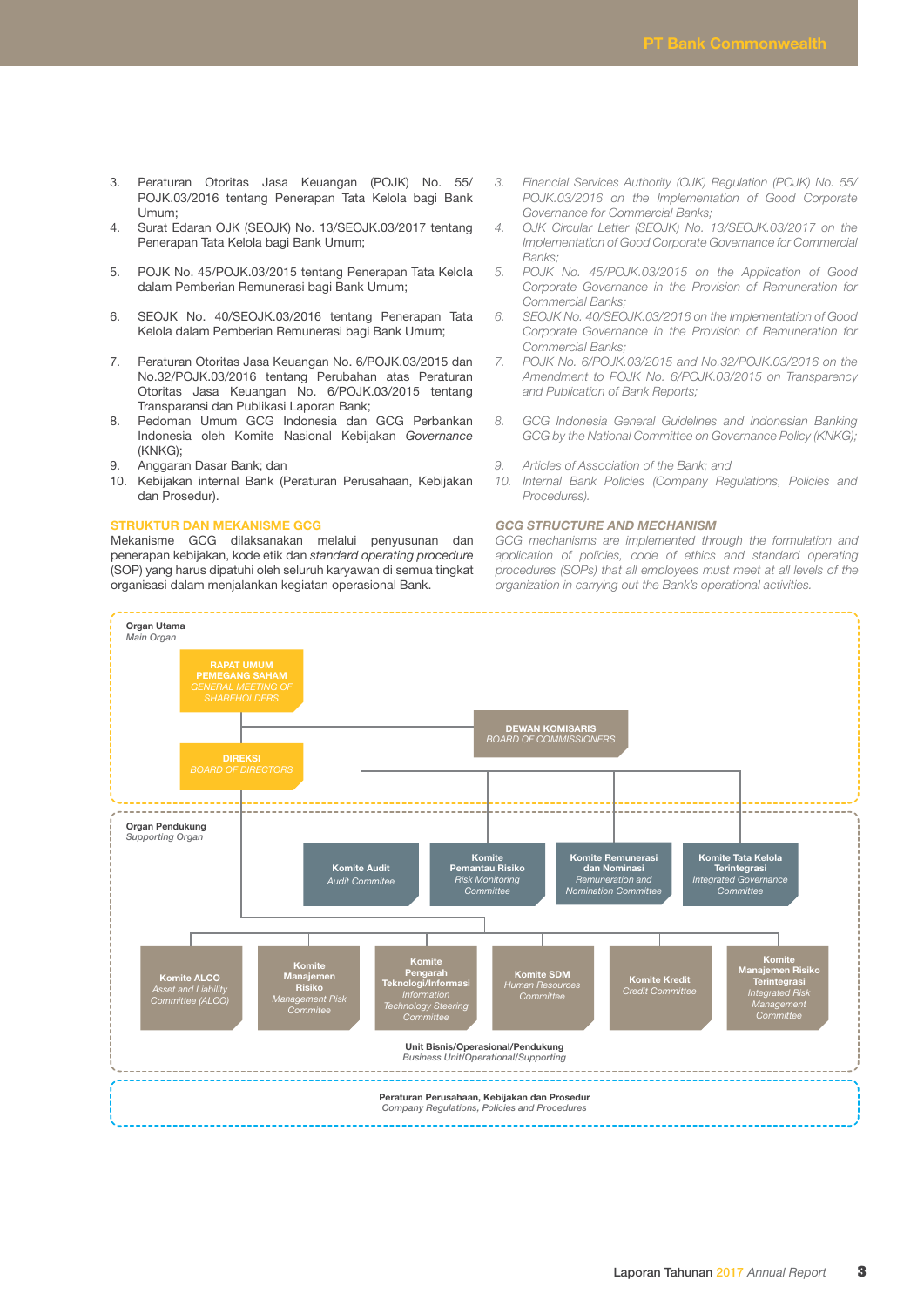Implementasi GCG di Bank dilaksanakan melalui 3 (tiga) organ utama Bank yang terdiri dari Rapat Umum Pemegang Saham (RUPS), Dewan Komisaris, dan Direksi, sebagaimana diatur dalam Undang-undang No. 40 tahun 2007 tentang Perseroan Terbatas. Dalam praktiknya, Dewan Komisaris dan Direksi dibantu oleh organ-organ pendukung yaitu komite-komite di tingkat Dewan Komisaris dan Direksi, satuan kerja independen dan sekretaris perusahaan untuk mengoptimalkan fungsi organ utama dalam struktur tata kelola Bank.

Dewan Komisaris dibantu oleh Komite Audit, Komite Pemantau Risiko dan Komite Remunerasi dan Nominasi. Selain itu, sebagai Entitas Utama, Bank juga memiliki Komite Tata Kelola Terintegrasi untuk membantu pelaksanaan tugas dan tanggung jawab Dewan Komisaris terkait pengawasan pelaksanaan tata kelola terintegrasi dalam konglomerasi keuangan. Direksi dibantu oleh Komite Manajemen Risiko, Komite *Asset and Liability* (ALCO), Komite Kredit, Komite Pengarah Teknologi Informasi, Komite SDM dan Komite Manajemen Risiko Terintegrasi. Semua organ dan komite saling bersinergi dalam pemenuhan kewajibannya pada Bank.

#### **Penerapan GCG**

Bank Commonwealth sebagai bank yang menjunjung tinggi integritas dan profesionalisme, telah melakukan penyempurnaan kebijakan yang mendukung penerapan GCG, yaitu Kebijakan *Whistleblower*, Kebijakan Anti Suap dan Korupsi, Kebijakan Benturan Kepentingan dan Kebijakan Hadiah dan Hiburan.

#### **Penilaian Penerapan GCG**

Sesuai Surat Edaran OJK (SEOJK) No. 13/SEOJK.03/2017 tentang Penerapan Tata Kelola bagi Bank Umum, Bank Commonwealth melakukan penilaian sendiri atas penerapan tata kelola setiap semester. Penilaian dilakukan terhadap 3 (tiga) aspek *governance* yaitu struktur, proses dan hasil terhadap 11 (sebelas) faktor penilaian pelaksanaan GCG yaitu:

- 1. Pelaksanaan tugas dan tanggung jawab Direksi;
- 2. Pelaksanaan tugas dan tanggung jawab Dewan Komisaris;
- 3. Kelengkapan dan pelaksanaan tugas Komite;
- 4. Penanganan Benturan Kepentingan;<br>5. Penerapan Fungsi Kepatuhan Bank:
- 5. Penerapan Fungsi Kepatuhan Bank;<br>6. Penerapan Fungsi Audit Intern:
- 6. Penerapan Fungsi Audit Intern;<br>7. Penerapan Fungsi Audit Ekstern
- 7. Penerapan Fungsi Audit Ekstern;<br>8. Penerapan Manajemen Risiko terr
- 8. Penerapan Manajemen Risiko termasuk Sistem Pengendalian Intern;
- 9. Penyediaan dana kepada pihak terkait (*related party*) dan penyediaan dana besar (*large exposures*);
- 10. Transparansi kondisi keuangan dan non keuangan, laporan pelaksanaan GCG dan pelaporan internal;
- 11. Rencana Strategis Bank.

Melalui mekanisme *self-assessment*, hasil penilaian GCG Bank Commonwealth selama tahun 2017 adalah sebagai berikut:

*Implementation of GCG at the Bank is conducted through 3 (three) major Bank's organs consisting of General Meeting of Shareholders (AGMS), the Board of Commissioners, and the Board of Directors, as regulated in Law No. 40 of 2007 on Limited Liability Companies. In practice, the Board of Commissioners and the Board of Directors are assisted by supporting organs, i.e., the committees at the Board of Commissioners and Board of Directors, by independent working units and by corporate secretaries to optimize the functioning of major organs in the Bank's governance structure.*

*The Board of Commissioners assisted by the Audit Committee, Risk Monitoring Committee and Remuneration and Nomination Committee. In addition, as a Principal Entity, the Bank also has an Integrated Governance Committee to assist in the implementation of the duties and responsibilities of the Board of Commissioners regarding the supervision of integrated governance implementation in financial conglomerates. The Board of Directors assisted by the Risk Management Committee, Asset and Liability Committee (ALCO), Credit Committee, Information Technology Steering Committee, Human Resources Committee and Integrated Risk Management Committee. All organs and committees synergize in fulfillment of their obligations to the Bank.*

#### *Application of GCG*

*As a bank that upholds integrity and professionalism, Commonwealth Bank has worked to strengthen its infrastructure, among others, through the improvement of policies that support its implementation of GCG, its Whistleblower Policy, its Anti Bribery and Corruption Policy, its Conflict of Interest Policy, and its Rewards and Entertainment Policy.*

#### *Self-Assessment Results of GCG Implementation*

*In accordance to SEOJK No. 13/SEOJK.03/2017 on the Implementation of Good Corporate Governance for Commercial Banks, Commonwealth Bank conducts its own personal assessment of its implementation of good corporate governance every semester. This assessment is conducted on 3 (three) aspects of governance – structure, process, and the results of 11 (eleven) different factors of GCG implementation:*

- *1. Implementation of duties and responsibilities of the Board of Directors;*
- *2. Implementation of duties and responsibilities of the Board of Commissioners;*
- *3. Completeness and performance of the Committee's duties;*
- *4. Handling of Conflict of Interest;*
- *5. Implementation of the Bank Compliance Function;*
- *6. Implementation of the Internal Audit Function;*
- *7. Implementation of the External Audit Function;*
- *8. Implementation of Risk Management, including Internal Control Systems;*
- *9. Provision of funds to related parties and large exposures;*
- *10. Transparency of financial and non-financial conditions, GCG implementation reports and internal reporting;*
- *11. Bank's Strategic Plan.*

*Through its self-assessment mechanisms, Commonwealth Bank's GCG assessment results for 2017 are as follows:*

| Hasil Penilaian Sendiri (Self-Assessment) Pelaksanaan GCG<br><b>Posisi: Desember 2017</b><br>Self-Assessment Results of GCG Implementation<br>Position: December 2017 |                     |                                                                                                                                                                                                                                                                                                                                                                                                                                                                                                                                                                                                         |  |  |
|-----------------------------------------------------------------------------------------------------------------------------------------------------------------------|---------------------|---------------------------------------------------------------------------------------------------------------------------------------------------------------------------------------------------------------------------------------------------------------------------------------------------------------------------------------------------------------------------------------------------------------------------------------------------------------------------------------------------------------------------------------------------------------------------------------------------------|--|--|
| <b>Entitas</b><br>Entity                                                                                                                                              | Peringkat<br>Rating | <b>Definisi Peringkat</b><br><b>Definition of Ranking</b>                                                                                                                                                                                                                                                                                                                                                                                                                                                                                                                                               |  |  |
| Bank<br>Bank                                                                                                                                                          | 2 (Baik)<br>2(Good) | Manajemen Bank telah melakukan penerapan GCG yang<br>secara umum baik dan pemenuhan atas prinsip-prinsip GCG<br>sudah memadai. Kelemahan penerapan prinsip GCG secara<br>umum kurang signifikan dalam kegiatan operasional dan<br>dapat diselesaikan dengan baik oleh manajemen Bank.<br>The Bank's management has conducted generally good<br>GCG implementation and its compliance with GCG<br>principles is sufficient. Its weaknesses in applying GCG<br>principles are generally less significant in its effect on<br>operational activities and can be well resolved by the<br>Bank's management. |  |  |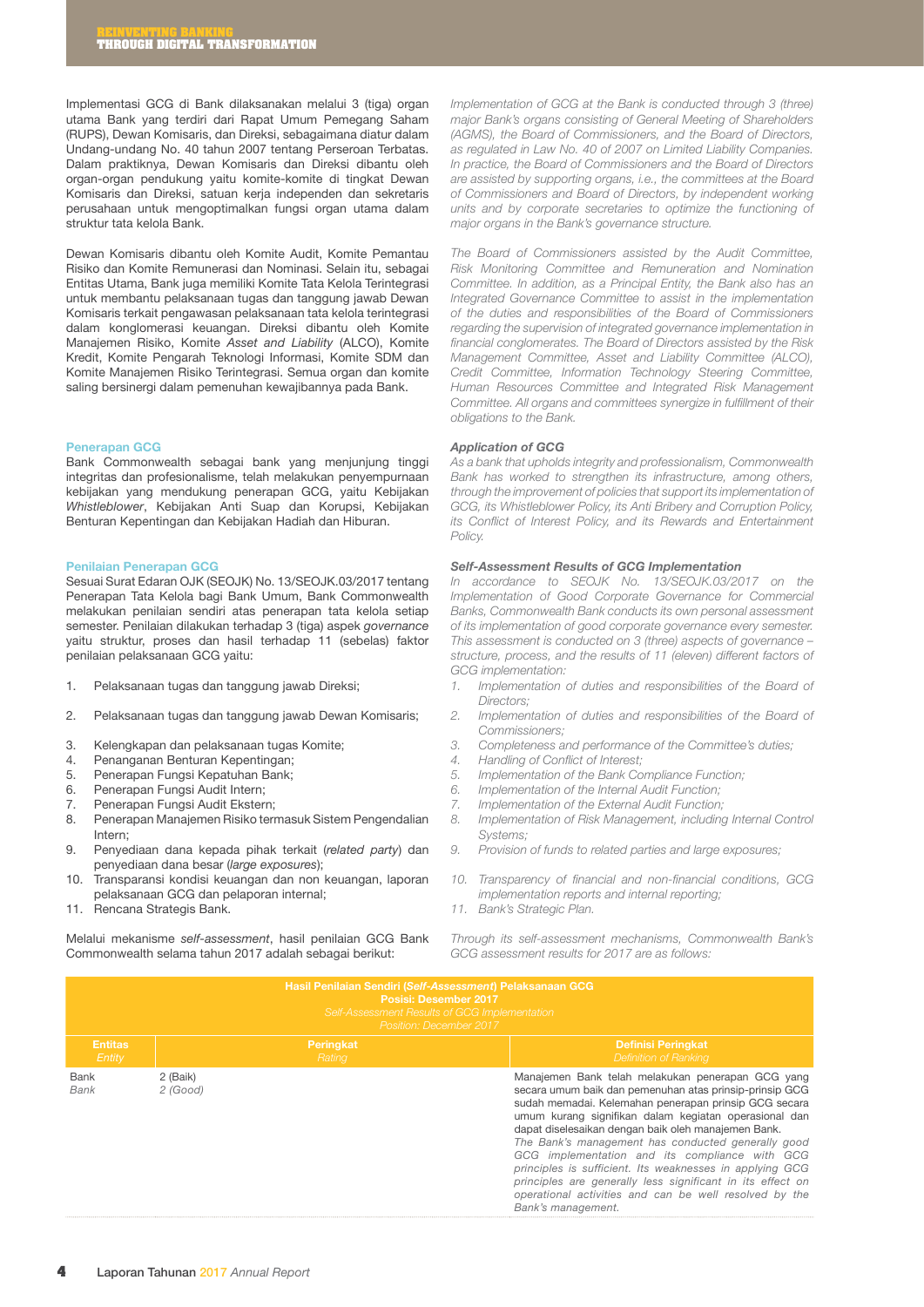#### **a.** *Governance Structure*

Bank Commonwealth memiliki *governance structure* yang mendukung proses penerapan prinsip-prinsip GCG, antara lain:

- Bank memiliki susunan dan komposisi Direksi sesuai dengan kompleksitas usaha dan seluruh anggota Direksi berdomisili di Indonesia.
- Pengangkatan anggota Direksi telah melalui proses seleksi dan telah memenuhi persyaratan yang ditetapkan regulator antara lain integritas dan kompetensi, independensi, reputasi keuangan, rangkap jabatan, hubungan keuangan dan keluarga.
- Direksi memiliki manual (pedoman dan tata tertib) Direksi yang mengatur etika kerja, tugas dan tanggung jawab, waktu kerja dan penyelenggaraan rapat. Direksi memiliki komite-komite yang membantu pelaksanaan tugas dan tanggung jawabnya.
- Segala keputusan Direksi dilakukan berdasarkan musyawarah untuk mufakat dan menjadi tanggung jawab seluruh anggota Direksi.
- Dewan Komisaris Bank terdiri dari 4 orang dengan jumlah Komisaris Independen sebanyak 50% dari jumlah anggota Dewan Komisaris sesuai dengan persyaratan yang ditetapkan dalam peraturan GCG.
- Anggota Dewan Komisaris telah memenuhi persyaratan sebagaimana yang ditetapkan ketentuan antara lain persyaratan domisili, rangkap jabatan, independensi, hubungan keuangan dan keluarga, integritas dan kompetensi yang sesuai dengan kompleksitas usaha Bank.
- Dewan Komisaris memiliki manual (pedoman dan tata tertib kerja) yang mengatur antara lain persyaratan, etika, tugas tanggung jawab, kewenangan, dan rapat.
- Dewan Komisaris memiliki komite-komite dengan struktur dan komposisi yang dipersyaratkan dalam peraturan serta menjalankan tugas dan tanggungjawabnya.
- Secara infrastruktur, pelaksanaan tugas dan tanggung jawab Dewan Komisaris, Direksi, Komite-Komite serta Satuan Kerja Bank telah dijalankan dan didukung dengan kebijakan, sistem dan prosedur, pedoman serta piagam-piagam Komite.
- Bank mengkinikan kebijakan internal benturan kepentingan yang mengatur mengenai penanganan benturan kepentingan yang mengikat seluruh karyawan, Direksi dan Dewan Komisaris yang mengatur antara lain pencegahan, pengendalian dan pengungkapan benturan kepentingan, dan transaksi dengan pihak terkait serta pihak afiliasi.
- Satuan Kerja Kepatuhan independen dari fungsi operasional yang didukung dengan sumber daya manusia yang memadai.
- Fungsi Internal Audit telah sesuai dengan peraturan yang berlaku termasuk dengan penyusunan piagam dan rencana kerja dari audit intern yang dikinikan setiap tahun dan Pelaksanaan Fungsi Audit Eksternal oleh Akuntan Publik telah memenuhi persyaratan independen dan peraturan yang berlaku.
- Struktur organisasi yang memadai untuk mendukung penerapan manajemen risiko dan pengendalian intern yang baik serta terdapat kebijakan, prosedur dan penetapan limit risiko yang memadai dan dikinikan secara berkala termasuk kebijakan dan prosedur terkait penyediaan dana terhadap pihak terkait dan penyediaan dana besar.
- Pelaporan yang sesuai dengan regulasi terkait transparansi kondisi keuangan dan non keuangan Bank serta pelaporan internal yang didukung sistem *core banking* yang dilakukan pemeliharaan secara berkala.
- Komunikasi strategi dan arah bisnis Bank oleh Direksi kepada karyawan untuk mendukung kinerja Bank.

#### **b.** *Governance Process*

- Untuk melakukan pengawasan terhadap tugas dan tanggung jawab Direksi dari Dewan Komisaris, rapat Dewan Komisaris serta rapat Komite diadakan setiap dua bulan sekali. Untuk melakukan fungsi pengawasan yang kuat, Komisaris Independen 1 (satu) kali seminggu secara *on site* ke Bank.
- Direksi bertanggung jawab penuh atas pengurusan dan pengelolaan Bank dengan menerapkan prinsip-prinsip GCG dalam setiap kegiatan usaha Bank.
- Komite-komite telah menjalankan fungsinya sesuai dengan tugas dan tanggung jawab masing-masing komite dan ketentuan.
- Terdapat proses dari Bank untuk memastikan bahwa benturan kepentingan yang dapat merugikan atau mengurangi keuntungan Bank dapat dihindari pada kondisi awal.
- Terdapat rencana kerja tahunan fungsi Kepatuhan dan laporan dari Direktur Kepatuhan mengenai tugas dan tanggung jawabnya kepada Direktur Utama dengan tembusan Dewan Komisaris.
- Pemberitahuan peraturan-peraturan yang baru diterbitkan oleh Divisi Kepatuhan kepada unit-unit terkait yang dilengkapi

#### *a. Governance Structure*

*Commonwealth Bank has a governance structure to support the implementation process of GCG principles, such as:* 

- Bank has the composition and composition of the Board of *Directors in accordance with business complexity and all members of the Board of Directors who are based in Indonesia.*
- *The appointment of members of the Board of Directors who have been through the selection process and have met the requirements set by the regulator such as integrity and competence, independence, financial reputation, multiple positions, financial and family relationships.*
- *Board of Directors has a manual (guideline and discipline) that governs work ethics, duties and responsibilities, work hours and meeting arrangements. The Board of Directors has committees that assist in the implementation of its duties and responsibilities.*
- *All Board of Directors decisions shall be made by deliberations for consensus and shall become the responsibility of all members of Board of Directors.*
- *The Board of Commissioners of the Bank consists of 4 people with Independent Commissioners amounting to 50% of the total members, this is based on requirement written in the GCG regulation.*
- *Members of Board of Commissioners have met the requirements as stipulated by the regulations, such as location, dual positions, independence, financial and family relationships, integrity and competence in accordance with the complexity of the Bank's business.*
- *The Board of Commissioners has manual (guideline and work rules) that governs among others, requirements, ethics, duties of responsibilities, authorities, and meetings.*
- *The Board of Commissioners has committees with the structure and composition that are required in the regulation and performs its duties and responsibilities.*
- *When it comes to infrastructure, the duties and responsibilities of Board of Commissioners, Board of Directors, Committees and Work Units of the Bank been implemented and supported by policies, systems and procedures, guidelines and Committee charters.*
- *Bank updates internal conflict of interest policies on the handling of conflict of interest for all employees, Board of Directors and Board of Commissioners which regulate among others the prevention, control and disclosure of conflict of interest and transactions with related parties and affiliates.*
- *The Compliance Unit is independent from operational functions supported by adequate human resources.*
- *The Internal Audit function complies with applicable regulations including the preparation of the charter and work plan of internal audit which are updated annually and the External Audit Function Implementation by the Public Accountant that shall meet with independent requirements and prevailing regulations.*
- *Sufficient organizational structure to support the implementation of risk management and good internal control as wella s policies, procedures and the establishment of adequate risk limits and updated regularly including policies and procedures related to the provision of fund to related parties and the provision of large fund.*
- *Report in accordance with regulations relating to transparency of financial and non financial condition of the Bank and internal reporting supported by core banking system which maintenance is carried out periodically.*
- *Strategic communication and business direction of the Bank by Board of Directors to employees to support the Bank's performance.*

#### *b. Governance Process*

- *To supervise the duties and responsibilities of the Board of Directors from Board of Commissioners, Board of Commissioners meetings and Committees meetings held every two months. To perform a strong supervisory function, Independent Commissioner goes to the Bank once a week.*
- *Board of Directors is fully responsible for the management of the Bank by applying GCG principles in every Bank's business activities.*
- *The committees have performed their functions in accordance with the duties and responsibilities of each committee.*
- *There is a process from the Bank to ensure that conflict of interest that could harm or reduce the Bank's profits can be avoided from the early stage.*
- *There is an annual Compliance function work plan and a report from the Compliance Director regarding his duties and responsibilities to the President Director and Board of Commissioners.*
- *Announcement on newly issued regulations by the Compliance Division to relevant units includes a summary of regulations. The*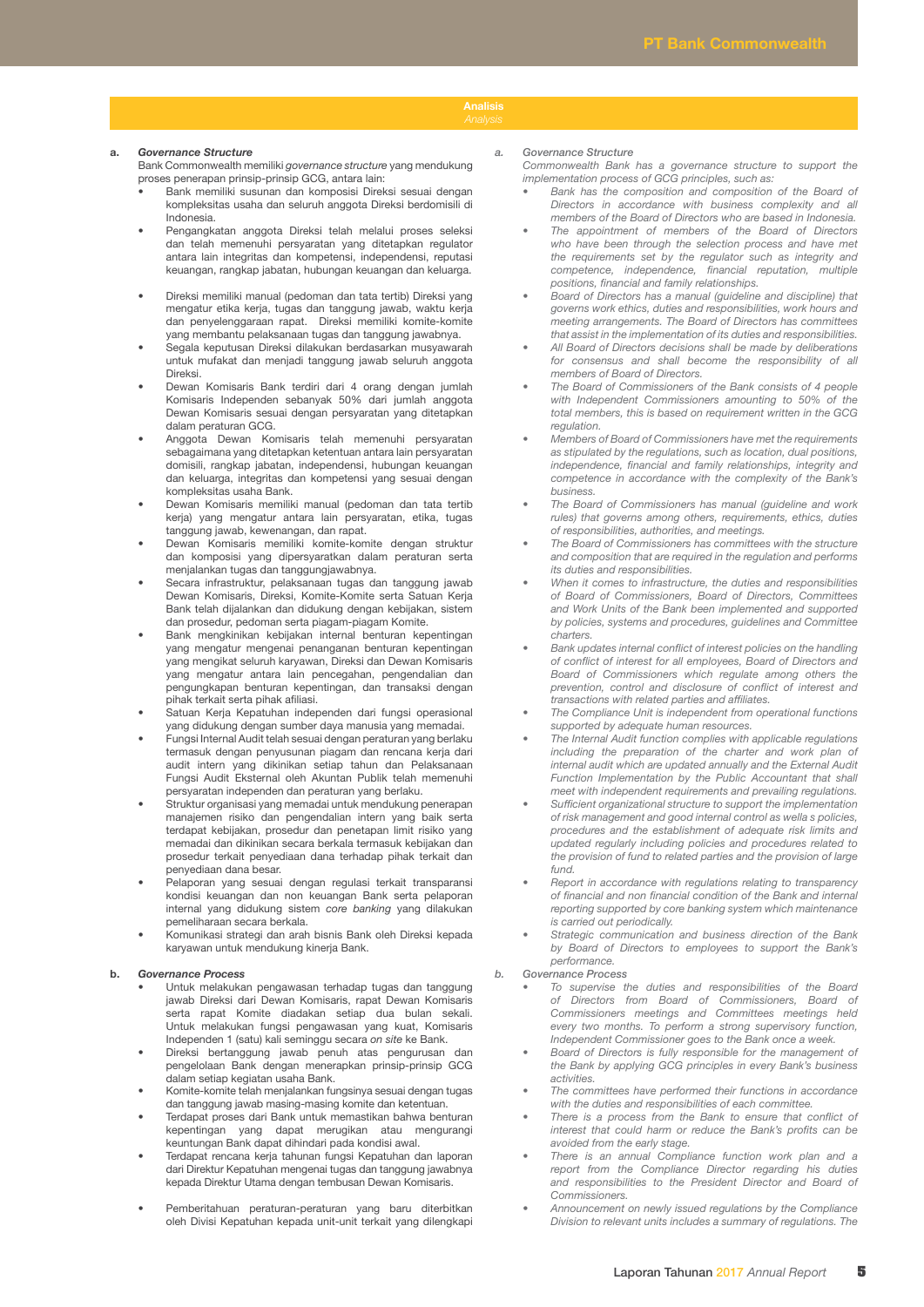dengan ringkasan peraturan. Divisi Kepatuhan melakukan pemeliharaan *data base* peraturan yang dikinikan secara berkala sesuai dengan perkembangan peraturan.

- Terdapat fungsi audit internal yang melakukan pengawasan secara independen dengan cakupan tugas yang memadai dan sesuai dengan rencana, pelaksanaan dan pemantauan hasil audit.
- Penunjukan auditor eksternal yang terdaftar di regulator sesuai peraturan OJK dan kebijakan internal Bank, penunjukan auditor telah dilakukan sesuai ketentuan.
- Pengendalian risiko Bank yang dikelola melalui Model Tiga Lini Pertahanan.
- Penerapan sistem pengendalian intern yang menyeluruh dan efektif telah dilaksanakan dalam mendukung pelaksanaan manajemen risiko dan ditata sesuai dengan tujuan bisnis.
- Evaluasi dan pengkinian kebijakan, sistem dan prosedur dan terdapat proses yang memadai untuk memastikan penyediaan dana kepada pihak terkait dan penyediaan dana dalam jumlah besar dengan tetap menerapkan prinsip kehati-hatian.
- Informasi yang tercantum di dalam laporan keuangan disusun dan disajikan secara transparan sesuai dengan prosedur, jenis dan cakupan serta telah disampaikan kepada Bank Indonesia dan instansi terkait lainnya secara tepat waktu. Transparansi informasi produk bank berserta perubahan-perubahannya disampaikan kepada nasabah dengan jelas dan mudah dimengerti. Terdapat transparansi tata cara pengaduan nasabah dan penyelesaian sengketa kepada nasabah sesuai ketentuan dan telah ditempatkan dalam situs web Bank.
- Penyusunan dan penyampaian revisi Rencana Bisnis pada ketentuan yang memperhatikan faktor eksternal dan internal yang dapat mempengaruhi kelangsungan usaha Bank, prinsip kehati-hatian, penerapan manajemen risiko, dan azas perbankan yang sehat.

#### **c.** *Governance Outcome*

Dengan adanya *governance structure* dan *governance process* yang memadai akan mendukung governance outcome yang sesuai dengan kepentingan *stakeholder* Bank.

- Pelaksanaan tugas dan tanggung jawab Direksi telah mengacu pada Anggaran Dasar Bank dan peraturan perundangundangan yang berlaku.
- Penyampaian Laporan Kepatuhan dan Laporan Pihak Terkait kepada OJK secara tepat waktu dan cakupan pelaporan yang telah sesuai dengan ketentuan yang berlaku.
- Kaji ulang oleh pihak ketiga terhadap kinerja dan kepatuhan SKAI telah dilakukan di tahun 2015 oleh RSM AAJ Associates dengan hasil "Generally Conform" dan hasil kaji ulang tersebut telah disampaikan kepada OJK.
- Kebijakan dan prosedur manajemen risiko bank telah menjabarkan cara Bank mengidentifikasi, mengkaji, mengendalikan dan memonitor risiko-risikonya, sesuai dengan visi, misi, kompleksitas, kemampuan Bank dan strategi yang telah ditetapkan. Diharapkan, kemampuan manajemen risiko bank mencukupi, masukan berkesinambungan terus dilakukan terhadap sistem dan sumber daya manusia sehingga pola perbaikan akan terus dilakukan secara berkesinambungan terhadap kerangka manajemen risiko sejalan pertumbuhan dan meningkatnya kompleksitas bisnis Bank.
- Tidak terdapat Penyediaan Dana besar (*large exposures*) dan Penyediaan Dana kepada pihak lain yang memiliki kepentingan terhadap Bank dilaksanakan secara wajar (*arm's length basis*), disesuaikan dengan kemampuan permodalan Bank dan tidak terkonsentrasi secara signifikan kepada Peminjam atau kelompok Peminjam tertentu.
- Laporan bulanan, triwulanan dan pelaksanaan GCG telah dipublikasikan sesuai dengan peraturan dan dimuat dalam situs *web* Bank. Selain itu, publikasi triwulanan juga dimuat dalam surat kabar nasional sesuai ketentuan.

*Compliance Division maintains a regular database of regulations that are updated regularly in accordance with regulatory developments.* 

- *There is an internal audit function that carries out independent supervision with adequate tasks and in accordance with the plan, implementation and monitoring of audit results.*
- *The appointment of an external auditor registered in regulator that's in accordance with FSA rules and internal Bank policies, the appointment of the auditor has been made in accordance with the regulations.*
- *Bank risk controls managed through the Three Lines of Defense Model.*
- *Implementation of a comprehensive and effective internal control system has been implemented in support of risk management implementation and arranged in line with business objectives.*
- *Evaluation and updating of policies, systems and procedures and there is an adequate process to ensure the provision of fund to related parties and the provision of large amount of fund while maintaining prudential principles.*
- *The information contained in the financial statement is prepared and presented in a transparent manner according to procedures, types and scopes and has been submitted to Bank Indonesia and other relevant agencies in a timely manner. The transparency of the bank's product information along with the changes made is clearly presented to customers. There is a transparency of customer's complaint procedure and dispute resolution to the customer in accordance with the provisions and has been published on the Bank's website.*
- *The preparation and submission of the revised Business Plan shall be guided by the prevailing regulations with due regard to external and internal factors that may affect the Bank's business continuity, prudential principles, the application of risk management, and healthy banking principles.*

#### *c. Governance Outcome*

*Adequate governance structure and governance process will support the governance outcome in accordance with the interest of the Bank's stakeholders.*

- *The implementation of the duties and responsibilities of the Board of Directors has been based on the Bank's status and prevailing laws and regulations.*
- *Submission of Compliance Report and Related Party Reports to FSA on a timely basis and reporting coverage in accordance with applicable provisions.*
- *Third party review of SKAI performance and compliance has been undertaken in 2015 by RSM AAJ Associates with "Generally Conform" result and it been submitted to FSA.*
- *The bank's risk management policies and procedures have outlined the way banks identify, review, control and monitor their risks, in accordance with the vision, mission, complexity, capability of banks and established strategies. It is expected that the Bank's risk management capability will be sufficient, provides constant input and continuously conduted on the system and human resources so that the improvement pattern will continue to be sustainable for the risk management framework and in line with the growth and the increasing complexity of the Bank's business.*
- *There are no large exposure and the provision of fund to other parties that are associated with the Bank is carried on an arm's length basis, adjusted to the Bank's capital capability and not significantly concentrated to the Borrower or certain Borrower groups.*
- *Monthly, quarterly and GCG reports have been published in accordance with the rules and posted on the Bank's website. In addition, quarterly publication is also published in national newspapers as required.*

| Keterangan<br>Description | 2017 | 2016 | 2015 | <b>Tren</b><br>Trend |
|---------------------------|------|------|------|----------------------|
| Peringkat                 |      |      |      | Stabil               |
| Rating                    |      |      |      | <b>Stable</b>        |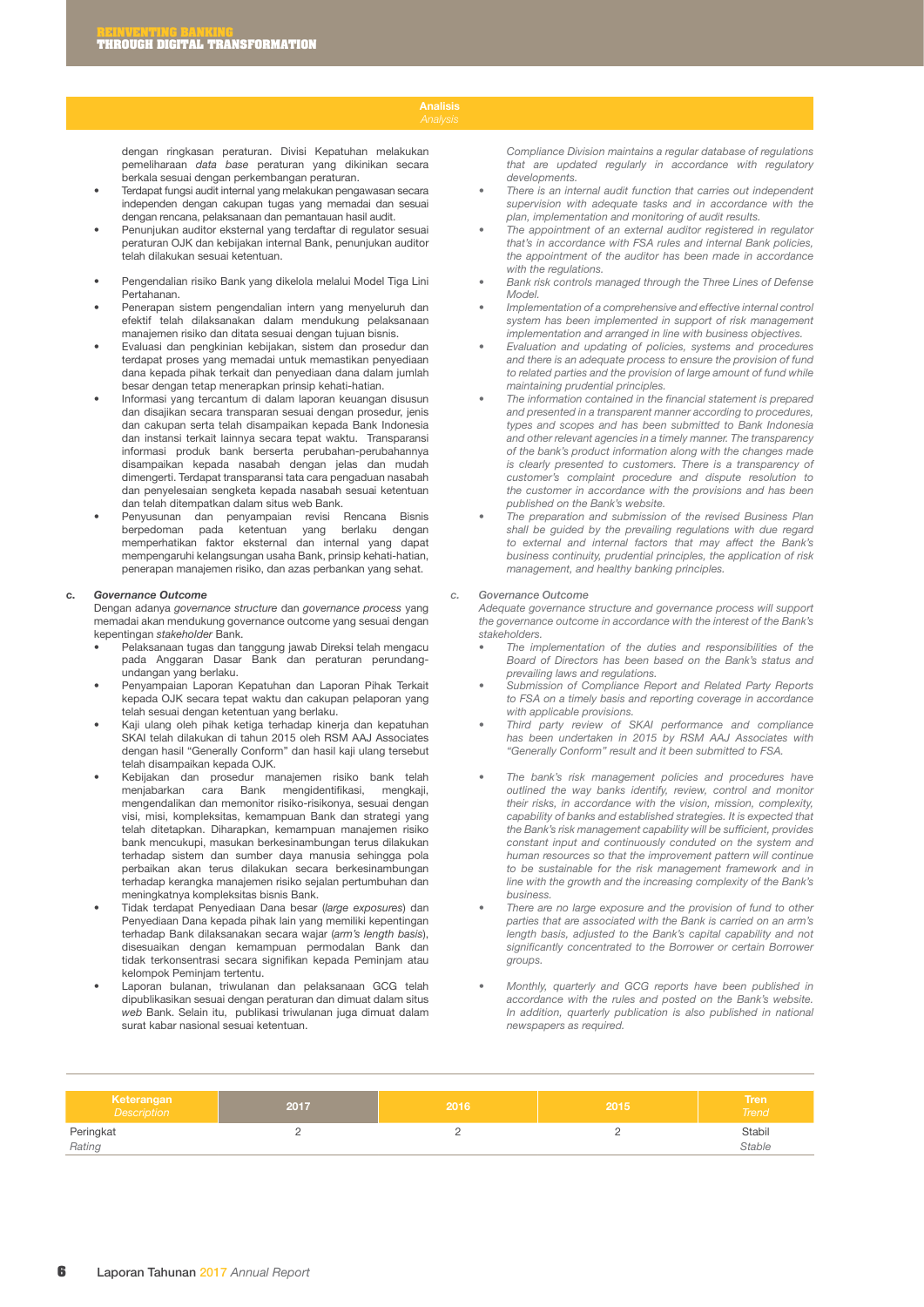# **Rapat Umum Pemegang Saham**

# **General Meeting of Shareholders**

Rapat Umum Pemegang Saham (RUPS) adalah organ tertinggi dalam struktur tata kelola perusahaan di Bank yang memiliki wewenang yang tidak diberikan kepada Direksi atau Dewan Komisaris dalam batas wajar yang ditetapkan dalam peraturan perundang-undangan dan Anggaran Dasar Bank. RUPS berfungsi sebagai forum pengambilan keputusan penting bagi kepentingan Bank, seperti pengangkatan atau pemberhentian serta penentuan nominasi dan remunerasi anggota Direksi atau Dewan Komisaris serta persetujuan atau pengesahan laporan tahunan dan keuangan Bank.

Sesuai dengan ketentuan Undang-Undang (UU) No. 40 tahun 2007 tentang Perseroan Terbatas, Bank Commonwealth melaksanakan RUPS Tahunan (RUPST) yang diselenggarakan 1 (satu) kali dalam setahun. Selain itu, Bank juga dapat menyelenggarakan RUPS Luar Biasa (RUPSLB) di luar pelaksanaan RUPST sesuai kebutuhan.

#### **RUPS TAHUN 2017**

Di tahun 2017, Bank Commonwealth telah mengadakan 4 (empat) kali Rapat Umum Pemegang Saham (RUPS) yang terdiri dari 1 (satu) Rapat Umum Pemegang Saham Tahunan (RUPST) dan 3 (tiga) Rapat Umum Pemegang Saham Luar Biasa (RUPSLB), sebagai berikut:

*The General Meeting of Shareholders (GMS) is the highest organ in the corporate governance structure of a Bank. It has authority not granted to the Board of Directors or Board of Commissioners within reasonable limits set forth in the laws and regulations of the Bank. The GMS serves as an important decision-making forum for the Bank's interests, such as for the appointment or dismissal of, and the determination of nomination and remuneration of, members of the Board of Directors or Board of Commissioners as well as approval of the Bank's annual and financial reports.*

*In accordance with the provisions of Law No. 40/2007 on Limited Liability Companies, Commonwealth Bank conducts Annual General Meetings (AGMS) 1 (one) time per year. In addition, the Bank may also hold an Extraordinary GMS (RUPSLB) outside the carrying out of the AGMS, as required.*

#### *GMS IN 2017*

*Throughout 2017, Commonwealth Bank has held 4 (four) General Meetings of the Shareholders (GMS) consisting of 1 (one) Annual General Meeting of Shareholders (AGMS) and 3 (three) Extraordinary General Meetings of the Shareholders (RUPSLB), with the following details:*

| No.               | <b>Tanggal</b><br>Keputusan<br>Date of<br>Resolution | <b>Nomor Akta Keputusan</b><br><b>Resolution Deed Number</b> | <b>Ringkasan Keputusan</b><br><b>Summary of Resolution</b>                                                                                                                                                                                                                                                                                                                                                                                                                                                                                                                                                                                                                                                                                                                                                                                                                                                                                                                                                                                                                                                                                                                                                                                                                                            | Pelaksanaan<br><i>Implementation</i>                             |
|-------------------|------------------------------------------------------|--------------------------------------------------------------|-------------------------------------------------------------------------------------------------------------------------------------------------------------------------------------------------------------------------------------------------------------------------------------------------------------------------------------------------------------------------------------------------------------------------------------------------------------------------------------------------------------------------------------------------------------------------------------------------------------------------------------------------------------------------------------------------------------------------------------------------------------------------------------------------------------------------------------------------------------------------------------------------------------------------------------------------------------------------------------------------------------------------------------------------------------------------------------------------------------------------------------------------------------------------------------------------------------------------------------------------------------------------------------------------------|------------------------------------------------------------------|
| <b>Annual GMS</b> | <b>RUPS Tahunan</b>                                  |                                                              |                                                                                                                                                                                                                                                                                                                                                                                                                                                                                                                                                                                                                                                                                                                                                                                                                                                                                                                                                                                                                                                                                                                                                                                                                                                                                                       |                                                                  |
| $\mathbf{1}$      | 24 Mei 2017<br>May 24, 2017                          | SHR/RES/2017/V/002                                           | Menyetujui Laporan Tahunan Perseroan dan mengesahkan Laporan<br>a.<br>Keuangan Perseroan untuk tahun buku yang berakhir pada tanggal<br>31 Desember 2016;<br>Memberikan pembebasan dan pelunasan secara penuh kepada carried out in 2017.<br>b.<br>Direksi dan Dewan Komisaris atas pelaksanaan tugas dan tanggung<br>jawabnya dalam pengurusan dan pengawasan Perseroan yang<br>dilakukan dalam tahun buku tersebut:<br>Memberikan kewenangan kepada Dewan Komisaris untuk menunjuk<br>C.<br>dan/atau mengganti auditor independen untuk mengaudit Laporan<br>Keuangan Perseroan untuk tahun buku yang berakhir pada tanggal<br>31 Desember 2017.<br>To approve the Annual Report of the Company and to ratify the<br>a.<br>Company's Financial Statements for the financial year ended on<br>December, 31 2016;<br>To fully acquit and discharge from responsibility the Board of<br>b.<br>Directors and the Board of Commissioners for the implementation<br>of their duties and responsibilities in the management and<br>supervision of the Company conducted in the fiscal year.<br>To grant authority to the Board of Commissioners to appoint and/<br>C.<br>or replace independent auditors to audit the Company's Financial<br>Statements for the financial year ended on December 31, 2017. | Telah direalisasikan<br>pada tahun 2017.<br>Has already been     |
|                   | <b>RUPS Luar Biasa</b><br><b>Extraordinary GMS</b>   |                                                              |                                                                                                                                                                                                                                                                                                                                                                                                                                                                                                                                                                                                                                                                                                                                                                                                                                                                                                                                                                                                                                                                                                                                                                                                                                                                                                       |                                                                  |
| 1                 | 31 Maret 2017<br>March 31, 2017                      | SHS/RES/2017/III/001                                         | Menyetujui pengunduran diri Bpk. Adhiputra Tanoyo sebagai Direktur<br>Bank efektif sejak 31 Maret 2017<br>Approved the resignation of Mr. Adhiputra Tanoyo as Director of Bank, Has already been<br>effective since March 31, 2017                                                                                                                                                                                                                                                                                                                                                                                                                                                                                                                                                                                                                                                                                                                                                                                                                                                                                                                                                                                                                                                                    | Telah direalisasikan<br>pada tahun 2017.<br>carried out in 2017. |
| $\overline{2}$    | 14 Juli 2017<br>July 14, 2017                        | SHS/RES/2017/III/001                                         | Menyetujui pengunduran diri Bpk. Robert Dharsan Jesudason Telah direalisasikan<br>a.<br>sebagai Presiden Komisaris Perseroan, efektif sejak 20 Juni 2017;<br>Menyetujui pengangkatan Bpk. Coenraad Johannes Jonker<br>b.<br>sebagai Presiden Komisaris Perseroan, efektif sejak diperolehnya<br>persetujuan Otoritas Jasa Keuangan (OJK);                                                                                                                                                                                                                                                                                                                                                                                                                                                                                                                                                                                                                                                                                                                                                                                                                                                                                                                                                             | pada tahun 2017.<br>Has already been<br>carried out in 2017.     |
|                   |                                                      |                                                              |                                                                                                                                                                                                                                                                                                                                                                                                                                                                                                                                                                                                                                                                                                                                                                                                                                                                                                                                                                                                                                                                                                                                                                                                                                                                                                       |                                                                  |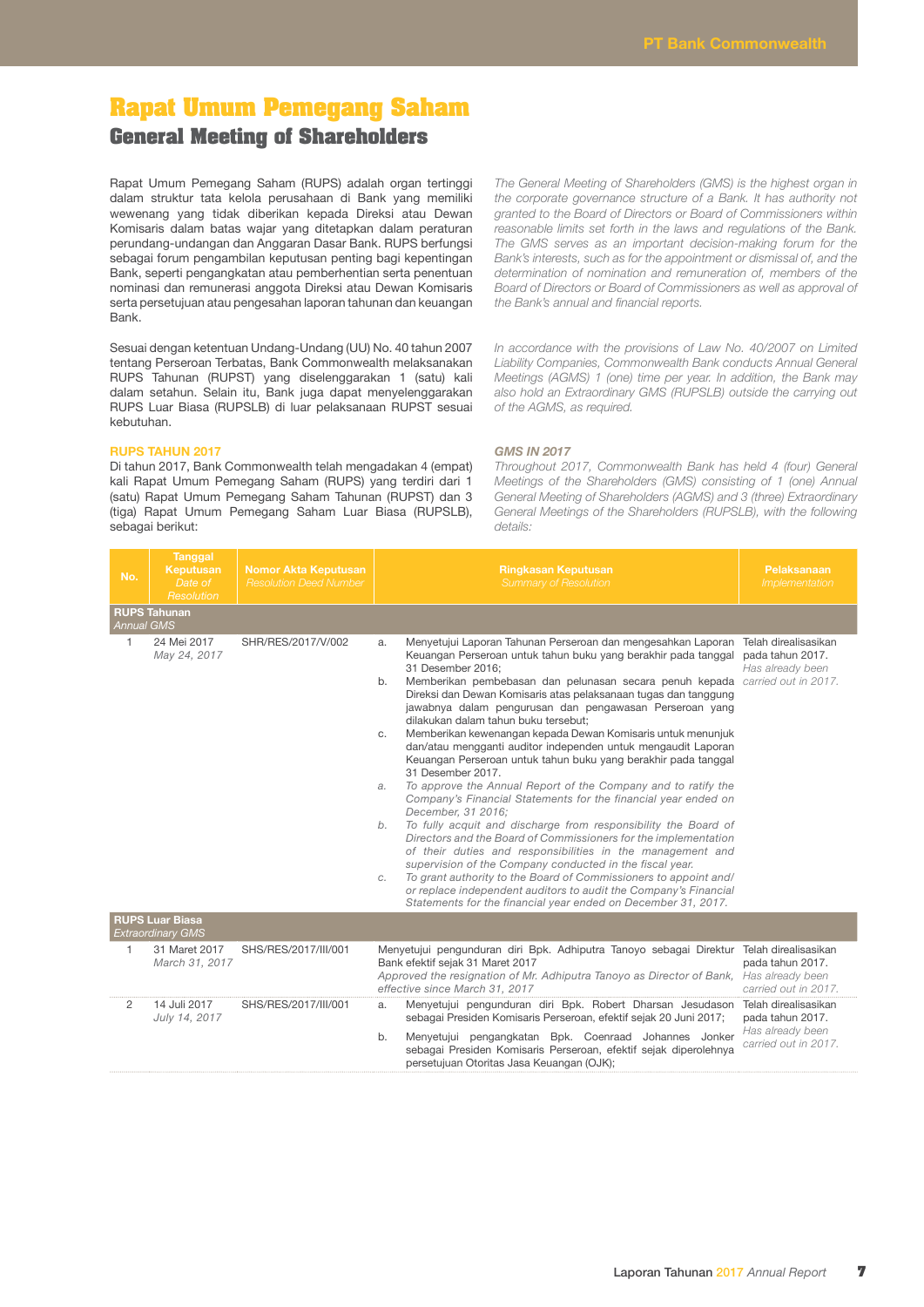| No. | <b>Tanggal</b><br>Keputusan<br>Date of<br>Resolution | <b>Nomor Akta Keputusan</b><br><b>Resolution Deed Number</b> | <b>Ringkasan Keputusan</b><br><b>Summary of Resolution</b>                                                                                                                                                                                                                                                                                                                                                                                                                                                                                                                                                                                                                                                        | Pelaksanaan<br><i>Implementation</i> |
|-----|------------------------------------------------------|--------------------------------------------------------------|-------------------------------------------------------------------------------------------------------------------------------------------------------------------------------------------------------------------------------------------------------------------------------------------------------------------------------------------------------------------------------------------------------------------------------------------------------------------------------------------------------------------------------------------------------------------------------------------------------------------------------------------------------------------------------------------------------------------|--------------------------------------|
|     | <b>RUPS Luar Biasa</b><br><b>Extraordinary GMS</b>   |                                                              |                                                                                                                                                                                                                                                                                                                                                                                                                                                                                                                                                                                                                                                                                                                   |                                      |
|     |                                                      |                                                              | Sejak tanggal efektif pengunduran diri dan pengangkatan tersebut,<br>C.<br>komposisi Dewan Komisaris dan Direksi Perseroan menjadi sebagai<br>berikut:<br>Presiden Komisaris: Coenraad Johannes Jonker<br>Wakil Presiden Komisaris: Andrew Farmer<br>Komisaris Independen: Suwartini<br>Komisaris Independen: Khairil Anwar<br>Direktur Utama: Lauren Sulistiawati                                                                                                                                                                                                                                                                                                                                                |                                      |
|     |                                                      |                                                              | Direktur: Ida Apulia Simatupang<br>Direktur: Mei Tjuen Tjioe<br>Direktur: Rustini Dewi<br>Direktur: Stephen Vile<br>Direktur Kepatuhan: Angeline Nangoi                                                                                                                                                                                                                                                                                                                                                                                                                                                                                                                                                           |                                      |
|     |                                                      |                                                              | To approve the resignation of Mr. Robert Dharsan Jesudason as<br>a.<br>President Commissioner of the Company, effective since June 20,<br>2017:<br>To approve the appointment of Mr. Coenraad Johannes Jonker as<br>b.<br>President Commissioner of the Company, effective since the approval                                                                                                                                                                                                                                                                                                                                                                                                                     |                                      |
|     |                                                      |                                                              | of the Financial Services Authority (OJK);<br>Since the effective date of the above-mentioned resignation<br>С.<br>and appointment, the composition of the Company's Board of<br>Commissioners and Board of Directors has become as follows:<br>President Commissioner: Coenraad Johannes Jonker<br>Vice President Commissioner: Andrew Farmer<br>Independent Commissioner: Suwartini<br>Independent Commissioner: Khairil Anwar                                                                                                                                                                                                                                                                                  |                                      |
|     |                                                      |                                                              | President Director: Lauren Sulistiawati<br>Director: Ida Apulia Simatupang<br>Director: Mei Tjuen Tjioe<br>Director: Rustini Dewi<br>Director: Stephen Vile<br>Compliance Director: Angeline Nangoi                                                                                                                                                                                                                                                                                                                                                                                                                                                                                                               |                                      |
| 3   | 17 Juli 2017<br>July 17, 2017                        | SHR/RES/2017/VII/004                                         | Menyetujui pengakhiran masa kerja dari Ibu Angeline Nangoi sebagai Telah direalisasikan<br>a.<br>Direktur Kepatuhan Perseroan efektif sejak 22 Juli 2017;<br>Menyetujui pengangkatan Ibu Mutia Nilawati Dewi sebagai Has already been<br>b.<br>Direktur Kepatuhan Perseroan terhitung efektif sejak diperolehnya carried out in 2017.<br>persetujuan Otoritas Jasa Keuangan (OJK);<br>Sejak tanggal efektif pengunduran diri dan pengangkatan tersebut,<br>С.<br>komposisi Dewan Komisaris dan Direksi Perseroan menjadi sebagai<br>berikut:<br>Presiden Komisaris: Coenraad Johannes Jonker<br>Wakil Presiden Komisaris: Andrew Farmer<br>Komisaris Independen: Suwartini<br>Komisaris Independen: Khairil Anwar | pada tahun 2017.                     |
|     |                                                      |                                                              | Direktur Utama: Lauren Sulistiawati<br>Direktur: Ida Apulia Simatupang<br>Direktur: Mei Tjuen Tjioe<br>Direktur: Rustini Dewi<br>Direktur: Stephen Vile<br>Direktur Kepatuhan: Mutia Nilawati Dewi*)                                                                                                                                                                                                                                                                                                                                                                                                                                                                                                              |                                      |
|     |                                                      |                                                              | To approve the termination of the term of employment by Ms. Angeline<br>a.<br>Nangoi as the Company's Compliance Director, effective since July 22,<br>2017;                                                                                                                                                                                                                                                                                                                                                                                                                                                                                                                                                      |                                      |
|     |                                                      |                                                              | To approve the appointment of Ms. Mutia Nilawati Dewi as Compliance<br>b.<br>Director of the Company, effective since the approval of the Financial<br>Services Authority (OJK);                                                                                                                                                                                                                                                                                                                                                                                                                                                                                                                                  |                                      |
|     |                                                      |                                                              | Since the effective date of the above-mentioned resignation<br>С.<br>and appointment, the composition of the Company's Board of<br>Commissioners and Board of Directors has become as follows:<br>President Commissioner: Coenraad Johannes Jonker                                                                                                                                                                                                                                                                                                                                                                                                                                                                |                                      |
|     |                                                      |                                                              | Vice President Commissioner: Andrew Farmer<br>Independent Commissioner: Suwartini<br>Independent Commissioner: Khairil Anwar<br>President Director: Lauren Sulistiawati<br>Director: Ida Apulia Simatupang<br>Director: Mei Tjuen Tjioe<br>Director: Rustini Dewi<br>Director: Stephen Vile<br>Director of Compliance: Mutia Nilawati Dewi*)                                                                                                                                                                                                                                                                                                                                                                      |                                      |

\*) Efektif setelah mendapat persetujuan Otoritas Jasa Keuangan (*Fit and Proper Test*). *Effective as per the Financial Services Authority's approval (Fit and Proper Test).*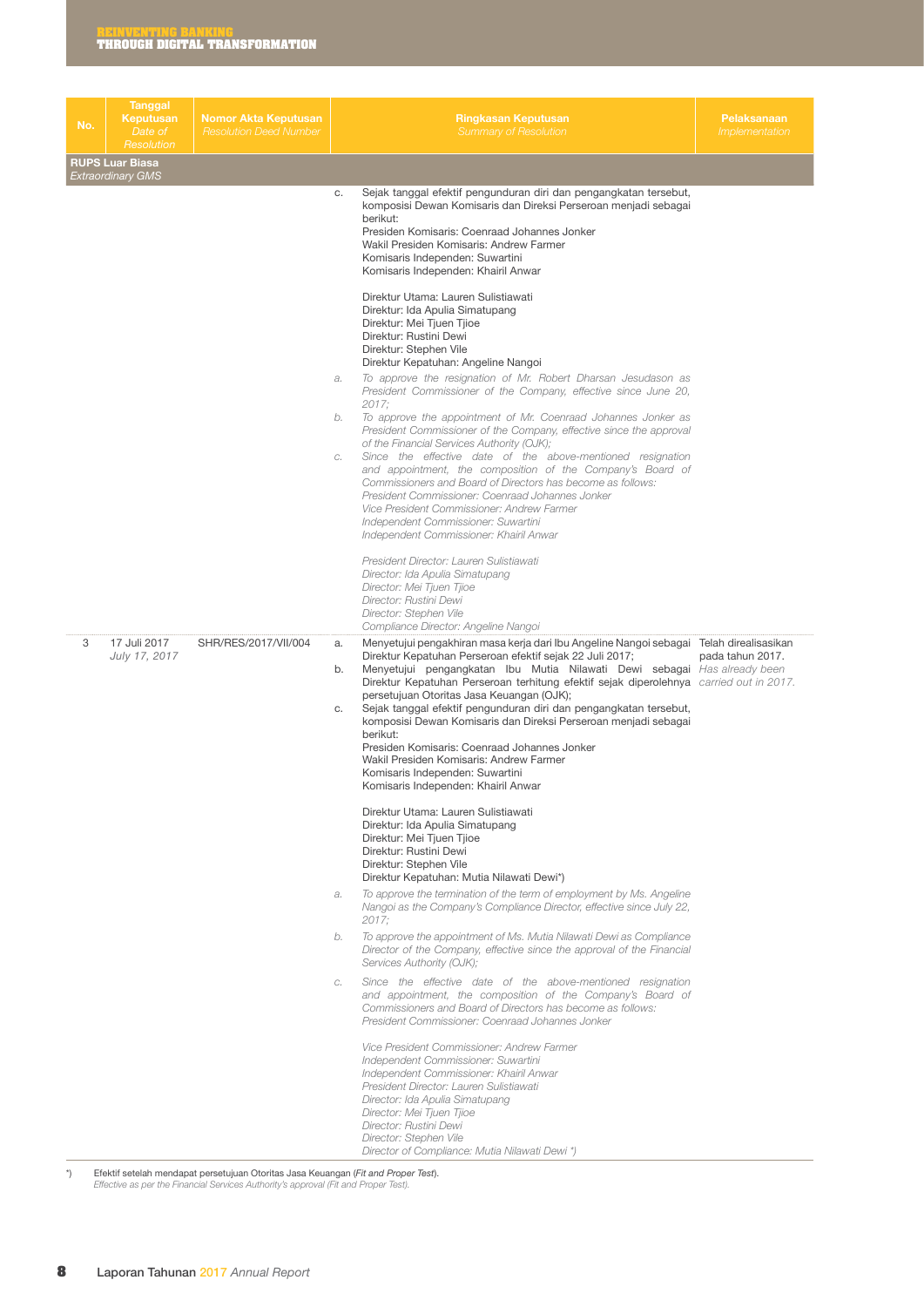#### **RUPS TAHUN 2016**

Di tahun sebelumnya, Bank telah mengadakan 7 (tujuh) RUPS yang terdiri dari 1 (satu) RUPST dan 6 (enam) RUPSLB dengan ringkasan realisasi keputusan sebagai berikut:

*GMS IN 2016*

*In the previous year, the Bank held 7 (seven) GMS consisting of 1 (one) AGM and 6 (six) EGMS with the following summary of the realization of resolutions:*

| No.               | Tanggal<br><b>Keputusan</b><br>Date of<br><b>Resolution</b> | <b>Nomor Akta Keputusan</b><br><b>Resolution Deed Number</b>                | <b>Ringkasan Keputusan</b><br><b>Summary of Resolution</b>                                                                                                                                                                                                                                                                                                                                                                                                                                                                                                                                                                                                         | Pelaksanaan<br><i><b>Implementation</b></i>                                          |  |  |
|-------------------|-------------------------------------------------------------|-----------------------------------------------------------------------------|--------------------------------------------------------------------------------------------------------------------------------------------------------------------------------------------------------------------------------------------------------------------------------------------------------------------------------------------------------------------------------------------------------------------------------------------------------------------------------------------------------------------------------------------------------------------------------------------------------------------------------------------------------------------|--------------------------------------------------------------------------------------|--|--|
| <b>Annual GMS</b> | <b>RUPS Tahunan</b>                                         |                                                                             |                                                                                                                                                                                                                                                                                                                                                                                                                                                                                                                                                                                                                                                                    |                                                                                      |  |  |
| $\mathbf{1}$      | 28 Juni 2016<br>June 28, 2016                               | No. 3 tanggal 21 Juli 2016 a.<br>No. 3 dated July 21,<br>2016               | Persetujuan dan ratifikasi laporan tahunan perusahaan untuk tahun Telah direalisasikan<br>yang berakhir pada 31 Desember 2015<br>Penunjukan auditor independen oleh Dewan Komisaris untuk Has already been<br>b.<br>mengaudit laporan keuangan perseroan untuk tahun buku yang carried out in 2016.<br>berakhir pada tanggal 31 Desember 2016.<br>Approval and ratification of the Company's annual report for the<br>a.<br>year that ended on December 31, 2015<br>Appointment of an independent auditor by the Board of<br>b.<br>Commissioners to audit the financial statements of the company<br>for the financial year that ended on December 31, 2016.       | pada tahun 2016.                                                                     |  |  |
|                   | <b>RUPS Luar Biasa</b><br>Extraordinary GMS                 |                                                                             |                                                                                                                                                                                                                                                                                                                                                                                                                                                                                                                                                                                                                                                                    |                                                                                      |  |  |
| $\mathbf{1}$      | 20 Januari<br>2016<br>January 20,<br>2016                   | No. 2 tanggal 4 Februari<br>2016<br>No. 2 dated February<br>4,2016          | Berakhirnya jabatan Antonio Da Silva Costa sebagai Presiden Telah direalisasikan<br>a.<br>Direktur.<br>Pengangkatan Lauren Sulistiawati sebagai Presiden Direktur.<br>b.<br>Ending of office of Antonio Da Silva Costa as President Director. carried out in 2016.<br>a.<br>Appointment of Lauren Sulistiawati as President Director.<br>b.                                                                                                                                                                                                                                                                                                                        | pada tahun 2016.<br>Has already been                                                 |  |  |
| $\overline{c}$    | 19 Mei 2016<br>May 19, 2016                                 | No. 6 tanggal 15 Juni<br>2016<br>No. 6 dated June 15,<br>2016               | Pengangkatan Rustini Dewi sebagai Direktur.<br>a.<br>b.<br>Pengangkatan Ida Apulia Simatupang sebagai Direktur.<br>Appointment of Rustini Dewi as Director.<br>a.<br>Appointment of Ida Apulia Simatupang as Director.<br>b.                                                                                                                                                                                                                                                                                                                                                                                                                                       | Telah direalisasikan<br>pada tahun 2016.<br>Has already been<br>carried out in 2016. |  |  |
| 3                 | 24 Juni 2016                                                | No. 4 tanggal 21 Juli 2016 a.<br>June 24, 2016 No. 4 dated July 21,<br>2016 | Persetujuan pengunduran diri Setiawan Hasjim (Paul Setiawan Telah direalisasikan<br>Hasjim) sebagai Direktur yang bertanggung jawab di bidang pada tahun 2016.<br>Operasional dan Teknologi Informasi.<br>Pengangkatan Tjioe Mei Tjuen (Mei Tjuen Tjioe) sebagai Direktur.<br>b.<br>Pengangkatan kembali Khairil Anwar sebagai Komisaris Independen.<br>C.<br>Approval of the resignation of Setiawan Hasjim (Paul Setiawan<br>a.<br>Hasjim) as Director in charge of Operations and Information<br>Technoloav.<br>Appointment of Tjioe Mei Tjuen (Mei Tjuen Tjioe) as Director.<br>b.<br>The reappointment of Khairil Anwar as Independent<br>С.<br>Commissioner. | Has already been<br>carried out in 2016.                                             |  |  |
| $\overline{4}$    | 31 Oktober<br>2016<br>October 31.<br>2016                   | No. 7 tanggal 10<br>November 2016<br>No. 7 dated November<br>10, 2016       | Persetujuan pengunduran diri Geoffrey David Coates sebagai Telah direalisasikan<br>a.<br>Presiden Komisaris.<br>Persetujuan pengunduran diri Guy Martin Harding sebagai Wakil Has already been<br>b.<br>Presiden Komisaris.<br>Pengangkatan Andrew Farmer sebagai Wakil Presiden Komisaris.<br>C.<br>Approval of the resignation of Geoffrey David Coates as<br>a.<br>President Commissioner.<br>Approval of Guy Martin Harding's resignation as Vice President<br>b.<br>Commissioner.<br>Appointment of Andrew Farmer as Vice President<br>C.<br>Commissioner.                                                                                                    | pada tahun 2016.<br>carried out in 2016.                                             |  |  |
| 5                 | 2 Desember<br>2016<br>December 2,<br>2016                   | No. 10 tanggal 23<br>Desember 2016<br>No. 10 dated December<br>23, 2016     | Pengangkatan kembali Adhiputra Tanoyo sebagai Direktur.<br>Adhiputra Tanoyo's reappointment as Director.                                                                                                                                                                                                                                                                                                                                                                                                                                                                                                                                                           | Telah direalisasikan<br>pada tahun 2016.<br>Has already been<br>carried out in 2016. |  |  |
| 6                 | 30 Desember<br>2016<br>December 30,<br>2016                 | No. 6 tanggal 24 Januari<br>2017<br>No. 6 dated January 24,<br>2017         | Pengangkatan Robert Dharshan Jesudason sebagai Presiden Komisaris.<br>Appointment of Robert Dharshan Jesudason as President<br>Commissioner.                                                                                                                                                                                                                                                                                                                                                                                                                                                                                                                       | Telah direalisasikan<br>pada tahun 2016.<br>Has already been<br>carried out in 2016. |  |  |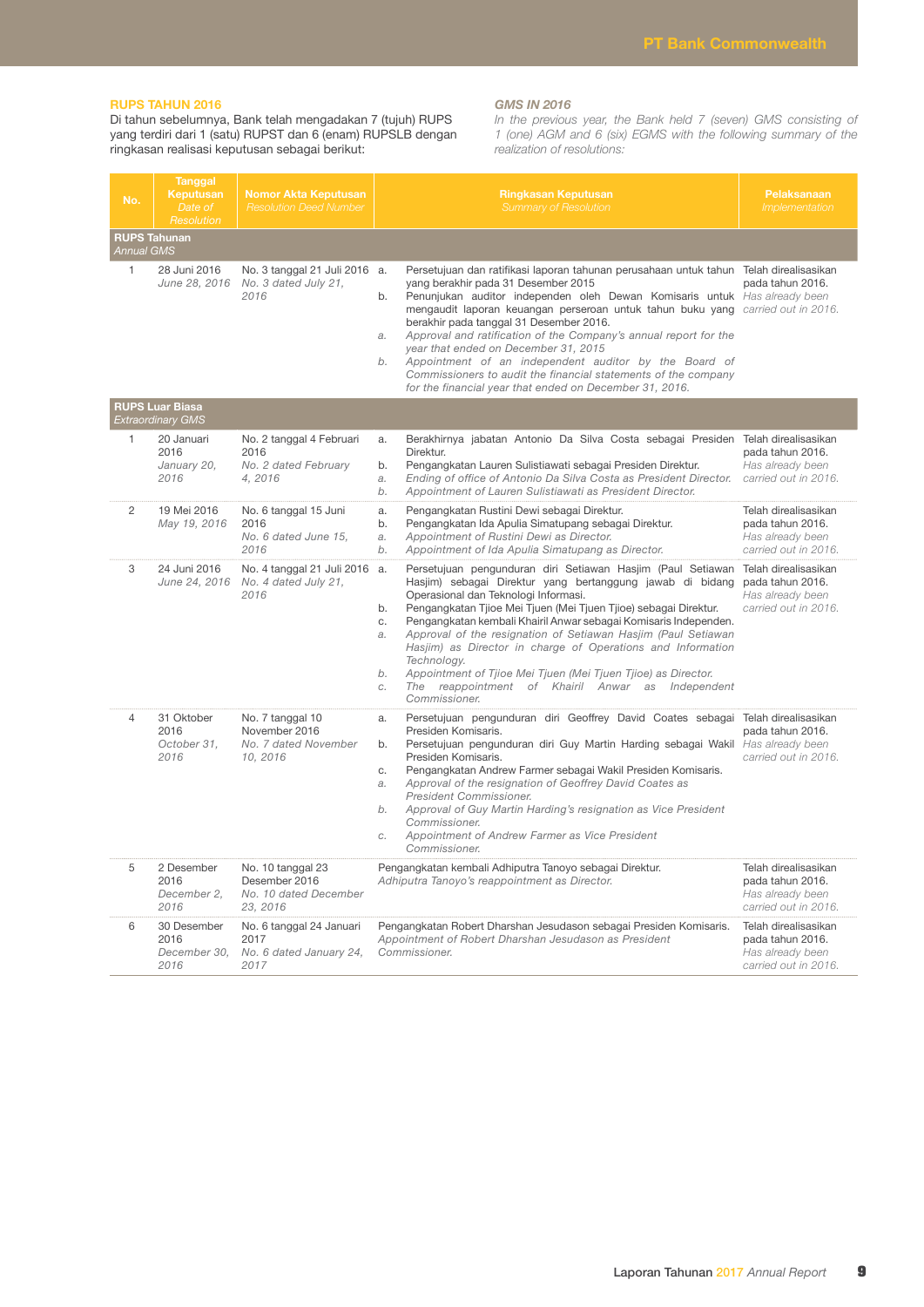# **Dewan Komisaris**

# **Board of Commissioners**

Dewan Komisaris mengemban fungsi pengawasan dan memberikan nasihat kepada Direksi. Dewan Komisaris tidak berwenang untuk terlibat dalam pengambilan keputusan yang berkaitan dengan kegiatan operasional sehari-hari. Pelaksanaan tugas Dewan Komisaris di Bank Commonwealth diselenggarakan sesuai dengan ketentuan UU No. 40 Tahun 2007 tentang Perseroan Terbatas, POJK No. 55/POJK.03/2016 tentang Penerapan Tata Kelola Bagi Bank Umum dan SEOJK No. 13/SEOJK.03/2017 tentang Penerapan Tata Kelola Bagi Bank Umum.

#### **KOMPOSISI, KRITERIA DAN INDEPENDENSI DEWAN KOMISARIS**

Susunan keanggotaan Dewan Komisaris mengacu pada ketentuan OJK yang mensyaratkan bahwa Dewan Komisaris terdiri dari minimum 3 (tiga) orang dan paling banyak sama dengan jumlah anggota Direksi. Jumlah anggota Komisaris Independen paling sedikit berjumlah 50% dari jumlah anggota Dewan Komisaris.

Per 31 Desember 2017, komposisi Dewan Komisaris Bank Commonwealth terdiri dari 4 (empat) anggota, 2 (dua) di antaranya adalah Komisaris Independen. Susunan Dewan Komisaris diuraikan dalam tabel berikut:

*The Board of Commissioners assumes supervisory functions and advises the Board of Directors. The Board of Commissioners is not authorized to engage in decision-making relating to day-to-day operations. The execution of the duties of the Board of Commissioners at Commonwealth Bank is held in accordance with the provisions of Law No. 40/2007 on Limited Liability Companies, POJK No. 55/ POJK.03/2016 on the Implementation of Good Corporate Governance for Commercial Banks, and SEOJK No. 13/SEOJK.03/2017 on the Implementation of Good Corporate Governance for Commercial Banks.* 

#### *COMPOSITION, CRITERIA AND INDEPENDENCE OF BOARD OF COMMISSIONERS*

*The members of the Board of Commissioners shall refer to OJK stipulations that require that the BOC consists of a minimum of 3 (three) persons and is at most equal to the number of members of the Board of Directors. The number of Independent Commissioners shall be at least 50% of the total members of the Board of Commissioners.*

*As of December 31, 2017, the composition of the Commonwealth Bank Board of Commissioners consists of 4 (four) members, 2 (two) of whom are Independent Commissioners. The composition of the Board of Commissioners is described in the following table:*

| No. | <b>Nama</b><br><b>Name</b>                  | Jabatan<br>Position                                               | <b>Tanggal Efektif Pengangkatan</b><br>Berdasarkan Persetujuan OJK<br>Effective Date of Appointment Based on OJK Approval | Periode Jabatan<br><b>Period of Office</b> |
|-----|---------------------------------------------|-------------------------------------------------------------------|---------------------------------------------------------------------------------------------------------------------------|--------------------------------------------|
|     | Coenraad Johannes Jonker Presiden Komisaris | President Commissioner                                            | 22 Desember 2017<br>December 22, 2017                                                                                     | 2017-2020                                  |
|     | Andrew Farmer                               | Wakil Presiden Komisaris<br><b>Vice President</b><br>Commissioner | 23 Desember 2016<br>December 23, 2016                                                                                     | 2016-2019                                  |
|     | Suwartini                                   | Komisaris Independen<br>Independent Commissioner                  | 7 November 2012<br>November 7, 2012                                                                                       | 2015-2018                                  |
|     | Khairil Anwar                               | Komisaris Independen<br>Independent Commissioner                  | 6 Mei 2013<br>May 6, 2013                                                                                                 | 2015-2018                                  |

#### **UJI KEMAMPUAN DAN KEPATUTAN**

Seluruh anggota Dewan Komisaris telah lulus Uji Kemampuan dan Kepatutan (*Fit and Proper Test*) serta memenuhi persyaratan Otoritas Jasa Keuangan.

Seluruh anggota Dewan Komisaris Bank memiliki integritas, kompetensi dan reputasi keuangan yang baik. Seluruh anggota Dewan Komisaris bukan merupakan mantan anggota Direksi dan/atau Pejabat Eksekutif Bank atau pihak-pihak yang memiliki hubungan dengan Bank untuk memastikan objektivitas dalam pelaksanaan fungsinya.

#### **Independensi Anggota Dewan Komisaris**

Seluruh anggota Dewan Komisaris telah memenuhi persyaratan independensi, sebagaimana yang dituangkan dalam tabel di bawah ini.

#### *FIT AND PROPER TEST*

*All members of the Board of Commissioners have passed the Fit and Proper Test and meet the requirements of the OJK.*

*All members of the Board of Commissioners of the Bank have good integrity, competence and financial reputation. All members of the Board of Commissioners are not former members of the Board of Directors and/or Executive Officers of the Bank or parties affiliated*  with the Bank to ensure objectivity in the performance of their *functions.*

#### *independence BOARD OF COMMISSIONERS*

*All members of the Board of Commissioners have fulfilled the independence requirements, as outlined in the table below.*

| <b>Aspek Independensi</b>                                                                                                                                                                                                                                                                                                                                                                                                           | <b>Komisaris</b><br>Commissioner      |                      |                  |               |
|-------------------------------------------------------------------------------------------------------------------------------------------------------------------------------------------------------------------------------------------------------------------------------------------------------------------------------------------------------------------------------------------------------------------------------------|---------------------------------------|----------------------|------------------|---------------|
| <b>Independence Aspect</b>                                                                                                                                                                                                                                                                                                                                                                                                          | Coenraad<br>Johannes<br><b>Jonker</b> | <b>Andrew Farmer</b> | <b>Suwartini</b> | Khairil Anwar |
| Tidak memiliki hubungan keluarga, hubungan keuangan dengan sesama<br>anggota Dewan Komisaris, Direksi maupun pemegang saham pengendali.<br>Has no family relationship, financial relationship with fellow members of<br>the Board of Commissioners, Board of Directors or controlling shareholder.                                                                                                                                  |                                       |                      |                  |               |
| Tidak terdapat kepemilikan saham mencapai 5% (lima persen) atau lebih dari<br>modal disetor pada Bank Commonwealth, bank lain, lembaga keuangan non-<br>bank, dan perusahaan lainnya di dalam atau di luar Indonesia.<br>There is no ownership interest of 5% (five percent) or more of paid-in capital<br>at Commonwealth Bank, other banks, non-banks financial institutions, and<br>other companies inside or outside Indonesia. |                                       |                      |                  |               |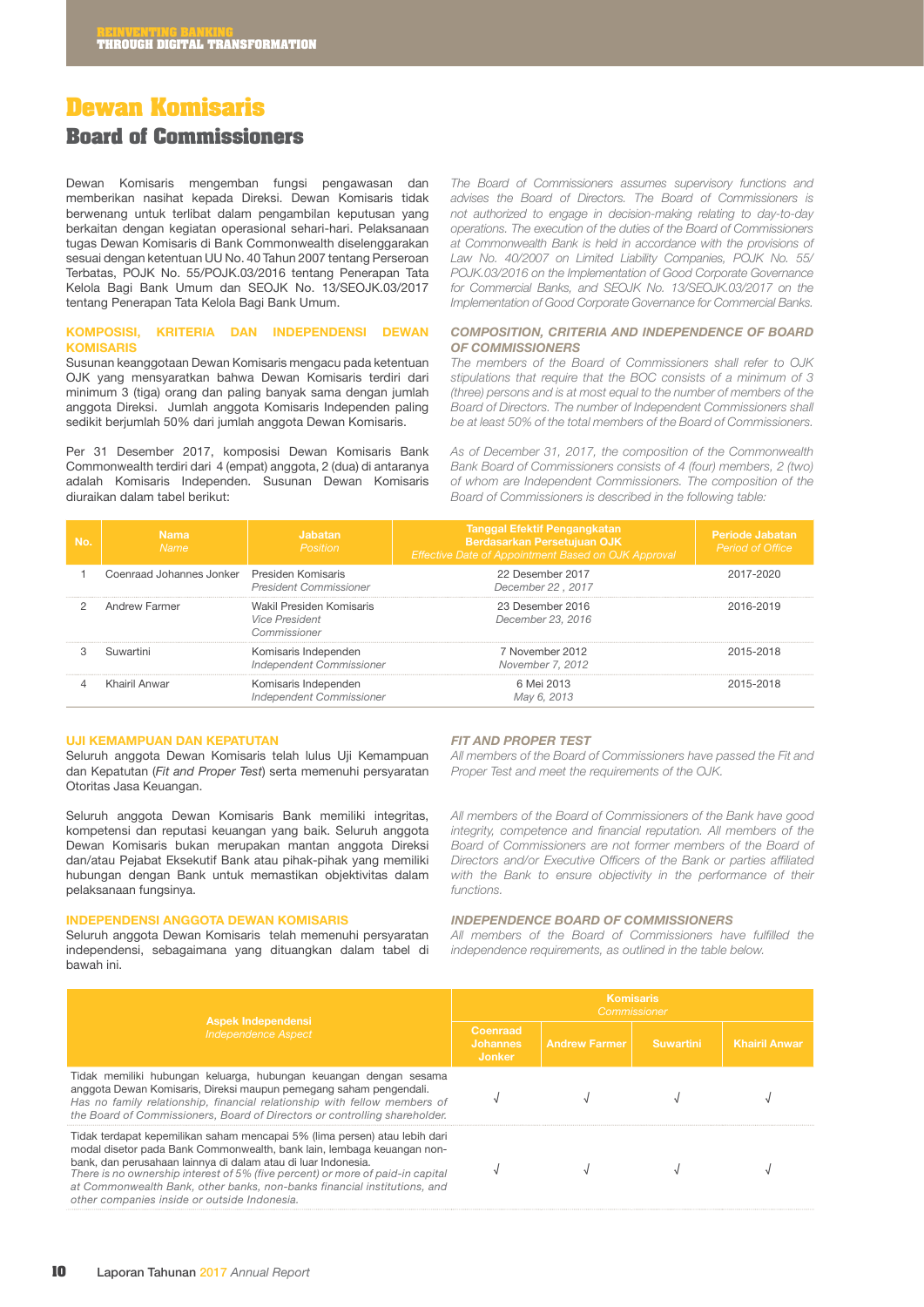#### **PROGRAM ORIENTASI BAGI KOMISARIS BARU**

Bank Commonwealth memberikan program orientasi bagi anggota Komisaris yang baru diangkat sebagai bentuk pengenalan terhadap Bank. Orientasi ini dilakukan melalui sesi pertemuan yang disertai dengan presentasi dari Dewan Komisaris maupun Direksi, kunjungan ke kantor-kantor Bank, perkenalan dengan pejabat eksekutif atau kepala cabang, serta pengenalan programprogram lain.

Pada tahun 2017, program orientasi telah diberikan kepada Coenraad Johannes Jonker sebagai Presiden Komisaris mengganti Robert Jesudason.

#### **KOMISARIS INDEPENDEN**

Komisaris Independen tidak memiliki hubungan keuangan, kepengurusan, kepemilikan saham dan/atau hubungan keluarga dengan anggota Dewan Komisaris lainnya dan/atau dengan pemegang saham mayoritas atau hubungan lainnya dengan Bank yang dapat mempengaruhi pengambilan keputusan dan tindakan secara independen.

Komisaris Independen Bank Commonwealth terdiri dari 2 (dua) orang yaitu Suwartini dan Khairil Anwar yang telah memenuhi persyaratan independensi sebagai Komisaris Independen.

#### **TUGAS DAN TANGGUNG JAWAB**

Tugas utama Dewan Komisaris adalah melakukan pengawasan atas pengurusan dan pengelolaan usaha oleh Direksi, serta memberikan arahan kepada Direksi mengenai hal-hal yang berkaitan dengan kepentingan dan kelanjutan usaha Bank. Pelaksanaan fungsi pengawasan salah satunya dilakukan melalui rapat Dewan Komisaris dan rapat gabungan dengan Direksi maupun komite-komite.

Tugas pokok, fungsi dan tanggung jawab Dewan Komisaris diatur secara rinci dalam Pedoman Kerja Dewan Komisaris (*Board Manual*). Secara singkat, tugas dan tanggung jawab Dewan Komisaris Bank Commonwealth adalah sebagai berikut:

- Dewan Komisaris memantau dan memastikan penerapan prinsip-prinsip *Good Corporate Governance* dalam semua aspek bisnis Bank Commonwealth dan di semua level organisasi.
- b. Dewan Komisaris secara aktif memantau kinerja Direksi melaksanakan segala tugas dan tanggung jawab, memberikan rekomendasi dan saran, juga memantau dan mengevaluasi pelaksanaan kebijakan strategis Bank Commonwealth.
- c. Dewan Komisaris memastikan Direksi telah menindaklanjuti temuan audit dan rekomendasi Auditor Internal, Auditor Eksternal, serta Otoritas Jasa Keuangan (OJK) dan/atau otoritas pengawas lainnya.
- d. Dewan Komisaris tidak terlibat dalam proses perumusan keputusan operasional, dengan pengecualian persetujuan kredit kepada pihak terkait sebagaimana diatur dalam ketentuan Bank Indonesia tentang Batas Maksimum Pemberian Kredit Bank Umum atau peraturan dan perundangan yang berlaku lainnya.
- e. Dewan Komisaris membentuk Komite Audit, Komite Pemantau Risiko dan Komite Remunerasi dan Nominasi.
- f. Dewan Komisaris melakukan pengawasan atas penerapan tata kelola terintegrasi pada konglomerasi keuangan.

#### *ORIENTATION PROGRAM FOR NEW COMMISSIONERS*

*As stated in the Board Manual, Commonwealth Bank provides an orientation program for newly-appointed Commissioners as a form of introduction to the Bank. This orientation is conducted through a meeting session accompanied by presentations from the Board of Commissioners and the Board of Directors, visits to the Bank's office, introductions with executive officers or branch heads, and introduction of other programs*

 *In 2017, the orientation program has been handed over to Robert Jesudason as President Commissioner and Coenraad Johannes Jonker as a substitute for Robert Jesudason.* 

#### *INDEPENDENT COMMISSIONER*

*Independent Commissioner shall not have any financial relationship, stewardship, share ownership and/or family relationships with members of the Board of Commissioners, the Board of Directors and/or the controlling shareholder or any relationship with the Bank that may affect its ability to act independently.*

*Commonwealth Bank has 2 (two) Independent Commissioners, namely Suwartini and Khairil Anwar, who have met the requirements as Independent Commissioner.*

#### *DUTIES AND RESPONSIBILITIES*

*The main duties of the Board of Commissioners are the direct supervision of the management and management policies of the Company by the Board of Directors, as well as the direction of the Board of Directors on matters relating to the Bank's interests and business continuity. The implementation of the supervisory function is conducted through a meeting of the Board of Commissioners and through joint meetings with the Board of Directors and the committees under it.* 

*The main duties, functions and responsibilities of the Board of Commissioners are regulated in detail in the Board Manual's Work Manual. Briefly, the duties and responsibilities of the Commonwealth Bank Board of Commissioners are as follows:*

- *a. The Board of Commissioners monitors and ensures the implementation of Good Corporate Governance principles in all aspects of the Commonwealth Bank business and at all levels of the organization.*
- *b. The Board of Commissioners is actively monitoring the performance of the Board of Directors performing all duties and responsibilities, providing recommendations and advice, as well as monitoring and evaluating the implementation of Commonwealth Bank strategic policies.*
- *c. The Board of Commissioners ensures that the Board of Directors discusses the audit findings and recommendations of the Internal Auditor of the Commonwealth Bank, the External Auditor, as well as the audit results and reviews of the Financial Services Authority (FSA) and/or other regulatory authorities.*
- *d. The Board of Commissioners is not involved in the process of formulating operational decisions, with the exception of credit approvals to related parties as stipulated in the provisions of Bank Indonesia concerning the Legal Lending Limit for Commercial Banks or other prevailing laws and regulations.*
- *e. BOC is required to establish an Audit Committee, Risk Monitoring Committee, and Remuneration and Nomination Committee.*
- *f. The Board of Commissioners supervises the implementation of integrated governance in financial conglomeration.*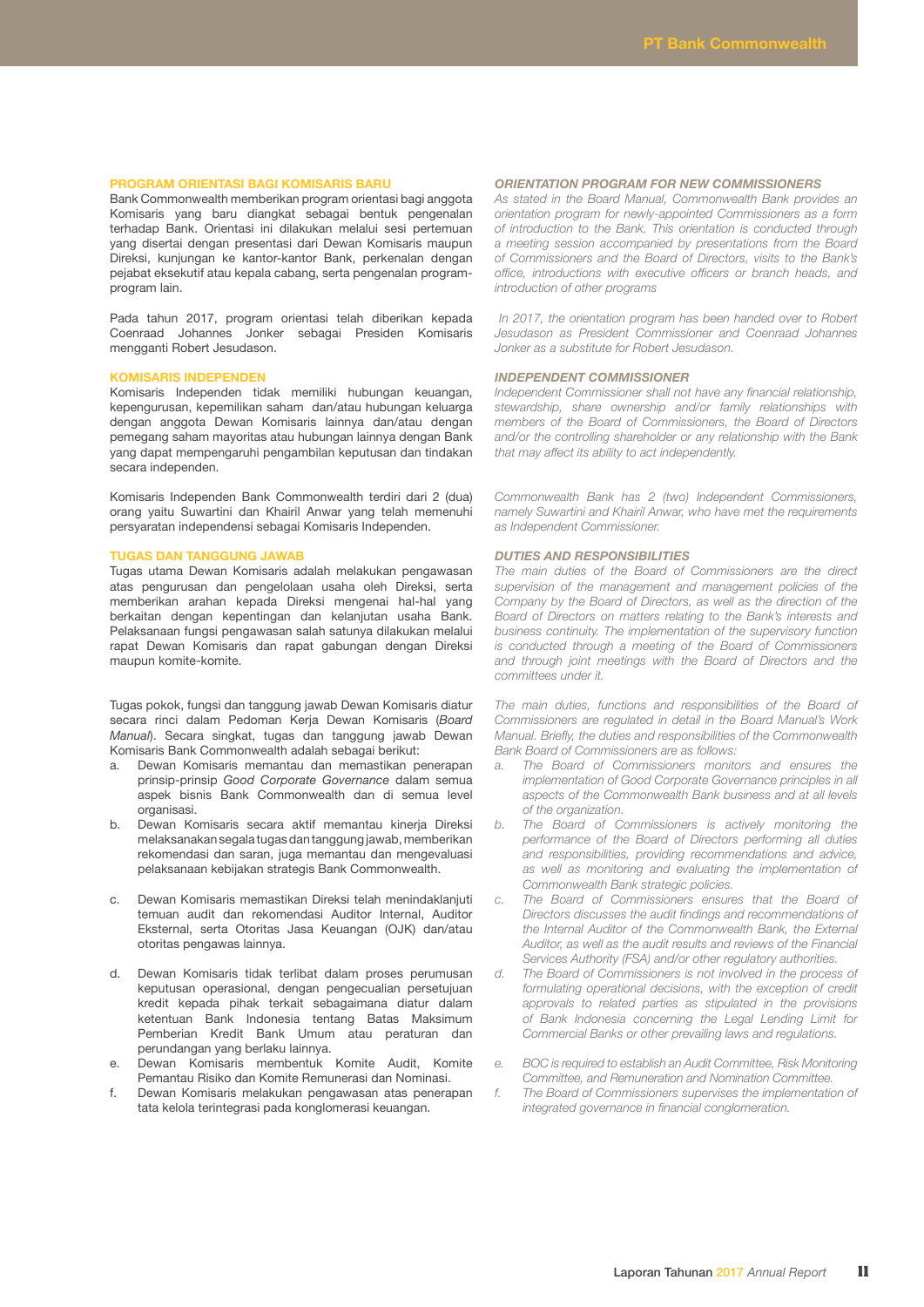#### **RAPAT DEWAN KOMISARIS**

Rapat Dewan Komisaris diselenggarakan sesuai dengan ketentuan Ayat 8 Pasal 3 SEOJK No. 13/SEOJK.03/2017 yang mengatur bahwa Dewan Komisaris wajib mengadakan rapat berkala minimal 4 (empat) kali dalam 1 (satu) tahun. Selain itu, SEOJK juga mensyaratkan paling tidak 2 (dua) kali rapat dalam 1 (satu) tahun dihadiri oleh seluruh anggota secara fisik.

Sepanjang tahun 2017, Dewan Komisaris telah mengadakan 6 (enam) kali rapat yang dihadiri secara fisik dengan detail sebagai berikut:

#### *MEETING OF THE BOARD OF COMMISSIONERS*

*The Meeting of the Board of Commissioners is to be held in accordance with the provisions of Clause 8 of Article 3 of SEOJK. 13/SEOJK.03/2017 stipulating that the Board of Commissioners shall hold periodic meetings at least 4 (four) times in 1 (one) year. In addition, SEOJK also requires at least 2 (two) meetings in 1 (one) year to be attended by all members physically.*

*Throughout the year 2017, the Board of Commissioners has held 6 (six) meetings which were physically attended with the following details:*

| No. | <b><i><u>Member</u></i></b> | ıhatan<br>Position                                      | Jumlah Kehadiran<br>Attendance | <b>Persentase Kehadiran</b><br>Attendance Rate |
|-----|-----------------------------|---------------------------------------------------------|--------------------------------|------------------------------------------------|
|     | Coenraad Johannes Jonker*)  | Presiden Komisaris<br>President Commissioner            |                                | በበባ%                                           |
|     | Andrew Farmer               | Wakil Presiden Komisaris<br>Vice President Commissioner |                                | nn%                                            |
|     | Suwartini                   | Komisaris Independen<br>Independent Commissioner        |                                | በበ%                                            |
|     | Khairil Anwar               | Komisaris Independen<br>Independent Commissioner        |                                |                                                |

Berdasarkan RUPS tanggal 14 Juli 2017, beliau ditunjuk sebagai Presiden Komisaris untuk menggantikan Robert D. Jesudason, dan efektif sejak diterbitkannya Salinan<br>Keputusan Anggota Dewan Komisioner Otoritas Jasa Keuangan N

*Commissioners' meeting as an invitee on August 24, 2017, October 31, 2017 and December 14, 2017.*

Selain itu, Bank Commonwealth juga mengadakan 6 kali rapat gabungan antara Dewan Komisaris dan Direksi. Tingkat kehadiran Dewan Komisaris dalam rapat gabungan tersebut adalah sebagai berikut:

*In addition, Commonwealth Bank also held 6 joint meetings between the Board of Commissioners and the Board of Directors. The attendance levels of the Board of Commissioners in these joint meeting are as follows:*

| No. | Member                   | labatan<br>Position                                     | Jumlah Kehadiran<br>Attendance | <b>Persentase Kehadiran</b><br>Attendance Rate |
|-----|--------------------------|---------------------------------------------------------|--------------------------------|------------------------------------------------|
|     | Coenraad Johannes Jonker | Presiden Komisaris<br>President Commissioner            |                                | 100%                                           |
|     | <b>Andrew Farmer</b>     | Wakil Presiden Komisaris<br>Vice President Commissioner |                                | 1በበ%                                           |
|     | Suwartini                | Komisaris Independen<br>Independent Commissioner        |                                | በበባ⁄ለ                                          |
|     | Khairil Anwar            | Komisaris Independen<br>Independent Commissioner        |                                | 1በበ%                                           |

#### **PEDOMAN ATAU PIAGAM DEWAN KOMISARIS**

*Board Manual* atau pedoman Dewan Komisaris disusun secara sistematis, sebagai pedoman kerja atau petunjuk dalam melaksanakan tugas dan tanggung jawab Dewan Komisaris Bank Commonwealth. Sementara itu, landasan penyusunan *Board Manual* meliputi prinsip-prinsip hukum korporasi, Anggaran Dasar Bank Commonwealth dan peraturan perundang-undangan yang berlaku serta praktik-praktik terbaik (*best practices*) di industri keuangan.

Penyusunan *Board Manual* juga dimaksudkan agar setiap anggota Dewan Komisaris dapat menjalankan fungsinya secara efektif, profesional, dan optimal sehingga visi dan misi Bank dapat tercapai. Adapun hal-hal yang diuraikan dalam *Board Manual* Dewan Komisaris adalah tugas dan kewajiban, hak dan wewenang, fungsi, persyaratan, keanggotaan, masa jabatan, etika jabatan, serta rapat Dewan Komisaris.

#### **PENGAWASAN DAN REKOMENDASI DEWAN KOMISARIS**

Di tahun 2017, Dewan Komisaris telah melaksanakan fungsi pengawasannya melalui pemenuhan tugas-tugas berikut ini:

Merekomendasikan penyesuaian strategi bisnis apabila diperlukan dan mengawasi tingkat pertumbuhan kredit dan pendanaan.

#### *GUIDELINES OF THE BOARD OF COMMISSIONERS*

*The Board Manual or Board of Commissioners' guidelines is prepared systematically, as a work guide or a form of guidance in carrying out the duties and responsibilities of the Commonwealth Bank Board of Commissioners. Meanwhile, the foundation for drafting the Board Manual includes principles of corporate law, Commonwealth Bank Statutes, and prevailing laws and regulations, as well as best practices in the financial industry.*

*The preparation of the Board Manual is also intended for each member of the Board of Commissioners to perform its functions effectively, professionally and optimally so that the Bank's vision and mission can be achieved. The matters described in the Board Manual of the Board of Commissioners are duties and obligations, rights and authority, functions, requirements, membership, tenure, office ethics, and meetings of the Board of Commissioners.*

#### *BOARD OF COMMISSIONERS SUPERVISION AND RECOMMENDATIONS*

*In 2017, the Board of Commissioners has implemented its supervisory functions through the fulfillment of the following tasks:*

*1. Recommending the adjustment of business strategies where necessary and overseeing credit growth and funding rates.*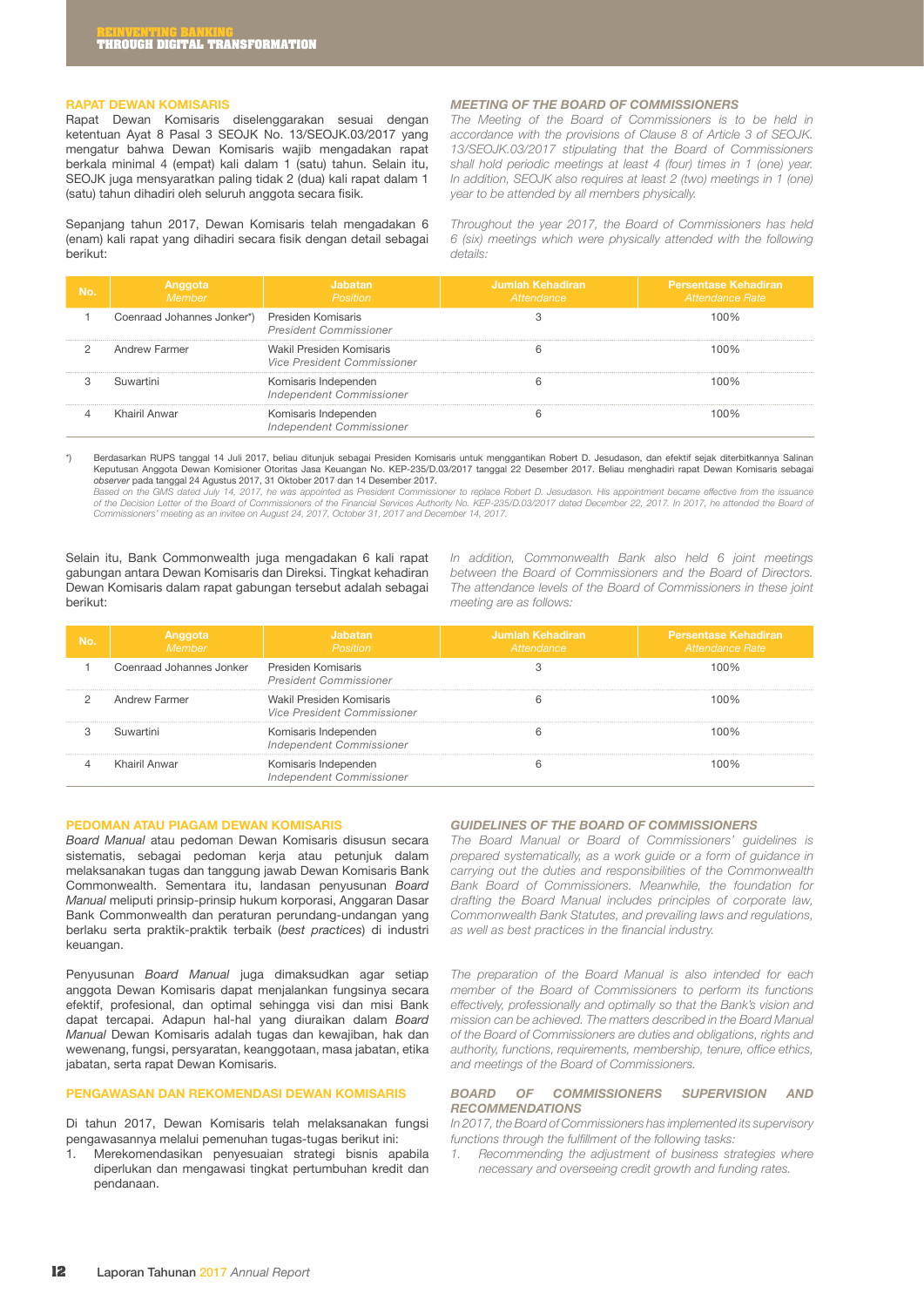- 2. Melaksanakan beberapa rapat kerja komite-komite yang mendukung tugas pengawasan Dewan Komisaris melalui Komite Audit, Komite Pemantau Risiko, Komite Remunerasi dan Nominasi serta Komite Tata Kelola Terintegrasi.
- 3. Mengevaluasi kinerja keuangan Bank sepanjang tahun 2017.
- 4. Mengevaluasi pelaksanaan Rencana Bisnis Bank.
- 5. Memantau dan mengevaluasi perkembangan bisnis/proyek yang sedang dikembangkan Bank, seperti Tyme Digital KIOSK dan *Data Center Transformation*.
- 6. Memantau, mengkaji dan mengevaluasi tindakan yang disetujui dari hasil temuan audit internal dan eksternal, serta membahas rencana audit internal dan eksternal.
- 7. Membahas Laporan Tingkat Kesehatan Bank dan Laporan Triwulanan Profil Risiko.
- 8. Melakukan pembahasan di bidang sumber daya manusia yang meliputi *update* terkait struktur organisasi dan proyek HR yang dikembangkan oleh Bank untuk memudahkan karyawan mengakses sistem HR (*Sidekick*).

Dewan Komisaris telah memberikan rekomendasi dan persetujuan terhadap hal-hal berikut:<br>1. Revisi rencana Bisni

- 1. Revisi rencana Bisnis Bank Tahun 2017-2019<br>2. Bencana Bisnis Bank Tahun 2018-2020
- 2. Rencana Bisnis Bank Tahun 2018-2020
- Pengangkatan, pemberhentian dan pengunduran diri anggota Direksi dan Dewan Komisaris
- 4. Penunjukkan Auditor Eksternal untuk melakukan audit Laporan Keuangan Bank Tahnun 2017.

#### **PELATIHAN DEWAN KOMISARIS**

Sebagai upaya untuk mendukung pelaksanaan fungsinya, Dewan Komisaris telah berpartisipasi dalam berbagai pelatihan, *workshop*, seminar, dan program pengembangan dan pelatihan lain selama tahun 2017, dengan uraian sebagai berikut:

- *2. Conducting several work meetings of committees that support the supervisory task of the Board of Commissioners through the Audit Committee, Risk Monitoring Committee, Remuneration and Nomination Committee, and Integrated Governance Committee.*
- *3. Evaluate the Company's financial performance throughout 2017.*
- *4. Evaluate the implementation of the Bank's Business Plan.*
- *5. Monitor and evaluate business/project developments that are being developed by the Company, such as Tyme Digital KIOSK and Data Center Transformation.*
- *6. Monitor, review and evaluate approved actions from internal and external audit findings, and discuss internal and external audit plans.*
- *7. Discussing the Bank Soundness Report and Risk Profile Quarterly Report.*
- *8. Conducting discussions on human resources, and covering updates on organizational structure and HR projects developed by Banks to facilitate employees accessing the HR system (Sidekick).*

*The Board of Commissioners has provided recommendations and approval on the following matters:*

- *1. Revised Bank Business Plan 2017-2019*
- *2. Bank Business Plan 2018-2020*
- *3. Appointment, dismissal and resignation of members of the Board of Directors and Board of Commissioners*
- *4. Appointment of External Auditor to audit the Bank's Financial Statement of Year 2017.*

#### *BOARD OF COMMISSIONERS TRAINING*

*In an effort to continuously improve competence and add insight to support its functional implementation, the Board of Commissioners has participated in various trainings, workshops, seminars and other development and training programs during 2017, with the following details:*

| No. | Nama Dewan Komisaris<br>Name of the Board of<br><b>Commissioners</b> | Nama Pelatihan yang Diikuti<br><b>Training Activity</b>                                                                                                                                                                                                                                                    | <b>Tanggal</b><br>Date                  | Penyelenggara<br>Host                                                                                                                                         |
|-----|----------------------------------------------------------------------|------------------------------------------------------------------------------------------------------------------------------------------------------------------------------------------------------------------------------------------------------------------------------------------------------------|-----------------------------------------|---------------------------------------------------------------------------------------------------------------------------------------------------------------|
| 1   | <b>Andrew Farmer</b>                                                 | Benturan Kepentingan<br>Conflicts of Interest                                                                                                                                                                                                                                                              | 20 Juli 2017<br>July 20, 2017           | Commonwealth Bank of<br>Australia (CBA)<br><b>CBA</b><br>CBA<br><b>CBA</b><br><b>CBA</b><br>CBA<br>Salesforce<br>Accenture<br><b>PERBANAS</b><br><b>FKDKP</b> |
|     |                                                                      | Perilaku di Tempat Kerja<br><b>Workplace Conduct</b>                                                                                                                                                                                                                                                       | 28 Juli 2017<br>July 28, 2017           |                                                                                                                                                               |
|     |                                                                      | Penipuan<br>Fraud                                                                                                                                                                                                                                                                                          | 3 Agustus 2017<br>August 3, 2017        |                                                                                                                                                               |
|     |                                                                      | Keamanan dan Privasi<br><b>Security and Privacy</b>                                                                                                                                                                                                                                                        | 8 Agustus 2017<br>August 8, 2017        |                                                                                                                                                               |
|     |                                                                      | Menyelesaikan Keluhan Pelanggan<br><b>Resolving Customer Complaints</b>                                                                                                                                                                                                                                    | 8 Agustus 2017<br>August 8, 2017        |                                                                                                                                                               |
|     |                                                                      | Anti Suap dan Korupsi: Melakukan Hal yang<br>Benar<br>Anti-Bribery and Corruption (ABC): Doing the<br>Right thing                                                                                                                                                                                          | 21 November 2017<br>November 21, 2017   |                                                                                                                                                               |
|     |                                                                      | San Francisco Conference<br>San Francisco Conference                                                                                                                                                                                                                                                       | 6-8 November 2017<br>November 6-8, 2017 |                                                                                                                                                               |
|     |                                                                      | Konferensi Dreamforce Executive Summit, 6-8<br>Nov<br>Dreamforce Executive Summit Conference<br>Nov. 6-8                                                                                                                                                                                                   |                                         |                                                                                                                                                               |
|     |                                                                      | Acara Makan Siang MegaTech 2050 dengan<br>Daniel Franklin<br>Luncheon on MegaTech 2050 with Daniel<br>Franklin                                                                                                                                                                                             | 1 Desember 2017<br>December 1, 2017     |                                                                                                                                                               |
| 2   | Suwartini                                                            | Workshop "Pengembangan SDM Sektor Jasa<br>Keuangan"<br>Workshop on "Development of Human<br>Resources in Financial Services"                                                                                                                                                                               | Desember 2017<br>December 2017          |                                                                                                                                                               |
|     |                                                                      | Seminar "Arah Kebijakan Anti Pencucian Uang<br>& Pencegahan Pendanaan Terorisme (APU<br>PPT) serta Perlindungan Konsumen di Sektor<br>Perbankan"<br>Seminar on "The Direction of Anti Money<br>Laundering & Counter-Terrorism Prevention<br>Policy (APU PPT) and Consumer Protection<br>in Banking Sector" | Desember 2017<br>December 2017          |                                                                                                                                                               |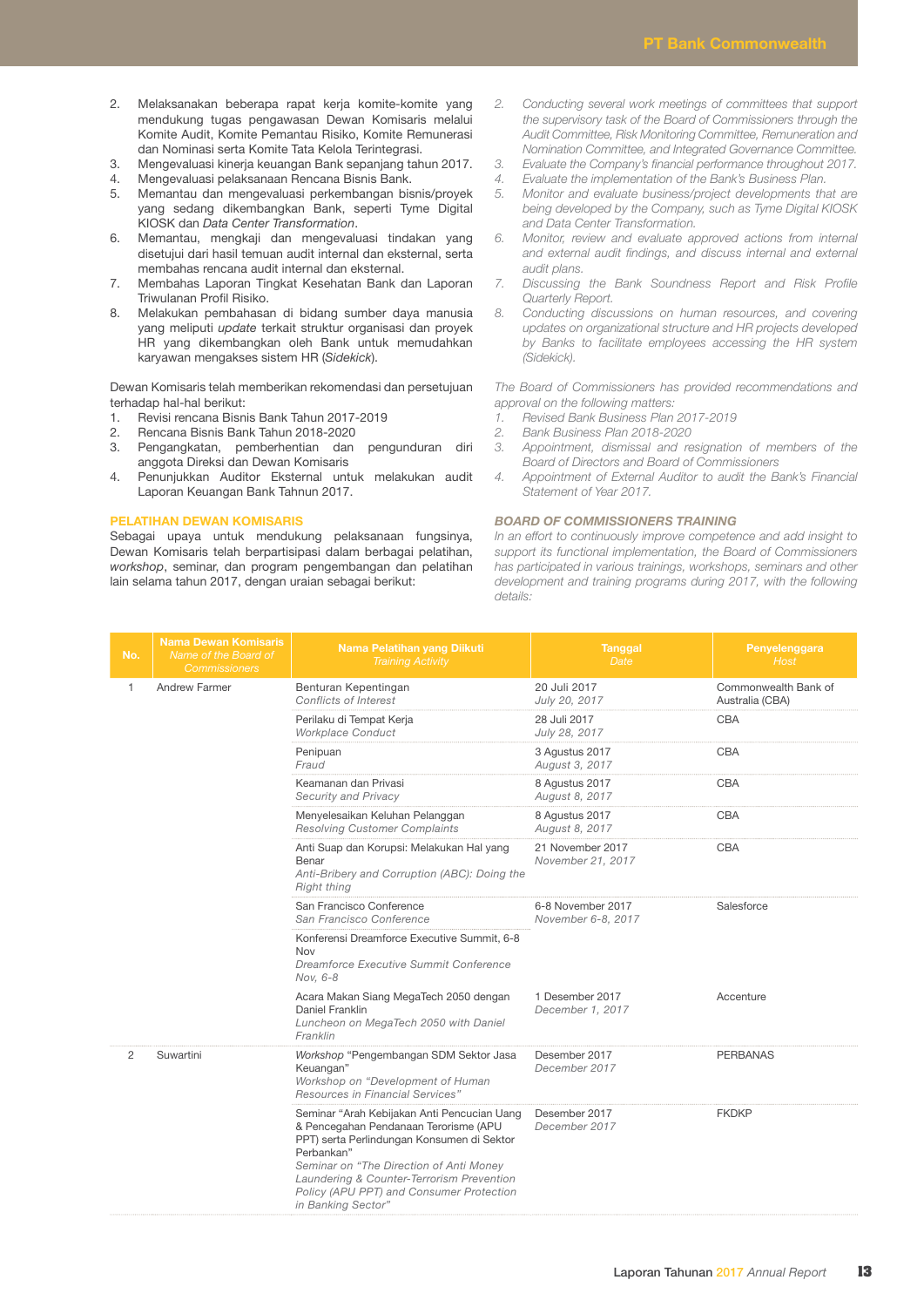| No. | <b>Nama Dewan Komisaris</b><br>Name of the Board of<br><b>Commissioners</b> | Nama Pelatihan yang Diikuti<br><b>Training Activity</b>                                                                                                                                                                                                              | <b>Tanggal</b><br>Date                  | Penyelenggara<br><b>Host</b> |
|-----|-----------------------------------------------------------------------------|----------------------------------------------------------------------------------------------------------------------------------------------------------------------------------------------------------------------------------------------------------------------|-----------------------------------------|------------------------------|
|     |                                                                             | Seminar "Eco Outlook 2018 with Fintech<br>Challenges"<br>Seminar on "Eco Outlook 2018 with Fintech<br>Challenges"                                                                                                                                                    | 1 Desember 2017<br>December 1, 2017     | <b>IBI</b>                   |
|     |                                                                             | Seminar "Banking Cyber Security"<br>Seminar on "Banking Cyber Security"                                                                                                                                                                                              | 23 November 2017<br>November 23, 2017   | <b>LPPI</b>                  |
|     |                                                                             | Seminar "Political Economy Outlook 2018<br>"Masa Depan Consumer Banking di Era<br>Disruption"<br>Seminar on "Political Economy Outlook 2018<br>on The Future of Consumer Banking in the<br>Era of Disruption"                                                        | 22 November 2017<br>November 22, 2017   | <b>INDEEF</b>                |
|     |                                                                             | Refreshment Methodology Assessment bagi<br>Asesor<br>Refreshment Methodology of Assessment for<br>Assessors                                                                                                                                                          | 1 November 2017<br>November 1, 2017     | <b>IBI</b>                   |
|     |                                                                             | Seminar "Penilaian Mutual Evaluation Review<br>terhadap Indonesia oleh APG dan Penilaian<br>Risiko Tindak PPA PPT di Indonesia"<br>Seminar on "Mutual Evaluation Review<br>Assessment of Indonesia by APG and<br>Risk Assessment of PPA PPT Actions in<br>Indonesia" | 1 September 2017<br>September 1, 2017   | LPPI                         |
|     |                                                                             | Seminar Nasional "Mismatch antara<br>Pendidikan dan Pekerjaan serta Dampaknya<br>terhadap Pasar Kerja di Indonesia"<br>National Seminar on "Mismatch between<br>Education and Employment and Its Impact<br>on the Labor Market in Indonesia"                         | Agustus 2017<br>August 2017             | <b>ISEI</b>                  |
|     |                                                                             | Seminar Nasional "Mendorong Peran Industri<br>Hulu pada Perekonomian Indonesia"<br>National Seminar "Promoting the Role of the<br>Upstream Industry in Indonesian Economy"                                                                                           | Agustus 2017<br>August 2017             | <b>ISEI &amp; BI</b>         |
|     |                                                                             | Seminar Swiss National Day "Perkembangan<br>Ekonomi Swiss"<br>Swiss National Day Seminar on "Swiss<br><b>Economic Development"</b>                                                                                                                                   | Agustus 2017<br>August 2017             | Switzerland Embassy          |
| 3   | Khairil Anwar                                                               | Seminar IBEX Perbanas"Visi Perbankan<br>Nasional Menyongsong Digitalisasi Lembaga<br>Keuangan"<br>IBEX Perbanas Seminar on "A Vision of<br>National Banking Facing the Digitalization of<br>Financial Institutions"                                                  | 19 September 2017<br>September 19, 2017 | <b>PERBANAS</b>              |
|     |                                                                             | Seminar IBEX Perbanas "Pengembangan<br>Manajemen Risiko dalam Rangka Menghadapi<br>Era Digitalisasi"<br><b>IBEX Perbanas Seminar on "Development</b><br>of Risk Management in Order to Face the<br>Digitalization Era"                                               |                                         |                              |

#### **REMUNERASI DEWAN KOMISARIS**

Uraian mengenai remunerasi Dewan Komisaris tercantum dalam bagian Pengungkapan Informasi Kebijakan Remunerasi dalam Laporan Tahunan Pelaksanaan Tata Kelola di bab ini.

#### *BOARD OF COMMISSIONERS REMUNERATION*

*Description on the Board of Commissioners' remuneration is listed in the "Disclosure of Remuneration Policy Information" in the CGC Implementation chapter in this Annual Report.*

# **Direksi Board of Directors**

Direksi merupakan penanggung jawab atas pengelolaan kegiatan usaha Bank. Dalam pelaksanaan tugasnya, Direksi bertanggung jawab langsung kepada RUPS. Pelaksanaan tugas Direksi di Bank Commonwealth diselenggarakan sesuai dengan ketentuan UU No. 40 Tahun 2007 tentang Perseroan Terbatas, POJK No. 55/ POJK.03/2016 tentang Penerapan Tata Kelola Bagi Bank Umum, SEOJK No. 13/SEOJK.03/2017 tentang Penerapan Tata Kelola Bagi Bank Umum, ketentuan Bank Indonesia dan Anggaran Dasar Bank.

*The Board of Directors is responsible for managing the Bank's business activities. In the performance of its duties, the Directors are directly responsible to the GMS. Implementation of the duties of the Board of Directors at Commonwealth Bank is conducted in accordance with the provisions of Law No. 40 Year 2007 on Limited Liability Companies, POJK No. 55/POJK.03/2016 on the Implementation of Good Corporate Governance for Commercial Banks, SEOJK No. 13/SEOJK.03/2017 on the Implementation of Good Corporate Governance for Commercial Banks, Bank Indonesia's provisions, and the Bank's Articles of Association.*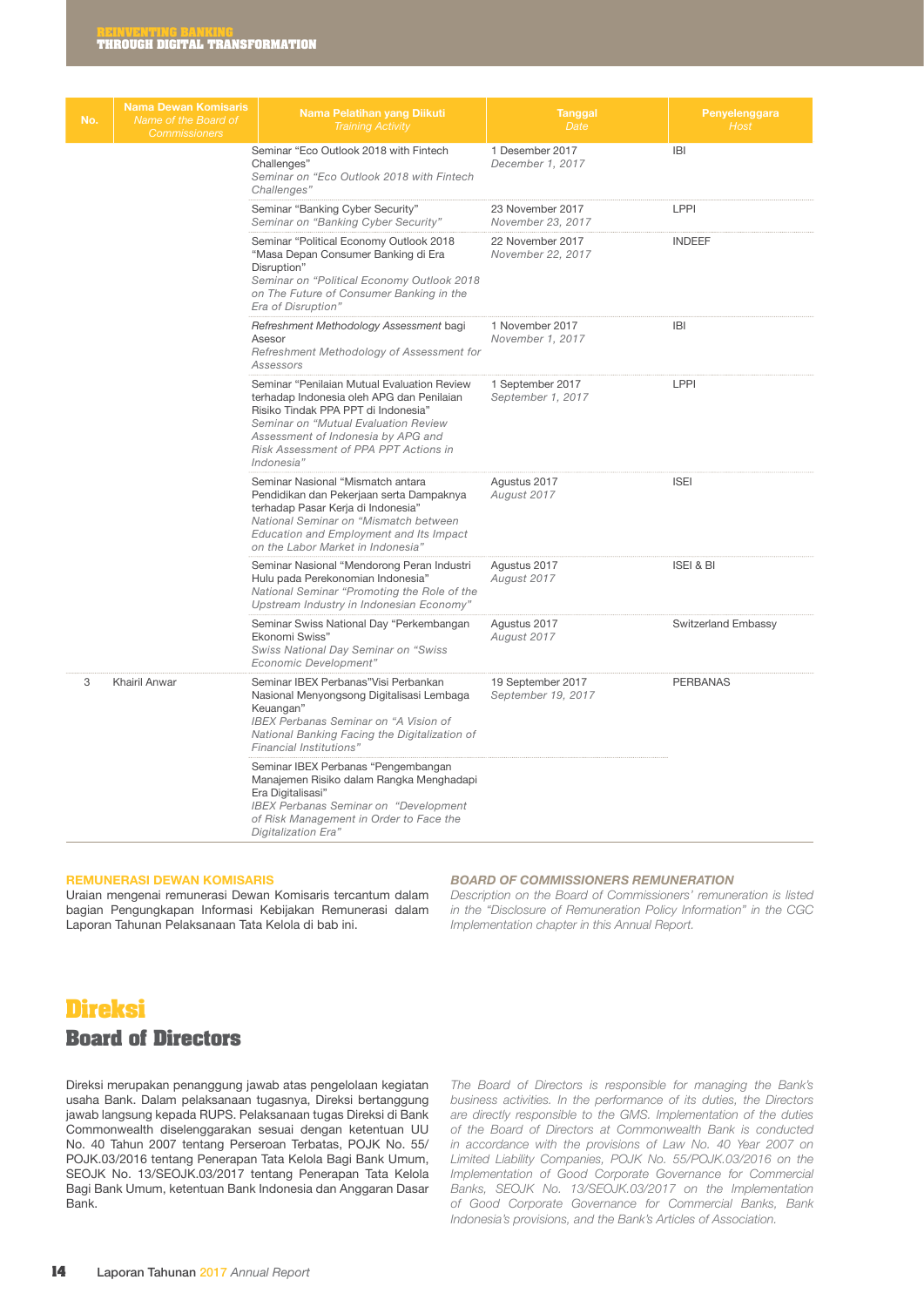#### **JUMLAH, KOMPOSISI DAN KRITERIA DIREKSI**

Pada tahun 2017 telah terjadi perubahan komposisi anggota Direksi. RUPS menyetujui pengunduran diri Adhi Putra Tanoyo sebagai Direktur Manajemen Risiko dan Angeline Nangoi sebagai Direktur Kepatuhan. Jumlah anggota Direksi terdiri dari 6 (enam) orang, termasuk seorang Presiden Direktur.

Susunan Direksi pada tahun 2017 adalah sebagai berikut:

#### **NUMBER, COMPOSITION AND CRITERIA OF THE BOARD OF** *DIRECTORS*

*In 2017 there has been a change in the composition of the members of the Board of Directors. The AGM approved the resignation of Adhi Putra Tanoyo as Director of Risk Management and Angeline Nangoy as Compliance Director. The number of members of the Board of Directors consists of 6 (six) people, including a President Director.* 

*The composition of the Board of Directors in 2017 is as follows:*

| No. | <b>Nama</b><br><b>Name</b> | Jabatan<br>Position                                       | Tanggal Efektif Pengangkatan Berdasarkan<br><b>Persetujuan OJK</b><br>Effective Date of Appointment Based on OJK<br>Approval | <b>Periode Jabatan</b><br><b>Period of Office</b> |
|-----|----------------------------|-----------------------------------------------------------|------------------------------------------------------------------------------------------------------------------------------|---------------------------------------------------|
|     | Lauren Sulistiawati        | Presiden Direktur<br><b>President Director</b>            | 15 Februari 2016<br>February 15, 2016                                                                                        | $2016 - 2019$                                     |
| 2   | Rustini Dewi               | Direktur Retail Banking<br><b>Retail Banking Director</b> | 11 Juli 2016<br>February 15, 2016                                                                                            | $2016 - 2019$                                     |
| 3   | Ida Apulia Simatupang      | Direktur SME Banking<br><b>SME Banking Director</b>       | 16 Agustus 2016<br>August 16, 2016                                                                                           | $2016 - 2019$                                     |
| 4   | Tjioe Mei Tjuen            | Direktur Operations & IT<br>Operations & IT Director      | 8 November 2016<br>November 8, 2016                                                                                          | $2016 - 2019$                                     |
| 5   | Stephen Vile               | Direktur Manajemen Risiko<br>Risk Management Director     | 24 November 2016<br>November 24, 2016                                                                                        | $2017 - 2018$                                     |
| 6   | Mutia Nilawati Dewi*       | Direktur Kepatuhan<br>Compliance Director                 |                                                                                                                              |                                                   |

\*) Efektif setelah memperoleh persetujuan OJK.

*Effective as per OJK's approval.*

#### **UJI KEMAMPUAN DAN KEPATUTAN**

Seluruh anggota Direksi Bank memiliki integritas, kompetensi dan reputasi keuangan yang baik antara lain memiliki akhlak dan moral yang baik, tidak pernah dinyatakan pailit, tidak pernah dihukum karena melakukan tindak pidana, serta memiliki pengetahuan, keahlian dan pengalaman di bidang operasional sebagai Pejabat Eksekutif Bank.

Mayoritas anggota Direksi Bank Commonwealth telah lulus uji kemampuan dan kepatutan oleh OJK.

#### **PROGRAM ORIENTASI BAGI DIREKSI BARU**

Sebagai bentuk pengenalan terhadap Bank, dan sebagaimana ditetapkan dalam *Board Manual*, Bank Commonwealth memberikan program orientasi bagi anggota Direksi yang baru diangkat melalui sesi pertemuan yang disertai dengan presentasi dari Dewan Komisaris maupun Direksi yang telah lebih lama menjabat, kunjungan ke kantor-kantor Bank, perkenalan dengan pejabat eksekutif atau kepala cabang, serta pengenalan programprogram lain sesuai kebutuhan.

Di tahun 2017, dengan efektifnya jabatan Stephen Vile sebagai Direktur Manajemen Risiko pada tanggal 8 Mei 2017, maka program orientasi telah diberikan kepada yang bersangkutan.

#### **INDEPENDENSI DIREKSI**

Masing-masing anggota tidak memiliki hubungan keuangan, kepengurusan, kepemilikan saham dan/atau hubungan keluarga dengan anggota Dewan Komisaris, anggota Direksi lainnya dan/atau Pemegang Saham Pengendali Bank Commonwealth. Selain itu, tidak terdapat anggota Direksi yang memiliki saham mencapai 5% (lima persen) atau lebih dari modal disetor di Bank Commonwealth, bank lain, lembaga keuangan non-bank, dan perusahaan lainnya di dalam atau di luar Indonesia.

#### **PEDOMAN ATAU PIAGAM DIREKSI**

Dalam menjalankan tugasnya di Bank, Direksi dilengkapi dengan Pedoman dan Tata Tertib Direksi atau *Board Manual*, sebagai pedoman pelaksanaan tugas dan kewajiban Direksi. *Board Manual* berlaku dan mengikat bagi seluruh anggota Direksi. Penyusunan *Board Manual* mengacu pada peraturan perundang-undangan dan Anggaran Dasar Bank Commonwealth serta praktik-praktik terbaik (*best practices*) di industri keuangan.

#### *FIT AND PROPER TEST*

*All members of the Bank's Board of Directors have the integrity, competence and reputation of finance, such as having good character and morals, never declared bankruptcy, never was punished for criminal acts, and having knowledge, expertise and experience in operations as Executive Officer of the Bank.*

*The majority of the members of the Commonwealth Bank Board have passed the fit and proper test by OJK.*

#### *ORIENTATION PROGRAMS FOR NEW DIRECTORS*

*As a form of recognition of the Bank, and as stipulated in the Board Manual, Commonwealth Bank provides orientation programs for newly-appointed members of the Board of Directors through a meeting session with and accompanied by a presentation of the Board of Commissioners and Board of Directors who have served longer, visits to Bank offices, with executive officers or branch heads, as well as the introduction of other programs as needed.*

*In 2017, effectively, Stephen Vile's position as Director of Risk Management on May 8, 2017, the orientation program was given to the person concerned.*

#### *INDEPENDENCE OF THE BOARD OF DIRECTORS*

*Each member has no financial, management, share ownership and/ or family relationship with members of the Board of Commissioners, other members of the Board of Directors and/or Commonwealth Bank Controlling Shareholders. In addition, there is no member of the Board of Directors holding shares of 5% (five percent) or more in paid-in capital at Commonwealth Bank, other banks, non-bank financial institutions and other companies within or outside Indonesia.*

#### *GUIDELINES OF THE BOARD OF DIRECTORS*

*In performing its duties at the Bank, the Board of Directors is helped by the Director's Manual or Board Manual, as a guideline for the implementation of the duties and obligations of the Board of Directors. The Board Manual is valid and binding for all members of the Board of Directors. The drafting of the Board Manual refers to the principles of Commonwealth Bank legislation and Articles of Association and to best practices in the financial industry.*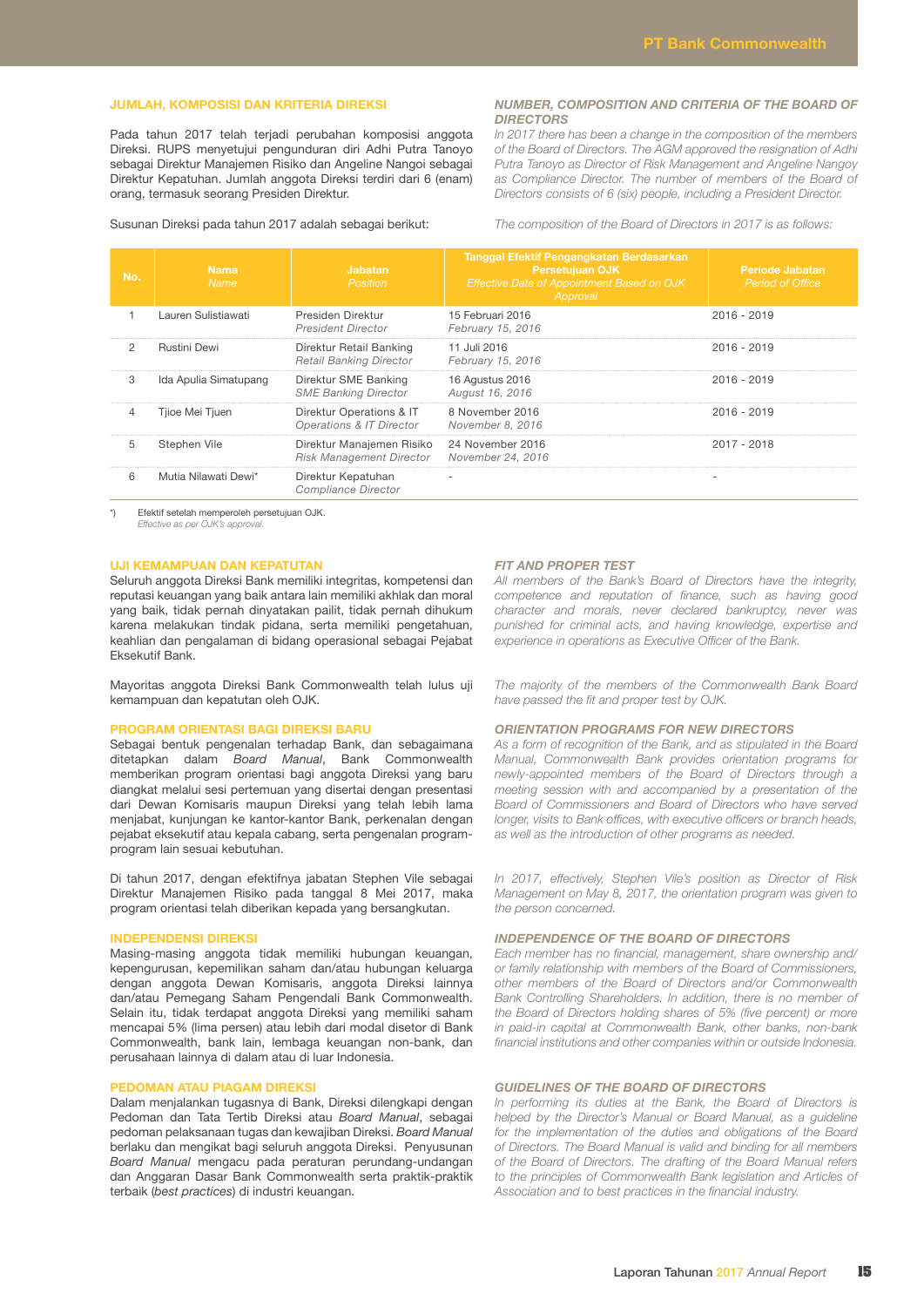Adapun hal-hal yang diuraikan dalam *Board Manual* antara lain kriteria, etika profesional, tanggung jawab, hak dan kewajiban, wewenang, keanggotaan, masa jabatan, serta rapat Direksi. Melalui uraian yang komprehensif dan sistematis di dalam *Board Manual*, Direksi diharapkan mampu memenuhi tugas dan tanggung jawabnya secara efektif, efisien dan maksimal dengan dasar mengedepankan kepentingan Bank.

#### **TUGAS DAN TANGGUNG JAWAB DIREKSI**

Direksi merupakan penanggung jawab utama dalam hal pengelolaan seluruh kegiatan operasional Bank Commonwealth. Kewenangan, tugas dan tanggung jawab Direksi diatur dalam Anggaran Dasar Bank yang merujuk pada Undang-Undang Perseroan Terbatas, peraturan, Otoritas Jasa Keuangan (OJK) dan ketentuan terkait lainnya.

Secara umum, tugas dan tanggung jawab Direksi meliputi:

- 1. Direksi bertanggung jawab penuh terhadap operasional manajemen Bank Commonwealth dan mengelola bisnis sesuai wewenang dan tanggung jawab dalam Anggaran Dasar serta peraturan dan perundangan yang berlaku.
- 2. Direksi bertanggung jawab untuk menerapkan prinsip-prinsip *Good Corporate Governance* dalam semua aspek bisnis Bank Commonwealth dan di seluruh level organisasi Bank Commonwealth.
- 3. Direksi secara konsisten membahas temuan dan rekomendasi yang dilaporkan oleh Audit Internal, auditor ekstern, dan ulasan OJK dan/atau otoritas lain.
- 4. Direksi mengembangkan dan memastikan pelaksanaan Manajemen Risiko di semua tingkat struktur organisasi Bank Commonwealth dan memastikan bahwa fungsi Manajemen Risiko telah beroperasi secara independen.
- 5. Direksi melaporkan kinerja dalam menjalankan tugas dan tanggung jawabnya kepada Rapat Umum Pemegang Saham.
- 6. Sebagai entitas utama, Direksi memastikan penerapan tata kelola terintegrasi dalam konglomerasi keuangan.

#### **RAPAT DIREKSI**

Penyelenggaraan rapat Direksi mengacu pada Pedoman Kerja Direksi (*Board Manual*). Sepanjang tahun 2017, Direksi telah menyelenggarakan 40 kali rapat, yang terdiri 34 rapat Direksi dan 6 rapat gabungan dengan Manajemen yang dihadiri secara fisik, dengan perincian sebagai berikut:

*The matters described in the Board Manual include criteria, professional ethics, responsibilities, rights and obligations, authority, membership, term of office, and meetings of the Board of Directors. Through a comprehensive and systematic description of the Board Manual, the Board of Directors is expected to be able to fulfill its duties and responsibilities effectively, efficiently and maximally on the basis of prioritizing the interests of the Bank.*

#### **DUTIES AND RESPONSIBILITIES OF THE BOARD OF** *DIRECTORS*

*The Board of Directors shall be the primary party responsible for the management of all Commonwealth Bank operations. The authority, duties and responsibilities of the Board of Directors are stipulated in the Bank's Articles of Association and make reference to the Law of Limited Liability Companies, Bank Indonesia, OJK and other related provisions.*

*In general, the duties and responsibilities of the Board of Directors include:*

- *1. The Board of Directors shall be fully responsible for the Commonwealth Bank's management operations and to manage the business in accordance with the powers and responsibilities in the Articles of Association and prevailing laws and regulations.*
- *2. The Board of Directors shall be fully responsible for the Commonwealth Bank's management operations and to manage the business in accordance with the powers and responsibilities in the Articles of Association and prevailing laws and regulations.*
- *3. The Board of Directors shall consistently discuss the findings and recommendations reported by the Internal Audit, external auditors, and OJK reviews and/or other authorities.*
- *4. The Board of Directors develops and ensures the implementation of Risk Management at all levels of the Commonwealth Bank organizational structure and ensures that the Risk Management function has operated independently.*
- *5. The Board of Directors shall report its performance of its duties and responsibilities to the General Meeting of Shareholders.*
- *6. As the main entity, Board of Directors ensures the implementation of integrated governance in financial conglomeration.*

#### *MEETINGS OF THE BOARD OF DIRECTORS*

*The meetings of the Board of Directors make reference to the Board of Directors Work Manual. Throughout the year 2017, the Board of Directors has held 40 meetings, consisting of 34 Board of Directors meetings and 6 joint meetings with Management that were physically attended, with details as follows:*

| No. | <b>Nama</b><br><b>Name</b> | Jabatan<br>Position                                          | Jumlah Kehadiran<br>Attendance | <b>Presentase Kehadiran</b><br>Attendance Rate |
|-----|----------------------------|--------------------------------------------------------------|--------------------------------|------------------------------------------------|
|     | Lauren Sulistiawati        | Presiden Direktur<br><b>President Director</b>               | 34                             | 100%                                           |
| 2   | Ida Apulia Simatupang      | Direktur SME Banking<br><b>SME Banking Director</b>          | 32                             | 94%                                            |
| 3   | Rustini Dewi               | Direktur Retail Banking<br><b>Retail Banking Director</b>    | 30                             | 88%                                            |
| 4   | Tjioe Mei Tjuen            | Direktur Operations & IT<br>Operations & IT Director         | 30                             | 88%                                            |
| 5   | Stephen Vile*)             | Direktur Manajemen Risiko<br><b>Risk Management Director</b> | 18                             | 1 በበ%                                          |
| 6   | Mutia Nilawati Dewi**)     | Direktur Kepatuhan<br>Compliance Director                    |                                |                                                |

Stephen Vile resmi menjabat per 8 Mei 2017 menggantikan Adhiputra Tanoyo sebagai Direktur Manajemen Risiko. \*\*) Mutia Nilawati Dewi akan efektif menjabat sebagai Direktur Kepatuhan setelah memperoleh persetujuan OJK<br>Stephen Vile officially took office as of May 8, 2017, replacing Adhiputra Tanoyo as Director of Risk Management.

*Mutia Nilawati Dewi will be effective as Director of Compliance after obtaining OJK approval.*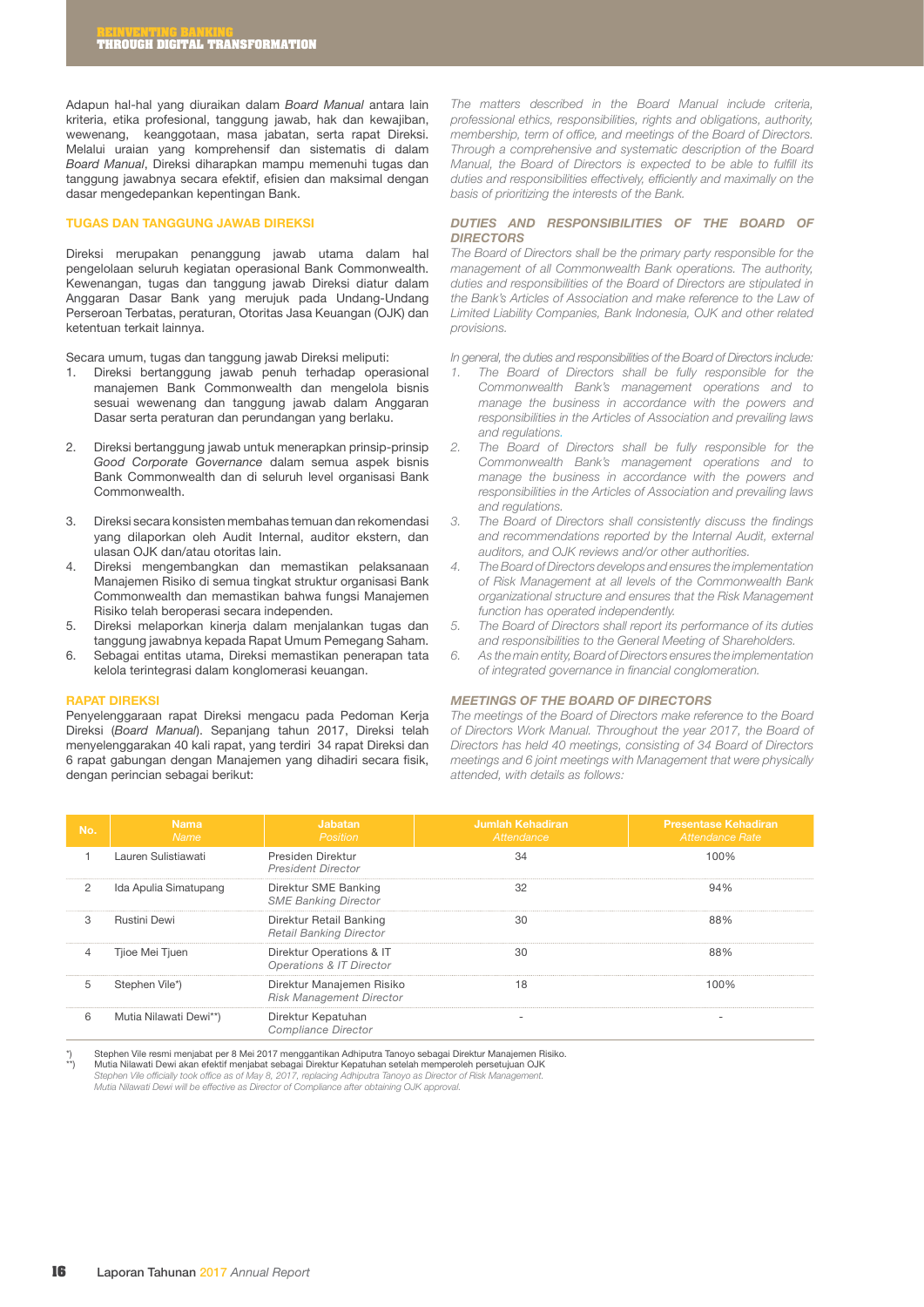Sementara itu, tingkat kehadiran Direksi dalam rapat gabungan Dewan Komisaris dan Direksi yang diadakan sebanyak 6 kali selama tahun 2017 adalah sebagai berikut:

*Meanwhile, the attendance of the Board of Directors in the 6 (six) joint meetings of the Board of Commissioners and Board of Directors throughout 2017 are as follows:* 

|                | Anggota<br>Member     | Jabatan<br>Position                                          | Jumlah Kehadiran<br>Attendance | <b>Presentase Kehadiran</b><br>Attendance Rate |
|----------------|-----------------------|--------------------------------------------------------------|--------------------------------|------------------------------------------------|
|                | Lauren Sulistiawati   | Presiden Direktur<br><b>President Director</b>               | ี                              | 100%                                           |
| 2              | Rustini Dewi          | Direktur Retail Banking<br><b>Retail Banking Director</b>    | h                              | በበባ%                                           |
| 3              | Ida Apulia Simatupang | Direktur SME Banking<br><b>SME Banking Director</b>          | h                              | 83%                                            |
| $\overline{4}$ | Tjioe Mei Tjuen       | Direktur Operations & IT<br>Operations & IT Director         | ี                              | <u>በሀገላማ</u>                                   |
| 5              | Stephen Vile          | Direktur Manajemen Risiko<br><b>Risk Management Director</b> |                                | 66%                                            |
| 6              | Mutia Nilawati Dewi*  | Direktur Kepatuhan<br>Compliance Director                    |                                |                                                |

\*) Efektif setelah memperoleh persetujuan OJK. *Effective after obtaining OJK approval.*

**REMUNERASI DIREKSI** Uraian mengenai remunerasi Direksi dijelaskan pada bagian Pengungkapan Informasi Kebijakan Remunerasi dalam Laporan Tahunan Pelaksanaan Tata Kelola.

#### **PELATIHAN DIREKSI**

Bank Commonwealth senantiasa memberikan kesempatan kepada anggota Direksi untuk mengikuti pelatihan, *workshop*, seminar dan program pengembangan lainnya. Di tahun 2017, pelatihan yang telah diikuti anggota Direksi antara lain sebagai berikut:

#### *REMUNERATION OF THE BOARD OF DIRECTORS*

*The description on the Board of Directors' remuneration policy is contained in the Remuneration Policy Information Disclosure section of the Annual Report on Governance Implementation in this chapter.*

#### *TRAINING OF THE BOARD OF DIRECTORS*

*Members of the Commonwealth Bank Board of Directors continue to attend various training activities, workshops, seminars and other development programs to hone skills and expand knowledge related to Bank matters. In 2017, the list of training activities that have been followed by members of the Board of Directors goes as follows:*

| No.            | <b>Nama Direksi</b><br>Name of the Board of<br><b>Directors</b> | Nama Pelatihan yang Diikuti                                                                                               | <b>Training Activity</b>                                                                                             | <b>Tanggal</b><br>Date                |
|----------------|-----------------------------------------------------------------|---------------------------------------------------------------------------------------------------------------------------|----------------------------------------------------------------------------------------------------------------------|---------------------------------------|
| 1              | Lauren Sulistiawati                                             | Managemen Keadaaan Darurat                                                                                                | <b>Emergency Management</b>                                                                                          | 16 Mei 2017<br>May 16, 2017           |
|                |                                                                 | ABC Higher Risk Role Training                                                                                             | <b>ABC Higher Risk Role Training</b>                                                                                 | 17 Mei 2017<br>May 17, 2017           |
|                |                                                                 | IFS (International Financial Services)<br>Leadership Team Offsite                                                         | IFS (International Financial Services)<br>Leadership Team Offsite                                                    | 25 - 26 Juli 2017<br>July 25-26, 2017 |
|                |                                                                 | Commonwealth Bank Australia Senior<br>Leadership Forum                                                                    | Commonwealth Bank Australia Senior<br>Leadership Forum                                                               | 25 Oktober 2017<br>October 25, 2017   |
| 2              | <b>Rustini Dewi</b>                                             | Leadership Forum                                                                                                          | Leadership Forum                                                                                                     | 30 Mei 2017<br>May 30, 2017           |
|                |                                                                 | E-Learning: Compliance                                                                                                    | E-Learning: Compliance                                                                                               | 28 Februari 2017<br>February 28, 2017 |
|                |                                                                 | E-Learning: Fraud Awareness                                                                                               | E-Learning: Fraud Awareness                                                                                          | 28 Februari 2017<br>February 28, 2017 |
|                |                                                                 | ABC Higher Risk Role Training                                                                                             | <b>ABC Higher Risk Role Training</b>                                                                                 | 17 Mei 2017<br>May 17, 2017           |
| 3              | Stephen Vile                                                    | ABC Higher Risk Role Training                                                                                             | <b>ABC Higher Risk Role Training</b>                                                                                 | 17 Mei 2017<br>May 17, 2017           |
|                |                                                                 | IFS (International Financial Services) Risk<br>Leader Team Offsite                                                        | IFS (International Financial Services) Risk<br>Leader Team Offsite                                                   | 31 Agustus 2017<br>August 31, 2017    |
| $\overline{4}$ | Tjioe Mei Tjuen                                                 | Risk Management Certification Refreshment                                                                                 | <b>Risk Management Certification</b><br>Refreshment                                                                  | 19 Mei 2017<br>May 19, 2017           |
|                |                                                                 | ABC Higher Risk Role Training                                                                                             | ABC Higher Risk Role Training                                                                                        | 17 Mei 2017<br>May 17, 2017           |
|                |                                                                 | Indonesia Change Management Forum<br>(ICMF)-Managing Disruption: Change or Die                                            | Indonesia Change Management<br>Forum(ICMF) - Managing Disruption:<br>Change or Die                                   |                                       |
|                |                                                                 | <b>BSMR Refreshment "Memahami Analisis</b><br>Kredit Komersial Secara Komprehensif dan<br>Bagaimana Memitigasi Risikonya" | <b>BSMR Refreshment "Understanding</b><br>Comprehensive Commercial Credit<br>Analysis and How to Mitigate the Risks" | 16 Mei 2017<br>May 16, 2017           |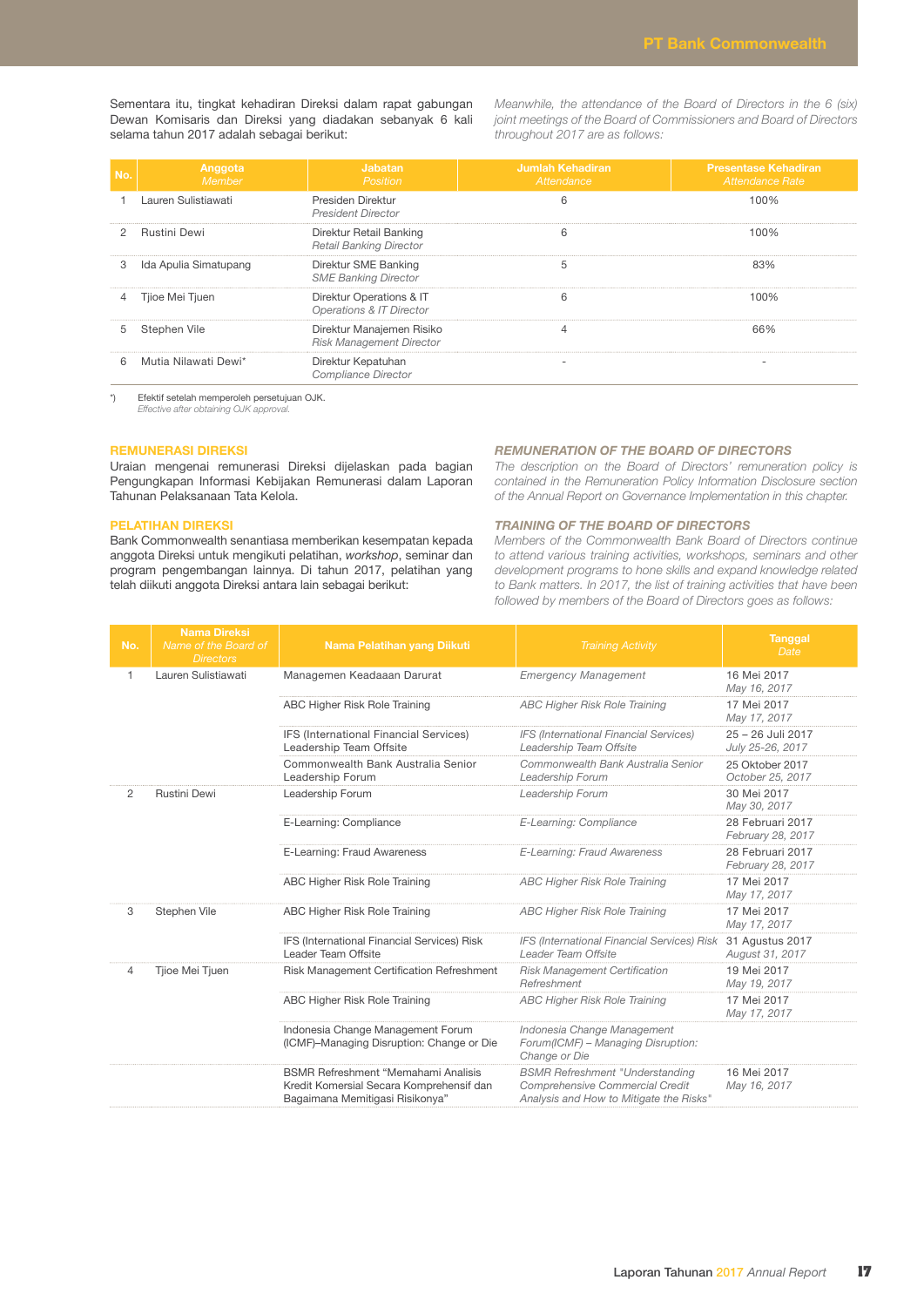| No. | Nama Direksi<br><b>Board of Directors</b><br><b>Member</b> | Nama Pelatihan yang Diikuti                                                                                    | <b>Training Activity</b>                                                                                       | <b>Tanggal</b><br>Date                      |
|-----|------------------------------------------------------------|----------------------------------------------------------------------------------------------------------------|----------------------------------------------------------------------------------------------------------------|---------------------------------------------|
|     |                                                            | <b>TELKOMTELSTRA Digital Transformation</b><br>Workshop - Executing The CIOS Role In Digital<br>Transformation | <b>TELKOMTELSTRA Digital</b><br>Transformation Workshop - Executing<br>The CIOS Role In Digital Transformation | 19 Mei 2017<br>May 19, 2017                 |
|     |                                                            | ICIO Exchange - Direktorat Jenderal Pajak                                                                      | ICIO Exchange - Directorate General of<br>Taxes                                                                | 8 Agustus 2017<br>August 8, 2017            |
|     |                                                            | Seminar "Enhancing Growth in the Financial<br>Services by Managing Mobility"                                   | Seminar "Enhancing Growth In The<br><b>Financial Services By Managing</b><br>Mobility"                         | 26 September 2017<br>September 26, 2017     |
|     |                                                            | Senior Leadership Forum                                                                                        | Senior Leadership Forum                                                                                        | 17 Oktober 2017<br>October 17, 2017         |
|     |                                                            | <b>IFS ES Offsite Training</b>                                                                                 | <b>IFS ES Offsite Training</b>                                                                                 | 24 - 25 Oktober 2017<br>October 24-25, 2017 |
|     |                                                            | ABC for High Risk Role                                                                                         | ABC for High Risk Role                                                                                         | 14-15 November 2017<br>November 14-15, 2017 |
|     |                                                            | Internal Audit and Cyber Risk Forum                                                                            | Internal Audit and Cyber Risk Forum                                                                            | 30 November 2017<br>November 30, 2017       |

#### **PENILAIAN TERHADAP KINERJA DIREKSI**

Penilaian terhadap anggota Direksi Bank Commonwealth dilaksanakan oleh Dewan Komisaris secara periodik untuk mengetahui, mengukur dan menilai efektivitas kinerja Direksi. Adapun prosedur yang digunakan dalam penilaian kinerja adalah sebagai berikut:

- a. Setiap anggota Direksi menyusun rencana kerja pada awal tahun keuangan sesuai dengan fungsi, tugas dan tanggung jawab dalam mencapai rencana dan strategi bisnis bank yang telah ditentukan.
- b. Kriteria evaluasi formal disampaikan secara terbuka kepada Anggota Direksi yang bersangkutan sejak tanggal pengangkatannya.
- c. Kinerja Direksi akan dievaluasi oleh Dewan Komisaris secara berkala dua kali dalam satu tahun dan disampaikan kepada Pemegang Saham dalam RUPS.
- d. Hasil evaluasi terhadap kinerja Direksi akan digunakan sebagai dasar skema kompensasi dan remunerasi bagi Anggota Direksi.

Sementara itu, kriteria yang digunakan dalam penilaian kinerja antara lain:

- a. Empat kategori KPI yang dijadikan ukuran dalam penilaian kinerja Direksi, meliputi:
	- *Business* penilaian terkait dengan pencapaian dan strategi bisnis
	- *Productivity* penilaian terhadap produktivitas secara individu, tim, fungsional maupun direktorat
	- *Customer*  penilaian terhadap proses yang dilakukan untuk meningkatkan pelayanan kita terhadap nasabah internal maupun eksternal
	- *People* penilaian terhadap pengembangan talenta individu maupun tim secara keseluruhan.
- b. KPI yang telah ditetapkan untuk masing-masing Direksi.

#### *PERFORMANCE ASSESSMENT OF THE BOARD OF DIRECTORS*

*Assessment of the members of the Commonwealth Bank Board of Directors is conducted by the Board of Commissioners periodically to determine, measure and assess the effectiveness of the Board of Directors' performance. The procedures used in the performance appraisal process are as follows:*

- *a. Each member of the Board of Directors prepares a work plan at the beginning of the financial year in accordance with their functions, duties and responsibilities in achieving the business plan and the business strategy of the bank.*
- *b. The formal evaluation criteria is to be submitted openly to the member of the Board of Directors concerned from the dates of their appointment.*
- *c. The performance of the Board of Directors shall be regularly reviewed by the Board of Commissioners twice a year and submitted to the Shareholders at the GMS.*
- *d. The results of the performance evaluation of the Board of Directors will be used as the basis of compensation and remuneration schemes for the members of the Board of Directors.*

*Meanwhile, the criteria used in performance appraisal are:*

- *a. The four categories of Key Performance Indicators (KPIs) that are used as measures in the performance assessment of the Board of Directors include:*
	- *Business assessment related to achievements and business strategies*
	- *Productivity assessment of productivity individually, as a team, in terms of function or as a director*
	- *Customer an assessment of the process undertaken to improve our services to internal and external customers*
	- *People assessment of the development of talent for individuals and team development as a whole.*
- *b. KPIs established for each of the Directors.*

# **Hubungan Afiliasi Direksi, Dewan Komisaris, dan Pemegang Saham Utama/Pengendali**

# **Affiliate Relationships of the Board of Directors (BOD), Board of Commissioners (BOC), and Major Shareholders/Controllers**

Seluruh anggota Direksi dan Dewan Komisaris Bank Commonwealth tidak memiliki hubungan afiliasi dengan anggota Direksi lainnya, anggota Dewan Komisaris dan dengan pemegang saham utama/pengendali.

*All members of the Board of Directors and Board of Commissioners of Bank Commonwealth have no affiliations with other members of Board of Directors, members of Board of Commissioners and with major shareholders/controllers.*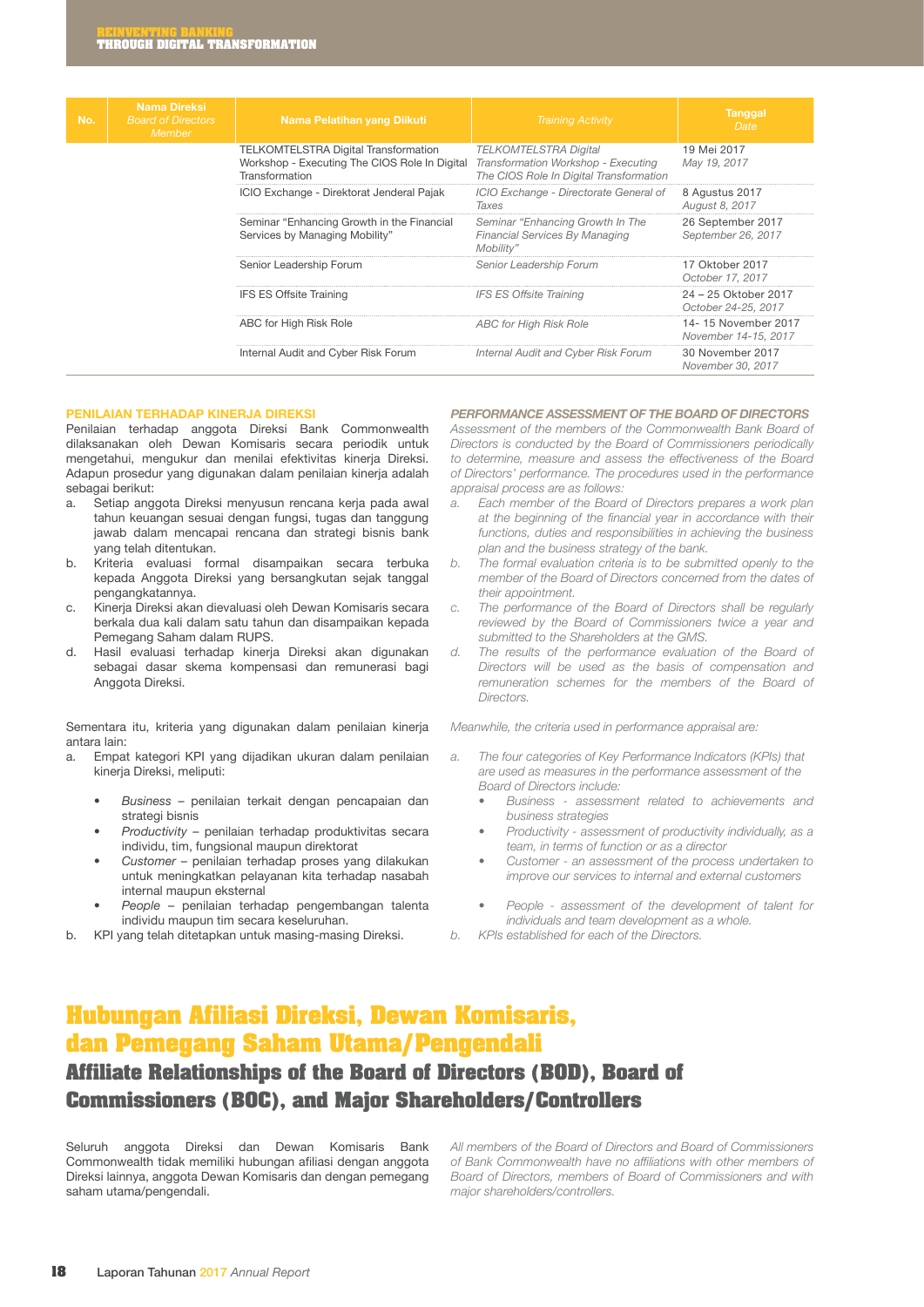# **Komite-Komite di Bawah Dewan Komisaris**

# **Committees Under the Board of Commissioners**

Dalam menjalankan tugas dan tanggungjawabnya, Dewan Komisaris dibantu oleh komite-komite:<br>1. Komite Audit

- 1. Komite Audit<br>2. Komite Pema
- 2. Komite Pemantau Risiko
- 3. Komite Remunerasi dan Nominasi<br>4. Komite Tata Kelola Terintegrasi 4. Komite Tata Kelola Terintegrasi
- 

#### **KOMITE AUDIT**

Komite Audit Bank Commonwealth dibentuk untuk membantu tugas pengawasan Dewan Komisaris dengan mengacu pada POJK No. 55/POJK.03/2016 tentang Penerapan Tata Kelola Bagi Bank Umum beserta peraturan perundang-undangan lainnya. Dalam pelaksanaan tugasnya, Komite Audit bertanggung jawab langsung kepada Dewan Komisaris.

#### **Komposisi dan Keanggotaan**

Anggota Komite Audit diangkat dan diberhentikan oleh Dewan Komisaris, komposisi Komite Audit minimal berjumlah 3 (tiga) orang yang terdiri dari 1 (satu) orang Komisaris Independen, 1 (satu) orang pihak independen yang memiliki keahlian di bidang keuangan/akutansi dan 1 (satu) orang Pihak Independen yang memiliki keahlian di bidang perbankan/manajemen risiko. Komite Audit diketuai oleh Komisaris Independen yang merangkap sebagai anggota komite.

Anggota Komite Audit telah memenuhi ketentuan terkait persyaratan keahlian, integritas, akhlak dan moral yang baik.

Per 31 Desember 2017, Komite Audit Bank terdiri dari 2 (dua) Komisaris Independen, 1 (satu) Komisaris dan 2 (dua) pihak Independen:

*In carrying out its duties and responsibilities, the Board of Commissioners is assisted by various committees:*

- *1. Audit Committee*
- *2. Risk Monitoring Committee*
- *3. Remuneration and Nomination Committee*
- *4. Integrated Governance Committee*

#### *AUDIT COMMITTEE*

*The Commonwealth Bank's Audit Committee was established to assist the oversight task of the Board of Commissioners with reference to POJK No. 55/POJK.03/2016 on the Implementation of Good Corporate Governance for Commercial Banks, as well as in reference to other laws and regulations. In performing its duties, the Audit Committee is directly responsible to the Board of Commissioners.*

#### *Composition and Membership*

*Members of the Audit Committee are appointed and dismissed by the Board of Commissioners. The composition of the Audit Committee is to consist of at least 3 (three) members consisting of 1 (one) Independent Commissioner, 1 (one) independent party having expertise in finance/accounting and 1 (one) Independent Party having expertise in banking/risk management. The Audit Committee is chaired by an Independent Commissioner who doubles as a committee member.*

*Each member of the Audit Committee has fulfilled the required provisions related to skill, integrity, character and good morals.* 

*As of December 31, 2017, the Bank's Audit Committee consists of 2 (two) Independent Commissioners, 1 (one) Commissioner, and 2 (two) Independent Parties:*

| Nο. | <b>Nama</b><br><b>Name</b> | Jabatan<br>Position                                                                                                                                                  | Periode<br>Period                     |
|-----|----------------------------|----------------------------------------------------------------------------------------------------------------------------------------------------------------------|---------------------------------------|
|     | Khairil Anwar              | Ketua/Komisaris Independen<br>Chairman/Independent Commissioner                                                                                                      | 2013 – sekarang<br>$2013$ – Present   |
| 2.  | <b>Andrew Farmer</b>       | Anggota/Wakil Presiden Komisaris<br>Member/Vice President Commissioner                                                                                               | 2017 – sekarang<br>$2017 - Present$   |
| З   | Suwartini                  | Anggota/Komisaris Independen<br>Member/Independent Commissioner                                                                                                      | $2012 - sekarang$<br>$2012$ – Present |
| 4.  | Teuku Radja Sjahnan        | Anggota/Pihak Independen/yang memiliki keahlian pada bidang Keuangan dan<br>Akuntansi<br>Member/Independent Party and expert in Finance and Accountancy              | $2017 - 2019$                         |
| 5.  | Jono Effendy               | Anggota/Pihak Independen, yang memiliki keahlian pada bidang Perbankan dan<br>Manaiemen Risiko<br>Member/Independent Party and expert in Banking and Risk Management | $2017 - 2019$                         |

#### **PIAGAM KOMITE**

Sebagai pedoman dan tata tertib kerja, Komite memiliki piagam (*charter*) yang mengatur tugas dan tanggung jawab, wewenang, larangan, keanggotaan, etika kerja, rapat dan lainnya.

#### **PROFIL KOMITE AUDIT**

**Khairil Anwar**

#### **Ketua/Komisaris Independen**

Profil beliau dapat dilihat di bagian Profil Dewan Komisaris.

#### **Andrew Farmer**

**Anggota/Wakil Presiden Komisaris** Profil beliau dapat dilihat di bagian Profil Dewan Komisaris.

#### **Suwartini**

**Anggota/Komisaris Independen** Profil beliau dapat dilihat di bagian Profil Dewan Komisaris.

#### *COMMITTEE CHARTER*

*As a guideline and work order, the Committee has a charter that governs duties and responsibilities, authorities, prohibitions, membership, work ethics, meetings and others.*

#### *AUDIT COMMITTEE MEMBER PROFILES*

#### *Khairil Anwar Chairman/Independent Commissioner His profile can be seen in the Board of Commissioners' Profile section.*

*Andrew Farmer*

#### *Member/Vice President Commissioner*

*His profile can be seen in the Board of Commissioners' Profile section.*

#### *Suwartini*

#### *Member/Independent Commissioner*

*Her profile can be seen in the Board of Commissioners' Profile section.*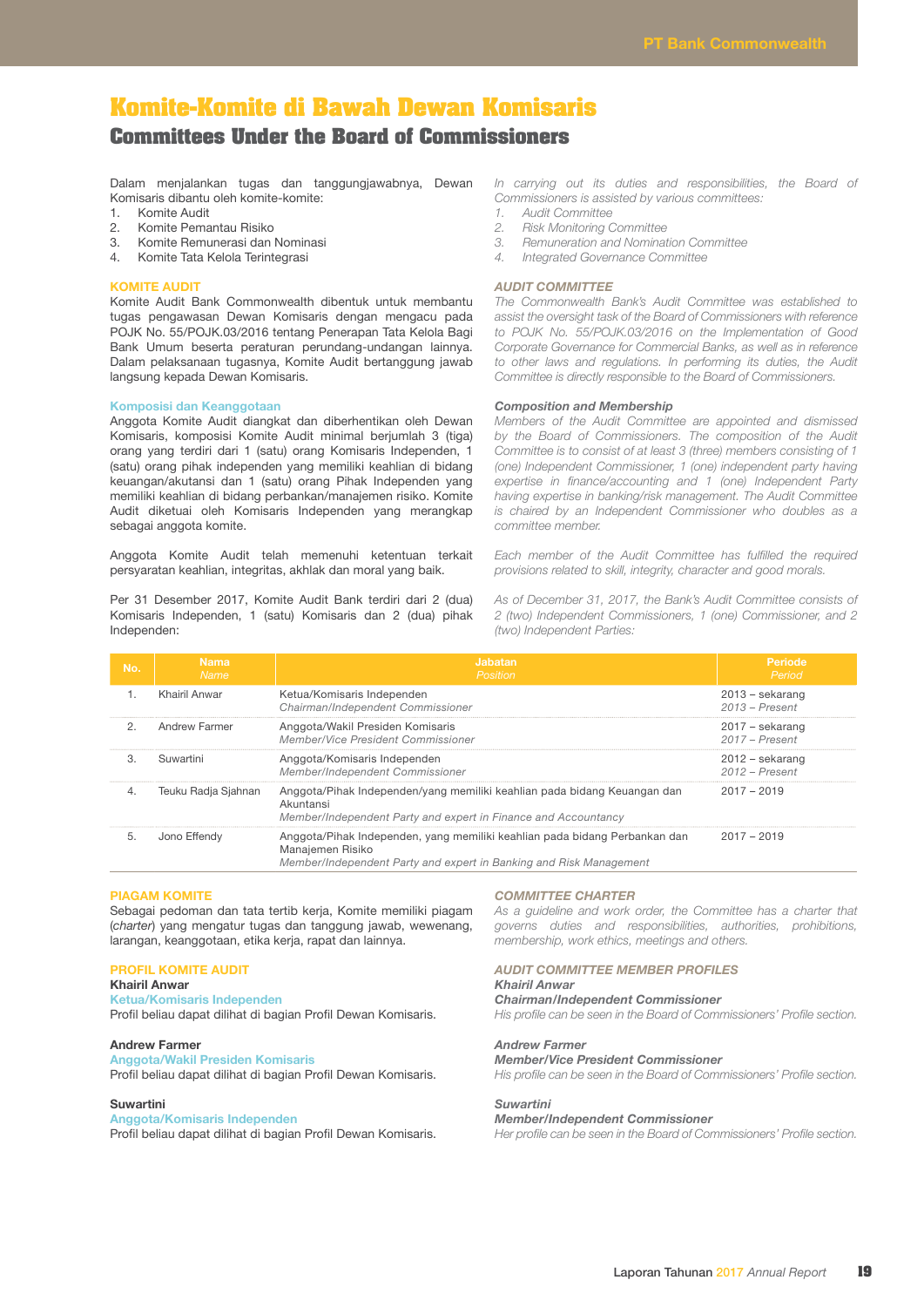#### **Teuku Radja Sjahnan**

#### **Anggota/Pihak Independen**

Teuku Radja Sjahnan adalah warga negara Indonesia berusia 49 tahun dan memiliki dasar keahlian dan pengalaman di bidang keuangan dan akuntansi. Beliau ditunjuk dan diangkat kembali menjadi anggota Komite Audit Bank Commonwealth pada tanggal 3 Mei 2013 melalui Keputusan Direksi PT Bank Commonwealth No.BOD/RES/2017/III/001 tanggal 13 Maret 2017.

Menyelesaikan pendidikan terakhirnya di London Business School, Inggris Raya, dengan gelar Master in Finance pada tahun 2000, beliau memiliki berbagai pengalaman sebagai anggota Komite Audit di beberapa bank seperti PT Bank BNI Tbk (2001- 2009), PT Bank Barclays Indonesia (2009-2010), dan PT Bank BNI Syariah (2012). Saat ini beliau juga memegang berbagai jabatan di luar Bank, seperti pendiri dan pengelola situs web JariUngu.com, konsultan DPD-RI dalam bidang hasil audit Badan Pemeriksa Keuangan (BPK), anggota komite audit independen PT Commonwealth Life, anggota komite audit independen PT Cardig Aero Services Tbk dan anggota Komite Standar Akuntansi Keuangan Bank Indonesia. Selain itu, beliau telah memperoleh beberapa sertifikasi di bidang audit, di antaranya sertifikasi CISA pada tahun 1994 dan sertifikasi BSMR (level 2) pada tahun 2011.

#### **Jono Effendy**

#### **Anggota/Pihak Independen**

Jono Effendy adalah warga negara Indonesia berusia 44 tahun dan memiliki dasar keahlian dan pengalaman di bidang perbankan dan manajemen risiko. Beliau ditunjuk dan diangkat kembali menjadi anggota Komite Audit Bank Commonwealth pada Maret 2013 melalui Keputusan Direksi PT Bank Commonwealth No.BOD/ RES/2017/III/001 tanggal 13 Maret 2017.

Beliau meraih gelar Pendidikan terakhirnya yaitu Master in Finance dari Universitas Pelita Harapan Jakarta dengan predikat *cum laude* pada tahun 2001. Selain menjabat sebagai anggota Komite Audit dan Komite Pemantau Risiko di Bank Commonwealth, anggota Komite Audit dan Komite Pemantau Risiko di berbagai perusahaan lain, PT Bank Barclays Indonesia (2010-2011), PT BII Finance Center (2012-2014), PT Commonwealth Life (2014-2017), PT BFI Finance Indonesia Tbk (2015-sekarang), dan Bank BNP Paribas Indonesia (2007-sekarang). Selain itu beliau juga menduduki jabatan Komisaris Independen PT Commonwealth Life dan Staf Pengajar pada PT Kiran Resources Indonesia (2004-sekarang).

#### **TUGAS DAN TANGGUNG JAWAB**

Tugas dan tanggung jawab Komite Audit Bank Commonwealth sebagaimana ditetapkan dalam Anggaran Dasar Bank dan Piagam Komite Audit meliputi:

- 1. Meninjau laporan keuangan Bank dan transparansi keuangan dengan mengandalkan informasi yang diberikan oleh Direksi dan auditor eksternal.
- 2. Meninjau kebijakan akuntansi Bank untuk memastikan kepatuhan terhadap hukum dan peraturan yang berlaku sekaligus standar akuntansinya.
- 3. Meninjau, memeriksa dan membahas bersama dengan Direksi dan auditor ekstenal mengenai masalah pelaporan keuangan yang signifikan dan penilaian yang dilakukan sehubungan dengan persiapan penyusunan laporan keuangan.
- 4. Meninjau adanya jaminan atas efektivitas sistem pengendalian internal.
- 5. Mengawasi dan mengevaluasi rencana perbaikan yang dibuat oleh Direksi pada masalah temuan audit yang dikemukakan oleh auditor internal, auditor eksternal, Otoritas Jasa Keuangan dan/atau regulator lain yang relevan.
- 6. Meninjau, mengawasi dan mengevaluasi kemandirian, efektivitas, lingkup pekerjaan, rencana audit tahunan dari auditor internal dan eksternal.
- 7. Diskusi dengan dan menerima jaminan dari auditor eksternal dalam kaitannya dengan kualitas sistem Bank, proses akuntansi dan hasil keuangan.
- 8. Menerima laporan dan meninjau hal-hal signifikan yang diajukan oleh auditor eksternal kepada Direksi atau senior manajemen.
- 9. Meninjau dan melaporkan semua hal penting mengenai materi akuntansi kepada Dewan Komisaris.

#### *Teuku Radja Sjahnan Member/Independent Party*

*Teuku Radja Sjahnan is a 49 year old Indonesian citizen and has basic expertise and experience in finance and accounting. He was appointed and reappointed as a member of the Commonwealth Bank Audit Committee on May 3, 2013 through the Decision of the Board of Directors of PT Bank Commonwealth No.BOD/RES/2017/ III/001 dated March 13, 2017.*

*He graduated from London Business School in the UK with a Master's Degree in Finance in 2000. He has extensive experience as a member of the Audit Committee at several banks such as PT Bank BNI Tbk (2001-2009), PT Bank Barclays Indonesia (2009- 2010), and PT Bank BNI Syariah (2012). He currently holds various positions outside the Bank, such as the founder and manager of the JariUngu. com website, a DPD-RI consultant in the audit of the Supreme Audit Agency (BPK), an independent audit committee member of PT Commonwealth Life, an independent audit committee member of PT Cardig Aero Services Tbk and as member of the Committee on Financial Accounting Standards of Bank Indonesia. In addition, he has obtained several certifications in the audit field, including a CISA certification in 1994 and a BSMR certification (level 2) in 2011.*

# *Jono Effendy*

#### *Member/Independent Party*

*Jono Effendy is a 44 year old Indonesian citizen and has basic expertise and experience in banking and risk management. He was appointed and reappointed as a member of the Commonwealth Bank Audit Committee in March 2013 through the Decision of the Board of Directors of PT Bank Commonwealth No.BOD/RES/2017/ III/001 dated March 13, 2017.*

*He holds his last Master's Degree in Finance from Universitas Pelita Harapan Jakarta with a cum laude in 2001. Besides serving as a member of Audit Committee and Risk Monitoring Committee at Commonwealth Bank, he has also served as a member of the Audit Committees and Risk Monitoring Committees in other companies, such as PT Bank Barclays Indonesia (2010-2011), PT BII Finance Center (2012 -2014), PT Commonwealth Life (2014-2017), PT BFI Finance Indonesia Tbk (2015-present), and Bank BNP Paribas Indonesia (2007-present). In addition he also holds the position of Independent Commissioner of PT Commonwealth Life and as a lecturer at PT Kiran Resources Indonesia (2004-present).*

#### *DUTIES AND RESPONSIBILITIES*

*The duties and responsibilities of the Commonwealth Bank Audit Committee as stipulated in the Bank's Articles of Association and the Charter of the Audit Committee include:*

- *1. Review the Bank's financial statements and financial transparency by relying on information provided by the Board of Directors and external auditors.*
- *2. Review the Bank's accounting policies to ensure compliance with applicable laws and regulations as well as to ensure its accounting standards.*
- *3. Review, examine and discuss in conjunction with the Board of Directors and the external auditor on significant financial reporting issues and assessments made in connection with the preparation of the financial statements.*
- *4. Reviewing the assurance of the effectiveness of the internal control system.*
- *5. Supervise and evaluate the improvement plans made by the Board of Directors on the audit findings presented by internal auditors, external auditors, the Financial Services Authority and/ or other relevant regulators.*
- *6. Review, monitor and evaluate the independence, effectiveness, scope of work, annual audit plan of internal and external auditors.*
- *7. Discussions with and receiving guarantees from external auditors in relation to the quality of the Bank's system, accounting processes and financial results.*
- *8. Receive reports and review significant matters submitted by external auditors to the Board of Directors or senior management.*
- *9. Review and report all important matters concerning accounting materials to the Board of Commissioners.*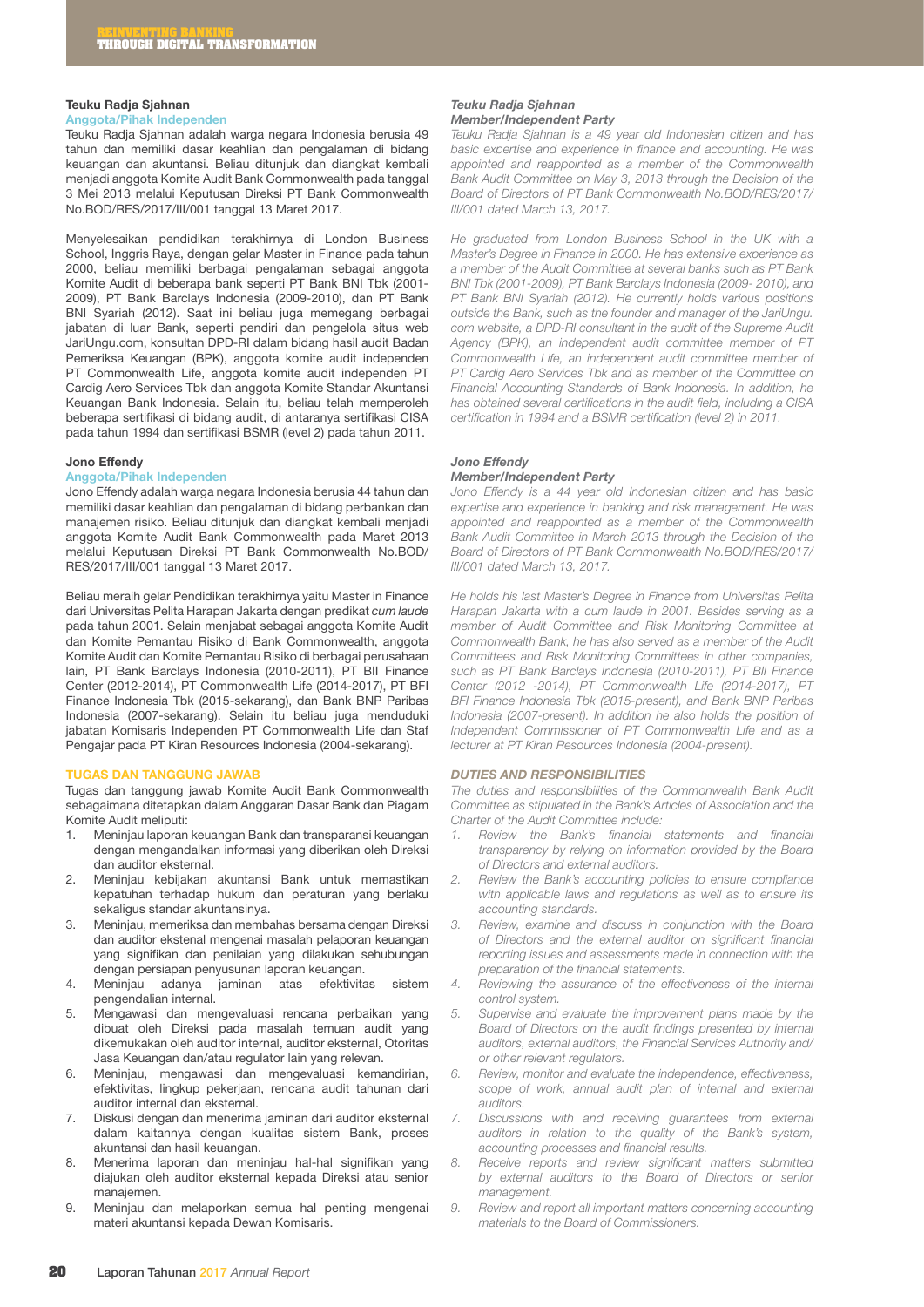- 10. Memberikan rekomendasi atas pencalonan auditor eksternal kepada Dewan Komisaris untuk disetujui oleh Rapat Umum Pemegang Saham.
- 11. Meninjau adanya layanan tambahan non-audit yang dilakukan oleh auditor keuangan eksternal yang sedang ditunjuk.
- 12. Melaporkan kepada Dewan Komisaris mengenai kegiatan mereka dan memelihara risalah rapat Komite Audit.

#### **INDEPENDENSI KOMITE AUDIT**

Anggota Komite Audit telah memenuhi kriteria independensi untuk menghindari kemungkinan terjadinya benturan kepentingan dengan Bank.

#### **penyelenggaraan RAPAT**

Menurut kebijakan Bank dan mengacu pada peraturan yang berlaku, rapat Komite Audit secara rutin diselenggarakan 1 (satu) kali dalam 2 (dua) bulan dengan dihadiri lebih dari ½ (satu per dua) jumlah anggota.

#### **Rapat Komite Audit**

Sepanjang tahun 2017, Komite Audit mengadakan rapat resmi Komite Audit sebagai berikut:

- 10. Provide recommendations on the nomination of external *auditors to the Board of Commissioners for approval by the General Meeting of Shareholders.*
- *11. Review any non-audit additional services performed by the designated external financial auditors.*
- *12. Report to the Board of Commissioners regarding their activities and maintain the minutes of the Audit Committee meetings.*

#### *INDEPENDENCE OF THE AUDIT COMMITTEE*

*The members of the Audit Committee are also free from any party intervention, and have met the following independence criteria to avoid possible conflicts or conflicts of interest with the Bank.*

#### *ORGANIZING MEETINGS*

*According to the Bank's policy and in reference to prevailing regulations, the Audit Committee's meetings are regularly held 1 (one) time in 2 (two) months with at least the attendance of more than ½ (half) the number of members.* 

#### *Audit Committee Meetings*

*Throughout 2017, the Audit Committee has held the following official meetings:*

| No. | Member              | Jabatan<br>Position                                                    | Jumlah Kehadiran<br><b>Number of Attendance</b> | <b>Persentase Kehadiran</b><br>Attendance Percentage |
|-----|---------------------|------------------------------------------------------------------------|-------------------------------------------------|------------------------------------------------------|
|     | Khairil Anwar       | Ketua/Komisaris Independen<br>Chairman/Independent Commissioner        |                                                 | 100 <sup>%</sup>                                     |
|     | Andrew Farmer       | Anggota/Wakil Presiden Komisaris<br>Member/Vice President Commissioner |                                                 | 1በበ%                                                 |
|     | Suwartini           | Anggota/Komisaris Independen<br>Member/Independent Commissioner        |                                                 | 100 <sup>%</sup>                                     |
|     | Teuku Radja Sjahnan | Anggota/Pihak Independen<br>Member/Independent Party                   |                                                 | በበበ%                                                 |
| 5.  | Jono Effendv        | Anggota/Pihak Independen<br>Member/Independent Party                   |                                                 | nn%                                                  |

#### **PELAKSANAAN KEGIATAN KOMITE AUDIT**

Sepanjang tahun pelaporan, dalam melaksanakan tugas dan tanggung jawabnya, Komite Audit telah menyelenggarakan rapat rutin setiap 2 (dua) bulan, yang dihadiri oleh semua anggota komite dan pihak lain yang berkepentingan, untuk meninjau dan mendiskusikan topik/materi berikut:

- Presentasi mengenai perencanaan dan hasil audit,
- Presentasi mengenai audit internal dan laporan kepatuhan,<br>• Tindak lanjut dan pengawasan atas temuan audit Otorita Tindak lanjut dan pengawasan atas temuan audit Otoritas Jasa Keuangan (OJK) serta temuan signifikan dari auditor
- eksternal, Tindak lanjut atas temuan audit terkait Laporan Investigasi
- Penipuan Medis,
- Tindak lanjut atas pelaksanaan pemantauan peringatan dini,
- Persetujuan dari OJK untuk proyek KIOSK dan penugasan Rajesh sebagai penasihat Proyek KIOSK,
- Survei Budaya Risiko,
- Presentasi mengenai perencanaan dan hasil audit yang dilaksanakan oleh auditor internal maupun eksternal (yaitu PricewaterhouseCoopers Indonesia dan OJK),
- Tindak lanjut atas temuan audit yang mencakup *Cyber Security Group Audit*, dan
- Hasil penilaian atau evaluasi auditor eksternal, dan rekomendasi penunjukan auditor eksternal,
- Komite Audit melaksanakan rapat berkala dengan Akuntan Publik dan/atau Kantor Akuntan Publik untuk meninjau cakupan audit, rencana audit, hasil evaluasi pengendalian internal, temuan audit yang signifikan, akuntansi dan aspek audit lainnya.

Selain itu, anggota Komite Audit juga menggelar rapat berkala atau rapat *ad-hoc* dengan Audit Internal dan Audit Eksternal untuk membahas hal-hal penting.

#### **KOMITE PEMANTAU RISIKO**

Pembentukan Komite Pemantau Risiko dimaksudkan untuk membantu tugas Dewan Komisaris dalam mengelola risiko yang timbul dalam kegiatan operasional Bank.

#### *IMPLEMENTATION OF THE AUDIT COMMITTEE'S ACTIVITIES*

*Throughout the reporting year, in carrying out its duties and responsibilities, the Audit Committee has held regular meetings every 2 (two) months, attended by all committee members and other interested parties, to review and discuss the following topics/ materials:*

- *• Presentations on planning and audit outcomes,*
- *• Presentations on internal audits and compliance reports,*
- *• Follow-ups and monitoring of audit findings from the Financial Services Authority (OJK) as well as significant findings from external auditors,*
- *• Follow ups on audit findings related to Medical Fraud Investigation Reports,*
- *• Follow-ups on the implementation of early warning monitoring,*
- *• Approval from OJK for the KIOSK Project and Rajesh's assignment as a KIOSK Project advisor,*
- *• Risk Culture Survey,*
- *• Presentations on planning and audit results conducted by internal and external auditors (ie PricewaterhouseCoopers Indonesia and OJK),*
- *• Follow-ups on audit findings that include Cyber Security Group Audits, and*
- *• The results of the assessment or evaluation of external auditors, and recommendations of appointment of external auditors,*
- *• Audit Committee conducted regular meeting with Public Accountant and/or Public Accounting Firm, to review the audit scope, audit plan, evaluation result of internal control significant audit finding, accounting and other audit aspect.*

*In addition, members of the Audit Committee also hold regular meetings or ad-hoc meetings with Internal Audit and External Audit to discuss important matters.*

#### *RISK MONITORING COMMITTEE*

*The establishment of the Risk Monitoring Committee is intended to assist the Board of Commissioners in managing the risks that arise in the Bank's operational activities.*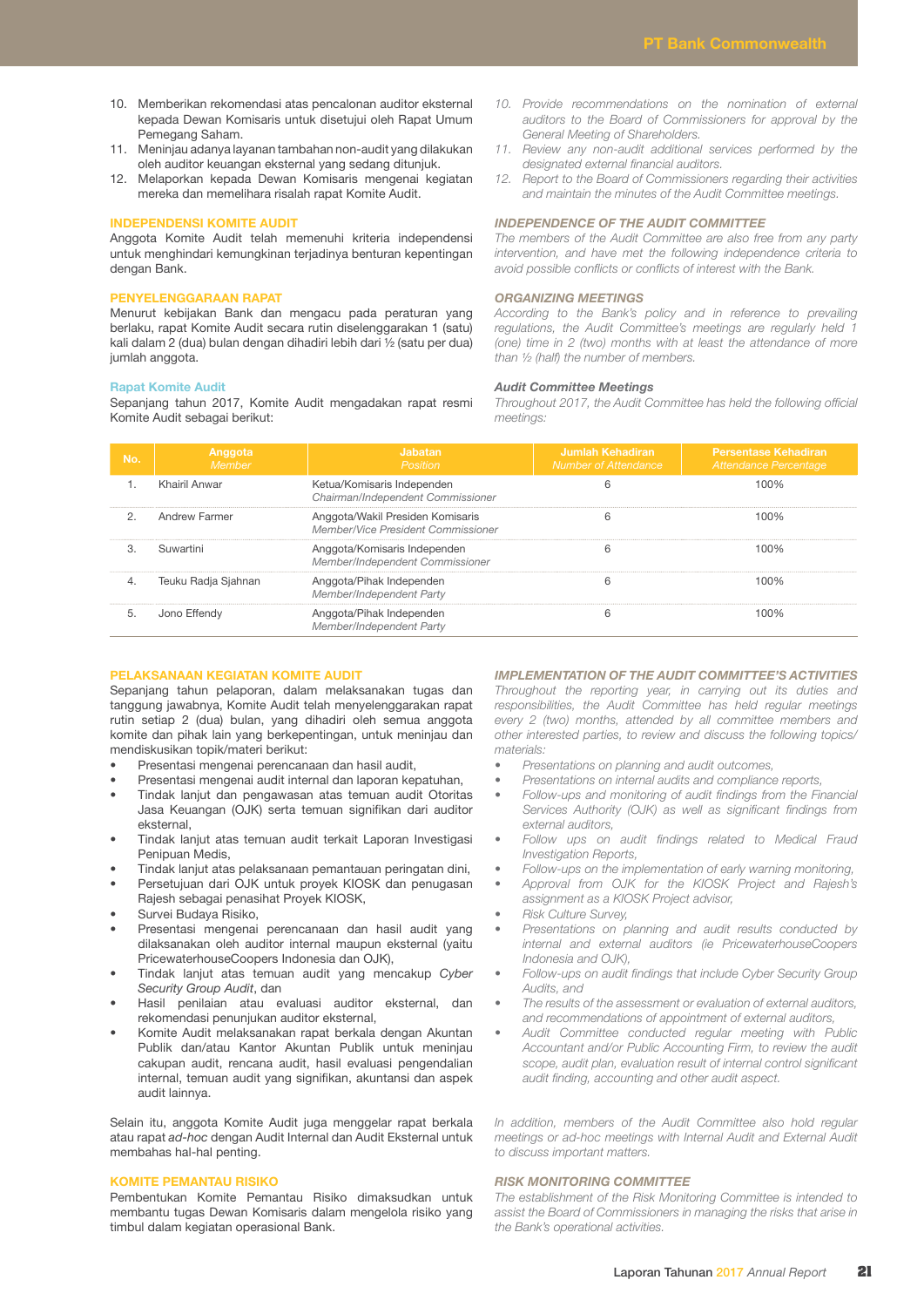#### **KOMPOSISI DAN KEANGGOTAAN**

Susunan keanggotaan Komite Pemantau Risiko telah mematuhi POJK No. 55/POJK.03/2016 tentang Penerapan Tata Kelola bagi Bank Umum yang mengatur bahwa Komite Pemantau Risiko paling kurang terdiri dari 1 (satu) Komisaris Independen; 1 (satu) Pihak Independen yang memiliki keahlian di bidang keuangan dan akutansi; dan 1 (satu) Pihak Independen yang memiliki keahlian di bidang perbankan dan manajemen risiko. Komite Pemantau Risiko diketuai oleh Komisaris Independen.

Per 31 Desember 2017, keanggotaan Komite Pemantau Risiko terdiri dari 2 (dua) Komisaris Independen, 1 (satu) Komisaris, dan 2 (dua) pihak Independen:

#### *COMPOSITION AND MEMBERSHIP*

*The composition of the Risk Monitoring Committee is in compliance with POJK No. 55/POJK.03/2016 on the Implementation of Good Corporate Governance for Commercial Banks, which stipulates that the Risk Monitoring Committee shall at least consist of 1 (one) Independent Commissioner; 1 (one) Independent Party having expertise in finance and accounting; and 1 (one) Independent Party having expertise in banking and risk management. The Risk Monitoring Committee is chaired by an Independent Commissioner.*

*As of December 31, 2017, membership of the Risk Monitoring Committee consists of 2 (two) Independent Commissioner, 1 (one) Commissioner, and 2 (two) Independent parties:*

| No. | <b>Nama</b><br><b>Name</b> | Jabatan<br>Position                                                                                                                                                                                | <b>Periode</b><br>Period            |
|-----|----------------------------|----------------------------------------------------------------------------------------------------------------------------------------------------------------------------------------------------|-------------------------------------|
|     | Suwartini                  | Ketua (Komisaris Independen)<br>Chief/Independent Commissioner                                                                                                                                     | 2012 – sekarang<br>$2012$ – Present |
| 2   | <b>Andrew Farmer</b>       | Anggota (Wakil Presiden Komisaris)<br>Member/Vice President Commissioner                                                                                                                           | 2017 – sekarang<br>$2017 - Present$ |
| 3   | Khairil Anwar              | Anggota (Komisaris Independen)<br>Member/Independent Commissioner                                                                                                                                  | 2013 – sekarang<br>$2013$ – Present |
| 4.  |                            | Teuku Radia Siahnan Anggota (Pihak Independen), yang memiliki keahlian pada bidang Keuangan dan Akuntansi 2017 – 2019<br>Member/Independent Commissioner with expertise in Finance and Accountancy |                                     |
| 5   | Jono Effendv               | Anggota (Pihak Independen), yang memiliki keahlian pada bidang Perbankan dan<br>Manajemen Risiko<br>Member/Independent Commissioner with expertise in Banking and Risk Management                  | $2017 - 2019$                       |

#### **PIAGAM KOMITE**

Untuk mendukung pelaksanaan tugas Komite Pemantau Risiko, Piagam Komite disusun sebagai pedoman dan tata tertib kerja Komite yang berisikan hal-hal seperti uraian tugas dan tanggung jawab, wewenang, larangan, aturan keanggotaan, etika kerja, rapat dan lainnya.

#### **PROFIL KOMITE PEMANTAU RISIKO**

#### **Suwartini**

**Ketua/Komisaris Independen** Profil beliau dapat dilihat di bagian Profil Dewan Komisaris

#### **Andrew Farmer**

**Anggota/Wakil Presiden Komisaris** Profil beliau dapat dilihat di bagian Profil Dewan Komisaris

#### **Khairil Anwar**

**Anggota/Komisaris Independen** Profil beliau dapat dilihat di bagian Profil Dewan Komisaris

#### **Teuku Radja Sjahnan**

**Anggota/Pihak Independen** Profil beliau dapat dilihat di bagian Profil Komite Audit

#### **Jono Effendy**

**Anggota/Pihak Independen** Profil beliau dapat dilihat di bagian Profil Komite Audit

#### **TUGAS DAN TANGGUNG JAWAB**

Tugas dan tanggung jawab Komite Pemantau Risiko Bank Commonwealth sebagaimana ditetapkan dalam Anggaran Dasar Bank dan Piagam Komite Audit meliputi:

- 1. Memantau delapan area risiko yang dikelola oleh Bank Commonwealth, yaitu Risiko Kredit, Pasar, Likuiditas, Operasional, Hukum, Reputasi, Kepatuhan dan Strategis, dan memastikan bahwa penerapan manajemen risiko telah sesuai dengan kebijakan manajemen risiko;
- 2. Memantau dan menilai kinerja Komite Manajemen Risiko dan Satuan Kerja Manajemen Risiko;
- 3. Memantau perkembangan kasus hukum yang melibatkan Bank dan menilai risiko terkait, seperti risiko hukum, reputasi dan kepatuhan;
- 4. Secara berkala melaporkan kegiatannya, termasuk pemberian nasihat tentang hal-hal yang menjadi perhatian Dewan Komisaris.

#### *COMMITTEE CHARTER*

*To support the implementation of the duties of the Risk Monitoring Committee, it has structured Committee Charter as a guideline and work order that contains items such as job descriptions and responsibilities, powers, restrictions, membership rules, work ethics, meetings and others.*

#### *RISK MONITORING COMMITTEE MEMBER PROFILES Suwartini*

#### *Chairman/Independent Commissioner*

*Her profile can be seen in the Board of Commissioners' Profile section* 

#### *Andrew Farmer*

*Member/Vice President Commissioner*

*His profile can be seen in the Board of Commissioners' Profile section*

#### *Khairil Anwar*

*Member/Independent Commissioner*

*His profile can be seen in the Board of Commissioners' Profile section* 

#### *Teuku Radja Sjahnan*

*Member/Independent Party His profile can be seen in the Audit Committee's Profile section* 

#### *Jono Effendy*

*Member/Independent Party His profile can be seen in the Audit Committee's Profile section* 

#### *DUTIES AND RESPONSIBILITIES*

*The duties and responsibilities of the Commonwealth Bank Risk Monitoring Committee as stipulated in the Bank's Articles of Association and the Charter of the Audit Committee include:*

- *1. Monitor the eight risk areas managed by the Commonwealth Bank, which are Credit Risk, Market, Liquidity, Operational, Legal, Reputation, Compliance and Strategic, and ensure that the implementation of risk management is in compliance with risk management policies;*
- *2. Monitor and assess the performance of the Risk Management Committee and Risk Management Work Unit;*
- *3. Monitor the progress of legal cases involving the Bank and assess related risks, such as legal risk, reputation and compliance;*
- *4. Periodically report on its activities, including providing advice on matters of concern to the Board of Commissioners.*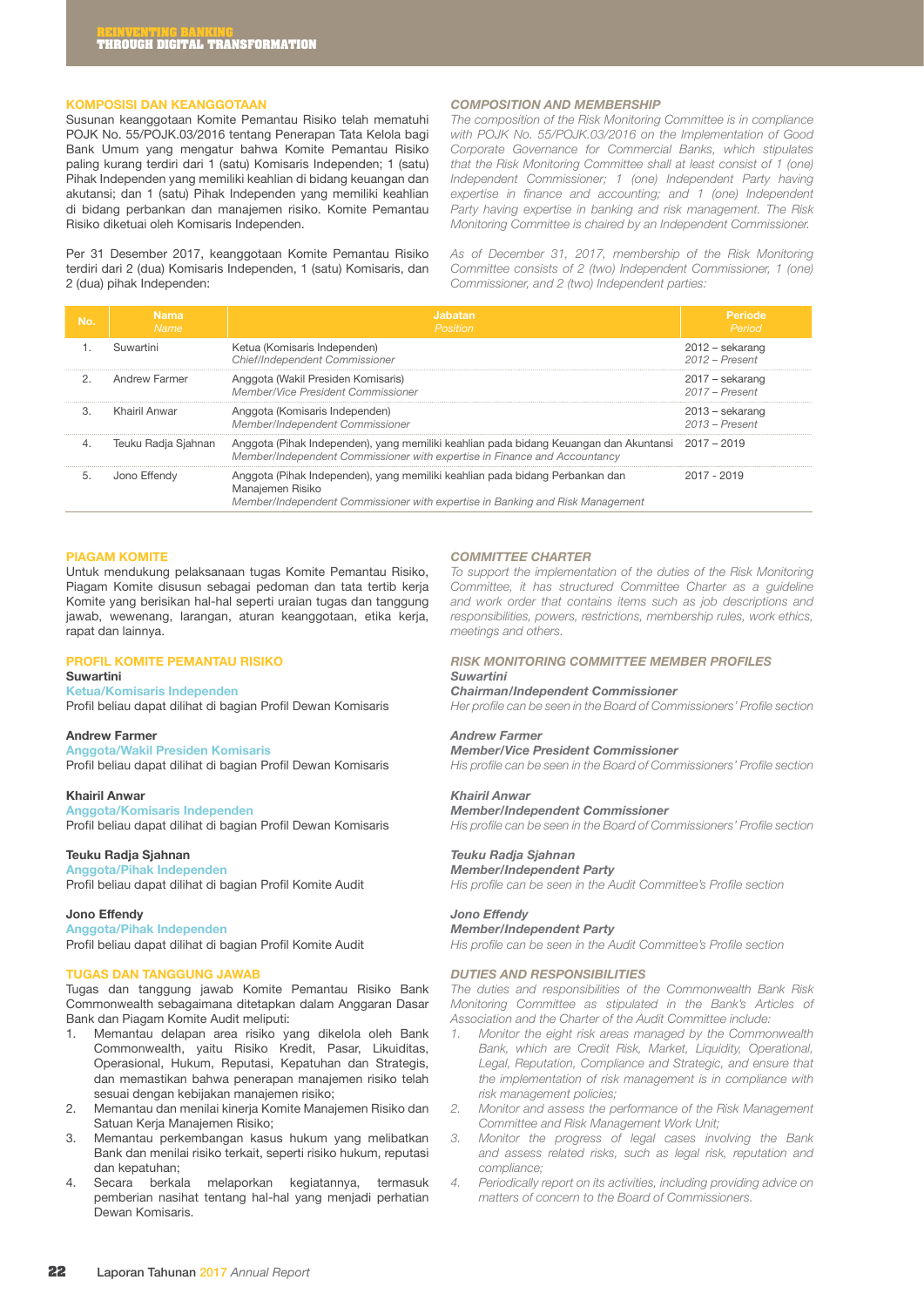#### **INDEPENDENSI KOMITE PEMANTAU RISIKO**

Anggota Komite Pemantau Risiko diangkat dengan mempertimbangkan aspek profesionalisme dan independensi. Seluruh anggota komite telah memenuhi kriteria idependensi dan mampu menjalankan tugasnya secara independen.

#### **RAPAT KOMITE PEMANTAU RISIKO**

Komite Pemantau Risiko wajib mengadakan rapat 1 (satu) kali setiap 2 (dua) bulan. Sepanjang 2017, Komite Pemantau Risiko telah melaksanakan 6 (enam) kali rapat dengan rincian kehadiran sebagai berikut:

#### *INDEPENDENCE OF THE RISK MONITORING COMMITTEE*

*Members of the Risk Monitoring Committee are appointed by taking into account the aspect of professionalism and independence. All members of the committee have fulfilled the criterion of independency and are able to carry out their duties independently.* 

#### *MEETINGS OF THE RISK MONITORING COMMITTEE*

*The Risk Monitoring Committee is to convene a meeting once every 2 (two) months. Throughout 2017, the Risk Monitoring Committee has conducted 6 (six) meetings with the following attendance details:*

| No. | Anggota<br>Member   | Jabatan<br><b>Position</b>                                             | Jumlah Kehadiran<br><b>Number of Attendance</b> | <b>Persentase Kehadiran</b><br>Attendance Rate |
|-----|---------------------|------------------------------------------------------------------------|-------------------------------------------------|------------------------------------------------|
|     | Suwartini           | Ketua/Komisaris Independen<br>Chief/Independent Commissioner           |                                                 | 1በበ%                                           |
|     | Andrew Farmer       | Anggota/Wakil Presiden Komisaris<br>Member/Vice President Commissioner |                                                 | 1በበ%                                           |
|     | Khairil Anwar       | Anggota/Komisaris Independen<br>Member/Independent Commissioner        |                                                 | 1በበ%                                           |
|     | Teuku Radja Sjahnan | Anggota/Pihak Independen<br>Member/Independent Commissioner            |                                                 | በበባ%                                           |
| 5.  | Jono Effendv        | Anggota/Pihak Independen<br>Member/Independent Commissioner            |                                                 | 1በበ%                                           |

#### **PELAKSANAAN KEGIATAN KOMITE PEMANTAU RISIKO**

Pelaksanaan tugas Komite Pemantau Risiko Tahun 2017 adalah sebagai berikut:

- Tinjauan atas Profil Risiko Bank yang mencakup 8 (delapan) jenis risiko yaitu risiko kredit, pasar, likuiditas, operasional, hukum, kepatuhan, strategi dan reputasi.
- Pemantauan terhadap *Risk Appetite*, toleransi dan limit risiko sesuai dengan metrik risiko yang telah ditetapkan untuk 8 (delapan) jenis risiko dan ketahanan modal ("capital resilience").
- Pemantauan terhadap permodalan Bank dengan mengaitkan tingkat risiko dengan kecukupan modal sesuai dengan ketentuan ICAAP (*Internal Capital Adequacy Assessment Process*) untuk mengantisipasi potensi kerugian yang dapat timbul dari aktivitas usaha Bank.
- Pembahasan terkait manajemen risiko antara lain pengkinian *Risk Appetite Statement*, penyempurnaan tata kelola komite manajemen risiko (*risk management governance committees*), manajemen kredit macet (*Non-Performing Loan*), insiden dan kerugian risiko operasional, implementasi perhitungan *Net Stable Funding Ratio* (NSFR), kepatuhan terhadap ketentuan regulasi, penanganan kasus hukum/ litigasi, publikasi media dan penanganan terhadap keluhan nasabah.

#### *IMPLEMENTATION OF THE RISK MONITORING COMMITTEE'S ACTIVITIES*

*The duties of the Risk Monitoring Committee of 2017 are as follows:*

- *• Overview of Bank Risk Profiles covering 8 (eight) types of risks: credit risk, market, liquidity, operational, legal, compliance, strategy and reputation.*
- *• Monitor Risk Appetite, tolerance and risk limits in accordance with predetermined risk metrics for 8 (eight) types of risk and capital resilience.*
- *• Monitor Bank capital by linking risk level to capital adequacy in accordance with ICAAP (Internal Capital Adequacy Assessment Process) to anticipate potential losses that may arise from Bank's business activities.*
- *• Discussion related to risk management include updating of Risk Appetite Statement, improvement on risk management governance committee, Non-Performing Loan management, incident and operational risk loss, Net Stable Funding Ratio (NSFR), compliance with regulatory requirements, handling of legal cases/litigation, media publications and handling of customer complaints.*

# **Komite Remunerasi dan Nominasi**

**Remuneration and Nomination Committee**

#### **KOMITE Remunerasi dan Nominasi**

Pembentukan Komite Remunerasi dan Nominasi bertujuan untuk membantu tugas Dewan Komisaris dalam menjalankan fungsi remunerasi dan nominasi.

#### **KOMPOSISI DAN KEANGGOTAAN**

Susunan keanggotaan Komite Remunerasi dan Nominasi paling kurang terdiri dari 1 (satu) orang Komisaris Independen; 1 (satu) orang Komisaris dan 1 (satu) orang Pejabat Eksekutif yang membawahkan fungsi Sumber Daya Manusia.

Komite Remunierasi dan Nominasi Bank Commonwealth telah memenuhi persyaratan regulasi yaitu terdiri dari 2 (dua) Komisaris Independen dan 1 (satu) Pejabat Eksekutif yang membawahkan fungsi Sumber Daya Manusia.

#### *Remuneration and Nomination Committee*

*The establishment of Remuneration and Nomination Committee aims to assist the duties of Board of Commissioners in performing remuneration and nomination function.*

#### *COMPOSITION AND MEMBERSHIP*

*Membership composition of Remuneration and Nomination Committee should consist of at least 1 (one) Independent Commissioner; 1 (one) Commissioner and 1 (one) Executive Officer in charge of Human Resources.*

*Commonwealth Bank Remuneration and Nomination Committee*  has fulfilled the regulatory requirements of 2 (two) Independent *Commissioners and 1 (one) Executive Officer in charge of Human Resources.*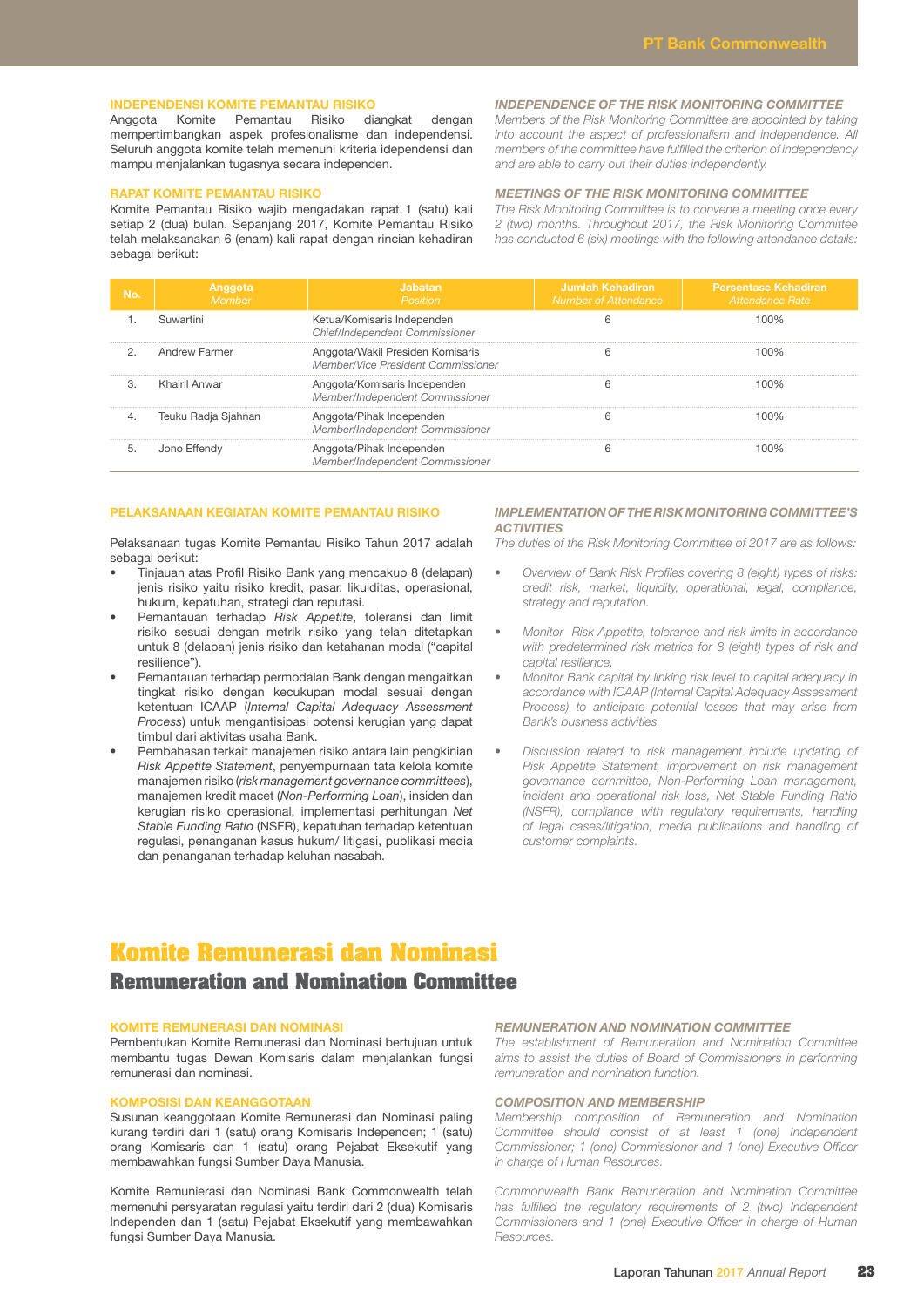Berikut keanggotaan Komite Remunerasi dan Nominasi per Desember 2017.

*Below are the Remuneration and Nomination Committee members as of December 2017.*

| No. | <b>Nama</b><br><b>Name</b> | Jabatan<br>Position                                                                             | <b>Periode</b><br>Period          |
|-----|----------------------------|-------------------------------------------------------------------------------------------------|-----------------------------------|
|     | Suwartini                  | Ketua/Komisaris Independen<br>Chairman/Independent Commissioner                                 | 2012 – sekarang<br>$2012$ -now    |
|     | Khairil Anwar              | Anggota/Komisaris Independen<br>Member/Independent Commissioner                                 | 2013 – sekarang<br>$2013 - now$   |
|     | Bagus Harimawan            | Anggota/Pejabat Eksekutif Membawahi SDM<br>Member/Executive Officer Supervising Human Resources | $2011 -$ sekarang<br>$2011 - now$ |

#### **PIAGAM KOMITE**

Sebagai pedoman dan tata tertib kerja, Komite memiliki piagam (*charter*) yang mengatur tugas dan tanggung jawab, wewenang, larangan, keanggotaan, etika kerja, rapat dan lainnya.

#### **PROFIL KOMITE REMUNERASI DAN NOMINASI Suwartini**

### **Ketua/Komisaris Independen**

Profil beliau dapat dilihat di bagian Profil Dewan Komisaris

#### **Khairil Anwar**

**Anggota/Komisaris Independen**

Profil beliau dapat dilihat di bagian Profil Dewan Komisaris

#### **Bagus Harimawan**

#### **Anggota/Pejabat Eksekutif yang Membawahi Sumber Daya Manusia**

Bagus Harimawan adalah warga negara Indonesia berusia 42 tahun. Beliau menjabat sebagai anggota Komite Remunerasi dan Nominasi sejak Maret 2011 melalui Surat Rekomendasi Komite Remunerasi dan Nominasi No. 002/RNC/III/2011. Beliau memperoleh gelar Sarjana di bidang Administrasi Bisnis dan Manajemen dari Universitas Brawijaya, Malang pada tahun 1998, dan memiliki pengalaman di bidang Sumber Daya Manusia.

Memulai kariernya di Philip Morris International sebagai HR *Assistant* (1999-2000) dan HR *Compensation & Benefit Officer* (2000-2001), beliau melanjutkan ke ExxonMobil dengan posisi HR *Workforce Planning* (2001-2004) dan HR *Client Advisor* (2005- 2006), Citibank sebagai HR *Outsourcing Management Head* (2006-2007), HSBC sebagai *Vice President Human Resources* (2007-Juni 2008 & Juli 2008-2009), PT Bank Ekonomi Raharja Tbk (member of HSBC Group) (2009-2010) sebagai HR *Business Partner*, HSBC Indonesia sebagai *Vice President*, HR *Resourcing* (2010) dan *Standard Chartered* Bank sebagai *Vice President*, HR *Business Partner for Consumer Banking* (2010). Beliau memulai karir dengan PT Bank Commonwealth sebagai EVP, *Head of* HR *Operations*, *Compensation Benefit & Industrial Relations* (2010- 2012), kemudian menjadi EVP, *Head of* HR *Shared Services*, *Remuneration & Industrial Relations* (2013-2015), dan pada November 2015 hingga saat ini beliau menjabat sebagai *Chief of Human Resources* di PT Bank Commonwealth.

#### **TUGAS DAN TANGGUNG JAWAB**

Tugas dan tanggung jawab Komite Remunerasi dan Nominasi dibagi menurut fungsinya, yang meliputi:

#### **Fungsi Remunerasi**

- 1. Mengawasi penyusunan dan/atau pelaksanaan Program dan Kebijakan Remunerasi bagi anggota Dewan Komisaris, anggota Direksi, dan karyawan Bank yang diajukan oleh Direksi melalui Presiden Direktur dan/atau Direktur yang bertanggung jawab atas Direktorat/Fungsi Sumber Daya Manusia, yang memiliki dampak dan/atau perubahan signifikan pada kondisi finansial Bank dan/atau yang memiliki dampak signifikan pada Anggota Dewan Komisaris, Direksi dan Karyawan Bank yang didasarkan pada remunerasi berbasis kinerja dengan memperhatikan faktor-faktor risiko yang ada.
- 2. Dewan Komisaris melalui Komite Remunerasi dan Nominasi memberikan wewenang kepada Direksi melalui Presiden Direktur dan/atau Pimpinan yang bertanggung jawab atas

#### *COMMITTEE CHARTER*

*As a guideline and code of conduct, the Committee has a charter that governs duties and responsibilities, authorities, prohibitions, membership, work ethics, meetings and others.*

#### *REMUNERATION AND NOMINATION PROFILE Suwartini*

#### *Chairman/Independent Commissioner*

*Her profile can be seen in Board of Commissioners Profile section* 

#### *Khairil Anwar*

#### *Member/Independent Commissioner*

*His profile can be seen in the Board of Commissioners Profile section* 

#### *Bagus Harimawan Member/Executive Officer in charge of Human Resources*

*Bagus Harimawan is a 42 year old Indonesian citizen. He has been a member of the Remuneration and Nomination Committee since March 2011 through Letter of Recommendation of Remuneration and Nomination Committee No. 002/RNC/III/2011. He obtained his Bachelor's degree in Business Administration and Management from Brawijaya University, Malang in 1998, and has experience in the field of Human Resources.*

*Started his career at Philip Morris International as HR Assistant (1999-2000) and HR Compensation & Benefit Officer (2000-2001), he went to ExxonMobil and took up the position of HR Workforce Planning (2001-2004) and HR Client Advisor (2005-2006), moved to Citibank as HR Outsourcing Management Head (2006-2007), HSBC as Vice President Human Resources (2007-June 2008 & July 2008-2009), PT Bank Ekonomi Raharja Tbk (member of HSBC Group) (2009-2010) as HR Business Partner, HSBC Indonesia as Vice President, HR Resourcing (2010) and Standard Chartered Bank as Vice President, HR Business Partner for Consumer Banking (2010). He started his career with PT Bank Commonwealth as EVP, Head of HR Operations, Compensation Benefit & Industrial Relations (2010-2012), then became EVP, Head of HR Shared Services, Remuneration & Industrial Relations (2013-2015), and in November 2015 until now he served as Chief of Human Resources at PT Bank Commonwealth.*

#### *DUTIES AND RESPONSIBILITIES*

*Duties and responsibilities of Remuneration and Nomination Committee are divided based on its function are:*

#### *Remuneration Function*

- *1. Supervise the preparation and/or implementation of the Program and Remuneration Policy for Board of Commissioners and Board of Directors members and Bank's employees submitted by Board of Directors via President Director and/ or Director responsible for the Directorate/Function of Human Resources, the prorgam should have significant impact and/or change in the financial condition of the Bank and/or which have a significant impact on members of Board of Commissioners, Board of Directors and Bank's employees and should be based on performance-based remuneration with due regard to risk factors.*
- *2. Board of Commissioners through Remuneration and Nomination Committee authorizes Board of Directors through President Director and/or Chairman responsible for the Directorate/Human*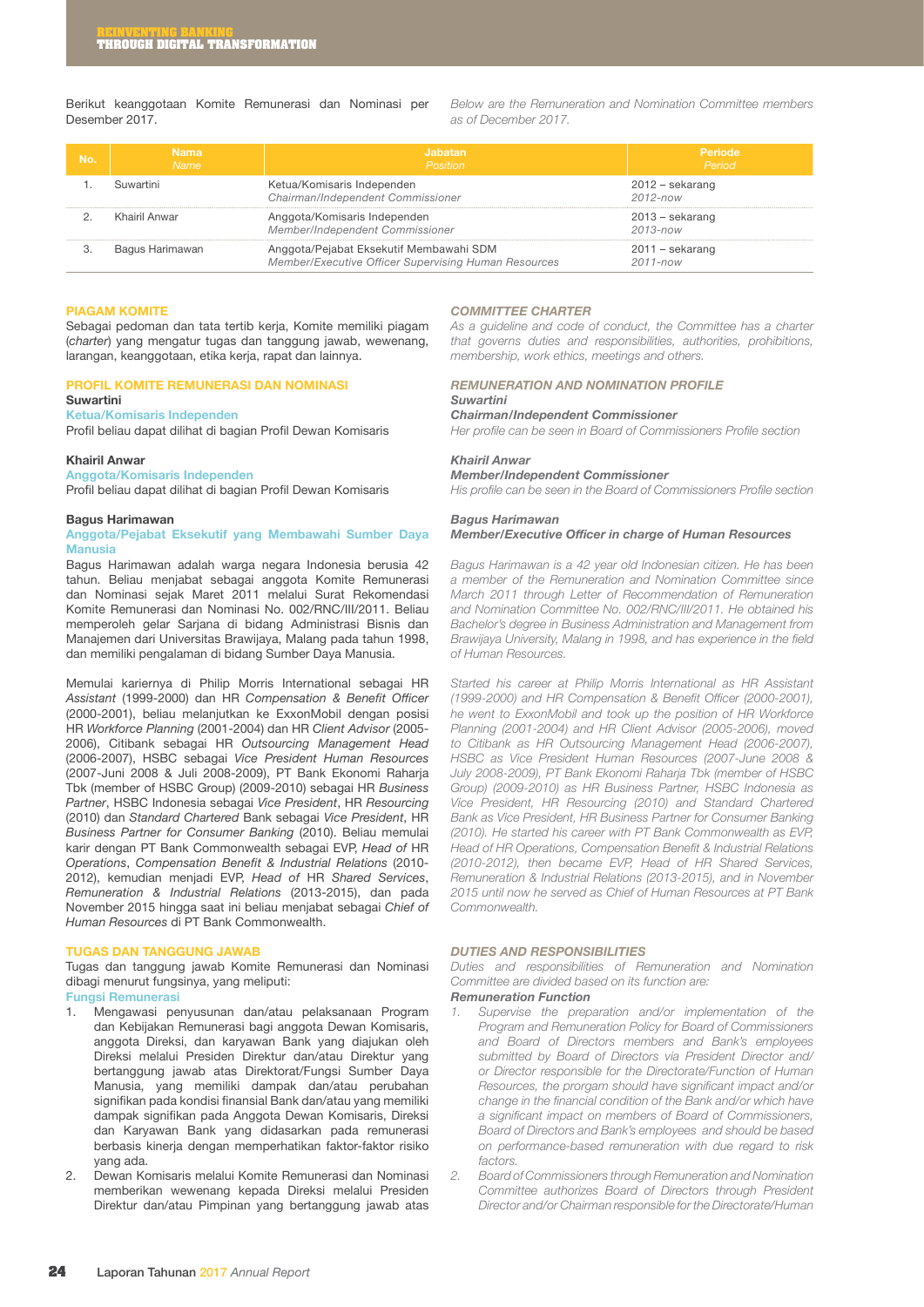Direktorat/Fungsi Sumber Daya Manusia untuk melakukan evaluasi, menyusun dan memastikan Program dan Kebijakan Remunerasi Bank memiliki daya saing dengan industri sejenis serta menerapkan asas kesetaraan dan keadilan dalam menerapkan Program Remunerasi di Bank berbasiskan kinerja, di antaranya dengan melakukan tinjauan terhadap program remunerasi secara berkala, menyesuaikan dan meningkatkan program-program remunerasi dan manfaat.

- 3. Memberikan rekomendasi kepada Dewan Komisaris mengenai:
	- a. Penyusunan dan/atau pelaksanaan Program dan Kebijakan Remunerasi bagi Direksi dan Dewan Komisaris untuk disampaikan kepada RUPS; dan
	- b. Penyusunan dan/atau pelaksanaan Program dan Kebijakan Remunerasi bagi pegawai secara keseluruhan untuk disampaikan kepada Direksi.

#### **Fungsi Nominasi**

- 1. Memberikan rekomendasi kepada Dewan Komisaris terkait dengan sistem, prosedur, pemilihan, pengangkatan, penggantian, dan pengangkatan kembali untuk anggota Dewan Komisaris dan anggota Direksi kepada Dewan Komisaris, termasuk calon anggota Dewan Komisaris dan/ atau calon anggota Direksi untuk disampaikan kepada RUPS.
- 2. Memberikan rekomendasi kepada Dewan Komisaris terkait dengan pemilihan, pengangkatan, penggantian, dan pengangkatan kembali Pihak Independen untuk dilakukan tinjauan lebih lanjut, untuk ditetapkan dan diangkat oleh Direksi.
- 3. Dewan Komisaris melalui Komite Remunerasi dan Nominasi akan melakukan tinjauan lebih lanjut terhadap rekomendasi Presiden Direktur atas pemaparan mengenai tinjauan kinerja secara berkala dari Direktur-Direktur dan Manajemen Puncak (*Top Management*) yang berada pada 1 (satu) tingkat di bawah Presiden Direktur selama masa penugasan tiap-tiap individu tersebut di Bank dan akan menyusun rekomendasi lebih lanjut kepada Dewan Komisaris.

#### **INDEPENDENSI KOMITE REMUNERASI DAN NOMINASI**

Aspek independensi anggota komite sangat penting dalam menjalankan fungsi remunerasi dan nominasi. Seluruh anggota komite telah memenuhi kriteria idependensi dan mampu menjalankan tugasnya secara independen.

#### **RAPAT KOMITE REMUNERASI DAN NOMINASI**

Komite Remunerasi dan Nominasi mengadakan rapat berkala 4 (empat) kali dalam 12 bulan dan/atau sesuai kebutuhan sebagaimana yang tercantum dalam Charter dan Kebijakan Komite Remunerasi dan Nominasi. Sepanjang 2017, Komite Remunerasi dan Nominasi melaksanakan 6 (enam) kali rapat dengan rincian kehadiran sebagai berikut:

*Resources Function to conduct evaluation, prepare and ensure the Bank Remuneration Program and Policy have competitive value with similar industries and apply the principle of equality and fairness in implementing the Bank's Remuneration Program based on performance, among others by conducting regular review of remuneration programs, adjusting and upgrading remuneration programs and benefits.*

- *3. Give recommendations to Board of Commissioners on:*
	- *a. Formulation and/or implementation of Remuneration Program and Policy for Board of Directors and Board of Commissioners to be submitted to the GMS; and*
	- *b. Preparation and/or implementation of Remuneration Program and Policy for employees as a whole to be submitted to the Board of Directors.*

#### *Nomination Function*

- *1. Provide recommendations to Board of Commissioners regarding the system, procedure, selection, appointment, reimbursement and reappointment for members of Board of Commissioners and members of the Board of Directors to the Board of Commissioners, including prospective members of Board of Commissioners and/or candidates for Board of Directors to be submitted to the GMS*
- *2. Provide recommendations to Board of Commissioners regarding the election, appointment, replacement and re-appointment of Independent Parties for further review, to be determined and appointed by the Board of Directors.*
- *3. Board of Commissioners through the Remuneration and Nomination Committee shall conduct a follow-up review on the President Director recommendation of the presentation of periodic performance reviews from the top Management Directors who are 1 (one) level under the President Director during the assignment of each individual in the Bank and will make more recommendations for Board of Commissioners.*

#### *REMUNERATION AND NOMINATION COMMITTEE INDEPENDENCY*

*The independence aspect of committee members is very important in carrying out the remuneration and nomination function. All members of the committee have fulfilled the criteria of independency and are able to carry out their duties independently.* 

#### *REMUNERATION AND NOMINATION COMMITTEE Meeting*

*The Remuneration and Nomination Committee held 4 (four) periodic meetings within 12 months and/or as required in the Charter and Remuneration and Nomination Committee Policy. Throughout 2017, the Remuneration and Nomination Committee conducted 6 (six) meetings with the following attendance details:*

| TNO) | Member          | abatan<br>Position                                                                    | Jumlah Kehadiran<br>Total | <b>Presentase Kehadiran</b><br>Attendance Rate |
|------|-----------------|---------------------------------------------------------------------------------------|---------------------------|------------------------------------------------|
|      | Suwartini       | Ketua/Komisaris Independen<br>Chief/Independent Commissioner                          |                           | 1በበ%                                           |
|      | Khairil Anwar   | Anggota/Komisaris Independen<br>Member/Independent Commissioner                       |                           | nn%                                            |
|      | Bagus Harimawan | Anggota/Pejabat Eksekutif Membawahi SDM<br>Member/Executive Officer Supervising Human |                           | $00\%$                                         |

#### **PELAKSANAAN KEGIATAN KOMITE REMUNERASI DAN NOMINASI**

Selama tahun 2017, Komite Remunerasi dan Nominasi telah melaksanakan tugas dan tanggung jawabnya sebagai berikut:

- 1. Merekomendasikan pengangkatan Andrew Farmer, Wakil Presiden Komisaris, sebagai anggota Komite Audit, Komite Pemantau Risiko, dan Komite Remunerasi dan Nominasi;
- 2. Menerima surat pengunduran diri Adhiputra Tanoyo sebagai Direktur dan merekomendasikan Lauren Sulistiawati, Presiden Direktur, sebagai *acting Risk Director* sampai Steve Vile bergabung di Bank;

#### *IMPLEMENTATION OF THE REMUNERATION AND NOMINATION COMMITTEE ACTIVITIES*

*Throughout 2017, Remuneration and Nomination Committee performed its duties and responsibilities as follows:*

- *1. Recommended the appointment of Andrew Farmer, Vice President Commissioner, as a member of the Audit Committee, Risk Monitoring Committee, and Remuneration and Nomination Committee;*
- *2. Received Adhiputra Tanoyo's resignation letter as Director and recommended Lauren Sulistiawati, President Director, as acting Risk Director until Steve Vile joins the Bank;*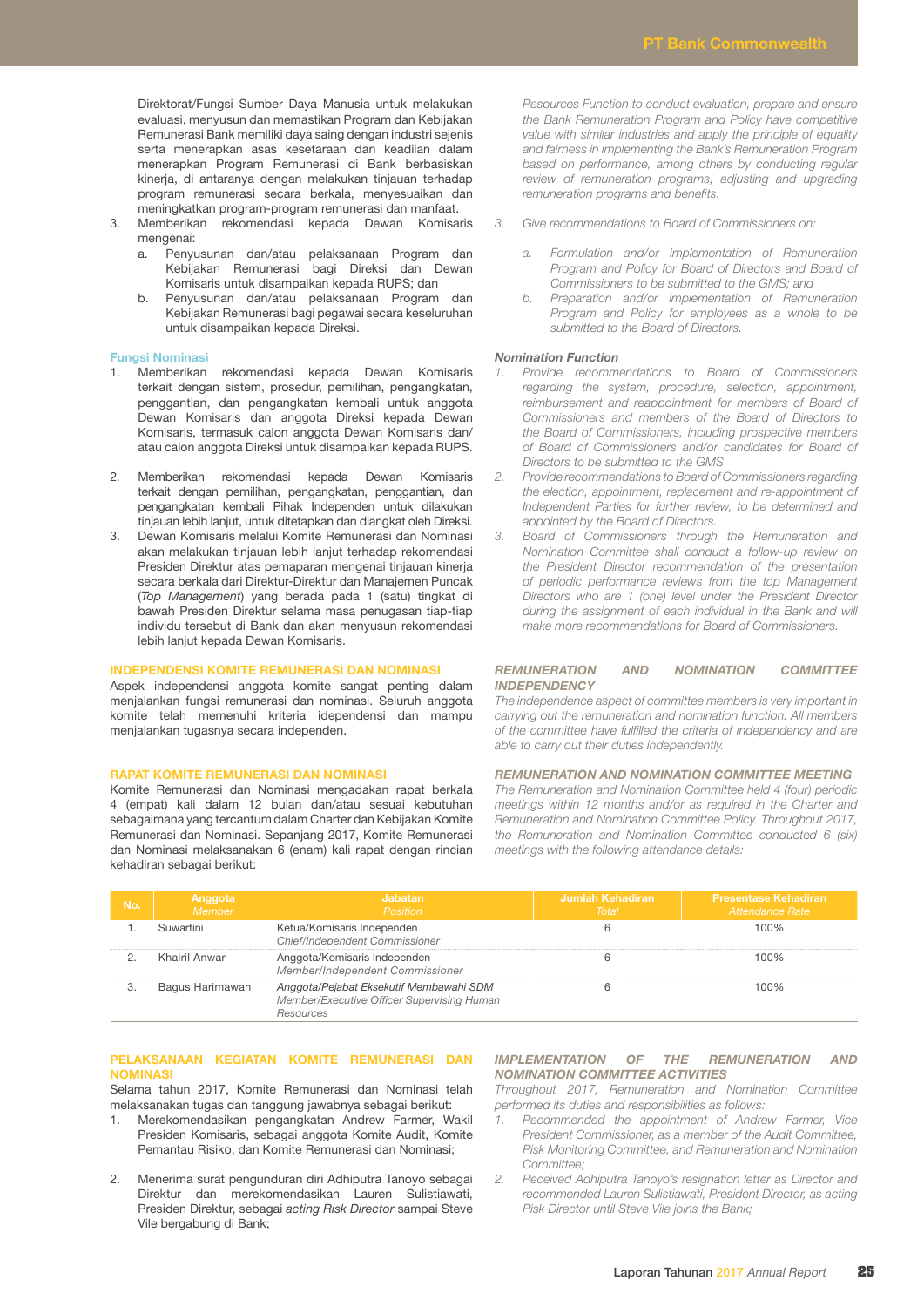- 3. Merekomendasikan pengangkatan Ida Apulia Simatupang, Direktur *Corporate Strategy*, *Digital Solutions*, dan *Customer Franchise*, untuk menjadi Direktur SME & *Corporate Strategy*;
- 4. Menerima Surat Pengunduran Diri dari Angeline Nangoi sebagai Direktur Kepatuhan, dan melakukan evaluasi terhadap kualifikasi, latar belakang, serta profil dan merekomendasikan Mutia Nilawati Dewi, S.H. sebagai Direktur Kepatuhan;
- 5. Menerima Surat Pengunduran Diri dari Rob Jesudason sebagai Presiden Komisaris, dan melakukan evaluasi terhadap kualifikasi, latar belakang, serta profil dan merekomendasikan Coenraad Jonker sebagai Presiden Komisaris;
- 6. Merekomendasikan Andrew Farmer, Wakil Presiden Komisaris, sebagai *acting* Presiden Komisaris sampai dengan Coenraad Johannes Jonker bergabung di Bank;
- 7. Menerima surat pengunduran diri dari Jonanda Yattha Saputra, *Chief of Finance and Treasury*. Sejalan dengan hal ini, melakukan evaluasi terhadap kualifikasi, latar belakang, serta profil berdasarkan pengajuan yang disampaikan oleh Direksi, dan kemudian merekomendasikan Benny Helman sebagai Direktur;
- 8. Menyetujui dan memberikan dukungan terhadap penilaian kinerja (*performance review*) tengah tahun terkait Direksi dan manajemen Bank yang dipaparkan oleh Presiden Direktur;
- 9. Menyetujui dan memberikan dukungan terhadap penilaian kinerja (*performance review*) akhir tahun terkait anggota Direksi dan manajemen Bank yang dipaparkan oleh Presiden Direktur.
- *3. Recommended the appointment of Ida Apulia Simatupang, Director of Corporate Strategy, Digital Solutions and Customer Franchise, to become Director of SME & Corporate Strategy;*
- *4. Received Resignation Letter from Angeline Nangoi as Compliance Director, and evaluated the qualifications, background and profile and recommended Mutia Nilawati Dewi, S.H. as Compliance Director;*
- *5. Received Resignation Letter from Rob Jesudason as President Commissioner, and conducted an evaluation on qualification, background, and profile and recommended Coenraad Jonker as President Commissioner;*
- *6. Recommended Andrew Farmer, Vice President Commissioner, as acting President Commissioner until Coenraad Johannes Jonker joins the Bank;*
- *7. Received a resignation letter from Jonanda Yattha Saputra, Chief of Finance and Treasury. Conducted an evaluation of qualifications, background, and profile based on the submissions submitted the Board of Directors, and then recommended Benny Helman as Director;*
- *8. Approved and supported the mid-term performance review of Board of Directors and management of the Bank presented by President Director;*
- *9. Approved and supported the end-of-year performance review related to members of Board of Directors and Bank management presented by the President Director.*

# **Komite Tata Kelola Terintegrasi**

## **Integrated Governance Committee**

Sesuai dengan Peraturan Otoritas Jasa Keuangan No.18/ POJK.03/2014 tentang Penerapan Tata Kelola Terintegrasi Bagi Konglomerasi Keuangan, Bank Commonwealth sebagai Entitas Utama dalam konglomerasi keuangan membentuk Komite Tata Kelola Terintegrasi untuk mendukung tugas Dewan Komisaris Entitas Utama dalam melakukan pengawasan terhadap pelaksanaan tata kelola yang terintegrasi. Komite Tata Kelola Terintegrasi dibentuk oleh Dewan Komisaris dan ditetapkan melalui Surat Keputusan Direksi No. SK-DIR/001/CBA-EU/2015 tanggal 22 Desember 2015 mengenai Penetapan Anggota Komite Tata Kelola Terintegrasi.

#### **KOMPOSISI DAN KEANGGOTAAN**

Komite Tata Kelola Terintegrasi terdiri dari 1 (satu) orang Komisaris Independen yang berasal dari Entitas Utama (PT Bank Commonwealth), 1 (satu) orang Komisaris Independen berasal dari entitas konglomerasi keuangan (PT Commonwealth Life) dan 1 (satu) orang Pihak Independen.

#### **PIAGAM ATAU PEDOMAN KERJA KOMITE**

Komite Tata Kelola Terintegrasi memiliki piagam atau pedoman kerja sebagai panduan dalam pelaksanaan tugas dan tanggung jawab Komite. Piagam tersebut mengatur uraian tugas dan tanggung jawab, keanggotaan, dan penyelenggaraan rapat.

#### **PERIODE DAN MASA JABATAN ANGGOTA KOMITE TATA KELOLA TERINTEGRASI**

Periode jabatan anggota Komite Tata Kelola Terintegrasi dituangkan dalam tabel berikut:

*In accordance with the Financial Services Authority Regulation No.18/ POJK.03/2014 on the Implementation of Integrated Governance for Financial Conglomeration, Commonwealth Bank as a Principal Entity in financial conglomerate established an Integrated Governance Committee to support the duties of Board of Commissioners of the Main Entity in exercising oversight of the implementation of integrated management. The Integrated Governance Committee was established by Board of Commissioners and authorized through Board of Directors Decision Letter No. SK-DIR/001/CBA-EU/2015 dated December 22, 2015 on the Confimation of Members of the Integrated Governance Committee.*

#### *Composition and Membership*

*The Integrated Governance Committee consists of 1 (one) Independent Commissioner from the Principal Entity (PT Bank Commonwealth), 1 (one) Independent Commissioner is from the financial conglomeration entity (PT Commonwealth Life) and 1 (one) Independent Party.*

#### *CHARTER OR GUIDELINE OF THE COMMITTEE*

*Integrated Governance Committee has a work chart or guideline to guide the implementation of the Committee's duties and responsibilities. The Charter sets out job descriptions and responsibilities, membership, and organizing meetings.*

#### *PERIOD AND TERM OF OFFICE OF INTEGRATED GOVERNANCE COMMITTEE MEMBERS*

*Details regarding the term of office of all Remuneration and Nomination Committee members are as follows:*

| Nο. | <b>Nama</b><br><b>Name</b> | Jabatan<br>Position                                                                                          | <b>Periode Jabatan</b><br><b>Period of Office</b> |
|-----|----------------------------|--------------------------------------------------------------------------------------------------------------|---------------------------------------------------|
|     | Suwartini                  | Ketua/Komisaris Independen PT Bank Commonwealth<br>Chairman/Independent Commissioner of PT Bank Commonwealth | 2015 - sekarang<br>2015 - now                     |
|     | Jono Effendv               | Anggota/Komisaris Independen PT Commonwealth Life<br>Member/Independent Commissioner of PT Commonwealth Life | 2015 - sekarang<br>$2015 - now$                   |
|     | Teuku Radja Sjahnan        | Anggota (Pihak Independen)<br>Member/Independent Party                                                       | 2015 - sekarang<br>$2015 - now$                   |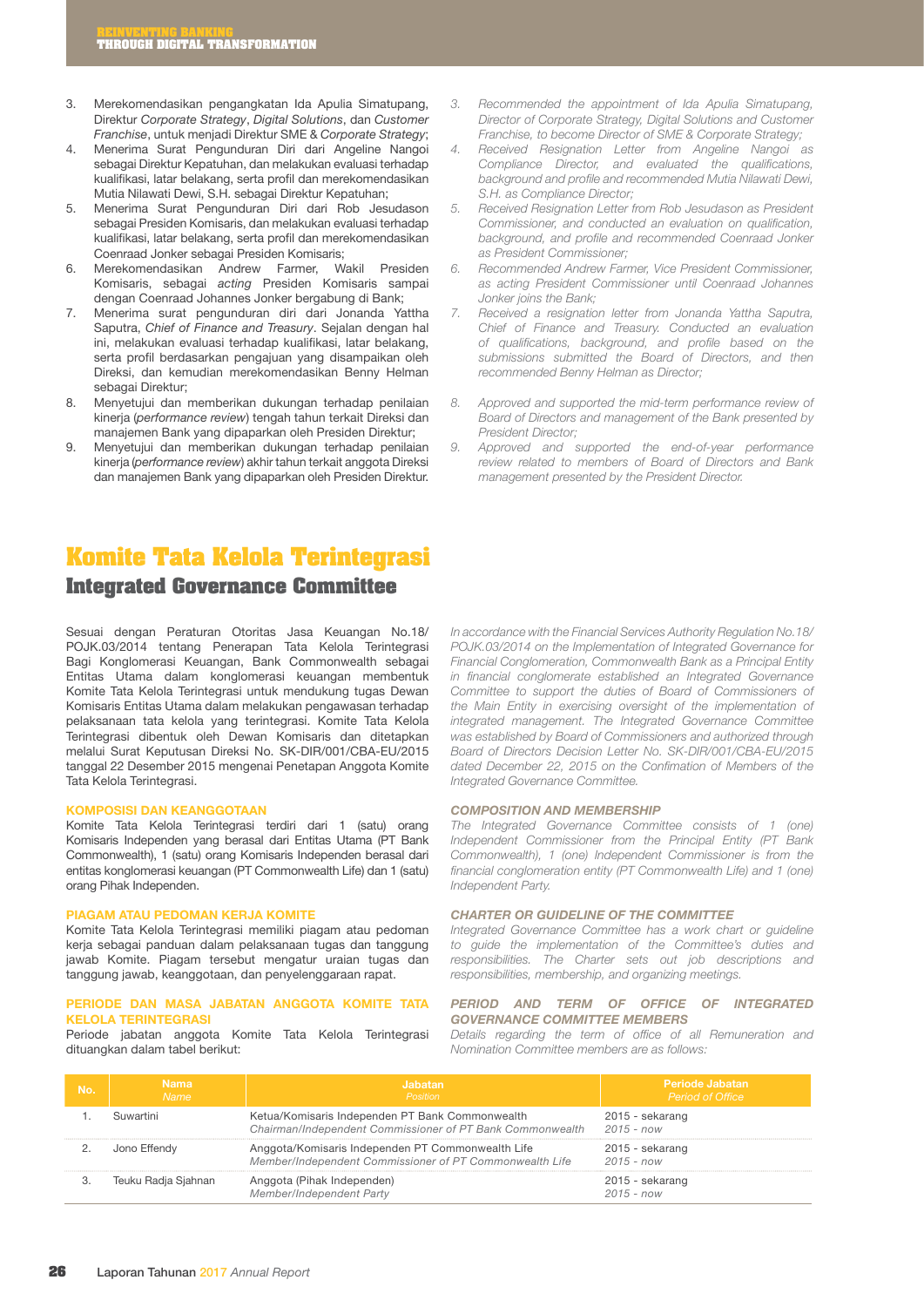#### **PROFIL KOMITE TATA KELOLA TERINTEGRASI Suwartini**

**Ketua/Komisaris Independen PT Bank Commonwealth**

Profil beliau dapat dilihat di bagian Profil Dewan Komisaris

#### **Jono Effendy**

**Anggota/Komisaris Independen PT Commonwealth Life** Profil beliau dapat dilihat di bagian Profil Komite Audit

#### **Teuku Radja Sjahnan**

**Anggota/Pihak Independen** Profil beliau dapat dilihat di bagian Profil Komite Audit

#### **TUGAS DAN TANGGUNG JAWAB**

Komite Tata Kelola Terintegrasi memiliki tanggung jawab sebagai berikut:

- 1. Mengevaluasi pelaksanaan Tata Kelola Terintegrasi oleh Direksi Entitas Utama paling sedikit melalui penilaian kecukupan pengendalian intern dan pelaksanaan fungsi kepatuhan secara terintegrasi.
- 2. Memberikan rekomendasi kepada Dewan Komisaris Entitas Utama untuk penyempurnaan Kebijakan Tata Kelola Terintegrasi.

#### **INDEPENDENSI KOMITE TATA KELOLA TERINTEGRASI**

Komite Tata Kelola Terintegrasi menjalankan tugas dan tanggung jawabnya secara profesional dan independen. Anggota komite tidak memiliki keterkaitan atau hubungan dengan Pemegang Saham, anggota Dewan Komisaris lain dan anggota Direksi.

#### **RAPAT KOMITE TATA KELOLA TERINTEGRASI**

Sebagaimana diatur dalam Piagam Kerja Komite, Komite Tata Kelola Terintegrasi wajib menyelenggarakan rapat paling sedikit 1 kali dalam setiap semester.

Sepanjang 2017, Komite Tata Kelola Terintegrasi telah melaksanakan 2 kali rapat dengan tingkat kehadiran sebagai berikut:

#### *PROFILE OF INTEGRATED GOVERNANCE COMMITTEE Suwartini*

*Chairman/Independent Commissioner of PT Bank Commonwealth* 

*Her profile can be seen in the Board of Commissioners Profile section* 

#### *Jono Effendy*

*Member/Independent Commissioner of PT Commonwealth Life His profile can be seen in the Audit Committee Profile section* 

#### *Teuku Radja Sjahnan*

*Member/Independent Party His profile can be seen in the Audit Committee Profile section* 

*DUTIES AND RESPONSIBILITIES* 

*The Integrated Governance Committee has the following responsibilities:*

- *1. Evaluate the implementation of Integrated Governance by the Board of Directors of Primary Entity at least through the assessment on the adequacy of internal control and the implementation of an integrated compliance function.*
- *2. Provide recommendations to Board of Commissioners of the Main Entity for the improvement on Integrated Governance Policy.*

#### *INDEPENDENCY OF INTEGRATED GOVERNANCE COMMITTEE*

*Integrated Governance Committee carries out its duties and responsibilities professionally and independently. Committee members have no relationship or relationship with Shareholders, other members of Board of Commissioners and members of Board of Directors.*

#### *MEETING OF INTEGRATED GOVERNANCE COMMITTEE*

*Regulated in the Committee Charter, the Integrated Governance Committee shall conduct meetings at least once in every semester.* 

*Throughout 2017, Integrated Governance Committee conducted 2 meetings with the following attendance rates:*

| No. | Member       | ahatan<br><b>Position</b>                                                                                    | ⊾lumlah Kehadiran.<br>Total | <b>Persentase Kehadiran</b><br>Attendance Rate |
|-----|--------------|--------------------------------------------------------------------------------------------------------------|-----------------------------|------------------------------------------------|
|     |              | Ketua/Komisaris Independen PT Bank Commonwealth<br>Chairman/Independent Commissioner of PT Commonwealth Bank |                             | 1በበ%                                           |
|     | Jono Effendy | Anggota/Komisaris Independen PT Commonwealth Life<br>PT Commonwealth Life Member/Independent Commissioner    |                             | 1 በበ%                                          |
|     | Ieuku Radia  | Anggota (Pihak Independen)<br>Member (Independent Party)                                                     |                             | በበባራ                                           |

#### **TERINTEGRASI**

Pelaksanaan tugas komite Tata Kelola Terintegrasi selama tahun 2017, sebagai berikut:

- Mengkaji Laporan Penilaian Sendiri (*self-assessment*) Pelaksanaan Tata Kelola Terintegrasi.
- Memberikan saran terkait draf peraturan OJK mengenai kewajiban *holding company* bagi konglomerasi keuangan.

#### *COMMITTEE ACTIVITIES*

*Task implementation of the Integrated Governance committee during 2017 is as follows:*

- *• Review Self-Assessment Report on the Implementation of Integrated Governance.*
- *• Provide advice regarding the draft of OJK regulation on holding company's obligations to financial conglomerates.*

# **Komite-Komite di Bawah Direksi**

# **Committees under Board of Directors**

Pelaksanaan tugas Direksi Bank Commonwealth dibantu oleh 8 (delapan) komite berikut:

- 1. Komite Manajemen Risiko
- 2. Komite *Asset and Liability Committee* (ALCO)
- 3. Komite Kredit<br>4 Komite Penga
- 4. Komite Pengarah Teknologi Informasi<br>5. People Committee
- *5. People Committee*
- 6. Komite Manajemen Risiko Terintegrasi

*The implementation of Commonwealth Bank Board of Directors' duties is assisted by the following 8 (eight) committees: 1. Risk Management Committee* 

- *2. The Asset and Liability Committee (ALCO)*
- *3. Credit Committee*
- *4. Information Technology Steering Committee*
- 
- *5. People Committee*
- *6. Integrated Risk Management Committee*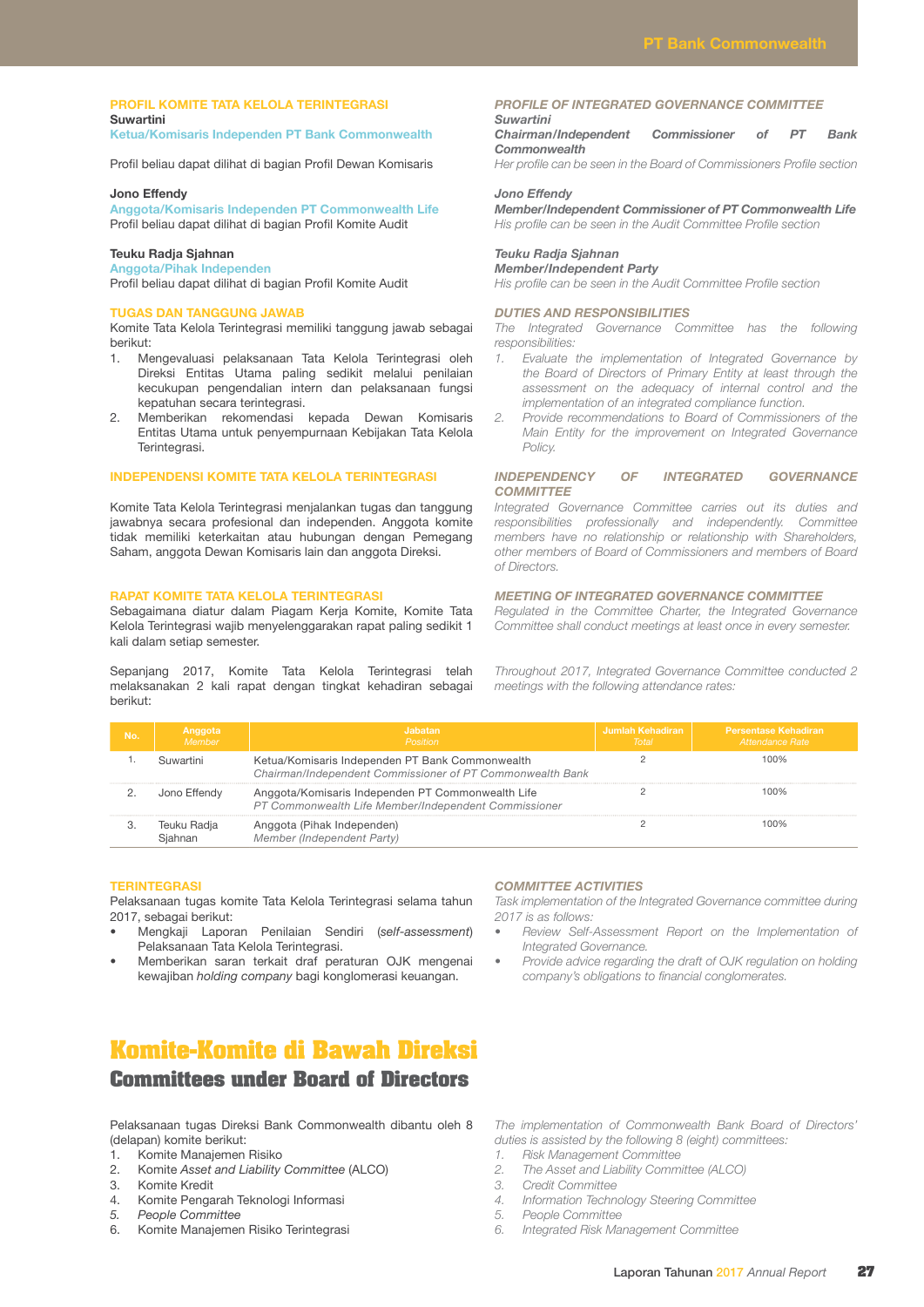#### **KOMITE MANAJEMEN RISIKO**

Komite Manajemen Risiko membantu Direksi dalam pemantauan dan pengelolaan risiko-risiko yang mungkin dihadapi Bank, termasuk Risiko Kredit, Pasar, Likuiditas, Operasional, Hukum, Strategis, Kepatuhan dan Reputasi.

#### *Risk Management Committee*

*The Risk Management Committee assists Board of Directors in monitoring and managing risks that may be encountered by the Bank, including Credit, Market, Liquidity, Operational, Legal, Strategic, Compliance and Reputation Risks.*

#### **Komposisi dan Keanggotaan** *Composition and Membership*

| Ketua:<br>Chairman:  | Direktur Manajemen Risiko                         | <b>Risk Management Director</b>                |
|----------------------|---------------------------------------------------|------------------------------------------------|
| Anggota:<br>Members: | Presiden Direktur                                 | <b>President Director</b>                      |
|                      | Direktur Operations & IT                          | Director of Operations & IT                    |
|                      | Kepala Satuan Audit Internal (anggota non-voting) | Head of Internal Audit Unit (nonvoting member) |
|                      | Direktur Retail Banking                           | <b>Director of Retail Banking</b>              |
|                      | Direktur SME Banking                              | Director of SME Banking                        |
|                      | Direktur Kepatuhan                                | <b>Director of Compliance</b>                  |
|                      | Chief of Financial Officer                        | <b>Chief Financial Officer</b>                 |
|                      | Chief of Treasury & Markets                       | Chief of Treasury & Markets                    |
|                      | Chief of Human Resources                          | Chief of Human Resources                       |

#### **Tugas dan Tanggung Jawab**

- 1. Memberikan rekomendasi kepada Presiden Direktur terkait dengan:
	- a. Pembuatan kebijakan, strategi dan petunjuk terkait manajemen risiko.
	- b. Perbaikan terkait penerapan manajemen risiko berdasarkan hasil evaluasi yang telah dilakukan.
- 2. Menjamin pelaksanaan kerangka kerja manajemen risiko Bank secara efektif melalui:
	- a. Mengkaji dan mendukung kerangka kerja manajemen risiko Bank, yang termasuk namun tidak terbatas pada kerangka *Internal Capital Adequacy Assessment Process,* Pernyataan *Risk Appetite*, dokumen Risiko Material, dan Key *Risk Indicators* (KRI) Bank.
	- b. Memantau efektivitas fungsi masing-masing komite risiko, yang mencakup namun tidak terbatas pada aktivitas meninjau dan mendukung penerapan piagam masing-masing, secara berkala meninjau KRI masingmasing komite, meninjau dan mendukung dokumen kebijakan dan prosedur, meninjau rencana tindak yang diusulkan komite-komite tersebut dan memastikan pelaksanaannya sesuai standar yang telah disepakati.
- 3. Memberikan arahan tingkat tinggi dan panduan untuk setiap area risiko dengan:
	- a. Mengkaji dan mengesahkan laporan profil risiko masingmasing area risiko.
	- b. Mengkaji dan mengesahkan dokumen kebijakan dan prosedur.
	- c. Mengkaji setiap pelanggaran di ambang batas KRI dan temuan audit.
	- d. Menjadi titik eskalasi bagi komite atas semua hal yang terkait manajemen risiko, yang meliputi namun tidak terbatas pada insiden risiko yang signifikan dan penyimpangan *ad-hoc* dalam kebijakan dan prosedur.
- 4. Memberikan dukungan atas dokumen yang perlu diajukan kepada Komite Pemantau Risiko, yang mungkin mencakup dokumen kebijakan dan prosedur dan penyimpangan dari kebijakan dan prosedur yang ada.

#### **KOMITE** *ASSET AND LIABILITY* **(ALCO)**

ALCO dibentuk oleh Direksi dengan tujuan utama untuk:

- 1. Mengawasi risiko pasar, manajemen *banking book*, strategi pendanaan dan pinjaman, aktivitas *trading*, serta kebijakan dan metodologi manajemen modal yang digunakan oleh Bank Commonwealth;
- 2. Memastikan konsistensi antara risiko dan tujuan permodalan Dewan Komisaris dengan risiko pasar dan prinsip-prinsip manajemen dan kebijakan permodalan Bank Commonwealth; dan

#### *Duties and Responsibilities*

- *1. Provide recommendations the President Director in relation to:*
	- *a. Policy-making, strategy and guidance related to risk management.*
	- *b. Improvements related to the implementation of risk management based on the results of the evaluation that has been conducted.*
- *2. Ensure effective implementation of the Bank's risk management framework through:*
	- *a. Review and support of Bank's risk management framework, including but not limited to the framework of Internal Capital Adequacy Assessment Process, Risk Appetite Statement, Material Risk Document, and Key Risk Indicators (KRI) of the Bank.*
	- *b. Monitor the effectiveness of functions of each risk committee, including but not limited to reviewing activities and supporting the implementation of individual charter, periodically reviewing the KRI of each committee, reviewing and supporting policy documents and procedures, reviewing the action plan proposed by the committees and ensuring its implementation according to agreed standards.*
- *3. Provide high level guidance for each risk area by:*
	- *a. Review and certify risk profile reports for each risk area.*
	- *b. Review and approve policy documents and procedures.*
	- *c. Review any violations within the KRI's threshold and audit findings.*
	- *d. Become an escalation point for the committee on all matters concerning risk management, including but not limited to significant risk incidents and ad-hoc deviations in policies and procedures.*
- *4. Provide support for documents that need to be submitted to Risk Monitoring Committee, which may include policy documents and procedures and deviations from existing policies and procedures.*

#### *ASSET AND LIABILITY COMMITTEE (ALCO)*

*ALCO was established by the Board of Directors with the primary objective to:*

- *1. Oversee market risk, banking book management, funding and lending strategies, trading activities, and capital management policies and methodologies used by Commonwealth Bank;*
- *2. Ensure consistency between risks and objectives of the Board of Commissioners' capital with the market risk and principles of management and capital policy of Commonwealth Bank; and*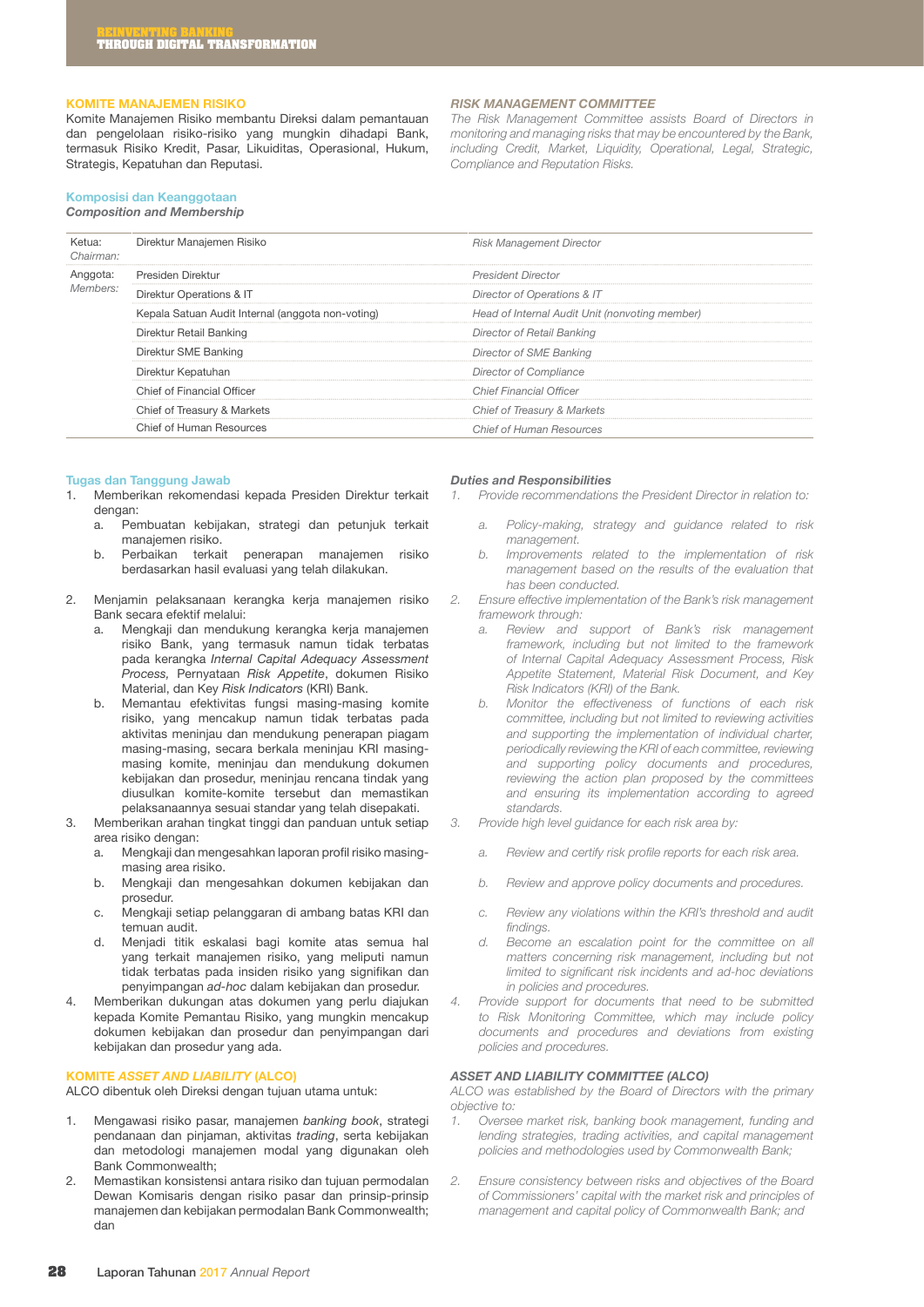- 3. Menyetujui hasil kajian produk yang telah dianalisis dan direkomendasikan oleh *Product Owner* dan pemangku kepentingan terkait untuk produk baru, produk yang sudah ada dan produk yang dihentikan berkenaan dengan risiko reputasi, kebutuhan nasabah, *risk appetite*, dan peraturan/ kebijakan.
- *3. Approve the results of product review that have been analyzed and recommended by Product Owner and relevant stakeholders for new products, existing products and discontinued products with respect to reputational risk, customer needs, risk appetite, and regulations/policies.*

#### **Komposisi dan Keanggotaan** *Composition and Membership*

#### Ketua: *Chairman:* Presiden Direktur *President Director* Anggota dengan Hak Suara *Members with Voting Rights* Direktur Manajemen Risiko *Risk Management Director* Chief of Treasury & Markets *Chief of Treasury & Markets*  Chief of Financial Officer *Chief of Financial Officer* Direktur Retail Banking *Director of Retail Banking*  Direktur Strategi, Digital Solutions, and Customer Franchise *Director of Strategy, Digital Solutions, and Customer Franchise* Direktur Operations & IT *Director of Operations & IT* Anggota tanpa Hak Suara *Members without Voting Rights* Kepala Liquidity & Balance Sheet Management *Chairman of Liquidity & Balance Sheet Management* Kepala *Market and Balance Sheet Risk Management Head of Market and Balance Sheet Risk Management*  Kepala Wholesale Banking *Head of Wholesale Banking*  Kepala SME Banking *Head of SME Banking* Kepala Sales and Distribution *Head of Sales and Distribution*  Kepala Consumer Liabilities Products & Wealth Management *Head of Consumer Liabilities Products & Wealth Management* Kepala Consumer Lending Products *Head of Consumer Lending Products* Direktur Kepatuhan (atau pengganti yang ditunjuk) sebagai pengamat *Director of Compliance (or appointed replacement) as observer*

#### **Tugas dan Tanggung Jawab**

- 1. Meninjau usulan kebijakan dan metodologi untuk mendapatkan persetujuan Dewan Komisaris. Tinjauan termasuk perubahan bauran atau sasaran permodalan, manajemen likuiditas, pembiayaan, penempatan/investasi, *funds transfer pricing*, risiko pasar baik *traded* maupun *nontraded*.
- 2. Menyetujui sasaran dan strategi perubahan pengelolaan modal dan risiko pasar *non-traded* yang menjadi otoritas Presiden Direktur.
- 3. Menyetujui investasi atas permodalan dan/persyaratan dividen oleh/untuk pemegang saham.
- 4. Mengawasi dan menjamin bahwa kualitas aset senantiasa baik.
- 5. Mengawasi kepatuhan kebijakan, posisi permodalan, dan eksposur risiko.
- 6. Mengawasi kinerja bisnis yang terkait arah dan penjelasan terhadap *net interest margin bank* dan *total banking margin*.
- 7. Mengawasi kepatuhan terhadap ketentuan peraturan dan perundangan yang berlaku.

#### **KOMITE KREDIT (KK)**

Komite Kredit merupakan komite operasional yang membantu Direksi dalam memastikan penerapan kehati-hatian dalam pengambilan dan pengawasan keputusan kredit sesuai dengan *risk appetite* Bank; dan mengevaluasi dan/atau mengambil keputusan Aplikasi Kredit berdasarkan jumlah dan jenis kredit yang disetujui Direksi.

#### *Duties and Responsibilities*

- *1. Review the proposed policies and methodologies to gain approval from Board of Commissioners. Reviews include changes in capital mix or capital target, liquidity management, financing, placement/investment, fund transfer pricing, market risk both traded or non-traded.*
- *2. Aprove the goals and strategies for changes in capital management and non-traded market risks that are part of President Director's authority.*
- *3. Approve investment on capital and/or dividend requirements by/for shareholders.*
- *4. Supervise and ensure that asset quality is always good.*
- *5. Supervise policy compliance, capital positioning, and risk exposure.*
- *6. Supervise business performance related to direction and explanation of net interest margin of bank and total banking margin.*
- *7. Supervise compliance with applicable laws and regulations.*

#### *CREDIT COMMITTEE (KK)*

*Credit Committee is an operational committee that assists Board of Directors in ensuring the prudent application of credit approval and supervision in accordance with the Bank's risk appetite; and evaluate and/or make a Credit decision based on the amount and type of credit approved by Board of Directors.*

#### **Komposisi dan Keanggotaan** *Composition and Membership*

| Ketua:<br>Chairman                        | Presiden Direktur                                           | <b>President Director</b>                         |
|-------------------------------------------|-------------------------------------------------------------|---------------------------------------------------|
| Anggota dengan Hak                        | Direktur Retail Banking (Vice Chairperson)                  | Director of SME Banking (Vice Chairperson)        |
| Suara<br>Members with Voting<br>Riahts    | Direktur SME Banking                                        | Director of Retail Banking                        |
| Anggota tanpa Hak                         | Direktur Manaiemen Risiko                                   | Director of Risk Management                       |
| Suara<br>Members without<br>Voting Rights | Kepala Risiko Kredit atau Delegasinya (Laporan<br>Lanɑsunɑ) | Head of Credit Risk or Delegation (Direct Report) |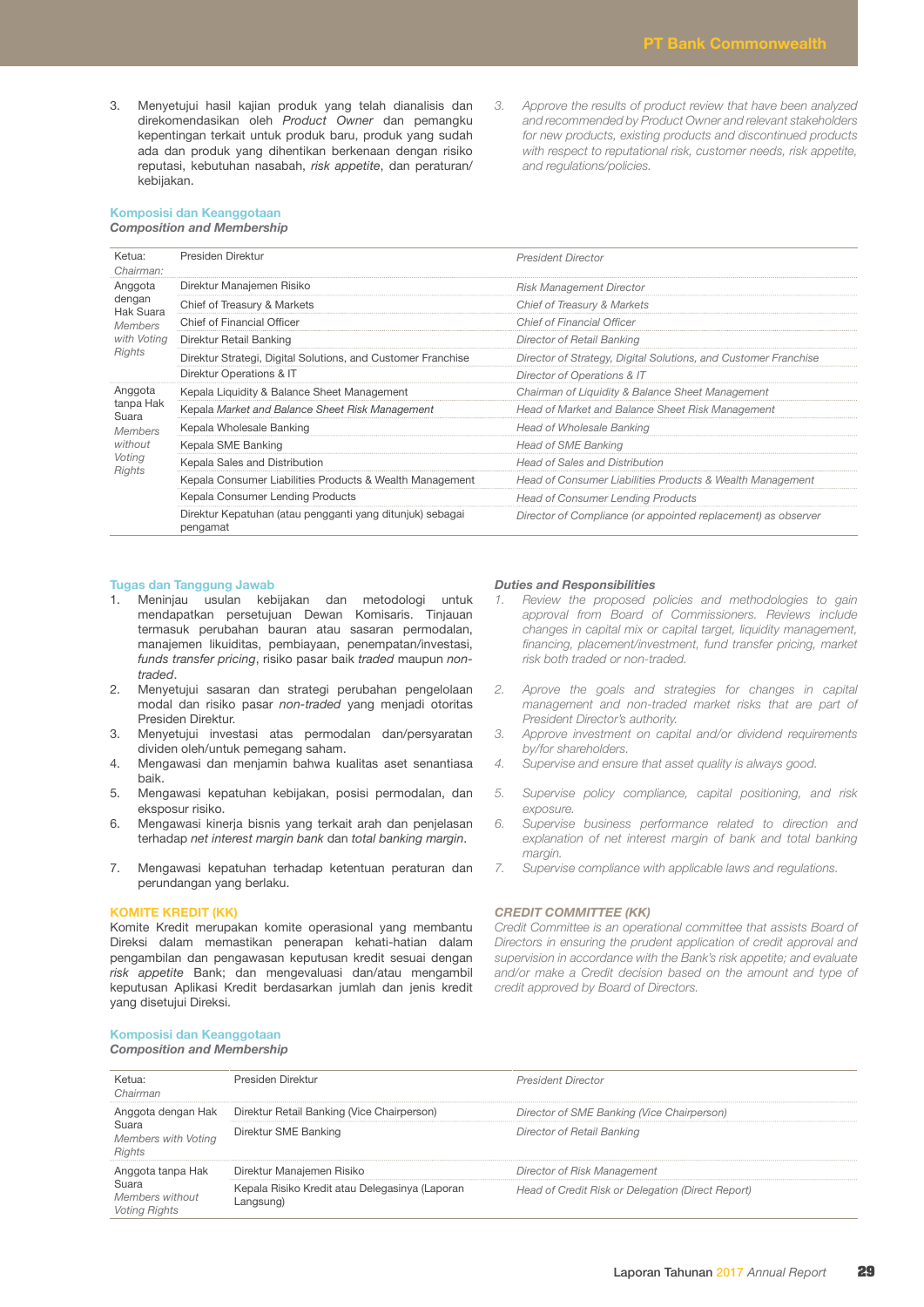Pelaksanaan rapat KK wajib dihadiri oleh anggota tanpa hak suara guna memberikan pandangan dan rekomendasi yang seimbang atas setiap proposal yang diserahkan dalam rapat. Selain itu, KK dapat mengundang pejabat eksekutif lainnya untuk menghadiri sebagian atau seluruh rapat. Apabila Ketua Komite tidak dapat hadir dan memimpin jalannya rapat, Direktur *Retail Banking* akan secara otomatis ditunjuk sebagai pimpinan rapat namun mengesampingkan hak suara yang dimilikinya.

#### **Tugas dan Tanggung Jawab**

- 1. Menyetujui atau menolak aplikasi kredit sesuai dengan batas-batas yang telah ditentukan oleh Direksi.
- 2. Berkoordinasi dengan *Committee Assets and Liabilities*  (ALCO) dalam pendanaan kredit.
- 3. Mematuhi aturan atas tingkat kecukupan penghapusan dan tagihan atas penghapusan piutang, serta pemberian pinjaman kepada pihak terkait. Hal ini harus dalam pengetahuan Dewan Komisaris melalui pertemuan Dewan Komisaris.
- 4. Meninjau dan mendukung semua kebijakan kredit terkait termasuk penyimpangan kebijakan:
	- a. Menjalankan fungsinya dalam memberi persetujuan/ kredit berdasarkan profesionalisme, kejujuran, objektivitas, dan akurasi.
	- b. Menolak permintaan dan atau pengaruh dari pihakpihak terkait kepada pemohon kredit dalam proses pencairan kredit.

#### **Komposisi dan Keanggotaan**

*Composition and Membership*

*The KK meeting shall be attended by members without voting rights to provide balanced views and recommendations on each proposal submitted to the meeting. In addition, KK may invite other executive officers to attend some part or the entire meeting. If the Chairman of the Committee is unable to attend and lead the meeting, the Retail Banking Director shall automatically be appointed as head of the meeting but shall exclude his voting right.*

#### *Duties and responsibilities*

- *1. Approve or reject credit application in accordance with the limits set by Board of Directors.*
- *2. Coordinate with Assets and Liabilities Committee (ALCO) for credit funding.*
- *3. Obey the rules on the level of adequacy of write-offs and invoices for the write-off of receivables, as well as providing loans to*  related parties. This should be acknowledged by Board of *Commissioners through meeting with Board of Commissioners.*
- *4. Review and support all related credit policies including policy irregularities:*
	- *a. Perform its function of approving/rejecting credit based on professionalism, honesty, objectivity, and accuracy.*
	- *b. Refuse requests and/or influence from related parties of credit applicants in the process of credit disbursement.*

| Ketua:<br>Chairman:       | Direktur Operations & IT                                                                                                                                                        | Director of Operations & IT                                                                                                                                                |  |
|---------------------------|---------------------------------------------------------------------------------------------------------------------------------------------------------------------------------|----------------------------------------------------------------------------------------------------------------------------------------------------------------------------|--|
| Anggota dengan            | Presiden Direktur                                                                                                                                                               | <b>President Director</b>                                                                                                                                                  |  |
| Hak Suara<br>Members with | Direktur Operations & IT (Chairperson)                                                                                                                                          | Director of Operations & IT (Chairperson)                                                                                                                                  |  |
| <b>Voting Rights</b>      | Direktur Retail Banking                                                                                                                                                         | Director of Retail Banking                                                                                                                                                 |  |
|                           | Direktur SME Banking (Vice Chairperson)                                                                                                                                         | Director of SME Banking (Vice Chairperson)                                                                                                                                 |  |
|                           | Direktur Manajemen Risiko                                                                                                                                                       | Director of Risk Management                                                                                                                                                |  |
|                           | Direktur Kepatuhan                                                                                                                                                              | Director of Compliance Chief of Finance                                                                                                                                    |  |
|                           | Chief of Finance                                                                                                                                                                | Chief of Finance                                                                                                                                                           |  |
| Anggota tanpa Hak         | Chief of Internal Audit                                                                                                                                                         | Chief of Internal Audit                                                                                                                                                    |  |
| Suara<br>Members without  | Head of IT                                                                                                                                                                      | Head of IT                                                                                                                                                                 |  |
| <b>Voting Rights</b>      | Kepala Divisi terkait atau satu level di bawah Direktur/Chief<br>dapat diundang ke pertemuan ini sebagai tamu apabila<br>terdapat agenda yang akan dibahas dalam pertemuan ini. | Head of the relevant Division or one level under the Director/Chief<br>may be invited to this meeting as a guest if there is an agenda to be<br>discussed in this meeting. |  |

#### **KOMITE PENGARAH TEKNOLOGI INFORMASI (KPTI)**

KPTI dibentuk terutama untuk membantu Direktur Operations & IT dalam memantau kegiatan yang berhubungan dengan Teknologi Informasi melalui penyelarasan rencana strategis Teknologi Informasi dengan strategi bisnis Bank, optimalisasi pengelolaan sumber daya, nilai yang diberikan TI (IT *Value Delivery*), pengukuran kinerja dan efektivitas penerapan manajemen risiko.

#### **Tugas dan Tanggung Jawab**

#### Umum:

- 1. Memastikan keselarasan rencana serta implementasi strategis TI dengan strategi bisnis Bank.
- 2. Memastikan implementasi kebijakan pengamanan informasi **Bank**
- 3. Memastikan efektivitas langkah-langkah mitigasi risiko yang dilakukan untuk meningkatkan pengamanan informasi Bank.

#### Khusus:

- 1. Memastikan keselarasan rencana strategis TI dengan rencana strategi bisnis Bank serta pemantauan keseluruhan kinerja TI dan upaya untuk meningkatkannya.
- 2. Menyusun *road map* untuk mencapai rencana TI untuk mendukung rencana dan strategi bisnis Bank. *Road map* terdiri dari kondisi saat ini, keadaan masa depan dan tindakan yang harus dilakukan untuk mencapai keadaan masa depan.

#### *INFORMATION TECHNOLOGY COMMITTEE COMMITTEE (KPTI)*

*KPTI was established primarily to assist the Director of Operations & IT in monitoring IT-related activities through alignment of Information Technology strategic plan with the Bank's business strategy, optimizing resource management, IT Value Delivery, performance measurement and effectiveness of risk management implementation.*

#### *Duties and responsibilities*

#### *General:*

- *1. Ensure alignment of plans and IT strategic implementation with the Bank's business strategy.*
- *2. Ensure the implementation of Bank's information security policy.*
- *3. Ensure the effectiveness of undertake risk mitigation steps to improve Bank's information security.*

#### *Special:*

- *1. Ensure alignment of the IT strategic plan with the Bank's business strategy plan and overall monitoring of IT performance and efforts to improve it.*
- *2. Prepare road map to achieve IT plan to support Bank's business plan and strategy. The Road map consists of current conditions, future circumstances and actions to be taken to achieve future status.*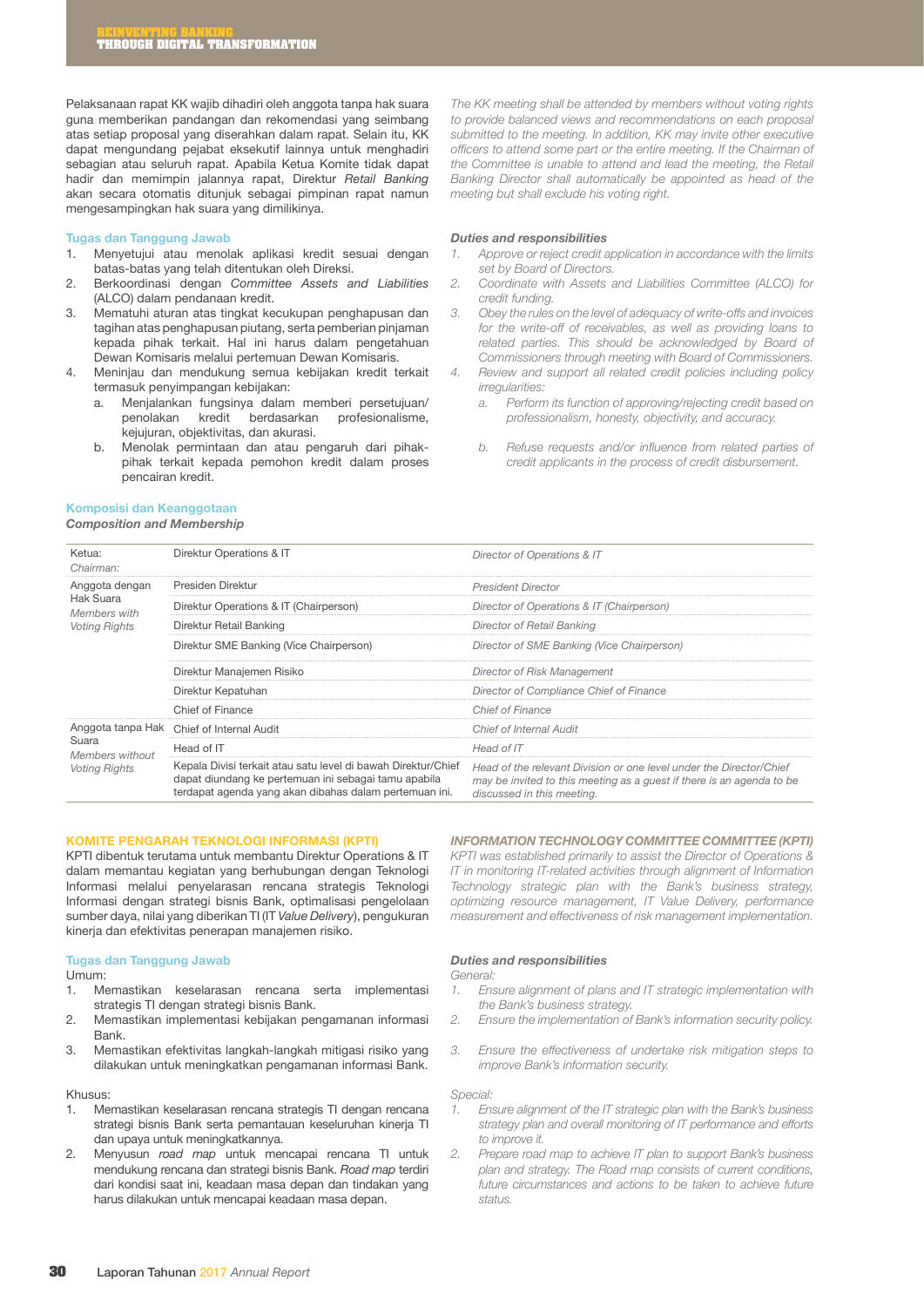- 3. Memastikan kesesuaian dan prioritas proyek TI dan rencana strategis TI.
- 4. Memantau kemajuan dan status dari portofolio proyek yang melibatkan TI termasuk kesesuaian jadwal, finansial, ruang lingkup, sumber daya manusia dan risiko, dan rekomendasi untuk mengatasi masalah atau risiko tersebut.
- 5. Memantau kinerja dari sistem TI dan SLA (*Service Level Agreement*) layanan, setiap insiden kunci, dan kemajuan dari perbaikan yang berkelanjutan.
- 6. Melakukan perbandingan antara status biaya TI dan investasi dengan anggaran.
- 7. Memantau status keamanan TI, insiden yang terjadi, dan kemajuan perbaikan berkelanjutan.
- 8. Memantau status risiko utama yang dihadapi TI dan kemampuan untuk mendukung operasional bisnis Bank, rencana, dan strategi jangka panjang, dan efektivitas tindakan mitigasi serta rencana untuk menghadapi risiko tersebut.
- 9. Mengawasi kinerja vendor utama dan isu utama atau risiko yang terkait dengan pengiriman produk atau jasa dari vendor TI.
- 10. Mengawasi setiap hal penting terkait dengan sumber daya manusia atau proses yang terkait dengan pemberian layanan TI bagi organisasi.
- 11. Memastikan penyelesaian berbagai isu atau risiko yang berkaitan dengan TI yang tidak dapat diselesaikan oleh unit pengguna dan unit TI secara efektif, efisien dan tepat waktu.
- 12. Mengawasi penyusunan kebijakan TI yang utama dan prosedur dan manajemen risiko terkait dengan penggunaan TI dalam organisasi.
- 13. Memastikan efektivitas pelaksanaan kebijakan keamanan informasi.

#### **KOMITE SDM (***PEOPLE COMMITTEE***)**

Tujuan utama pembentukan Komite ini adalah untuk mengawasi keselarasan antara perilaku dan pola pikir karyawan yang sejalan dengan nilai-nilai perusahaan, regulasi, ketentuan dan prosedur. *People Committee* juga akan mengkaji, berdiskusi dan memberikan keputusan atas nama Bank pada area-area sebagai berikut:

- a. Pengkajian terhadap remunerasi dan program kesejahteraan karyawan;
- b. Perubahan pada pengaturan kerja karyawan;
- c. Pengkajian peraturan perusahaan secara periodik;<br>d. Fraud vang dilakukan oleh karyawan:
- *d. Fraud* yang dilakukan oleh karyawan;
- e. Rekomendasi atas tindak lanjut dari *channel Whistleblower;*
- f. *Misconduct*;
- g. Perilaku tidak etik (*non-ethical behavior*); dan
- h. Pelanggaran lain terhadap peraturan perusahaan.

Sepanjang tahun 2017, *People Committee* mengadakan 3 (tiga) kali rapat yaitu pada bulan Maret, Oktober dan November.

### **Komposisi dan Keanggotaan**

*Composition and Membership*

- *3. Ensure the suitability and priorities of IT projects and IT strategic plans.*
- *4. Monitor the progress and status of the project portfolio involving IT including schedule, financial, scope, human and risk appropriateness, and recommendations to resolve problems or risks.*
- *5. Monitor the performance of IT systems and SLA (Service Level Agreement) services, key incidents, and the progress of that sustainable improvement.*
- *6. Compare the status of IT cost and investment with budget.*
- *7. Monitor IT security status, incidents occurring and progress on sustainable improvement.*
- *8. Monitor the key risk status facing IT and the ability to support the Bank's business operation, long-term plans, and strategies, and the effectiveness of mitigation actions and plans to address those risks.*
- *9. Supervise the performance of major vendors and key issues or risks associated with delivering products or services from IT vendors.*
- *10. Supervise every important matter related to human resources or processes related to the provision of IT services for the organization.*
- *11. Ensure the completion of various IT-related issues or risks that the can't be solved by user and IT units in efficient and timely manner.*
- *12. Supervise the drafting of major IT policies and procedures and risk management related to IT utilization within the organization.*
- *13. Ensure the effective implementation of information security policies.*

#### *PEOPLE COMMITTEE*

*The main purpose of establishing this Committee is to oversee the alignment between employee behavior and mindset that is in line with company values, regulations, rules and procedures. The People Committee will also review, discuss and provide decisions on behalf of the Bank in the following areas:*

- *a. Assessment of remuneration and employee welfare programs;*
- *b. Changes to employee work arrangements;*
- *c. Periodic review of company regulations;*
- *d. Fraud committed by employees;*
- *e. Recommendations on follow-up of the Whistleblower channel;*
- *f. Misconduct;*
- *g. Non-ethical behavior; and*
- *h. Other violations of company regulations.*

*Throughout the year 2017, the People Committee held 3 (three) meetings in March, October and November.*

| Ketua:<br>Chairman  | Chief of Human Resources      | Chief of Human Resources      |  |
|---------------------|-------------------------------|-------------------------------|--|
| dengan Hak<br>Suara | Presiden Direktur             | President Director            |  |
|                     | Direktur Retail Banking       | Director of Retail Banking    |  |
| Memher with         | Direktur Operations & IT      | Director of Operations & IT   |  |
| Voting Rights       | Direktur SME Banking          | Director of SME Banking       |  |
|                     | Direktur Manajemen Risiko     | Director of Risk Management   |  |
|                     | Chief of Compliance and Legal | Chief of Compliance and Legal |  |
|                     | Chief of Finance and Treasury | Chief of Finance and Treasury |  |

- **Tugas dan Tanggung Jawab** 1. Mengawasi implementasi nilai-nilai Bank, regulasi, dan segala hal berkaitan dengan kepatuhan terhadap peraturan, prosedur, dan praktik bisnis.
- 2. Membantu Dewan Direksi dan/atau Komite Remunerasi dan Nominasi dalam memenuhi tanggung jawab pengawasan bagi Dewan Direksi dan Pejabat Eksekutif yang berkaitan dengan:

#### *Duties and responsibilities*

- *1. Supervise the implementation of Bank's values, regulations and all matters related to compliance with business rules, procedures and practices.*
- *2. Assist Board of Directors and/or the Remuneration and Nomination Committee in fulfilling oversight responsibilities for Board of Directors and Executive Officers related to:*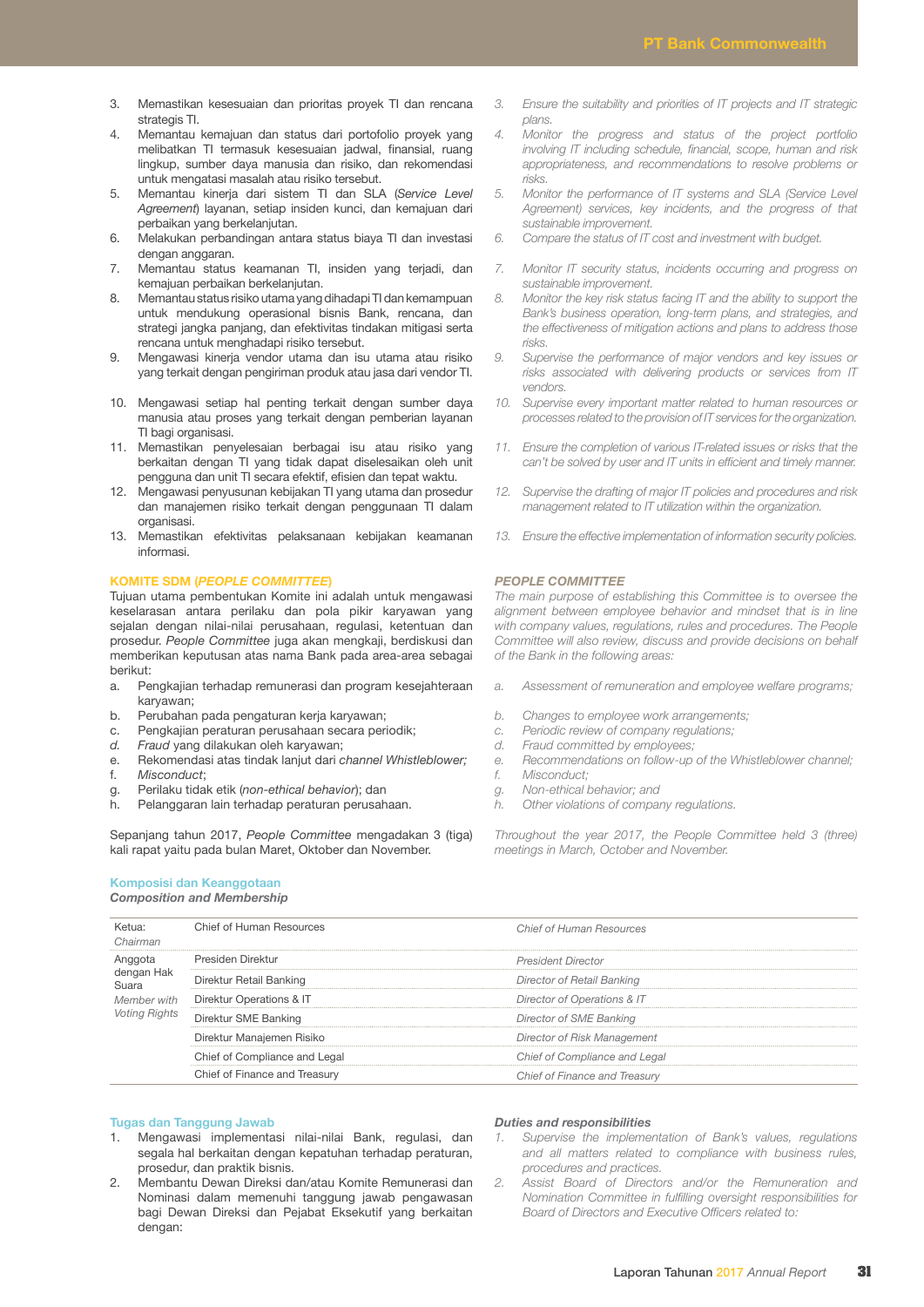- a. Penunjukan (rekrutmen, rotasi, dan promosi)
- b. Penilaian kineria
- c. *Talent Management* terkait dengan pengembangan, retention strategies, dan perencanaan *succession management*
- d. Strategi remunerasi
- 3. Mengkaji perubahan/pembaruan (maupun baru) atas kebijakan, program dan/atau petunjuk yang memiliki dampak terhadap kesejahteraan karyawan.
- 4. Mengkaji peraturan perusahaan setiap dua tahun sekali.<br>5. Mengkaji Japoran hasil investigasi terkait dengan fr
- 5. Mengkaji laporan hasil investigasi terkait dengan *fraud*, *whistleblower*, dan pelanggaran yang dilakukan oleh karyawan dan menetapkan tindakan disiplinari yang akan diambil.
- 6. Komite ini juga dapat memberikan rekomendasi kepada *Risk Management Committee* (RMC) dalam usaha memperkuat fungsi kontrol terhadap *fraud* dan/atau kelalaian oleh karyawan.

#### **KOMITE MANAJEMEN RISIKO TERINTEGRASI**

Bank Commonwealth sebagai Entitas Utama memiliki Komite Manajemen Risiko Terintegrasi (KMRT) yang membantu pelaksanaan tugas dan tanggung jawab Direksi terkait manajemen risiko terintegrasi.

### **Komposisi dan Keanggotaan**

Komposisi keanggotaan KMRT terdiri dari Direktur Entitas Utama yang membawahkan fungsi Manajemen Risiko sebagai ketua merangkap anggota KMRT, Direktur yang mewakili/ditunjuk dari LJK dalam Konglomerasi Keuangan dan pejabat eksekutif terkait yang merupakan pejabat satu tingkat di bawah Direksi, antara lain pejabat eksekutif yang memimpin satuan kerja operasional dan/atau fungsi/satuan kerja Manajemen Risiko. Jumlah dan komposisi anggota KMRT telah sesuai dengan ketentuan yang ditetapkan dengan memperhatikan keterwakilan masing-masing sektor jasa keuangan.

#### **Tugas dan Tanggung Jawab**

KMRT memiliki Piagam Komite yang mengatur tugas dan tanggung jawab komite, antara lain:<br>a. Memberikan rekomendasi ker

- a. Memberikan rekomendasi kepada Direktur Entitas Utama dalam penyusunan kebijakan manajemen risiko terintegrasi dan termasuk penyempurnaan kebijakannya.
- b. Mengevaluasi kesesuaian kebijakan Manajemen Risiko Terintegrasi dengan pelaksanaan kebijakan tersebut.
- c. Memantau dan mengevaluasi pelaksanaan tugas Satuan Kerja Manajemen Risiko Terintegrasi.
- d. Melakukan *review* pelaksanaan Manajemen Risiko Terintegrasi yang terdiri dari:
	- 1. Laporan Profil Risiko baik secara individu Lembaga Jasa Keuangan maupun profil risiko secara terintegrasi dengan perusahaan terelasi.
	- 2. Laporan lainnya terkait dengan pengelolaan 10 (sepuluh) jenis risiko yaitu risiko kredit, risiko pasar, risiko operasional, risiko likuiditas, risiko hukum, risiko kepatuhan, risiko reputasi, risiko stratejik, risiko transaksi intra-group dan risiko asuransi.
- e. Memantau kecukupan proses identifikasi, pengukuran, pemantauan, pengendalian dan sistem informasi Manajemen Risiko Terintegrasi.
- f. Melaksanakan Rapat Komite Manajemen Risiko Terintegrasi sekurang-kurangnya sekali dalam 6 (enam) bulan.
- g. Membuat laporan berkala mengenai kegiatan Komite Manajemen Risiko Terintegrasi serta hal-hal yang diperlukan untuk menjadi perhatian Dewan Komisaris sekurang-kurangnya sekali dalam 6 (enam) bulan.

Komite Manajemen Risiko Terintegrasi telah menyelenggarakan 6 (enam) kali rapat selama tahun 2017. Rapat dihadiri secara fisik oleh semua anggota komite dan pihak terkait lainnya dengan pembahasan topik/materi sebagai berikut:

 Tinjauan atas Profil Risiko Terintegrasi Bank yang mencakup 10 (sepuluh) jenis risiko yaitu risiko kredit, pasar, likuiditas, operasional, hukum, kepatuhan, strategi, reputasi, transaksi intra-grup dan asuransi.

- *a. Appointment (recruitment, rotation, and promotion)*
- *b. Performance assessment*
- *c. Talent Management related to development, retention strategies, and succession management planning*
- *d. Remuneration strategy*
- *3. Review on changes/updates (or new) of policies, programs and/or guidelines that have impact on employees welfare.*
- *4. Review company regulations every two years.*
- *5. Review reports of investigation results related to fraud, whistleblower, and violations committed by employees and establish disciplinary action to be taken.*
- *6. The Committee may also provide recommendations to the Risk Management Committee (RMC) in an effort to strengthen the control function of fraud and/or negligence by employees.*

#### *INTEGRATED RISK MANAGEMENT COMMITTEE*

*Commonwealth Bank as a Primary Entity has an Integrated Risk Management Committee (KMRT) that assists the Directors' duties and responsibilities related to integrated risk management.*

#### *Composition and Membership*

*The membership composition of the KMRT consists of the Principal Entity Director who oversees the Risk Management function and serves as chairman as well as a member of KMRT, the Director representing/appointed from LJK in the Financial Conglomeration and relevant executive officer who are one-level under Board of Directors, including executive officer who leads the operational unit and/or function/work unit of Risk Management. The number and composition of KMRT members have been in accordance with the stipulated provisions by considering the representation of each sector of financial services.*

#### *Duties and Responsibilities*

*KMRT has a Committee Charter that governs the duties and responsibilities of the committee, such as:*

- *a. Provide recommendations to the Director of the Main Entity in the drafting and finishing of integrated risk management policy.*
- *b. Evaluate the fitness of Integrated Risk Management policy with the implementation of the policy.*
- *c. Monitor and evaluate the implementation of duties of Integrated Risk Management Unit.*
- *d. Conduct a review of the implementation of Integrated Risk Management that consists of:*
	- *1. Risk Profile Report both individually by a Financial Institution and integrated risk profile with related company.*
	- *2. Other reports related to the management of 10 (ten) risky types such as credit risk, market risk, operational risk, liquidity risk, legal risk, compliance risk, reputation risk, strategic risk, intra-group transaction risk and insurance risk.*
- *e. Monitor the adequacy of the process of identification, measurement, monitoring, control and integrated Risk Management information system.*
- *f. Carry out Integrated Risk Management Committee Meeting at least once every 6 (six) months.*
- *g. Produce periodic report on the activities of Integrated Risk Management Committee as well as matters necessary for Board of Commissioners' attention at least once every 6 (six) months.*

*Integrated Risk Management Committee held 6 (six) meetings throughout 2017. The meetings were physically attended by all committee members and other related parties with the topics/ materials being discussed are as follows:*

 *Overview of Bank's Integrated Risk Profile which covers 10 (ten) risk types: Credit risk, market, liquidity, operational, legal, compliance, strategy, reputation, intra-group transaction and insurance.*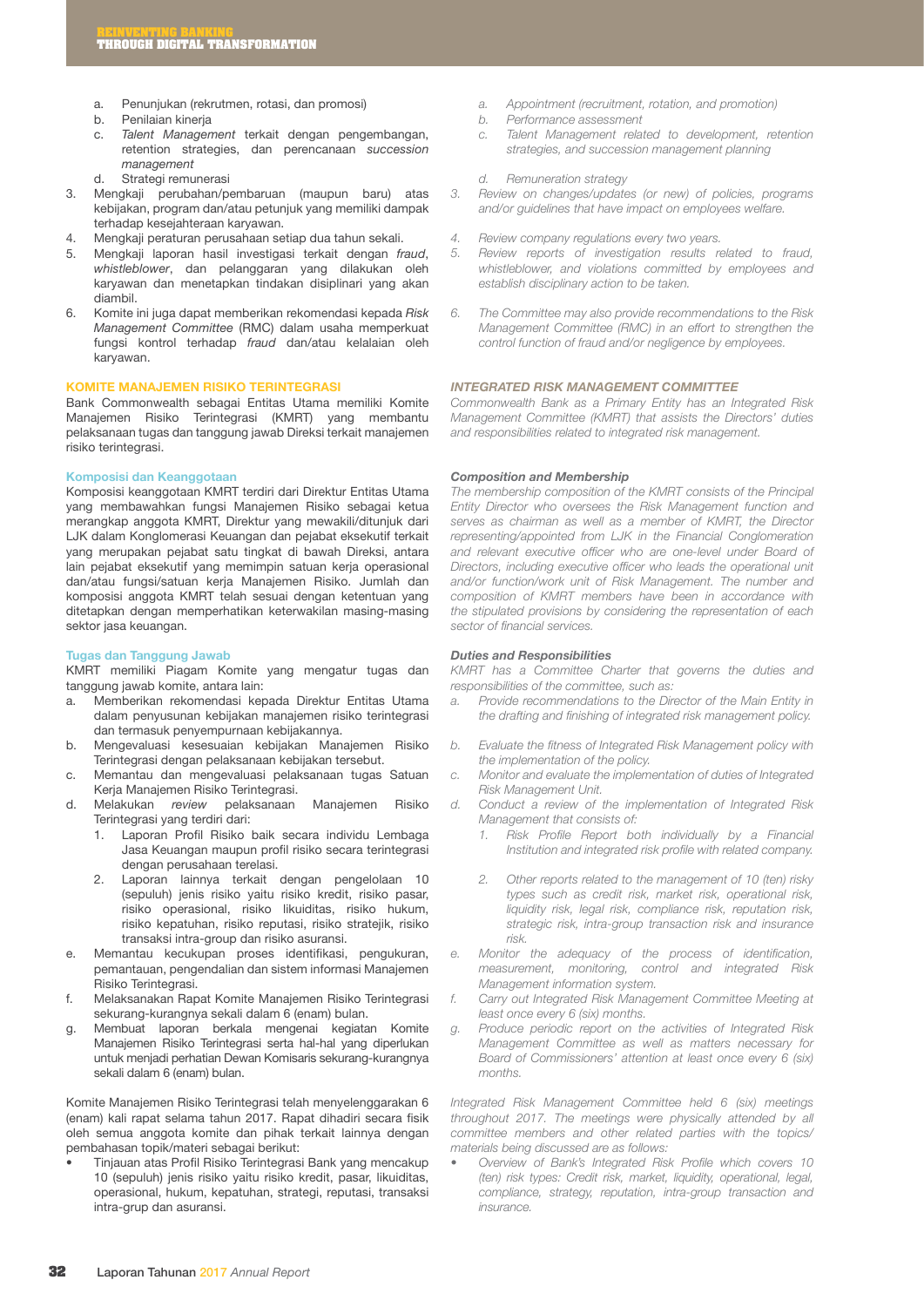- Pemantauan permodalan terintegrasi Konglomerasi Keuangan terhadap ketentuan penyediaan modal minimum Konglomerasi Keuangan (*regulatory capital*) yang dipersyaratkan oleh regulator untuk mengantisipasi potensi kerugian yang dapat timbul dari aktivitas usaha Konglomerasi Keuangan.
	-

# **Sekretaris Perusahaan**

# **Corporate Secretary**

Dalam menjalankan tugasnya, Sekretaris Perusahaan bertanggung jawab langsung kepada Direksi dan melaporkan segala kegiatannya kepada Dewan Komisaris.

Seorang Sekretaris Perusahaan harus selalu peka terhadap setiap kejadian yang terjadi di lingkungan perusahaan agar mampu menyampaikan informasi yang jelas, akurat dan tepat waktu kepada pemangku kepentingan atau pihak yang membutuhkan.

#### **TUGAS DAN TANGGUNG JAWAB**

Sesuai dengan Kebijakan Sekretaris Perusahaan, tugas dan tanggung jawab Sekretaris Perusahaan adalah:<br>1 Memberikan masukan kepada Direksi dan

- 1. Memberikan masukan kepada Direksi dan Dewan Komisaris untuk mematuhi ketentuan peraturan perundang-undangan;
- 2. Menetapkan jadwal pertemuan Direksi dan Dewan Komisaris dengan memperhatikan masukan dari setiap anggota;
- 3. Mengatur dan mendokumentasikan rapat Dewan Komisaris, Komite Pengawas Risiko, Komite Tata Kelola Integritas, dan Komite Audit;
- 4. Menatausahakan dan menyimpan dokumen perusahaan dan dokumen Dewan Komisaris;
- 5. Komite Tata Kelola Integritas, Komite Pengawas Risiko, dan Komite Audit;
- 6. Menjadi penghubung dalam komunikasi formal antara Direksi dan Dewan Komisaris;
- 7. Menjadi penyelenggara dan mendokumentasi Rapat Umum Pemegang Saham;
- 8. Menjadi penyelenggara dan mendokumentasi rapat Direksi dan/atau Dewan Komisaris; dan
- 9. Sebagai penghubung antara Bank, pemegang saham, dan dengan pemangku kepentingan lainnya.

# **Satuan Kerja Audit Internal**

## **Internal Audit Work Unit**

Satuan Kerja Audit Internal (SKAI) adalah unit yang bertanggung jawab langsung kepada Direksi terkait tugas pemberian keyakinan (*assurance*) mengenai kesesuaian pelaksanaan kegiatan di Bank melalui penilaian yang independen dan objektif terhadap kecukupan dan efektivitas desain operasional sistem pengendalian internal, manajemen risiko, dan tata kelola Bank.

Selain mengacu kepada Piagam Audit Internal, SKAI menggunakan Standar Pelaksanaan Fungsi Audit Internal Bank (SPFAIB) yang ditetapkan dalam Peraturan Bank Indonesia No. 1/6/PBI/1999 tentang Penugasan Direktur Kepatuhan dan Penerapan Standar Pelaksanaan Fungsi Audit Internal Bank Umum dan Standar Praktik Profesional dari the Institute of Internal Auditors (IIA) sebagai panutan dalam pelaksanaan tugasnya di Bank.

#### **VISI DAN MISI SATUAN KERJA AUDIT INTERNAL Visi**

Untuk menjadi penyedia jasa *assurance* yang independen, profesional, konstruktif, dan berkualitas.

 *Integrated capital monitoring of Financial Conglomeration toward the minimum regulatory capital required by the regulator to anticipate potential losses that may arise from business activities of Financial Conglomeration.*

*In performing its duties, the Corporate Secretary is directly responsible to Board of Directors and reports all of its activities to Board of Commissioners.*

*A Corporate Secretary should always be aware to any incidents occurring within the company's environment in order to be able to present clear, accurate and timely information to stakeholders or parties in need.*

#### *DUTIES AND RESPONSIBILITIES*

*In accordance with the Corporate Secretary Policy, duties and responsibilities of the Corporate Secretary are:*

- *1. Provide input to Board of Directors and Board of Commissioners to comply with the provisions of laws and regulations;*
- *2. Set up meeting schedules of Board of Directors and Board of Commissioners by considering suggestions from every member;*
- *3. Organize and document meetings of Board of Commissioners, Risk Monitoring Committee, Integrity Management Committee and Audit Committee;*
- *4. Organize and keep company's documents and documents of Board of Commissioners;*
- *5. Integrity Management Committee, Risk Monitoring Committee and Audit Committee;*
- *6. Become a liaison in formal communication between Board of Directors and Board of Commissioners;*
- *7. Become the organizer and document General Meetings of Shareholders;*
- *8. Become the organizer and document the meetings of Board of Directors and/or Board of Commissioners; and*
- *9. Become a liasion between Bank, shareholders and with other stakeholders.*

*Internal Audit Work Unit (SKAI) is the unit directly responsible to Board of Directors regarding the assurance on the suitability of Bank's activities through independent and objective assessment of the adequacy and effectiveness of operational design of internal control systems, risk management, and Bank governance.*

*Apart from referring to the Internal Audit Charter, SKAI uses the Standard of Implementation of Bank Internal Audit Function (SPFAIB) stipulated in Bank Indonesia Regulation no. 1/6/PBI/1999 on Assignment of Compliance Director and Application of Implementation Standard of Internal Audit Function of Commercial Bank and Professional Practice Standard from the Institute of Internal Auditors (IIA) as role model in the implementation of its duties at the Bank.*

#### *VISION AND MISSION OF INTERNAL AUDIT Vision*

*To become an independent, professional, constructive, and qualified assurance provider.*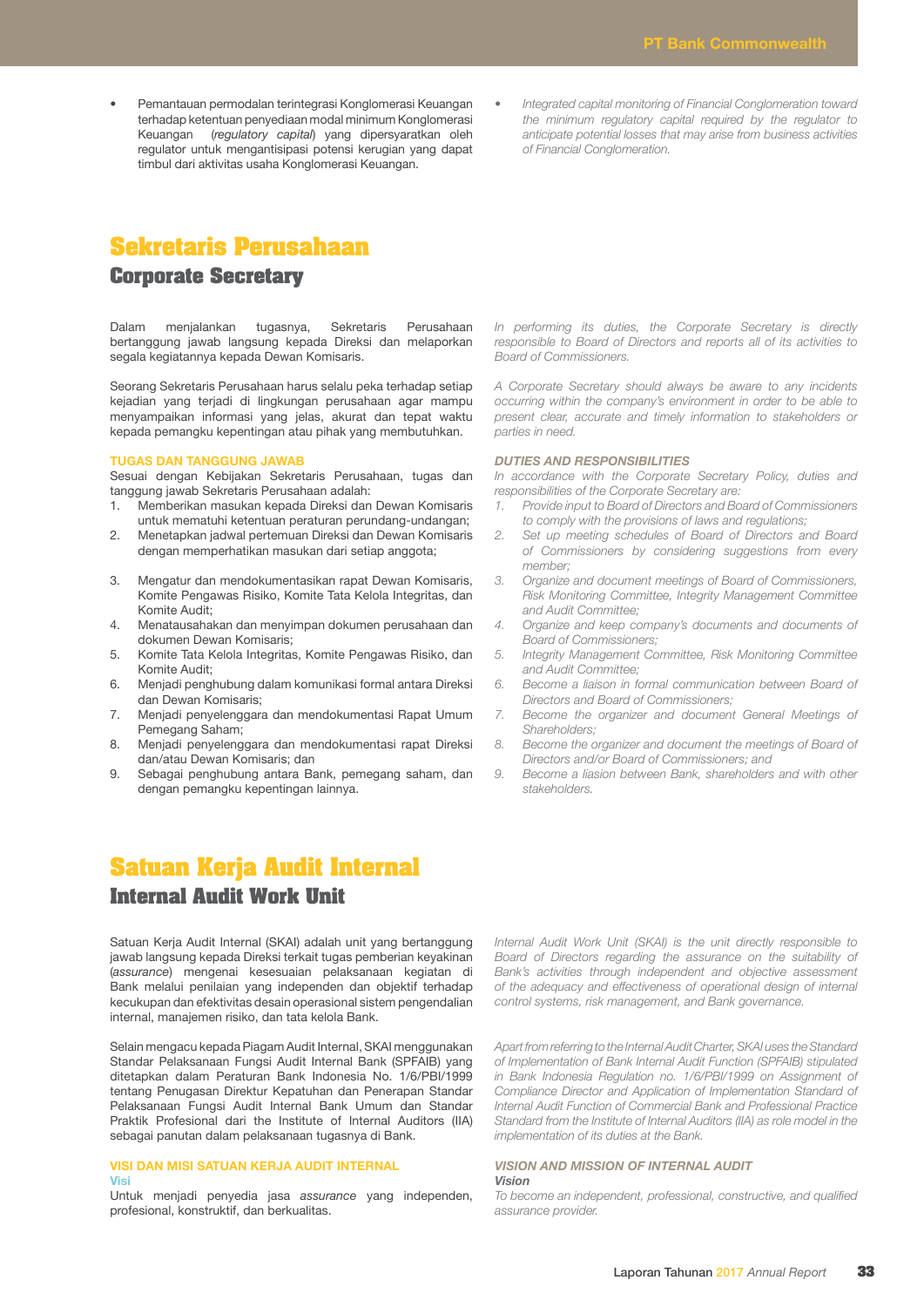#### **Misi**

Untuk memberikan *assurance* yang independen dan objektif kepada Direksi dan Dewan Komisaris melalui Komite Audit terhadap efektivitas desain dan efektivitas operasional tata kelola, manajemen risiko, dan sistem pengendalian internal Bank.

#### **WEWENANG SKAI**

- 1. SKAI memiliki wewenang secara menyeluruh, bebas, dan tidak terbatas untuk mengakses setiap dan semua catatan, properti fisik maupun personel yang relevan dengan fungsi yang sedang dikaji.
- 2. SKAI tidak memiliki tanggung jawab operasional atau kewenangan atas aktivitas dari area yang dikaji untuk menjaga independensinya.
- 3. SKAI tidak menyusun atau memasang sistem atau prosedur, membuat dokumentasi, atau terlibat dalam aktivitas yang biasanya diaudit; Unit Kerja terkaitlah yang memiliki tanggung jawab atas efektivitas dan efisiensi atas pengendalian internal mereka.

#### **PROFIL KEPALA SKAI**

#### **Reza Soemadipradja**

#### **Kepala Satuan Kerja Audit Internal**

Reza HM Soemadipradja telah menjabat sebagai *Chief of Audit* sejak Juli 2011 hingga sekarang melalui Surat Pengangkatan No. HRPA/8/194/2011. Beliau memasuki bidang auditor di tahun 1997 saat bekerja sebagai Senior Auditor di Kantor Akuntan Publik Sarwoko & Sandjaja (*member* Ernst & Young) Jakarta (1997-2001). Karier beliau berlanjut ke Citibank N.A. dengan posisi Senior Vice President, Kepala Satuan Kerja Audit Internal (2001-2011) sebelum bergabung dengan Bank Commonwealth.

#### **STRUKTUR DAN KEDUDUKAN SKAI**

Sampai dengan 31 Desember 2017, struktur organisasi SKAI di Bank Commonwealth adalah sebagai berikut:

#### *Mission*

*To provide independent and objective assurance to Board of Directors and Board of Commissioners through the Audit Committee on the effectiveness of design and operational effectiveness of the Bank's governance, risk management, and internal control system.*

#### *SKAI AUTHORITY*

- *1. SKAI has the overall, independent, and unlimited authority to access any and all records, physical properties or private relevant to the function under review.*
- *2. SKAI shall not have any operational responsibility or authority over the activities of the area under review to maintain its independence.*
- *3. SKAI does not compile or install systems or procedures, documentation, or engage in activities normally audited; The associated Work Unit has the responsibility for effectiveness and efficiency of their internal control.*

#### *SKAI CHAIRMAN PROFILE Reza Soemadipradja*

#### *Head of Internal Audit Work Unit*

*Reza HM Soemadipradja has been the Chief of Audit since July 2011 through Letter of Appointment no. HRPA/8/194/2011. He entered the auditor field in 1997 while working as Senior Auditor at Sarwoko & Sandjaja Public Accounting Firm (Ernst & Young Member) Jakarta (1997-2001). His career continued at Citibank N.A. serving as Senior Vice President, Head of Internal Audit Working Unit (2001-2011) before joining Commonwealth Bank.*

#### *STRUCTURE AND POSITION OF Internal Audit Work Unit As of December 31, 2017, the organizational structure of the Internal*

*Audit Unit at Commonwealth Bank is as follows:*



SKAI dikepalai oleh seorang Chief of Audit/Kepala SKAI, yang saat ini dijabat oleh Reza HM Soemadipradja, dan didukung oleh 19 orang anggota.

Kepala SKAI diangkat dan diberhentikan oleh Presiden Direktur Bank dengan persetujuan Dewan Komisaris. Kepala SKAI melapor langsung kepada Presiden Direktur dan memiliki jalur komunikasi dengan Dewan Komisaris melalui Komite Audit.

SKAI memiliki anggota tim yang berasal dari berbagai latar belakang seperti firma akuntansi atau bank lain dengan mayoritas pengalaman audit, dan juga dari Unit Kerja lain dalam Bank dengan keahlian dan pengetahuan di area tertentu. Seleksi anggota tim SKAI dilakukan dengan cara yang hati-hati untuk memilih personel yang terampil dan berkualitas. Anggota SKAI diangkat dan diberhentikan oleh Kepala SKAI.

#### **TUGAS DAN TANGGUNG JAWAB**

Satuan Kerja Audit Intern (SKAI) merupakan fungsi yang melakukan penilaian secara independen dan objektif terhadap kecukupan dan efektivitas desain dan operasional sistem pengendalian internal,

*SKAI is led by a Chief of Audit/Chairman of SKAI, currently held by Reza HM Soemadipradja, and supported by 19 members.*

*Chairman of SKAI is appointed and dismissed by President Director of the Bank with the approval from Board of Commissioners. Chairman of SKAI reports directly to the President Director and has communication channels with Board of Commissioners through the Audit Committee.*

*SKAI has team members from various backgrounds such as accounting firms or other banks with most of them have experience in audit, as well as from other Banking Units with expertise and knowledge in certain areas. The selection of SKAI team members is done in a careful way to select skilled and qualified personnel. Members of SKAI are appointed and dismissed by the Chairman of Internal Audit Unit.*

#### *DUTIES AND RESPONSIBILITIES*

*Internal Audit Work Unit (SKAI) is a function that conducts independent and objective assessments on the adequacy and effectiveness of the design and operation of Bank's internal control, risk management*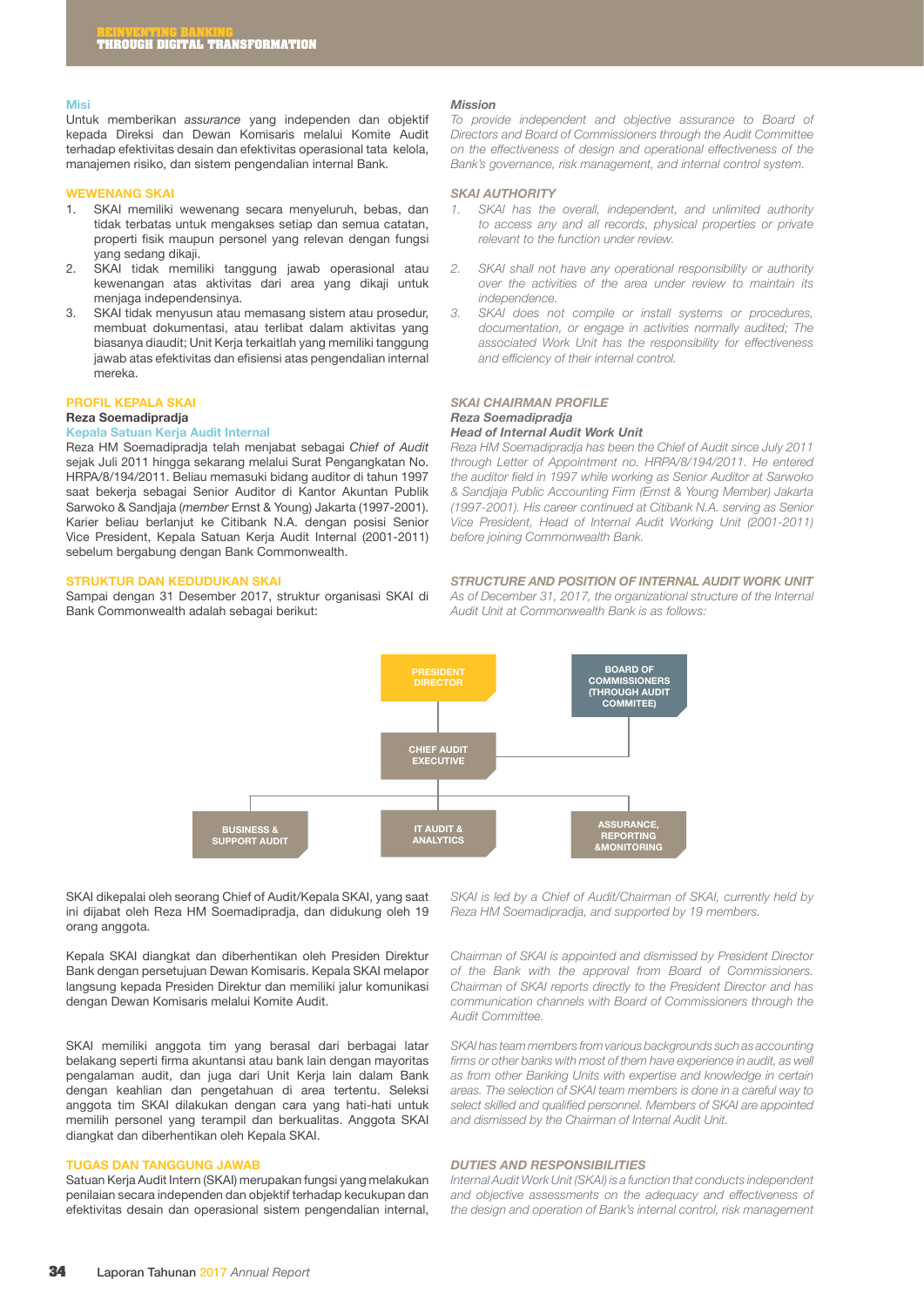manajemen risiko, dan tata kelola Bank. Dalam menjalankan tugasnya, SKAI berpedoman pada Standar Pelaksanaan Fungsi Audit Intern Bank (SPFAIB) yang ditetapkan dalam Peraturan Bank Indonesia No. 1/6/PBI/1999 tentang Penugasan Direktur Kepatuhan dan Penerapan Standar Pelaksanaan Fungsi Audit Intern Bank Umum, Standar Praktik Profesional dari the Institute of Internal Auditors (IIA), dan Piagam Audit Intern yang menjabarkan visi, misi, wewenang, dan tanggung jawab SKAI.

#### **PENDEKATAN AUDIT**

Dalam melakukan perencanaan audit tahunan maupun penugasan audit, SKAI menggunakan pendekatan berbasis risiko (*riskbased*). Dengan pendekatan berbasis risiko tersebut, Bank akan mendapatkan nilai tambah berupa area-area prioritas dengan risiko yang lebih besar di Bank.

Pendekatan berbasis risiko untuk perencanaan audit tahunan dilakukan dengan menilai setiap entitas yang berpotensi untuk diaudit, terhadap beberapa parameter seperti risiko stratejik, risiko kredit, risiko pasar, risiko likuiditas, risiko operasional (termasuk insiden risiko operasional dan kasus *fraud* – apabila ada), risiko hukum, risiko kepatuhan, risiko reputasi, temuan dari Otoritas Jasa Keuangan, dan *rating* laporan audit terakhir. Rencana Audit juga disusun dengan mempertimbangkan jumlah sumber daya manusia yang ada di SKAI. Penjelasan secara rinci atas langkahlangkah audit dijabarkan dalam Panduan Audit Intern. Metodologi dan pendekatan audit secara berkala dikaji ulang agar sesuai dengan perkembangan terkini dan praktik terbaik.

Secara berkesinambungan, SKAI melakukan pemantauan atas pencapaian rencana audit serta risiko-risiko yang muncul (*emerging risks*). Hal ini dilakukan sehingga dari waktu ke waktu, SKAI dapat mengevaluasi rencana audit di tahun berjalan dan melakukan perubahan jika diperlukan.

SKAI juga secara berkala bertemu dengan Direksi dan Komite Audit untuk membahas aktivitas audit yang telah dilaksanakan, temuantemuan yang perlu menjadi perhatian Komite Audit, serta status pelaksanaan rencana perbaikan atas temuan-temuan SKAI tersebut.

#### **PIAGAM DAN PANDUAN SKAI**

Piagam Audit Internal (*Internal Audit Charter*) memuat visi, misi, wewenang, dan tanggung jawab SKAI, dan telah disahkan pada tanggal 17 Juni 2014. Piagam ini diharapkan dapat menjadi panduan yang menuntun SKAI dalam melaksanakan kewajibannya.

#### **KUALIFIKASI/SERTIFIKASI SKAI**

Selama tahun 2017, seluruh anggota SKAI telah tersertifikasi dalam bidang manajemen risiko perbankan sesuai dengan ketentuan Bank Indonesia.

#### **PENDIDIKAN DAN PELATIHAN**

Pelatihan dan pengembangan anggota SKAI dilakukan melalui beberapa kegiatan berikut:

- 1. Pengikutsertaan anggota SKAI dalam pelatihan-pelatihan, terkait keahlian khusus seperti, Teknologi Informasi, Kredit, serta program sertifkasi seperti Certified Internal Auditor (CIA), *Certification in Control Self Assessment* (CCSA), *Certified Information System Auditor* (CISA), dan Manajemen Risiko Perbankan (LSPP).
- 2. SKAI menjadwalkan program alih pengetahuan secara berkesinambungan untuk para anggotanya secara internal dengan mengadakan *sharing session* yaitu mengundang pembicara dari departemen atau unit kerja terkait untuk menjelaskan proses, produk, dan lain sebagainya kepada anggota SKAI.

#### **SATUAN KERJA AUDIT INTERNAL TERINTEGRASI**

Pelaksanaan fungsi Satuan Kerja Audit Intern Terintegrasi (SKAIT) dirangkap oleh Satuan Kerja Audit Intern Bank Commonwealth. Di tahun 2017, SKAIT telah melakukan pemantauan atas pelaksanaan audit dan temuan-temuan audit di Lembaga Jasa Keuangan (LJK) dalam Konglomerasi Keuangan. Hal ini telah dilaporkan dalam Rapat Komite Tata Kelola Terintegrasi Manajemen Risiko.

*and governance systems. In performing its duties, SKAI is guided by the Standard of Implementation of Bank Internal Audit Function (SPFAIB) stipulated in Bank Indonesia Regulation no. 1/6/PBI/1999 on Assignment of Compliance Director and Implementation of Implementation Standard of Internal Audit Function of Commercial Bank, Professional Practice Standard from the Institute of Internal Auditors (IIA), and Internal Audit Charter which describes the vision, mission, authority and responsibilities of SKAI.* 

#### *AUDIT APPROACH*

*In conducting annual audit planning as well as audit assignments, SKAI uses a risk-based approach. With the risk-based approach, the Bank will get added values in the form of priority areas with greater risk in the Bank.*

*A risk-based approach to annual audit planning is undertaken by assessing any entity that has the potential to be audited, against parameters such as strategic risk, credit risk, market risk, liquidity risk, operational risk (including operational risk incidents and fraud cases - if any), legal risk, compliance risk, reputation risk, findings from the Financial Services Authority, and rating of the latest audit report. The Audit Plan is also prepared by considering the number of human resources available in the SKAI. A detailed description of the audit steps is described in the Internal Audit Guidelines. Audit methodologies and approaches are periodically reviewed to suit with the latest development and best practices.*

*On an ongoing basis, SKAI monitors the achievement of the audit plan as well as emerging risks. This is done so that from time to time, SKAI may evaluate the audit plan in the current year and make changes where necessary.*

*SKAI also periodically meets with Board of Directors and Audit Committee to discuss audit activities that have been undertaken, findings that need to be paid attention to by Audit Committee, as well as the status of the implementation of improvement plan on the findings of Internal Audit Unit.*

#### *SKAI CHARTER AND GUIDE*

*Internal Audit Charter contains the vision, mission, authority and responsibilities of the SKAI, and had been legalized on June 17, 2014. The Charter is expected to be a guide that guides the SKAI in performing its obligations.*

#### *SKAI QUALIFICATION/CERTIFICATION*

*Throughout 2017, all members of the SKAI have been certified in the field of banking risk management in accordance with Bank Indonesia regulations.*

#### *EDUCATION AND TRAINING*

*The training and development of SKAI members are conducted through the following activities:*

- *1. Participation of SKAI members in special skills trainings, such as Information Technology, Credit and certification programs such as Certified Internal Auditor (CIA), Certification in Control Self Assessment (CCSA), Certified Information System Auditor (CISA), and Banking Risk Management (LSPP).*
- *2. SKAI schedules a continuous knowledge-transfer program for its members internally by holding a sharing session that invites speakers from relevant departments or work units to explain processes, products, etc. to SKAI members.*

#### *INTEGRATED INTERNAL AUDIT WORK UNIT*

*Implementation of the function of Integrated Internal Audit Work Unit (SKAIT) is captured by the Commonwealth Bank Internal Audit Work Unit. In 2017, SKAIT had conducted monitoring on audit implementation and audit findings at Financial Services Institution (LJK) in Financial Conglomeration. This had been reported in the Risk Management Integrated Management Committee Meeting.*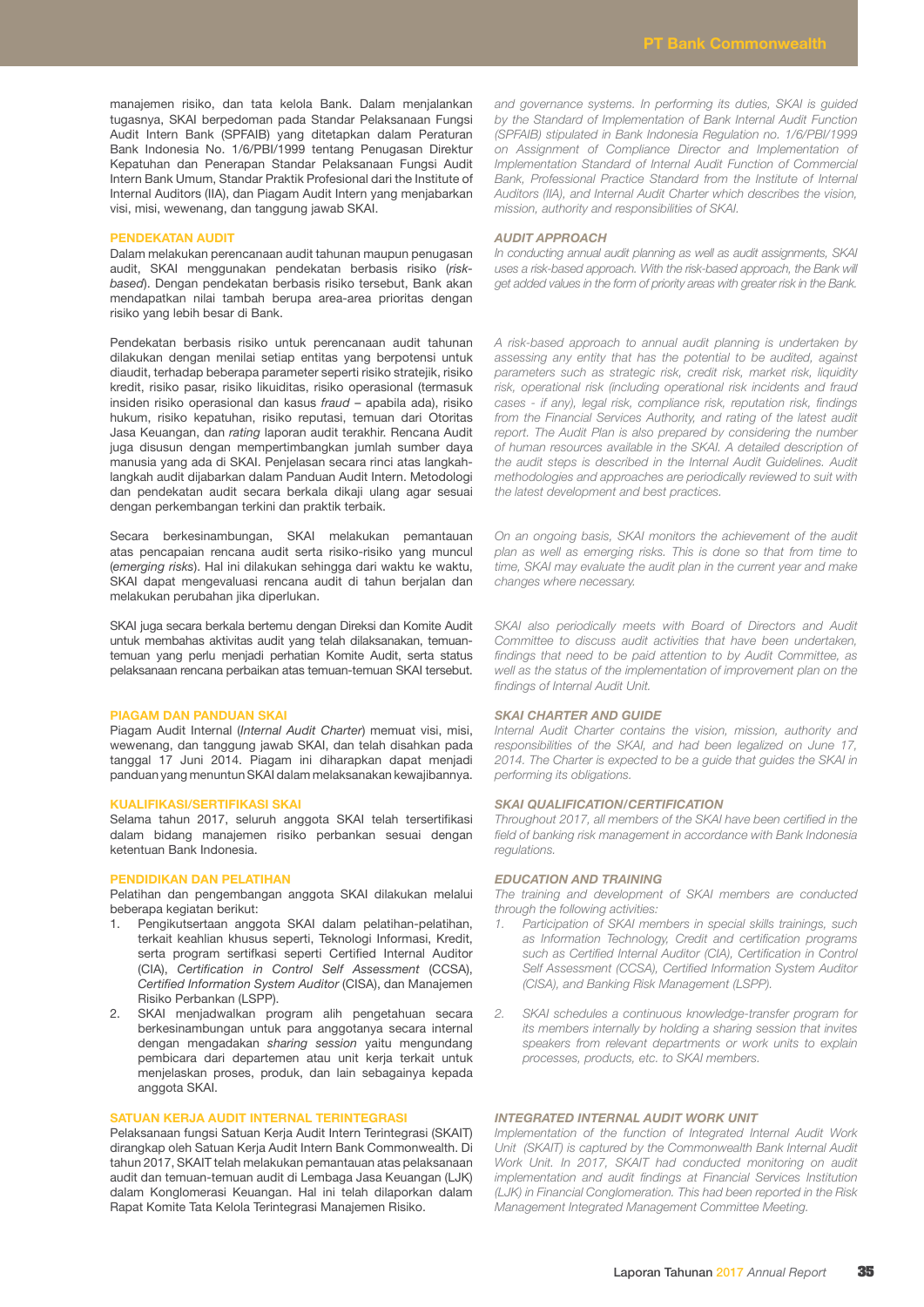#### **PELAKSANAAN TUGAS SKAI**

SKAI telah melaksanakan 39 audit di tahun 2017 yang juga tercakup di dalamnya beberapa audit khusus yang dilakukan untuk menanggapi *emerging risk*. Realisasi Audit tahun 2017 telah dilaporkan kepada Direksi dan Dewan Komisaris melalui Rapat Komite Audit yang diadakan pada bulan Desember 2017.

#### *IMPLEMENTATION OF SKAI TASK*

*SKAI conducted 39 audits in 2017 which also included some special audits conducted to respond to emerging risk. The actual Audit of 2017 had been reported to Board of Directors and Board of Commissioners through the Audit Committee Meetings held in December 2017.*

# **Penerapan Manajemen Risiko**

# **Risk Management Implementation**

Untuk mendukung pelaksanaan fungsi manajemen risiko, Bank memiliki struktur organisasi yang memadai antara lain Satuan Kerja Manajemen Risiko (SKMR) dan Komite Manajemen Risiko (KMR). SKMR memiliki fungsi yang independen terhadap satuan kerja bisnis/operasional, Satuan Kerja Kepatuhan (SKK) dan Satuan Kerja Audit Internal (SKAI), di mana Direktur SKMR bertanggungjawab secara langsung kepada Presiden Direktur Bank.

SKMR sebagai lini pertahanan kedua, melakukan pemantauan risiko terhadap unit kerja bisnis/operasional yang menyampaikan laporan eksposur risiko yang dikelolanya kepada SKMR secara berkala. Penerapan manajemen risiko kredit dilakukan antara lain dengan memberikan rekomendasi terhadap pengambilan keputusan kredit oleh unit bisnis. Sedangkan, penerapan manajemen risiko operasional didukung oleh *operational risk champion* yang melakukan pengendalian risiko operasional pada unit kerjanya masing-masing. Manajemen risiko pasar dan likuiditas dilakukan melalui pemantauan secara independen terhadap aktivitas Bank yang terkait dengan risiko-risiko tersebut. SKMR dan KMR memiliki wewenang dan tanggung jawab yang jelas yang tercantum dalam kebijakan manajemen risiko maupun piagam Komite Manajemen Risiko. SKMR bekerja sama dengan SKAI dan SKK dalam melaksanakan pengendalian intern di mana fungsi tersebut terus dipantau dan dievaluasi oleh Komite Manajemen Risiko melalui rapat yang dilakukan secara berkala.

Bank memiliki kebijakan dan prosedur penerapan manajemen risiko yang memadai dan telah dikinikan secara berkala. Komisaris dan Direksi melakukan pengawasan secara aktif terhadap pelaksanaan kebijakan dan strategi manajemen risiko melalui rapat Komite Pemantau Risiko dan Komite Manajemen Risiko yang diadakan 1 (satu) kali setiap 2 (dua) bulan. Bank menetapkan limit risiko untuk setiap jenis risiko yang melekat dalam aktivitas Bank serta melakukan evaluasi dan pemantauan kepatuhan terhadap *Risk Appetite*, toleransi dan limit risiko yang telah ditetapkan. Hasil pemantauan terhadap *Risk Appetite*, toleransi dan limit risiko dilaporkan kepada Komite Manajemen Risiko dan Komite Pemantau Risiko secara berkala. Bank juga memperhitungkan dan menyelaraskan aktivitas bisnisnya dengan kemampuan permodalan untuk menyerap risiko kerugian. Kecukupan permodalan dipantau oleh Divisi *Finance* dan SKMR serta dilaporkan secara berkala kepada Direksi dan Dewan Komisaris dalam rapat-rapat komite.

Penerapan sistem pengendalian intern yang menyeluruh dan efektif sudah dilaksanakan dalam mendukung pelaksanaan manajemen risiko dan ditata sesuai dengan tujuan bisnis Bank. Pengendalian risiko Bank dikelola berdasarkan Model Tiga Lini Pertahanan. Model ini memberikan struktur di mana kerangka manajemen risiko dapat diimplementasikan dan dilakukan secara efektif oleh seluruh bisnis unit, termasuk untuk pengendalian. Pengendalian internal dirancang dan diadopsi melalui formalisasi dan pelaksanaan berbagai kebijakan dan prosedur Bank serta pemenuhan atas kewajiban peraturan atau regulasi. Lini Pertahanan Pertama bertanggung jawab untuk identifikasi, menilai, eskalasi, memantau dan melaporkan risiko serta kelemahan pengendalian atau proses selama kegiatan usaha. Lini Pertahanan Kedua menetapkan kerangka kerja dan kebijakan Manajemen

*To support the implementation of risk management function, Bank has adequate organizational structure such as Risk Management Work Unit (SKMR) and Risk Management Committee (KMR). SKMR has a function that is independent of business/operational unit, Compliance Work Unit (SKK) and Internal Audit Work Unit (SKAI), in which the SKMR director is directly responsible to president director of the Bank.*

*SKMR as the second line of defense, monitors the risk to business/ operational unit that prepares the risk exposure report to SKMR on a regular basis. The implementation of credit risk management is carried out, among others, by providing recommendation on credit decision making by business unit. Meanwhile, the implementation of operational risk management is supported by operational risk champion which performs operational risk control in their respective working units. Market risk and liquidity management are conducted through independent monitoring of the Bank's activities that are related to those risks. SKMR and KMR have clear power and responsibilities listed in the risk management policy and the Risk Management Committee Charter. SKMR cooperates with SKAI and SKK in implementing internal controls in which the function is continuously monitored and evaluated by Risk Management Committee through regular meetings.*

*Bank has adequate risk management policies and procedures that have been periodically updated. Board of Commissioners and Board of Directors exercise active supervision over the implementation of risk management policies and strategies through meetings with Risk Oversight Committee and Risk Management Committee held 1 (once) every 2 (two) months. The Bank imposes a risk limit for each type of risk inherent to Bank's activities and conducts evaluation and monitoring of compliance to Risk Appetite, tolerance and risk limit. Monitoring result of Risk Appetite, tolerance and risk limit are reported to the Risk Management Committee and Risk Monitoring Committee on a regular basis. The Bank also calculates and aligns its business activities with capital capability to absorb the risk of loss. The adequacy of capital is monitored by the Finance Division and*  **SKMR** and reported periodically to Board of Directors and Board of *Commissioners in committee meetings.*

*A comprehensive and effective implementation of internal control system has been implemented to support the implementation of risk management and is structured according to the Bank's business objectives. Risk control is managed based on the Three Defense Line Model. This model provides a structure where the risk management*  framework can be implemented and effectively implemented by all *business units, including for control. Internal control is designed and adopted through the formalization and implementation of various Bank policies and procedures and compliance with rules and regulations. The First Defense Line is responsible for identifying, assessing, escalating, monitoring and reporting control risks and weaknesses or process during business activities. The Second Defense Line establishes the Risk Management framework and policies and ensures that these policies are implemented properly.*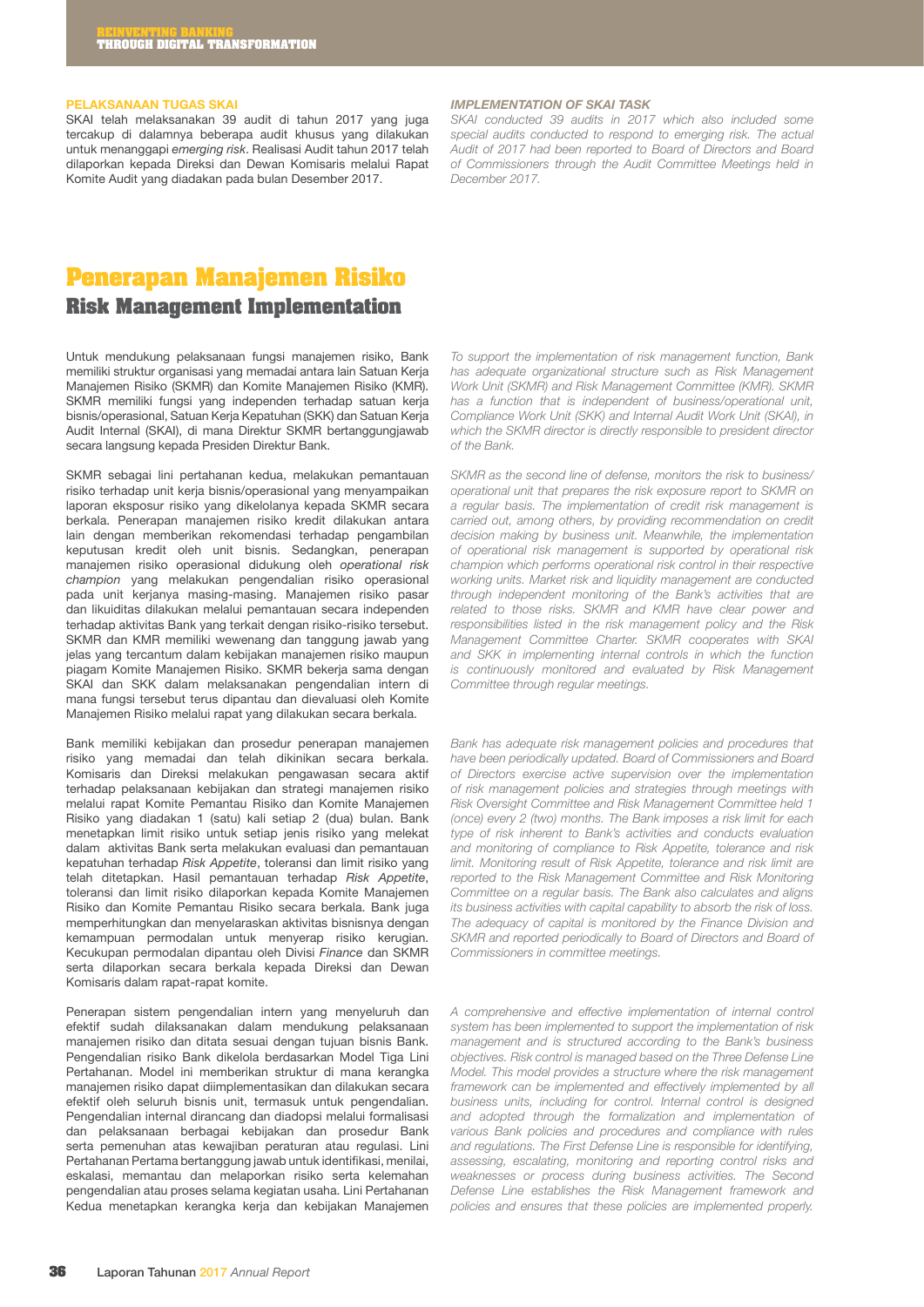Risiko dan memastikan kebijakan tersebut dilaksanakan dengan baik. Sebagai Lini Pertahanan ketiga, SKAI melakukan kajian audit secara reguler dan melapor kelemahan pengendalian yang memerlukan tindak lanjut kepada *auditee*, manajemen, Direksi dan Dewan Komisaris.

*As a third line of Defense, SKAI conducts regular auditing review and reports on control weaknesses that require a follow-up to auditors, management, Board of Directors and Board of Commissioners.*

# **Penanganan Benturan Kepentingan**

# **Conflict of Interest Handling**

Sebagai bagian dari pelaksanaan tata kelola perusahaan yang baik (*Good Corporate Governance*) dan untuk menciptakan lingkungan kerja yang bebas dari korupsi, Bank Commonwealth berupaya untuk melakukan pencegahan dan penanganan terjadinya Benturan Kepentingan. Kebijakan Benturan Kepentingan merupakan acuan bagi karyawan, anggota Direksi dan Dewan Komisaris dalam hal terjadi Benturan Kepentingan.

Pada tahun 2017, Bank Commonwealth telah melakukan pengkinian Kebijakan Benturan Kepentingan yang mengatur halhal antara lain pencegahan, pengendalian dan pengungkapan serta pelaporan Benturan Kepentingan. Seluruh karyawan, anggota Direksi dan Dewan Komisaris wajib memahami setiap situasi/kondisi yang dapat menimbulkan Benturan Kepentingan dan mampu mengidentifikasi kemungkinan terjadinya benturan kepentingan.

Dalam hal terjadi Benturan Kepentingan atau potensi benturan kepentingan wajib diungkapkan dan dilakukan pencatatan pada form Registrasi Benturan Kepentingan yang telah ditetapkan untuk dilaporkan kepada Divisi Kepatuhan dan HRD.

Selama tahun 2017 tidak terdapat transaksi material yang memiliki benturan kepentingan.

#### **Tabel Transaksi yang Memiliki Benturan Kepentingan**

*Table of Transactions with Conflict of Interest*

*As part of the implementation of Good Corporate Governance and to create a corruption-free work environment, Commonwealth Bank seeks to prevent and handle Conflict of Interest. Conflict of Interest Policy is a reference for employees, members of Board of Directors and Board of Commissioners in case a Conflict of Interest happens.*

*In 2017, Commonwealth Bank updated the Conflict of Interest Policy which regulates matters such as prevention, control and disclosure and reporting of Conflict of Interest. All employees, members of Board of Directors and Board of Commissioners shall be aware of any situation/condition that may create a Conflict of Interest and be able to identify potential conflict of interest.*

*In the event of a Conflict of Interest or potential conflict of interest, it shall be disclosed and recorded in the Conflicts of Interest Form form and should be reported to the Compliance and HRD Division.*

*Throughout 2017 there were no material transactions that had a conflict of interest.*

| No. | Nama dan Jabatan Pihak yang<br>Memiliki Benturan Kepentingan<br>Name and Position of Party with<br><b>Conflict of Interest</b> | Nama dan Jabatan Pengambilan<br>Keputusan<br>Name and Position of Decision Making | Jenis Transaksi<br><b>Type of Transaction</b> | Nilai Transaksi<br>(iutaan Rupiah)<br><b>Transaction Value</b><br>(millions of Rupiah) | Daftar Hadir<br>List of<br>Attendees |
|-----|--------------------------------------------------------------------------------------------------------------------------------|-----------------------------------------------------------------------------------|-----------------------------------------------|----------------------------------------------------------------------------------------|--------------------------------------|
|     |                                                                                                                                |                                                                                   |                                               |                                                                                        |                                      |
|     |                                                                                                                                |                                                                                   |                                               |                                                                                        |                                      |
|     |                                                                                                                                |                                                                                   |                                               |                                                                                        |                                      |

# **Fungsi Kepatuhan**

## **Compliance Function**

Bank Commonwealth sebagai pelaku usaha di industri perbankan senantiasa memprioritaskan penerapan aspek kepatuhan dalam menjalankan kegiatan usahanya. Hal ini dipercaya dapat mendorong keberhasilan usaha dan menjamin keberlangsungan usaha, sekaligus menjaga reputasi Bank dan melindungi kepentingan para pemangku kepentingan. Pelaksanaan kepatuhan yang baik akan mendukung penerapan tata kelola yang baik.

Bank Commonwealth akan berupaya untuk terus meningkatkan budaya kepatuhan dan memastikan pelaksanaan fungsi kepatuhan sesuai dengan Peraturan OJK No.46/POJK.03/2017 tentang Pelaksanaan Fungsi Kepatuhan Bank Umum. Fungsi kepatuhan terdiri dari langkah-langkah strategis guna memastikan kebijakan dan kegiatan usaha Bank telah sesuai dengan ketentuan dan peraturan perundang-undangan.

*Commonwealth Bank as business player in the banking industry always prioritizes the implementation of compliance aspect in running its business activities. This is believed as a way to drive business success and ensure business sustainability, while maintaining the Bank's reputation and protecting the interests of stakeholders. Implementation of good compliance will support the implementation of good governance, considering the compliance function is one aspect of GCG.*

*Commonwealth Bank will try to continuously improve the culture of compliance and ensure the implementation of compliance function in accordance with OJK Regulation No.46/POJK.03/2017 on the Implementation of Commercial Bank Compliance Function. The compliance function consists of strategic measures to ensure that the Bank's business policies and activities are in compliance with laws and regulations.*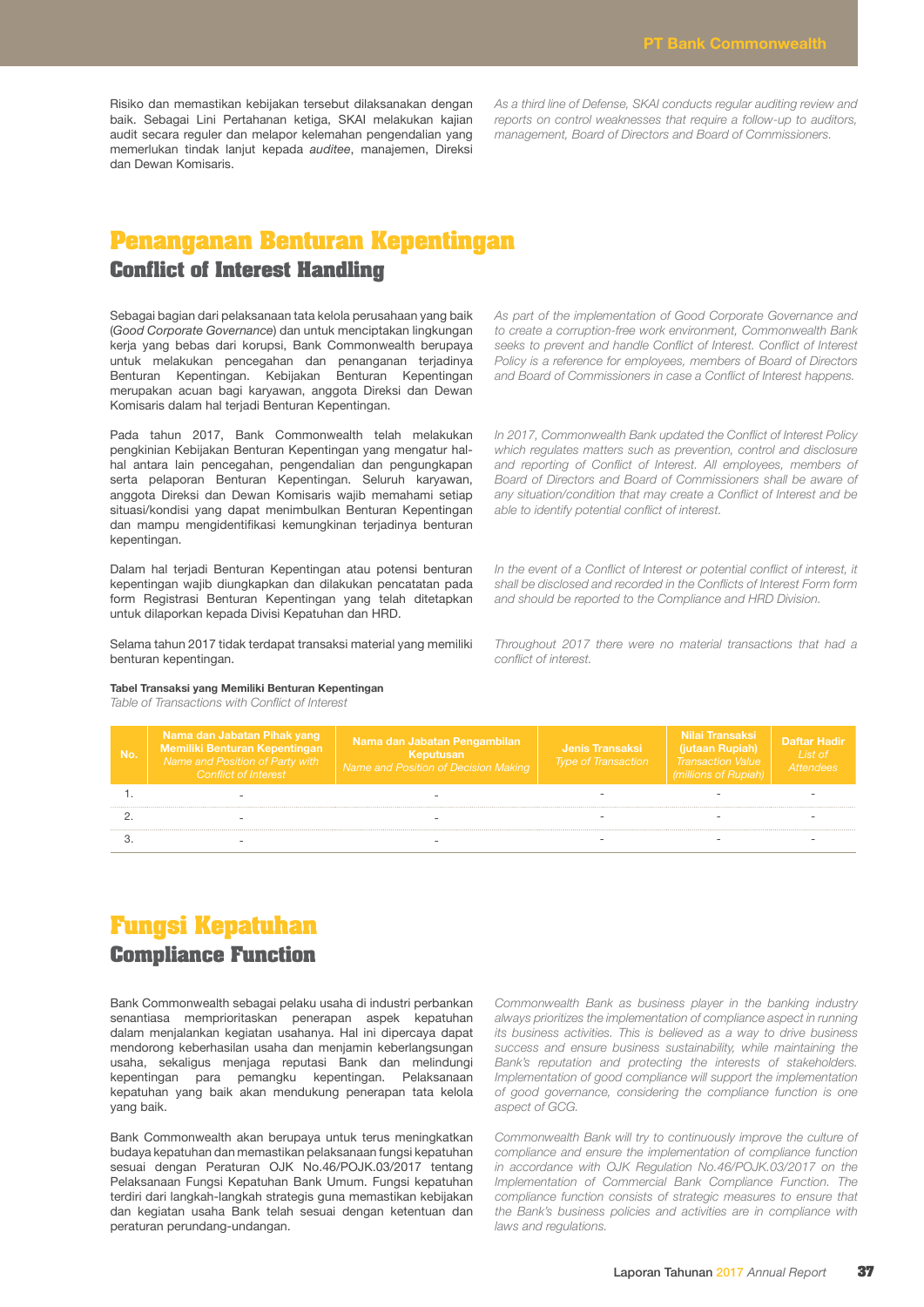#### **Struktur Organisasi Fungsi Kepatuhan**

Fungsi kepatuhan dilakukan oleh Satuan Kerja Kepatuhan sebagai satuan kerja independen yang memiliki tanggung jawab langsung kepada Direktur yang membawahkan fungsi kepatuhan.

Pada Juli 2017, Bank telah mengangkat Ibu Mutia Nilawati Dewi sebagai Direktur yang membawahkan fungsi kepatuhan melalui Surat Keputusan Para Pemegang Saham di Luar Rapat Umum Pemegang Saham Luar Biasa PT Bank Commonwealth No. SHR/ RES/2017/VII/004, tanggal 17 Juli 2017. Pengangkatan Direktur yang membawahkan fungsi kepatuhan telah sesuai dengan ketentuan.

#### *Organizational Structure of Compliance Function*

*The compliance function is performed by the Compliance Unit as an independent work unit having direct responsibility to the Director who oversees the compliance function.*

*In July 2017, the Bank appointed Mutia Nilawati Dewi as Director in charge of compliance function through Decision Letter Shareholders Outside Extraordinary General Meeting of Shareholders of PT Bank Commonwealth. SHR/RES/2017/VII/004, dated July 17, 2017. The appointment of the Director in charge of the compliance function was in accordance with the provisions.*



Satuan Kerja Kepatuhan terdiri dari unit-unit yaitu:

#### **1.** *Compliance Regulatory*

Unit ini memiliki tanggung jawab untuk melakukan komunikasi dengan regulator, memberi saran/rekomendasi kepatuhan dan mengkaji produk/layanan, kebijakan dan prosedur guna memastikan produk/layanan, kebijakan Bank telah sesuai dengan peraturan dan perundang-undangan serta memantau kepatuhan komitmen Bank kepada regulator. Selain itu, *Compliance Regulatory* juga melakukan serta memberikan pelatihan kepada karyawan sebagai bagian dari upaya untuk meningkatkan budaya dan pengetahuan kepatuhan.

#### **2. AML dan** *Sanction*

Unit ini bertanggung jawab dalam pelaksanaan program Anti Pencucian Uang (APU) dan Pencegahan Pendanaan Terorisme (PPT) sesuai peraturan yang berlaku dan juga memastikan transaksi keuangan dan perdagangan internasional sesuai dengan ketentuan *Sanctions* yang berlaku serta memberikan pelatihan kepada karyawan terkait pelaksanaan APU dan PPT

#### **3***. Monitoring* **dan** *Testing*

Unit Monitoring dan Testing memiliki tanggung jawab dalam melakukan identifikasi risiko kepatuhan berdasarkan peraturan-peraturan yang diterbitkan oleh regulator dan melakukan pemantauan dan pengujian terhadap efektivitas dari pengendalian risiko kepatuhan pada *Line* 1.

#### **Kepatuhan Regulasi Utama**

Pemenuhan atas regulasi parameter utama dapat dipenuhi Bank dengan baik termasuk pemenuhan komitmen terhadap tindak lanjut hasil pemeriksaan Otoritas Jasa Keuangan/Bank Indonesia.

- 1. Rasio Kewajiban Penyediaan Modal Minimum (KPMM) atau CAR (*Capital Adequacy Ratio*) atas risiko kredit, risiko operasional dan risiko pasar di atas persyaratan minimum yang ditetapkan.
- 2. Giro Wajib Minimum (GWM) Primer Rupiah dan Valuta Asing serta GWM Sekunder di atas ketentuan minimum yang ditetapkan.
- 3. *Net Non-Performing Loan* (NPL) di bawah batas maksimum yang diperkenankan.
- 4. Tidak terdapat pelanggaran maupun pelampauan Batas Maksimum Pemberian Kredit (BMPK).
- 5. Posisi Devisa Neto (PDN) on dan *off balance sheet*, di bawah batas maksimum yang diperkenankan (20%).

#### *The Compliance Unit consists of units, namely:*

#### *1. Compliance Regulatory*

*This unit has the responsibility to communicate with regulators, provide compliance advice/recommendation and review on products/services, policies and procedures to ensure products/ services, policies are in accordance with laws and regulations and monitor compliance of Bank's commitment to regulators. In addition, the Compliance Regulatory also conducts and provides training to employees as part of the effort to improve the culture and knowledge of compliance.*

#### *2. AML and Sanction*

*This unit is responsible for the implementation of Anti Money Laundering (APU) and Terrorism Financing (PPT) programs in accordance with applicable regulations and also ensures international financial and trade transactions in accordance with prevailing Sanctions and provides training to employees regarding the implementation of APU and PPT*

#### *3. Monitoring dan Testing*

*The Monitoring and Testing Unit has the responsibility in identifying compliance risks under regulations issued by the regulator and monitor and test the effectiveness of compliance risk controls on Line 1.* 

#### *Compliance with Main Regulations*

*The fulfillment of the main regulatory parameter can be fulfilled by the Bank, including the fulfillment of commitment to follow-up on examination results of Financial Services Authority/Bank Indonesia.* 

- *1. Capital Adequacy Ratio (KPMM) or CAR (Capital Adequacy Ratio) ratio of credit risk, operational risk and market risk is above the minimum requirement.*
- *2. Minimum Statutory Reserves (GWM) and Exchange Rate as well as Secondary GWM above are the minimum requirements.*
- *3. Net Non-Performing Loan (NPL) below the maximum allowed limit.*
- *4. There is no violation or excess of the Legal Lending Limit (BMPK).*
- *5. Net Open Position (NOP) on and off balance sheet below are the maximum allowed limit (20%).*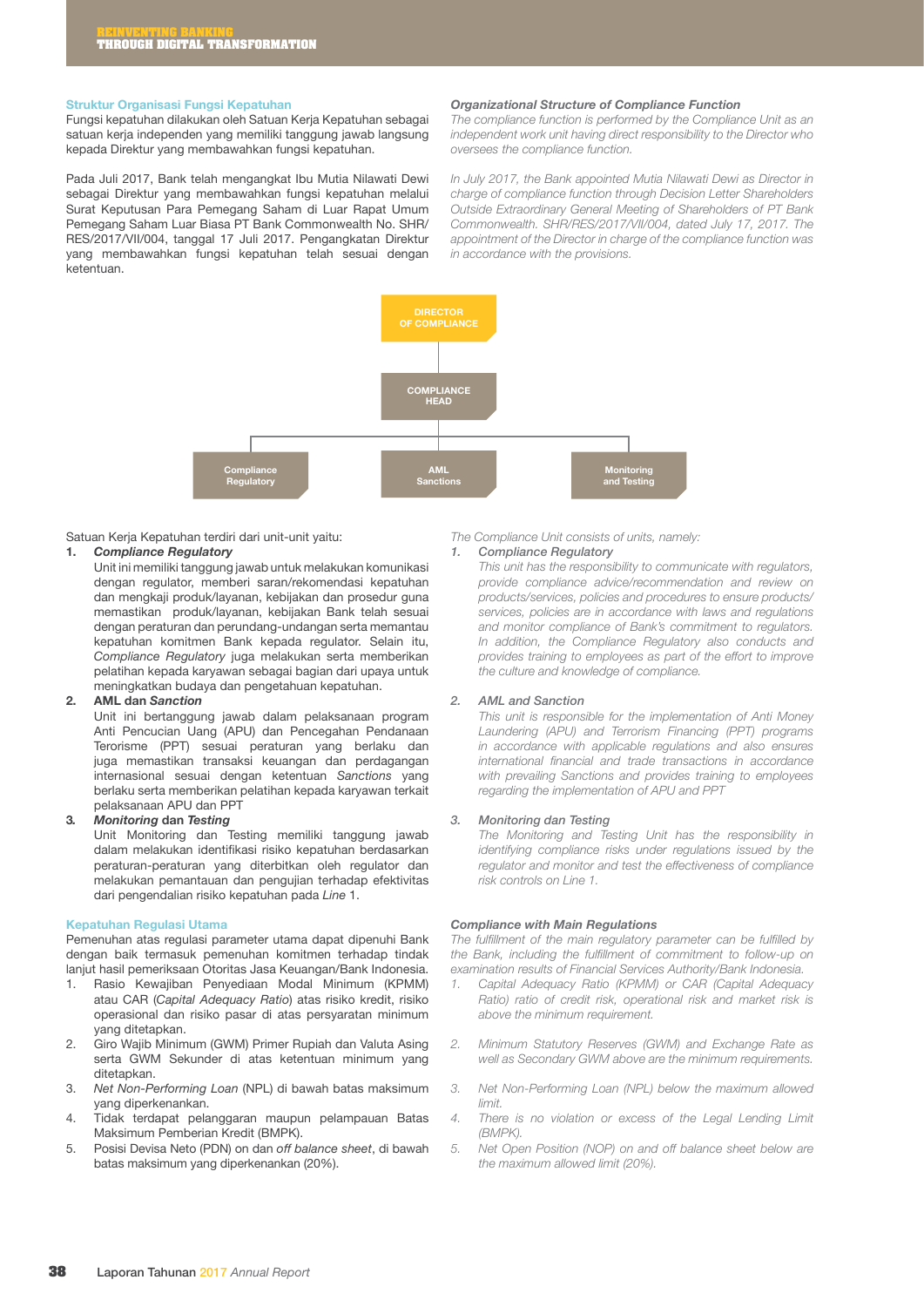#### **Pelaksanaan Kegiatan Satuan Kerja Kepatuhan 2017**

Sepanjang tahun 2017, Unit Kepatuhan melaksanakan beberapa kegiatan terkait pengelolaan risiko kepatuhan, yang mencakup:<br>1. Melakukan sosialisasi peraturan baru kepada unit-unit terka

- 1. Melakukan sosialisasi peraturan baru kepada unit-unit terkait. 2. Mengadakan pelatihan Kode Etik Kepatuhan bagi karyawan baru Bank melalui *basic induction program*.
- 3. Mengadakan pelatihan reguler terkait APU/PPT dan *Sanctions* kepada semua karyawan baru dan *regulatory refresher* kepada unit-unit terkait.
- 4. Memberikan masukan terhadap produk/layanan/proyek bank terkait penerapan regulasi.
- 5. Melakukan kajian Kepatuhan atas setiap produk dan aktivitas baru dan kebijakan baru dan perubahannya.
- 6. Melakukan pemantauan tindak lanjut hasil pemeriksaan OJK/ BI, untuk memastikan *corrective action* dilakukan sesuai dengan komitmen Bank kepada regulator.
- 7. Mengembangkan *Compliace Risk Management Framework* (CRMF) yang merupakan salah satu *tools* untuk mengidentifikasi, menilai, mengelola risiko kepatuhan unit bisnis dalam melakukan aktivitasnya sesuai dengan peraturan perundang-undangan, yang akan diimplementasikan pada tahun 2018.
- 8. Melakukan Pengembangan dan peningkatan sistem APU/ PPT untuk mendukung pemantauan Transaksi Keuangan Mencurigakan dan Transaksi Keuangan Tunai, Transfer Dana juga telah dilakukan termasuk sistem yang mendukung implementasi FATCA dan CRS.

#### **Pelaksanaan Kegiatan SKKT**

Di tahun 2017, SKKT telah menyampaikan laporan pelaksanaan tugas dan tanggung jawab atas hasil pemantauan dan evaluasi pelaksanaan fungsi kepatuhan pada masing-masing LJK dalam Konglomerasi Keuangan. Penyampaian laporan pelaksanaan tugas dan tanggung jawab sampai dengan 31 Desember 2017 kepada Direktur Kepatuhan Entitas Utama juga telah dilakukan.

#### **Anti Pencucian Uang dan Pencegahan Pendanaan Terorisme**

Upaya Bank Commonwealth untuk mencegah tindakan pencucian uang/pendanaan terorisme dilakukan melalui:

#### **Pengawasan Aktif Direksi dan Dewan Komisaris**

Penerapan Pengawasan aktif dari Direksi dan Dewan Komisaris dilakukan melalui penyampaian laporan secara berkala baik secara dwi bulanan maupun secara semester.

Informasi yang disampaikan meliputi kegiatan APU & PPT, laporan kepada regulator, perkembangan proyek baik yang telah direncanakan maupun yang sedang berjalan dan hal lain yang dianggap signifikan terkait dengan penerapan program APU & PPT

#### **Kebijakan dan Prosedur**

Dalam upaya mendukung perkembangan usaha dan kegiatan transaksi bank, penyempurnaan serta penyesuaian kebijakan dan prosedur terhadap ketentuan OJK tahun 2017 yang terkait dengan pelaksanaan APU & PPT, antara lain memperbaharui dan menyesuaikan:

- Kebijakan Penerapan Program Anti Pencucian Uang dan Pencegahan Terorisme (APU-PPT);
- Prosedur Pelaporan *Anti Money Laundering*;
- Prosedur Pengelolaan Daftar Penyaringan/*Screening*;
- Prosedur AML *Analyst*; dan
- Pedoman lainnya yang terkait dengan pelaksanaan program APU & PPT

#### **Pengendalian Internal**

Pengendalian intern terkait APU & PPT dilakukan oleh Lini 1 melalui pengawasan terhadap kegiatan unit terkait serta kantorkantor cabang dan kemudian dikaji oleh Audit Internal. Audit Internal juga memastikan pelaksanaan program APU & PPT telah berjalan sesuai ketentuan dan peraturan yang berlaku.

#### **Sistem Informasi Manajemen**

Dalam upaya mendukung pelaksanaan program Anti Pencucian Uang dan Pencegahan Pendanaan Terorisme (APU & PPT), bank telah melakukan peninjauan terhadap sistem yang menunjang program APU & PPT

#### *Implementation of 2017 Compliance Work Activities*

*Throughout 2017, the Compliance Unit undertook several activities related to compliance risk management, such as:*

- *1. Socialization of new regulations to related units.*
- *2. Conducted Code of Ethics Compliance training for new employees of the Bank through basic induction program.*
- *3. Conducted regular training related to APU/PPT and Sanctions to all new employees and regulatory refresher to related units.*
- *4. Provided input on products/services/projects of banks related to the implementation of regulations.*
- *5. Conducted a Compliance Review of any new products and activities and new policies and changes.*
- *6. Conducted a follow-up monitoring of OJK/BI inspection results, to ensure corrective action was performed in accordance with the Bank's commitment to the regulator.*
- *7. Developed a Compliance Risk Management Framework (CRMF), one of the tools to identify, assess, manage business unit compliance risk in conducting its activities in accordance with the laws and regulations, which will be implemented in 2018.*
- *8. Developed and improved the APU/PPT system to support the monitoring of Suspicious Financial Transaction and Cash Financial Transaction, Fund Transfer had also been made including systems that supported the implementation of FATCA and CRS.*

#### *Implementation of the Complience Unit's Activities*

*In 2017, SKKT has submitted a report on the execution of duties and responsibilities for the monitoring and evaluation results of the implementation of the compliance function in each LJK in the Financial Conglomeration. Submission of reports on the implementation of duties and responsibilities up to December 31, 2017 to the Director of Compliance of the Main Entity has also been made.*

#### *Anti Money Laundering/Counter Terrorism Financing*

*Commonwealth Bank's efforts to prevent money laundering/terrorism financing are conducted through:*

*Board of Directors and Board of Commissioners Active Supervision Implementation of active supervision of Board of Directors and Board of Commissioners shall be conducted bi-monthly or every semester.*

*Information presented includes APU & PPT activities, reports to regulators, planned and ongoing project developments and other significant matters related to APU & PPT program implementation.*

#### *Policies and Procedures*

*In an effort to support business development and bank transaction activities, the improvement and adjustment of policies and procedures against OJK provision in 2017 related to the implementation of APU & PPT, updating and adjusting to:*

- *• Implementation of Anti Money Laundering and Counter-Terrorism Prevention Program (APU-PPT) Policy;*
- *• Anti Money Laundering Reporting Procedure;*
- *• Screening List Management Procedure;*
- *• AML Analyst Procedure; and*
- *• Other guidelines related to APU & PPT program implementation.*

#### *Internal Control*

*Internal control related to APU & PPT are conducted by Line 1 through supervision of related unit activities as well as branch offices and subsequently reviewed by Internal Audit. Internal Audit also ensures the implementation of APU & PPT program has been running in accordance with prevailing rules and regulations.*

#### *Management Information System*

*In an effort to support the implementation of Anti Money Laundering and Counter-Terrorism Prevention (APU & PPT) program, the bank has reviewed the system supporting the APU & PPT program.*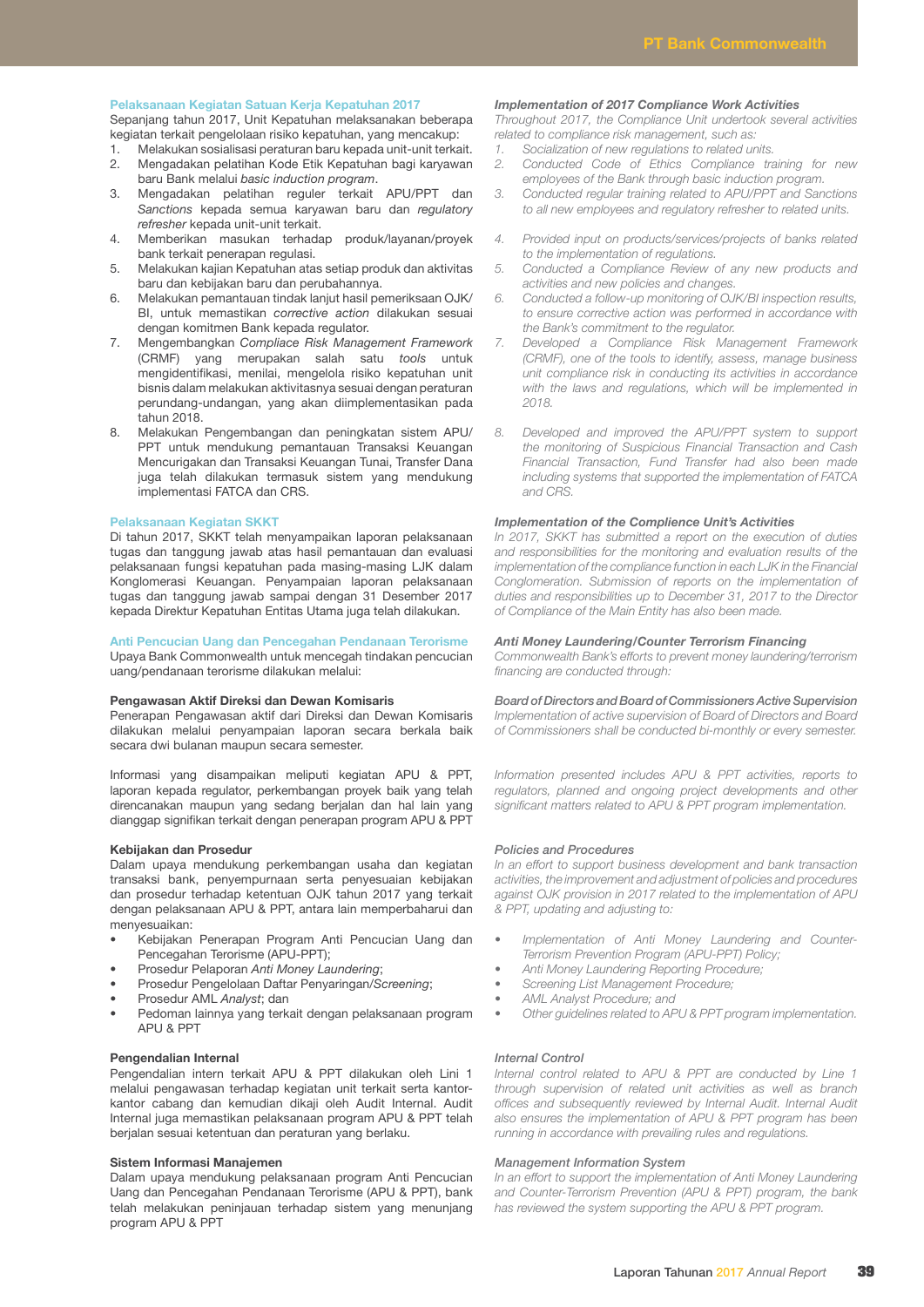Bank telah melakukan perkembangan sistem pemantauan transaksi dan penyaringan nama nasabah, dengan sistem *Suspicious Activity Monitoring* dan *Watch List Filtering* antara lain melalui:

- 1. Pemisahan alur kerja pemantauan transaksi nasabah dan transaksi karyawan;
- 2. Pemisahan tipe nasabah berdasarkan pekerjaan/profil dan bidang usaha dengan *thresholds* pada masing masing jenis nasabah;
- 3. Penambahan daftar eksternal *database* untuk penyaringan nama nasabah.

#### **Sumber Daya Manusia dan Pelatihan**

Pengembangan berkelanjutan terhadap sumber daya manusia telah dilakukan secara berkesinambungan. Program pelatihan yang telah berjalan di antaranya *Basic Induction Program, Onboarding for Frontliner*, dan *e-learning*.

*Basic Induction Training* merupakan program yang wajib diikuti oleh karyawan baru sebelum diangkat sebagai karyawan tetap. Pelatihan terhadap karyawan *existing* juga diberikan secara berkala melalui *e-learning*.

Cakupan materi pelatihan mencakup:

- 1. Pelaksanaan peraturan perundang-undangan yang terkait dengan program APU/PPT;
- 2. Tipologi pencucian uang dan pendanaan terorisme; dan 3. Kebijakan dan prosedur internal penerapan program
- 3. Kebijakan dan prosedur internal penerapan program APU dan PPT serta peran dan tanggung jawab karyawan dalam memberantas pencucian uang dan pendanaan terorisme.
- 4. Proses identifikasi dan pelaporan transaksi keuangan mencurigakan dan transaksi tunai dalam jumlah besar.
- 5. Contoh kasus yang terjadi dalam aktivitas sehari-hari.

#### **Pelatihan APU/PPT di Tahun 2017**

Sepanjang tahun 2017, Bank telah melaksanakan pelatihan terkait APU/PPT berikut:

*The Bank has developed a system of transaction monitoring and customer name screening, with Suspicious Activity Monitoring and Watch List Filtering system through:*

- *1. Workflow separation of customer transaction and employee transaction supervisions;*
- *2. Separation of customer type based on work/profile and business field with thresholds on each customer type;*
- *3. Added external list of database for filtering customer's name.*

#### *Human Resources and Training*

*Sustainable development of human resources has been continuously implemented. Training programs that have been running include Basic Induction Program, Onboarding for Frontliner, and e-learning.* 

*Basic Induction Training is a program that must be followed by new employees before being appointed as permanent employees. Training of existing employees is also provided on a regular basis through e-learning.*

*The range of training materials includes:*

- *1. Implementation of laws and regulations related to APU/PPT programs;*
- *2. Money laundering and terrorism financing; and*
- *3. Internal policies and procedures for the implementation of APU and PPT programs and the roles and responsibilities of employees in combating money laundering and terrorism financing.*
- *4. The process of identifying and reporting suspicious financial transactions and cash transactions in large number.*
- *5. Case examples that occur in daily activities.*

### *2017 APU/PPT Training*

*Throughout the year of 2017, the Bank has conducted the following APU/PPT related trainings:*

| Jenis Pelatihan<br><b>Type of training</b> | Keterangan<br><b>Description</b>                                                                                                                                                                                                                                                                                                                                                                                                                                                                                          | Jumlah Pelatihan<br><b>Number of Trainings</b> |
|--------------------------------------------|---------------------------------------------------------------------------------------------------------------------------------------------------------------------------------------------------------------------------------------------------------------------------------------------------------------------------------------------------------------------------------------------------------------------------------------------------------------------------------------------------------------------------|------------------------------------------------|
| <b>Basic Induction</b>                     | Pelatihan APU/PPT bagi karyawan baru.<br>APU/PPT Training for new employees.                                                                                                                                                                                                                                                                                                                                                                                                                                              | 14                                             |
| Compliance Regulatory and Risk Awareness   | Pelatihan APU/PPT untuk meningkatkan pemahaman atas peraturan<br>perundang-undangan terkait dan kewaspadaan akan risiko yang dihadapi<br>dalam transaksi. Pelatihan diberikan kepada karyawan, terutama yang<br>berhubungan langsung dengan nasabah dan transaksi nasabah.<br>APU/PPT training to improve understanding of relevant legislation and<br>awareness of the risks faced in transactions. Training is provided to<br>employees, especially those dealing directly with customers and customer<br>transactions. |                                                |

#### **Peran Satuan Kerja Kepatuhan Terintegrasi (SKKT)**

Bank Commonwealth sebagai Entitas Utama dalam Konglomerasi Keuangan Commonwealth Bank of Australia memiliki fungsi Satuan Kerja Kepatuhan Terintegrasi (SKKT). SKKT berkoordinasi dengan entitas dalam konglomerasi keuangan yaitu PT First State Investments Indonesia dan PT Bank Commonwealth dalam melaksanakan fungsi kepatuhan terintegrasi.

Dalam pelaksanaan kegiatannya, SKKT bertanggung jawab langsung kepada Direktur yang membawahkan fungsi kepatuhan pada Entitas Utama. Tugas utama SKKT antara lain adalah:

- 1. Melakukan pemantauan dan evaluasi atas pelaksanaan fungsi kepatuhan pada masing-masing entitas dalam Konglomerasi Keuangan;
- 2. Menyampaikan laporan pelaksanaan tugas dan tanggung jawab kepada Direktur yang membawahkan fungsi kepatuhan Entitas Utama; dan
- 3. Membantu Direktur Kepatuhan dalam menyiapkan dan menyampaikan laporan tentang pelaksanaan tugas dan tanggung jawab kepatuhan terintegrasi kepada Direksi dan Dewan Komisaris Entitas Utama.

#### *The role of the Integrated Compliance Work Unit (SKKT)*

*Commonwealth Bank as the Main Entity in the Financial Conglomeration of Commonwealth Bank of Australia has the function of Integrated Compliance Work Unit (SKKT). SKKT coordinates with entities in financial conglomeration namely PT First State Investments Indonesia and PT Commonwealth Bank in performing integrated compliance function.*

*In the implementation of its activities, SKKT is directly responsible to the Director in charge of the compliance function on the Primary Entity. The main tasks of SKKT are:*

- *1. Monitor and evaluate the implementation of compliance function for each entity in the Financial Conglomeration;*
- *2. Deliver report on the execution of duties and responsibilities to the Director in charge of the compliance of the Main Entity; and*
- *3. Assist the Compliance Director in preparing and delivering report on the implementation of integrated duties and responsibilities to Board of Directors and Board of Commissioners of the Primary Entity.*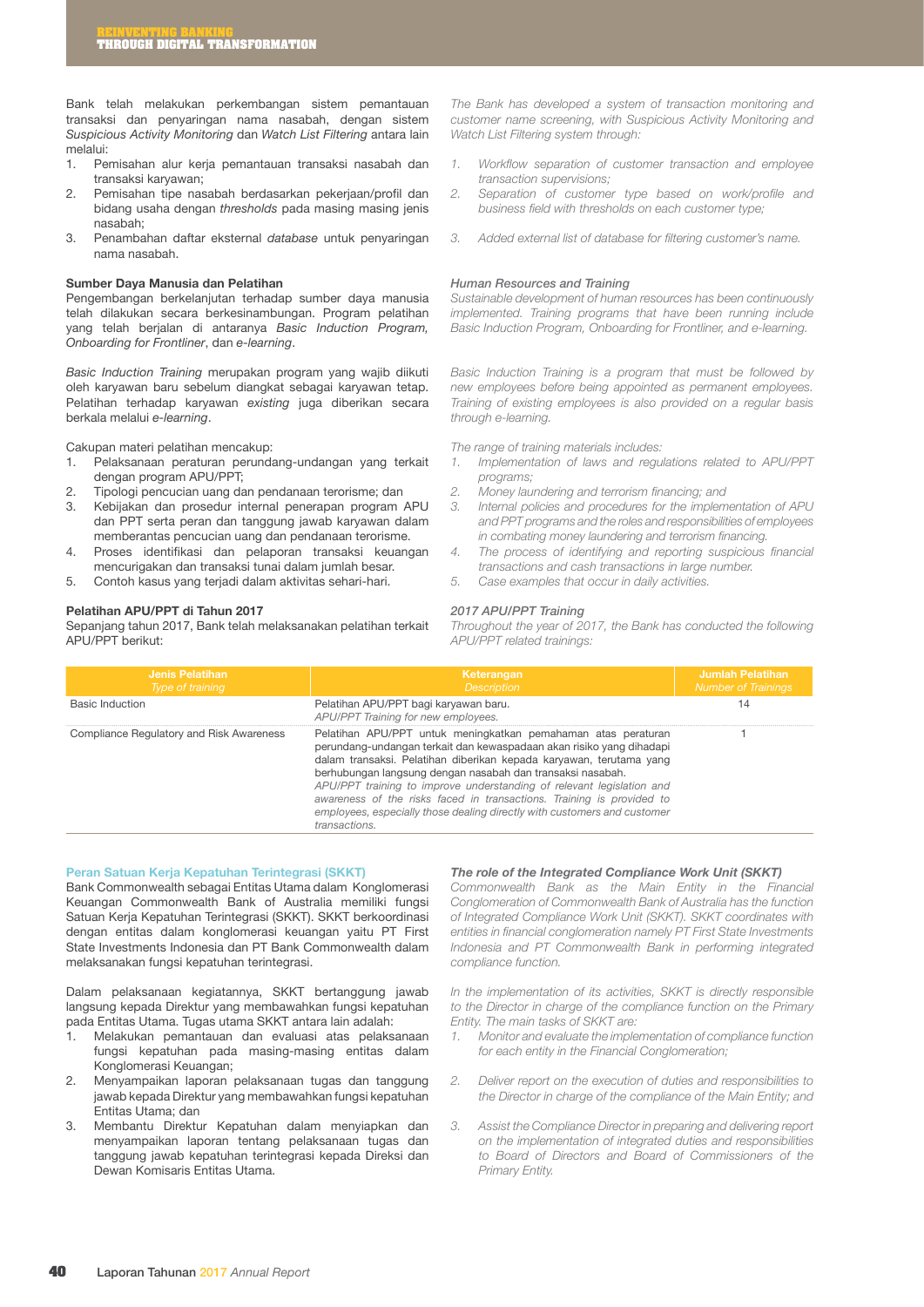# **Akuntan Publik/Auditor Eksternal**

## **Public Accountant/External Auditor**

#### **Penunjukan Auditor Eksternal**

Berdasarkan keputusan Para Pemegang Saham di Luar Rapat Umum Pemegang Saham Tahunan Bank tanggal No. SHR/ RES/2017/V/002, Dewan Komisaris diberikan kewenangan untuk menunjuk auditor independen untuk mengaudit Laporan Keuangan Bank untuk tahun buku yang berakhir pada tanggal 31 Desember 2017 dan untuk menentukan syarat-syarat dan ketentuan-ketentuan penunjukan tersebut dengan tetap memperhatikan rekomendasi dari Komite Audit Perseroan. Dewan Komisaris menunjuk Kantor Akuntan Publik (KAP) Tanudiredja, Wibisana, Rintis & Rekan (PwC) sebagai auditor eksternal untuk tahun buku yang berakhir pada tanggal 31 Desember 2017 dengan biaya audit sebesar Rp2.520.000.000 (di luar VAT dan OPE). Penunjukan KAP Tanudiredja, Wibisana, Rintis & Rekan telah memenuhi ketentuan yang berlaku dan sesuai dengan syarat dan ketentuan yang direkomendasikan oleh Komite Audit. Kantor Akuntan Publik dan Akuntan Publik yang memberikan jasa audit adalah sebagai berikut:

#### *Appointment of External Auditor*

*Based on Unanimous Written Resolutions of the Shareholders of the Bank in Lieu of the Annual General Meeting of Shareholders with the No. SHR/RES/2017/V/002, the Board of Commissioners is granted the authority to appoint an independent auditor to audit the Bank's Financial statements for the accounting year ended on December 31, 2017 and to determine terms and conditions for such appointment by observing the recommendation of the Company's Audit Committee. The Board of Commissioners appointed the Public Accounting Firm (KAP) of Tanudiredja, Wibisana, Rintis & Partners (PwC) as an external auditor for the accounting year ended on December 31, 2017 with audit fee of Rp2,520,000,000 (excluded VAT and OPE). The appointment of the Tanudiredja, Wibisana, Rintis & Partners KAP has fulfilled the applicable provision and in conformity with the terms and conditions recommended by the Audit Committee. Public Accounting Firms and Public Accountants that provided the audit services are as follows:*

| Nama KAP<br>KAP Name                                        | Nama Akuntan Publik<br>Name of Public Accountant | <b>Tahun</b><br>Year |
|-------------------------------------------------------------|--------------------------------------------------|----------------------|
| KAP Tanudiredia, Wibisana, Rintis & Rekan (a member of PwC) | Drs. M. Jusuf Wibisana, M.Ec, CPA                | 2017                 |
| KAP Tanudiredia, Wibisana, Rintis & Rekan (a member of PwC) | Drs. M. Jusuf Wibisana, M.Ec, CPA                | 2016                 |
| KAP Tanudiredja, Wibisana, Rintis & Rekan (a member of PwC) | Drs. M. Jusuf Wibisana, M.Ec, CPA                | 2015                 |

Pada tahun pelaporan, jasa lain yang diberikan oleh firma anggota jaringan Global PricewaterhouseCoopers adalah melakukan *review* atas perhitungan pajak penghasilan Bank.

*In the reporting year, other service provided by PricewaterhouseCoopers Global Network is reviewing the Bank's corporate income tax computation.*

# **Manajemen Risiko**

### **Risk Management**

Untuk mendukung pelaksanaan fungsi manajemen risiko, Bank memiliki struktur organisasi yang memadai antara lain Satuan Kerja Manajemen Risiko (SKMR) dan Komite Manajemen Risiko (KMR). SKMR memiliki fungsi yang independen terhadap satuan kerja bisnis/operasional, Satuan Kerja Kepatuhan (SKK) dan Satuan Kerja Audit Internal (SKAI), di mana direktur SKMR bertanggungjawab secara langsung kepada Presiden Direktur Bank.

SKMR sebagai lini pertahanan kedua, melakukan pemantauan risiko terhadap unit kerja bisnis/operasional yang menyampaikan laporan eksposur risiko yang dikelolanya kepada SKMR secara berkala. Penerapan manajemen risiko kredit dilakukan antara lain dengan memberikan rekomendasi terhadap pengambilan keputusan kredit oleh unit bisnis. Sedangkan, penerapan manajemen risiko operasional didukung oleh *operational risk champion* yang melakukan pengendalian risiko operasional pada unit kerjanya masing-masing. Manajemen risiko pasar dan likuiditas dilakukan melalui pemantauan secara independen terhadap aktivitas Bank yang terkait dengan risiko-risiko tersebut. SKMR dan KMR memiliki wewenang dan tanggung jawab yang jelas yang tercantum dalam kebijakan manajemen risiko maupun piagam Komite Manajemen Risiko. SKMR bekerja sama dengan SKAI dan SKK dalam melaksanakan pengendalian intern di mana fungsi tersebut terus dipantau dan dievaluasi oleh Komite Manajemen Risiko melalui rapat yang dilakukan secara berkala.

*To support the execution of the risk management function, the Bank has put in place an adequate structure which includes Risk Management Work Unit (SKMR) and Risk Management Committee (KMR). SKMR has is independent of the business/operational work*  units, Compliance Work Unit (SKK) and Internal Audit Work Unit *(SKAI); the SKMR director answers directly to President Director.*

*SKMR as the second line of defense, conducts risk monitoring of the business/operational work units that periodically submit the report on the risk exposure to their unit to SKMR. The execution of credit*  risk management is done by giving recommendation for the credit *decision by the business units. The implementation of the operational risk management gets support from the operational risk champion tasked with operational risk control at their respective work unit. The market and liquidity risk management is performed by way of independent monitoring of each Bank activity which is related to these risks. SKMR and KMR have clear authority and responsibility set forth in the risk management policy and Risk Management Committee Charter. SKMR works with SKAI and SKK to perform internal control whose function is closely monitored and evaluated by Risk Management Committee in meetings they hold periodically.*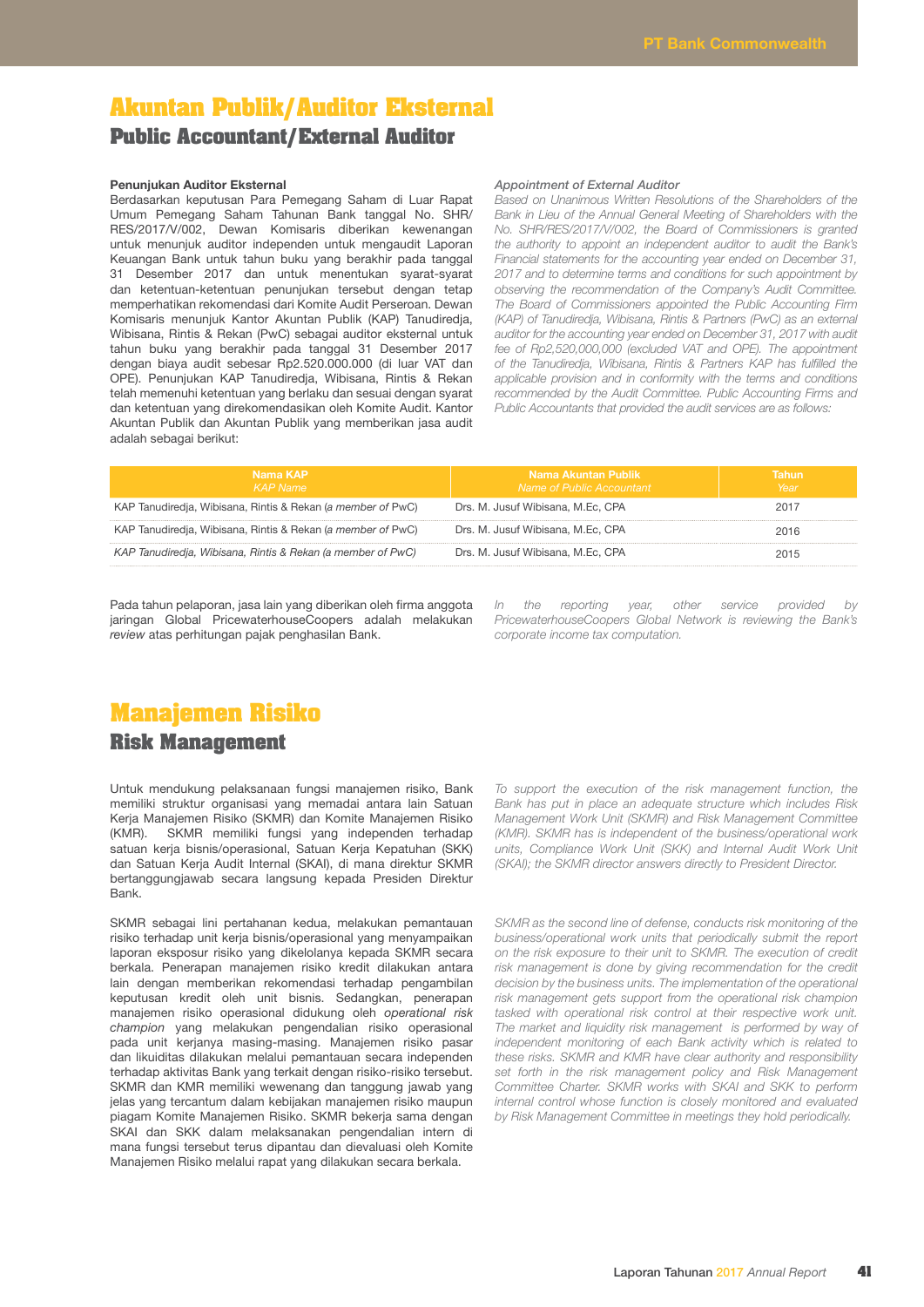Bank memiliki kebijakan dan prosedur penerapan manajemen risiko yang memadai dan telah dikinikan secara berkala. Komisaris dan Direksi melakukan pengawasan secara aktif terhadap pelaksanaan kebijakan dan strategi manajemen risiko melalui rapat Komite Pemantau Risiko dan Komite Manajemen Risiko yang diadakan 1 (satu) kali setiap 2 (dua) bulan. Bank menetapkan limit risiko untuk setiap jenis risiko yang melekat dalam aktivitas Bank serta melakukan evaluasi dan pemantauan kepatuhan terhadap *Risk Appetite*, toleransi dan limit risiko yang telah ditetapkan. Hasil pemantauan terhadap *Risk Appetite*, toleransi dan limit risiko dilaporkan kepada Komite Manajemen Risiko dan Komite Pemantau Risiko secara berkala. Bank juga memperhitungkan dan menyelaraskan aktivitas bisnisnya dengan kemampuan permodalan untuk menyerap risiko kerugian. Kecukupan permodalan dipantau oleh Divisi *Finance* dan SKMR serta dilaporkan secara berkala kepada Direksi dan Dewan Komisaris dalam rapat-rapat komite.

Penerapan sistem pengendalian intern yang menyeluruh dan efektif sudah dilaksanakan untuk mendukung pelaksanaan manajemen risiko dan ditata sesuai dengan tujuan bisnis Bank. Pengendalian risiko Bank dikelola berdasarkan Model Tiga Lini Pertahanan. Model ini memberikan struktur di mana kerangka manajemen risiko dapat diimplementasikan dan dilakukan secara efektif oleh seluruh bisnis unit, termasuk untuk pengendalian. Pengendalian internal dirancang dan diadopsi melalui formalisasi dan pelaksanaan berbagai kebijakan dan prosedur Bank serta pemenuhan atas kewajiban peraturan atau regulasi. Lini Pertahanan Pertama bertanggung jawab untuk mengidentifikasi, menilai, eskalasi, memantau dan melaporkan risiko serta kelemahan pengendalian atau proses selama kegiatan usaha. Lini Pertahanan Kedua menetapkan kerangka kerja dan kebijakan Manajemen Risiko dan memastikan kebijakan tersebut dilaksanakan dengan baik. Sebagai Lini Pertahanan ketiga, SKAI melakukan kajian audit secara reguler dan melapor kelemahan pengendalian yang memerlukan tindak lanjut kepada audit, manajemen, Direksi dan Dewan Komisaris.

*The Bank has adequate policy and procedure for the implementation of risk management and has them periodically updated. Commissioners and Directors actively monitor the execution of the risk management policy and strategies through Risk Oversight Committee and Risk Management Committee meetings held one (1) time every two (2) months. The Bank decides on the risk limit for each type of risk attached to the Bank's activities and perform the evaluation and monitoring of the compliance with the Risk Appetite, risk tolerance and risk limits. The result of the monitoring of the Risk Appetite, and risk tolerance and limits reported to Risk Management Committee and Risk Monitoring Committee periodically. The Bank also calculates and synchronizes its bank activities with its capital capability to absorb any risk of loss. The capital adequacy is monitored by the Finance Division and SKMR and is reported periodically to the Board of Directors and the Board of Commissioners in the committee meetings.*

*The Bank has performed thorough and effective internal control system to support the implementation of risk management. The Bank also governs the internal control system based on the Bank's business objective. The Bank's risk management uses the Three Lines of Defense Model. The model uses a structure in which the risk management framework can be implemented and performed effectively by all business units, including for control. The internal control is designed and adopted through formalization and execution of various Bank's policies and procedures and the fulfillment of the*  law and regulations. The First Line of Defense is responsible for *identification, assessment, escalation, monitoring and reporting of risks and the weakness of control and process during the business activity. The Second Line of Defense lays the Risk Management framework and policy and ensures the policy is well implemented. As the Third Line of Defense, SKAI performs audit analysis regularly and reports any weakness in the control which requires a follow up to the auditee, the management, the Board of Directors and the Board of Commissioners.*

# **Permasalahan Hukum**

# **Legal Issues**

Sepanjang tahun 2017, Bank Commonwealth menghadapi sejumlah kasus gugatan perdata dan kasus penundaan kewajiban pembayaran utang (PKPU)/kepailitan, dengan uraian sebagai berikut:

*In 2017, Commonwealth Bank faced several civil lawsuits and postponement of debt obligations (PKPU)/bankruptcy cases with details as follows:*

| <b>Proses Hukum</b>                                              | <b>Jumlah Perkara</b><br>No. of Cases<br>Pidana<br><b>Criminal Law Suit</b> |      | <b>Legal process</b>                                              |
|------------------------------------------------------------------|-----------------------------------------------------------------------------|------|-------------------------------------------------------------------|
|                                                                  |                                                                             | 2016 |                                                                   |
| Sudah selesai (dengan finalisasi hukum dan<br>kekuatan mengikat) |                                                                             |      | Completed (with finalization of law and binding<br><i>force</i> ) |
| Dalam proses penyelesaian                                        |                                                                             |      | In the process of completion                                      |
|                                                                  |                                                                             |      |                                                                   |

| <b>Proses Hukum</b>                                              | Jumlah Perkara<br>No. of Cases<br>Perdata<br>Civil suit |      | <b>Legal process</b>                                      |  |
|------------------------------------------------------------------|---------------------------------------------------------|------|-----------------------------------------------------------|--|
|                                                                  | 2017                                                    | 2016 |                                                           |  |
| Sudah selesai (dengan finalisasi hukum dan<br>kekuatan mengikat) |                                                         |      | Completed (with finalization of law and binding<br>force) |  |
| Dalam proses penyelesaian                                        |                                                         |      | In the process of completion                              |  |
| Total                                                            |                                                         |      | Total                                                     |  |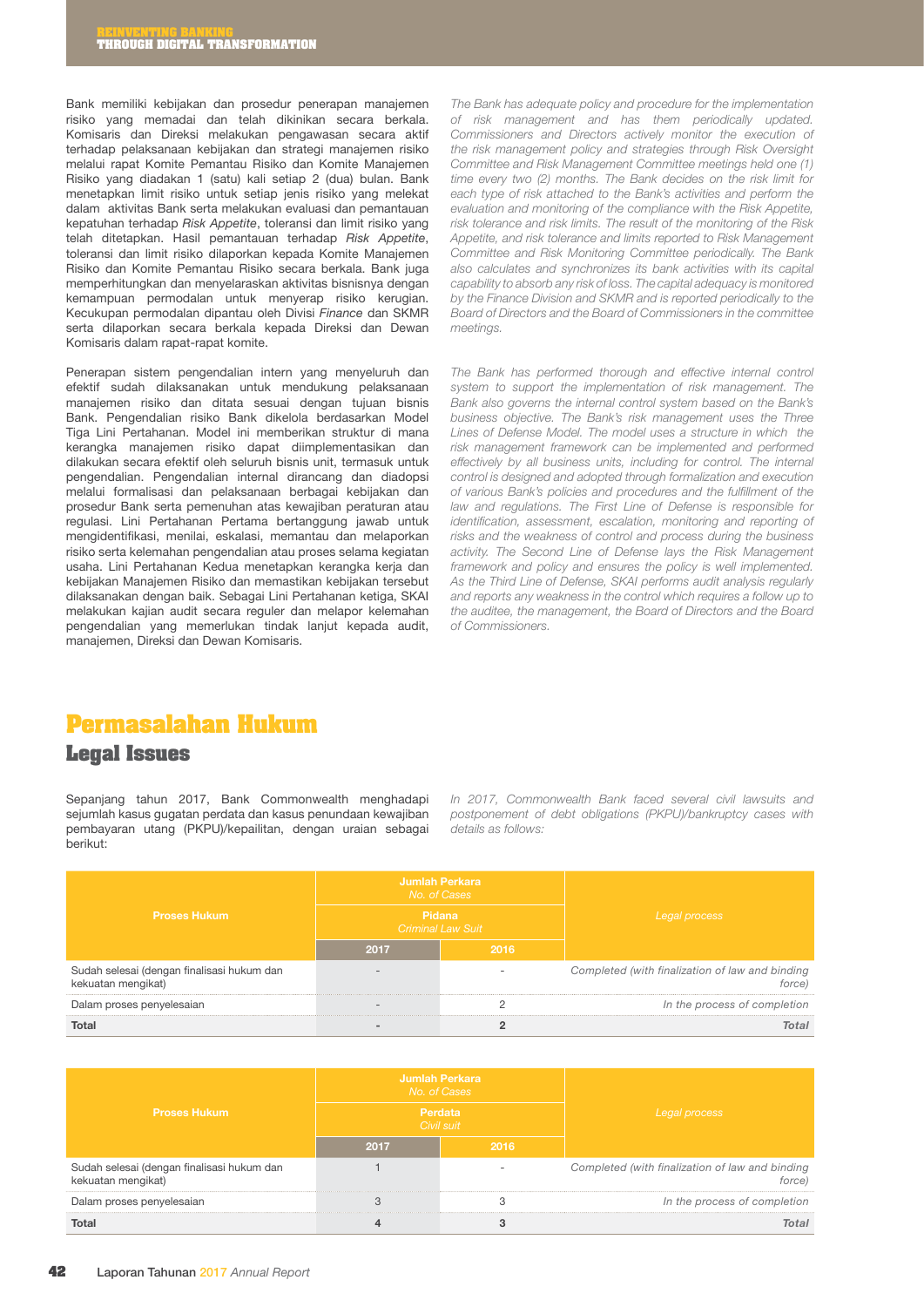| <b>Proses Hukum</b>                                              | Jumlah Perkara<br>No. of Cases<br><b>PKPU/Kepailitan</b><br><b>PKPU/Bankruptcy</b> |      | 'Leaal process                                            |  |
|------------------------------------------------------------------|------------------------------------------------------------------------------------|------|-----------------------------------------------------------|--|
|                                                                  | 2017                                                                               | 2016 |                                                           |  |
| Sudah selesai (dengan finalisasi hukum dan<br>kekuatan mengikat) |                                                                                    |      | Completed (with finalization of law and binding<br>force) |  |
| Dalam proses penyelesaian                                        |                                                                                    |      | In the process of completion                              |  |
| Total                                                            |                                                                                    |      |                                                           |  |

Berikut adalah informasi terkait persidangan hukum yang masih dalam proses:<br>1. Kasus Gu

- Kasus Gugatan Perdata
	- a. Penjamin mengajukan gugatan perdata dan gugatan perlawanan kepada Bank untuk menghentikan proses lelang eksekusi atas nama Penjamin dan menyatakan Penjamin tidak bertanggung jawab atas utang Debitur kepada Bank, yang mana Pengadilan Negeri memutuskan menolak gugatan perdata dimaksud.

Penjamin Debitur dan Bank sepakat menandatangani perjanjian perdamaian

b. Bank dihadapkan dengan gugatan perdata yang diajukan salah satu Debitur yang bergerak di bidang perdagangan komoditas dengan tuduhan Bank melakukan wanprestasi atas perjanjian kredit, dalam hal ini Pengadilan Negeri memutuskan menolak gugatan perdata dimaksud.

Debitur dan Bank sepakat menandatangani perjanjian penyelesaian utang dengan penjualan secara sukarela atas jaminan Debitur pada Bank.

c. Salah satu Debitur Bank yang bergerak di bidang air mineral telah gagal melakukan kewajiban berdasarkan perjanjian kredit, sehingga Bank melakukan proses lelang atas jaminan Debitur pada Bank.

Proses lelang masih berjalan di Pengadilan Negeri.

- 2. Kasus Penundaan Kewajiban Pembayaran Utang (PKPU)/ Kepailitan
	- a. Terdapat 1 (satu) Debitur yang menjalankan usahanya dalam bidang pertanian telah gagal bayar berdasarkan perjanjian kredit dan Bank mengajukan PKPU ke Pengadilan Niaga.

Debitur tidak dapat melaksanakan kewajibannya sebagaimana disepakati dalam perjanjian homologasi, saat ini, Bank melakukan proses lelang atas jaminan Debitur pada Bank.

- b. Terdapat 3 (tiga) kasus di mana Debitur mengajukan PKPU atas nama sendiri.
	- 1) Debitur menjalankan usahanya di bidang *offset printing* dan *corrugated box* tidak dapat melaksanakan kewajibannya kepada Bank berdasarkan perjanjian kredit dan Debitur mengajukan proses PKPU atas nama sendiri ke Pengadilan Niaga.

PKPU yang diajukan Debitur tersebut mengalami kegagalan sehingga saat ini Debitur dinyatakan pailit oleh Pengadilan Niaga dan proses penjualan *boedel* pailit sedang berlangsung.

2) Debitur menjalankan usahanya di bidang batu *split* mengajukan PKPU ke Pengadilan Niaga.

PKPU yang diajukan oleh Debitur ditolak oleh para Kreditur, sehingga Debitur dinyatakan pailit oleh Pengadilan Niaga dan proses penjualan *boedel* pailit sedang berlangsung.

3) Debitur menjalankan usahanya di bidang<br>multifinance tidak dapat melaksanakan melaksanakan kewajibannya kepada Bank berdasarkan perjanjian kredit dan Debitur mengajukan proses PKPU ke Pengadilan Niaga.

*Below is information regarding the legal proceedings for cases still in process:*

#### *1. Civil Lawsuits*

*a. Guarantor filed a civil lawsuit and counter-claim against the Bank to stop the process of auction execution on behalf of the guarantor and stated that the guarantor was free of responsibility of the debtor's debts to the Bank, which the District Court had rejected.*

*The debtor's guarantor and the Bank agreed to sign a settlement agreement*

*b. The Bank faced a civil lawsuit from one of the debtors engaged in the commodity trading with the charges of the Bank performing a tort to a credit agreement, the lawsuit of which the District Court had rejected.*

*The debtor and the Bank agreed to sign a debt settlement agreement with voluntary sales of the debtor's collateral.*

- *c. One of the Bank's debtors working in a mineral water production failed to perform the obligations as per the credit agreement so that the Bank proceeded with a legal process on the debtor's collateral.*
- *The auction process is still ongoing at the district court. 2. Postponement of Debt Obligations (PKPU)/Bankruptcy cases*
	- *a. One (1) debtor engaged in an agricultural business failed to perform the obligations based on the credit agreement and the Bank filed for PKPU to the Commercial Court.*

*The debtor could not perform the obligations as per the homologation agreement. Currently, the Bank is in the process of auctioning the debtor's collateral.*

- *b. There were three (3) cases where debtors filed for PKPU on behalf of their own names.*
	- *1) A debtor engaged in an offset printing and corrugated box could not perform the obligations to the Bank as per the credit agreement, and the debtor filed for PKPU process under own name to the commercial court.*

*The PKPU request was rejected as the debtor was declared bankrupt by the commercial court and the process of selling the boedel pailit is ongoing.*

*2) A debtor engaged in split stone business filed for PKPU to the commercial court.*

*The creditor rejected the PKPU so that the debtor was declared bankrupt by the commercial court and the process of selling boedel pailit is ongoing.*

*3) A debtor engaged in a multi-finance business could not perform the obligations to the Bank as per the credit agreement and filed for PKPU to the commercial court.*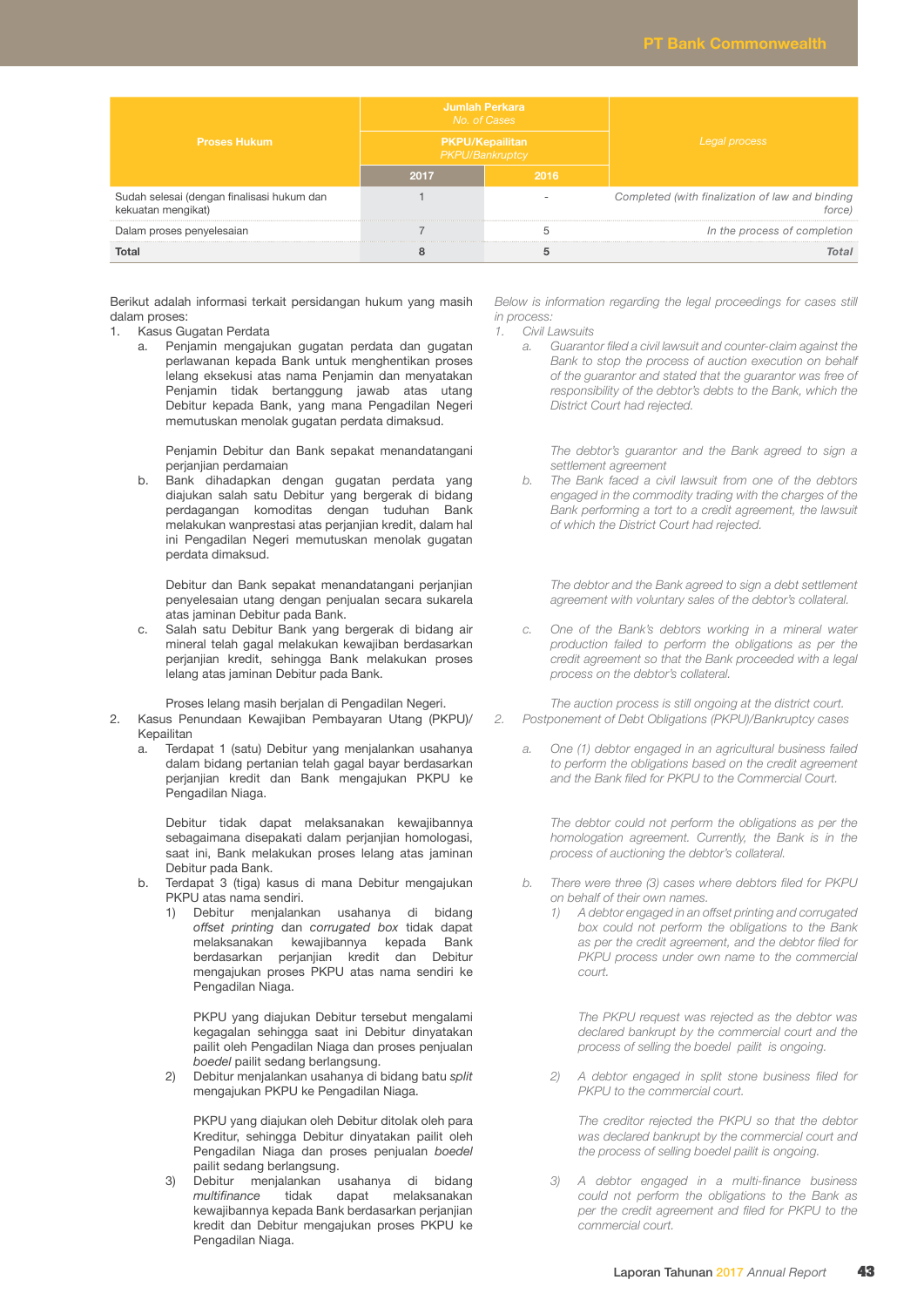PKPU yang diajukan diterima oleh hakim dengan disahkannya perjanjian perdamaian. Saat ini proses pembayaran utangnya telah dilaksanakan secara diangsur kepada Bank.

- c. Terdapat 4 (empat) kasus di mana Debitur diajukan proses PKPU oleh para Kreditornya, dan Bank termasuk salah satu Kreditornya.
	- 1) Debitur menjalankan usahanya dalam bidang *paper packaging*. Dua pemasok Debitur mengajukan PKPU terhadap Debitur.

Debitur dinyatakan pailit oleh Pengadilan Niaga dan proses pencocokan tagihan akan dilaksanakan pada rapat Kreditur yang pertama.

2) Debitur menjalankan usahanya dalam bidang usaha makanan ternak. Kreditor mengajukan proses PKPU terhadap Debitur.

Pengadilan Niaga telah mengesahkan perjanjian perdamaian yang diajukan oleh Debitur serta telah berhasil menjual sebagian besar aset untuk membayar utang kepada Bank, selanjutnya saat ini dalam upaya penjualan aset lainnya.

3) Debitur menjalankan usahanya dalam bidang *oil & gas*. Pemasok Debitur mengajukan proses PKPU terhadap Debitur.

Pengadilan Niaga telah mengesahkan perjanjian perdamaian dan Debitur berkewajiban untuk mengangsur kewajibannya kepada Bank.

4) Debitur menjalankan usahanya di bidang asesoris pakaian. Pemasok Debitur mengajukan PKPU terhadap Debitur.

Bank telah menerima penyelesaian sebagian pinjaman sebagai tindak lanjut penyelesaian kewajibannya pada PKPU.

#### **PERKARA HUKUM YANG DIHADAPI DEWAN KOMISARIS DAN DIREKSI Bank Commonwealth**

Anggota Dewan Komisaris dan Direksi Bank Commonwealth tidak pernah terlibat dalam perkara dan/atau perselisihan perdata dan/ atau pidana selama tahun 2017.

#### **DAMPAK PERMASALAHAN HUKUM TERHADAP Bank Commonwealth**

Bank Commonwealth telah mengambil tindakan mitigasi atas segala permasalahan hukum yang dihadapi sehingga tidak memiliki pengaruh atau dampak yang signifikan terhadap operasional Bank di tahun 2017.

#### **SANKSI ADMINISTRATIF**

Di tahun 2017, tidak terdapat sanksi administratif yang material yang mempengaruhi kelangsungan usaha Bank maupun sanksi administratif yang dikenakan kepada anggota Dewan Komisaris, maupun anggota Direksi Bank Commonwealth. Sanksi administratif dalam bentuk penalti oleh Otoritas Jasa Keuangan (OJK) atau otoritas lain merupakan sanksi atas kesalahan pelaporan.

*The court accepted the PKPU request with the approval of a settlement agreement. Currently, the debt payment process is done in installments.*

- *c. There were four (4) cases where debtors faced a PKPU process from the creditors, with the Bank as one of the creditors.*
	- *1) A debtor engaged in a paper packaging business had two of the suppliers filed for PKPU process against the debtor.*

*The debtor was declared bankrupt by the commercial court and the process of billing matching is scheduled at the first creditors meeting.*

*2) A debtor engaged in the animal feed business had the creditor file for a PKPU process.*

*The commercial court approved the settlement agreement filed by the debtor and the debtor has sold of the assets to pay the debt to the Bank, and is currently in the process of selling more assets.*

*3) A debtor engaged in an oil and gas business had the suppliers file for a PKPU process against the debtor.*

*The commercial court approved the settlement agreement and the debtor is required to pay installments the obligations to the Bank.*

*4) A debtor engaged in clothing accessories business had the suppliers file for a PKPU process against the debtor.*

*The Bank has received the settlement as loans as the follow up of performing the debtor's obligations.*

#### *LEGAL CASES FACED BY BOARD OF COMMISSIONERS AND BOARD OF DIRECTORS*

*Members of the Board of Commissioners and the Board of Directors of Commonwealth Bank were not involved in any legal cases and/or civil and/or criminal disputes throughout 2017.*

#### *IMPACT OF LEGAL ISSUES TO COMMONWEALTH BANK*

*Commonwealth Bank mitigated all legal cases the Bank faces so that they don't impact or bring about significant impacts to the Bank's operations in 2017.*

#### *ADMINISTRATIVE SANCTIONS*

*In 2017, there were no material administrative sanctions which impact the Bank's business; nor were there any administrative sanctions imposed on any member of the Board of Commissioners or the Board of Directors of Commonwealth Bank. Any administrative sanction in the form of a penalty from the Financial Services Authority (OJK) or other authorities is a sanction for error in reporting.*

# **Penyediaan Dana untuk Pihak Terkait dan Penyediaan Dana Besar**

# **Fund Provision for Related Parties and Provision of Funds in Considerable Amount**

Penyediaan dana kepada pihak terkait dan penyediaan dana besar (individu atau grup) dilakukan secara wajar dan sesuai persyaratan komersial normal.

*The provision of fund to related parties and the provision of considerable fund (individual or group) is carried out fairly and under normal commercial terms.*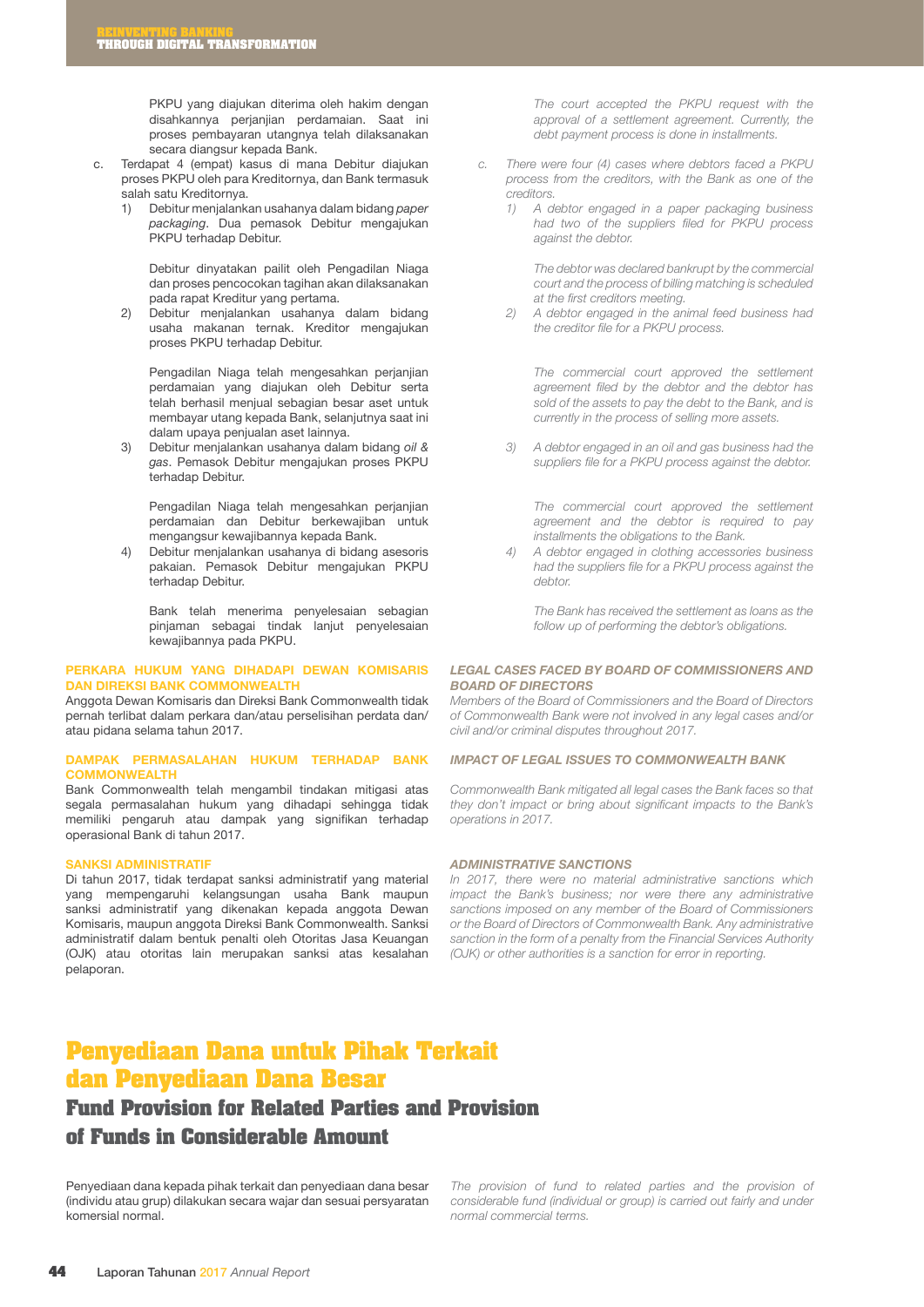Transaksi penyediaan dana kepada pihak terkait mengacu pada peraturan Bank Indonesia tentang Batas Maksimum Pemberian Kredit (BMPK) Bank Umum dan kebijakan internal Bank.

Selama tahun 2017 tidak terdapat pelampauan maupun pelanggaran BMPK dalam penyediaan dana kepada pihak terkait.

Penyediaan dana kepada pihak terkait dan penyediaan dana besar selama tahun 2017 adalah sebagai berikut:

*Transaction of provision of funds to related parties refers to Bank Indonesia regulation concerning Legal Lending Limit (BMPK) of Commercial Bank and internal policy of Bank.*

*During 2017 there was no exceedance or violation of BMPK in the provision of fund to related parties.* 

*The provision of fund to related parties and the provision of considerable fund during 2017 are as follows:*

| ' Pemberian dana      | Jumlah Debitur<br>No. of debtors | Jumlah (dalam juta Rupiah)<br>Total (in Rupiah) | <b>Fund Provision</b> |
|-----------------------|----------------------------------|-------------------------------------------------|-----------------------|
| Kepada Pihak Terkait  |                                  | 310.991                                         | To related parties    |
| Penyediaan Dana Besar |                                  |                                                 | Bia funds             |
| Debitur Individu      |                                  | 183.230                                         | Individual debtors    |
| Debitur Grup          |                                  | 704.766                                         | sroun debtors!'       |

# **Rencana Strategis Bank**

### **Bank Strategic Plan**

Rencana strategis Bank Commonwealth didasarkan pada visi dan misi Bank yang dirumuskan sebagai arah kebijakan utama dalam mencapai pertumbuhan bisnis yang sejalan dengan fokus bisnis Bank. Bank secara konsisten melaksanakan strateginya dengan fokus pada segmen Ritel dan SME (*Small, Medium Enterprise*) serta memanfaatkan teknologi digital dalam pelaksanaan strategi Bank.

#### **RENCANA JANGKA PENDEK**

Dengan memperhatikan asumsi pertumbuhan industri dan ekonomi mikro, PT Bank Commonwealth telah menetapkan langkahlangkah strategis yang akan diambil di tahun 2018. Bank akan mengembangkan teknologi digital yang berperan penting dalam memberikan pelayanan yang *cost efficient*, cepat, mudah dan *accessible* bagi nasabah yang akan mendorong terwujudnya inklusi keuangan. Pengembangan teknologi untuk mendukung digital *banking* merupakan prioritas Bank dalam memberikan pelayanan yang terbaik kepada seluruh nasabah Bank. Proses transformasi digital ini akan dilakukan dalam program Pryme Digital.

Untuk segmen Retail, Bank akan menawarkan solusi keuangan (*funding, lending* dan *wealth management*) yang sesuai dengan kebutuhan nasabah. Layanan digital (KIOSK) yang telah dioperasikan di tahun sebelumnya akan terus dilanjutkan pada lokasi-lokasi pilihan Bank.

Di segmen SME, Bank akan fokus pada peningkatan aktivasi transaksi bisnis nasabah yang akan membantu pertumbuhan pembiayaan. Pengembangan segmen pengusaha wanita bekerja sama dengan institusi/komunitas terkait dan program literasi keuangan, peningkatan produktivitas dengan berfokus pada perbaikan T*urn Around Time* khususnya bisnis SME dan Kredit Kepemilikan Rumah juga akan dilanjutkan di tahun 2018.

#### **RENCANA JANGKA MENENGAH DAN PANJANG**

Bank telah menerapkan *strategy framework* yang meliputi visi, misi, nilai-nilai perusahaan, target segmen dan tujuan jangka menengah dan jangka panjang. Bank menetapkan strategi sesuai dengan tujuan jangka menengah dan jangka panjang yaitu pencapaian target *profitable customers*, pengalihan akuisisi dan pelayanan nasabah ke *digital channel*, mencapai posisi sebagai *employer of choice* di *industry* dan mencapai t*arget net promoter score* sebagai ukuran kepuasan nasabah.

*PT Bank Commonwealth strategic plan is based on the Bank's vision*  and mission formulated as the main policy direction in achieving *business growth that is in line with the Bank's business focus. The Bank consistently executes its strategy by focusing on Retail and SME segment (Small, Medium Enterprise) and utilizing digital technology for the implementation of the Bank's strategy.* 

#### *SHORT-TERM PLAN*

*By paying attention to assumption of industry growth and microeconomics, PT Bank Commonwealth has set out strategic measures to be taken in 2018. The Bank will develop digital technology that plays an important role in providing cost-effective, fast, easy and accessible services for customers who will encourage the realization of financial inclusion. The development of technology to support digital banking is a priority of the Bank in providing the best service to all Bank customers. This digital transformation process will be done in the Pryme Digital program.* 

*For the Retail segment, the Bank will offer financial solutions (funding, lending and wealth management) that suits customers' needs. Digital service (KIOSK) that was implemented in the previous year will be continued in select locations of the Bank.* 

*In the SME segment, the Bank will focus on increasing the activation of customers' business transaction that will help the growth of funding. The development of women entrepreneurs segment in cooperation with related institutions/communities and financial literacy programs, increased productivity by focusing on improvement to Turn Around Time, especially SME business and Home Ownership Credit will also be continued in 2018.*

#### *MEDIUM AND LONG-TERM PLAN*

*The Bank has implemented a strategy framework that includes vision, mission, values, target segment and medium and long term goals. The Bank establishes its strategy that is in line with the medium and long term objectives of achieving profitable customers targets, transferring of acquisition and customer services to digital channels, getting the honor of employer of choice in the industry and getting the net promoter score as a measure of customers' satisfaction.*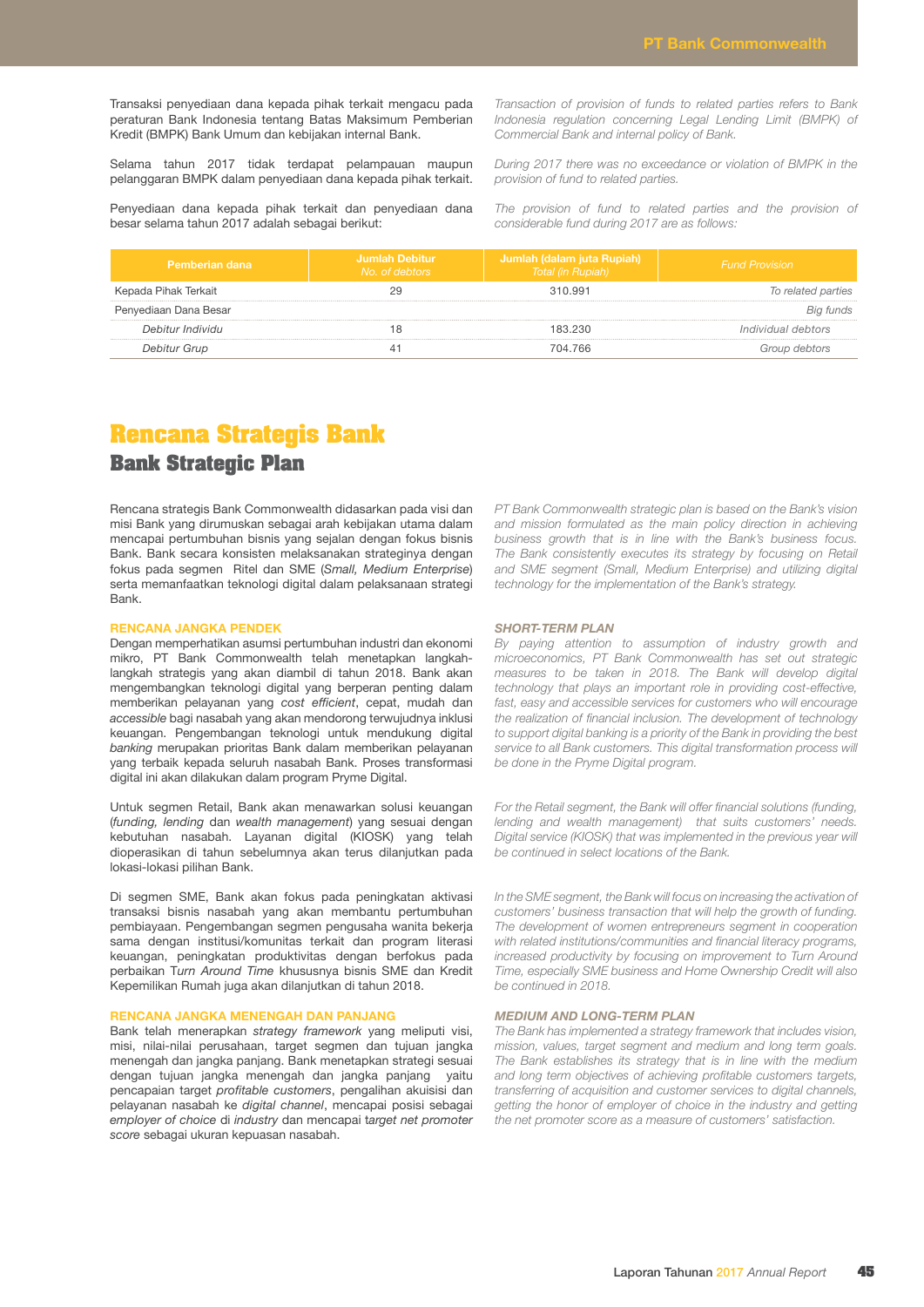# **Transparansi Kondisi Keuangan dan Non-Keuangan**

# **Transparency of Financial and Non-Financial Conditions**

Dalam mewujudkan prinsip transparansi, Bank Commonwealth senantiasa menyusun dan menyajikan berbagai informasi terkait laporan keuangan dan laporan non keuangan kepada publik dan regulator. Penyusunan dan penyajian informasi kondisi keuangan dan non keuangan bank dilakukan sesuai dengan ketentuan terkait transparansi dan publikasi laporan bank umum konvensional.

Publik dan para pemangku kepentingan juga dapat dengan mudah mengakses informasi laporan keuangan dan laporan non keuangan Bank melalui situs *web* Bank Commonwealth di **www.commbank.co.id**.

*In realizing the principle of transparency, Commonwealth Bank always prepares and presents various information related to financial statements and non-financial reports to the public and regulators. Preparation and presentation of financial and non financial information shall be conducted in accordance with provisions relating to transparency and publication of reports of conventional commercial banks.*

*Public and other stakeholders can also easily access the Bank's financial statement and non-financial reporting information through the Commonwealth Bank website at www. commbank.co.id.* 

# **Opsi Saham**

# **Stock Options**

Bank Commonwealth tidak memberikan opsi saham apa pun kepada anggota Dewan Komisaris, Direksi, Pejabat Eksekutif, dan Kepala Unit Bisnis lainnya.

*Commonwealth Bank does not provide any stock option to members of Board of Commissioners, Board of Directors, Executive Officers and other Heads of Business Units.*

# **Pembelian Kembali Saham dan Obligasi Bank**

# **Buyback of the Bank's Shares and Bonds**

Sampai dengan 31 Desember 2017, tidak terdapat transaksi pembelian kembali obligasi atau saham di Bank Commonwealth.

*As of December 31, 2017, there were no repurchases of bonds or shares in Commonwealth Bank.*

# **Dana untuk Kepentingan Sosial dan Politik**

# **Fund for Social and Political Interests**

#### **KEGIATAN SOSIAL**

Bank Commonwealth secara aktif melakukan kegiatan sosial yang disalurkan melalui program dan kegiatan di bawah rangkaian tanggung jawab sosial perusahaan. Bank memfokuskan kegiatan sosialnya di bidang edukasi literasi keuangan dan pengembangan sosial.

Untuk program-program pelaksanaan tanggung jawab pengembangan sosial dan kemasyarakatan di tahun 2017, Bank mengalokasikan dana sebesar Rp500.000.000 dan telah digunakan untuk program WISE sebesar Rp420.000.000 dan biaya program *Corporate Philanthropy* sebesar Rp51.000.000.

Detail pelaksanaan kegiatan sosial lainnya dapat dilihat di bab Tanggung Jawab Sosial Perusahaan.

#### *SOCIAL ACTIVITIES*

*Bank Commonwealth actively conducts social activities through programs and activities under corporate social responsibility. The Bank focuses its social activities in the field of financial literacy education and social development.* 

For the implementation of social and community development *responsibilities in 2017, the Bank allocated Rp500,000,000 consisting of cost for WISE program that amounted to Rp420,000,000 and Corporate Philanthropy Program cost of Rp51,000,000 with details as follows.*

*Details of the implementation of other social activities can be seen in Corporate Social Responsibility chapter.*

| <b>No</b> | Kegiatan<br><b>Activities</b>                                                                                                                                                                                                                                                                                                                                                                                                          | Penerima<br>Beneficiary                                                | <b>Frekuensi Kegiatan</b><br><b>Activity Frequency</b> | <b>Total Biava</b><br><b>Total Cost</b> |
|-----------|----------------------------------------------------------------------------------------------------------------------------------------------------------------------------------------------------------------------------------------------------------------------------------------------------------------------------------------------------------------------------------------------------------------------------------------|------------------------------------------------------------------------|--------------------------------------------------------|-----------------------------------------|
|           | <b>WISE</b><br>Program WISE (Women Investment Series) - program<br>edukasi keuangan untuk wanita, yang terdiri dari:<br>kelas-kelas edukasi bersama komunitas perempuan,<br>Aplikasi Seluler WISE, edukasi di social media.<br>WISE Program (Women Investment Series) - a<br>financial education program for women comprises of:<br>educational classes with women's community, WISE<br>Mobile Application, education on social media. | Publik (peserta program WISE)<br>Public (WISE program<br>participants) | 7 kali<br>7 times                                      | Rp420,000,000                           |
| 2         | Hari Donor Darah - Program donor darah regular<br>bekeria sama dengan Palang Merah Indonesia (PMI)<br>Blood Donation Day - Regular blood donation program<br>in collaboration with the Indonesian Red Cross (PMI)                                                                                                                                                                                                                      | Palang Merah Indonesa (PMI)<br>Indonesian Red Cross                    | 2 kali<br>2 times                                      | $+/-$ @150 blood packs                  |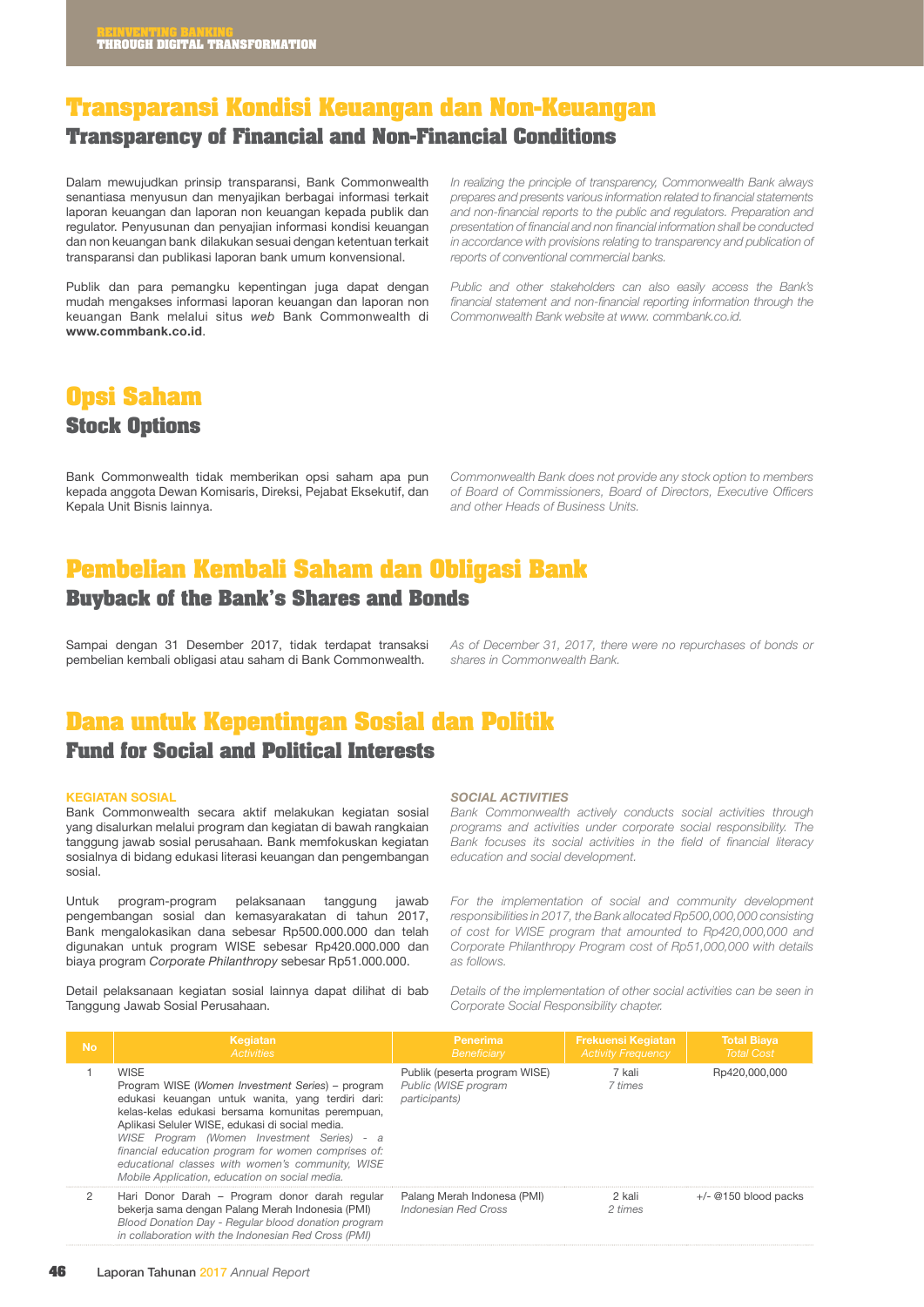| <b>No</b> | Kegiatan<br><b>Activities</b>                                                                                                                                                                                                                                                                             | <b>Penerima</b><br>Beneficiary                              | <b>Frekuensi Kegiatan</b><br><b>Activity Frequency</b> | <b>Total Biaya</b><br><b>Total Cost</b> |
|-----------|-----------------------------------------------------------------------------------------------------------------------------------------------------------------------------------------------------------------------------------------------------------------------------------------------------------|-------------------------------------------------------------|--------------------------------------------------------|-----------------------------------------|
|           | Keterampilan – program<br>Pelatihan<br>pelatihan<br>keterampilan (Art&Craft dan Hidroponik) untuk Ibu-ibu<br>PKK dari berbagai RPTRA di Jakarta<br>Skills training - skills training program (Art & Craft and<br>Hydroponics) for Family Welfare Movement<br>(PKK) Mothers from various RPTRAs in Jakarta | Peserta program (publik)<br>Program's participants (public) | 3 kali<br>2 times                                      | Rp26,000,000                            |
| 4         | Program pengetikan 30 judul buku dan donasi untuk<br>produksi buku Braille<br>Typing program for 30 book titles and donation for<br>production of Braille books                                                                                                                                           | Yayasan Mitra Netra                                         | kali<br>1 time                                         | Rp25.000.000                            |

#### **KEGIATAN POLITIK**

Bank Commonwealth tidak terlibat dalam kegiatan politik maupun memberikan donasi untuk kegiatan yang berhubungan dengan politik.

#### *POLITICAL ACTIVITIES*

*The Commonwealth Bank is not involved in political activities nor provides donations for activities related to politics.*

# **Kode Etik**

# **Code of Ethics**

Kode etik merupakan pedoman etika atau tata tertib etika perusahaan dan aturan perilaku bagi seluruh karyawan dalam melakukan perannya. Pedoman etika mencerminkan nilainilai dasar Bank Commonwealth yaitu kejujuran, integritas dan kepercayaan.

#### Pernyataan Kode Etik

Pedoman etika harus dipahami dan dipatuhi oleh seluruh karyawan dan pihak-pihak yang terkait. Setiap pelanggaran terhadap pedoman etika memiliki konsekuensi sanksi sampai dengan pemutusan hubungan kerja.

#### **POKOK KODE ETIK**

- 1. Keadilan dan rasa hormat kepada pihak-pihak lain
	- Perilaku saling menghormati dan tidak ada perlakuan pilih kasih, terhadap sesama karyawan, nasabah dan orang-orang yang melakukan usahan dengan Bank;
	- Mendukung usaha memastikan keselamatan dan keamanan;
	- Menghindari perilaku buruk di dalam maupun di luar perusahaan;
	- Menghindari perbuatan yang mendorong karyawan atau pihak lain untuk melanggar instruksi resmi dan/ atau peraturan perusahaan;
	- Menghindari diri dari perbuatan illegal dan tidak bermoral dan atau mendorong pihak lain untuk melakukan perbuatan semacam itu.
- 2. Perlindungan terhadap reputasi dan integritas Perusahaan
	- Mempertahankan perilaku yang baik di dalam dan luar tempat kerja dan berusaha menghindari perbuatan yang dapat merugikan perusahaan;
	- Menjaga kerahasiaan dan dokumen serta informasi mengenai perusahaan dan/atau nasabah;
	- Menghindari penggunaan jabatan dan kekuasaan di perusahaan untuk kepentingan pribadi dan/atau kepentingan keluarga/kerabat;
	- Membantu memelihara barang dan bangunan perusahaan dari kerusakan, menjauhkan diri dari kelailaian dan melaporkannya jika terjadi sesuatu yang dapat membahayakan;

*Code of ethics is a guideline of ethics or code of conduct of corporate ethics and rules of conduct for all employees in performing its role. The ethics guideline reflects Commonwealth Bank basic values of honesty, integrity and trust.*

#### *Statement of Code of Ethics*

*Code of Ethics should be understood and adhered to by all employees and relevant parties. Any violation of ethical guideline has consequences ranging from sanction to termination of employment.*

#### *Code of Ethics Principles*

*1. Justice and respect to others* 

- *- Mutual respect and no favoritism, respect to fellow employees, customers and people who do business with the Bank;*
- *Support efforts that ensure safety and security;*
- *Avoid bad behavior inside and outside the company;*
- *Avoid actions that encourage employees or other parties to violate official instructions and/or company regulations;*
- *- Avoid illegal and immoral acts and or encourage others not to commit such act.*
- *2. Protection on Company's reputation and integrity*
	- *- Maintain good behavior inside and outside the workplace and avoid committing acts that may harm the company;*
	- *- Maintain confidentiality and documents and information about the company and/or its customers;*
	- *Avoid the use of position and power in the company for personal and/or family/family interests;*
	- *Help to protect the company's physical assets from damage, avoid negligent act and file a report in case of a potential harmful situation;*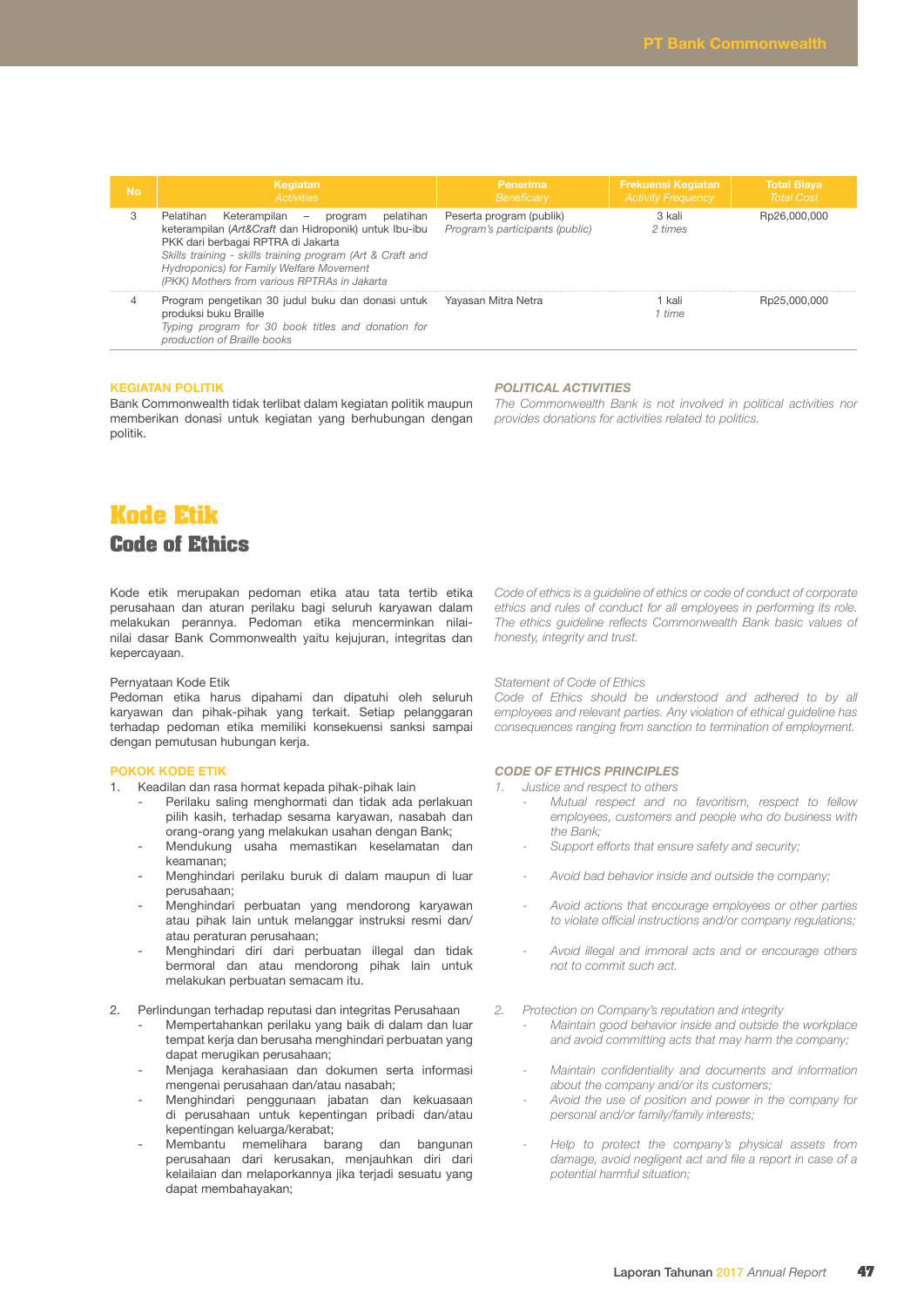- Mematuhi etika perusahaan, menjaga dan meningkatkan nama baik perusahaan;
- Menjalankan seluruh ketentuan yang terdapat dalam Pernyataan Praktik Kerja Profesional.

#### **SOSIALISASI DAN PENEGAKKAN KODE ETIK**

Sosialisasi Kode Etik dilakukan melalui program pengenalan karyawan (*Induction Program*) yang wajib diikuti oleh seluruh karyawan.

# **Penyimpangan Internal Internal Fraud**

Sebagai Bank yang berkomitmen untuk menjadi Bank dengan tata kelola yang baik, kepatuhan terhadap peraturan, kode etik dan perundang-undangan tentu menjadi prioritas utama bagi Bank. Akan tetapi, penyimpangan internal terkadang tetap tidak dapat dihindari. Bank senantiasa berupaya untuk meminimalikan kemungkinan terjadinya penyimpangan internal dalam bentuk kelalaian dalam beretika maupun administratif oleh anggota Direksi dan Dewan Komisaris maupun pejabat Bank dari waktu ke waktu. Selain itu, Bank juga memiliki kebijakan untuk tidak mentolerir tindakan kejahatan apa pun yang memiliki unsur pidana dan dapat membahayakan Bank.

Oleh karena itu, Bank berkomitmen untuk melakukan tindak lanjut untuk menyelesaikan setiap penyimpangan internal yang terjadi. Bank juga selalu mengkaji penyimpangan internal yang terjadi untuk mengidentifikasi langkah-langkah perbaikan yang dapat diambil untuk menghindari kejadian tersebut di masa yang akan datang.

Sepanjang tahun 2017, penyimpangan internal yang terjadi dapat dilihat melalui tabel di bawah ini:

#### **Tabel Jumlah Penyimpangan (Internal Fraud)**

*Table of Number of Internal Fraud*

- *Obey the company's ethics, maintain and enhance the company's good name;*
- *Implement all the provisions contained in the Professional Practice Statement.*

#### *Code of Ethics Socialization and Enforcement*

*The socialization of the Code of Ethics is conducted through the Induction Program which must be followed by all employees.*

*As a Bank who is committed in implementing good governance; regulatory compliance, code of ethics and legislation certainly are the Bank's top priorities. However, internal fraud is sometimes unavoidable. The Bank shall always strive to minimize the possibility of internal fraud happens in the form ethical or administrative negligence by members of Board of Directors and Board of Commissioners or Bank officials from time to time. In addition, the Bank also has a policy of not tolerating any acts that have criminal elements and may harm the Bank.*

*Therefore, Bank is committed to do a follow-up on any internal fraud act that's happening. The Bank always reviews internal fraud acts that occur to identify any corrective steps that can be taken to avoid such acts from happening again in the future.* 

*Throughout the year 2017, internal fraud acts that happened can be seen through the table below:*

|                                                                                          | Jumlah Kasus yang Dilakukan oleh<br><b>Number of Cases Performed by</b>                                                                                                 |      |                                                                                                        |      |      |      |  |  |
|------------------------------------------------------------------------------------------|-------------------------------------------------------------------------------------------------------------------------------------------------------------------------|------|--------------------------------------------------------------------------------------------------------|------|------|------|--|--|
| <b>Nama</b><br><b>Name</b>                                                               | Anggota Direksi dan Anggota<br><b>Dewan Komisaris</b><br>Pegawai Tetap<br>Board of Directors and Board of<br><b>Permanent Employees</b><br><b>Commissioners Members</b> |      | Pegawai Tidak Tetap dan<br>Tenaga Kerja Alih Daya<br><b>Non-Permanent Employees and</b><br>Outsourcing |      |      |      |  |  |
|                                                                                          | 2017                                                                                                                                                                    | 2016 | 2017                                                                                                   | 2016 | 2017 | 2016 |  |  |
| Jumlah<br>Total                                                                          |                                                                                                                                                                         |      |                                                                                                        | 3    |      |      |  |  |
| Telah diselesaikan<br>Completed                                                          |                                                                                                                                                                         |      |                                                                                                        |      |      |      |  |  |
| Dalam proses penyelesaian di internal Bank<br>Completion Process in Bank's internal      |                                                                                                                                                                         |      |                                                                                                        |      |      |      |  |  |
| Belum diupayakan penyelesaian<br>Completion hasn't been attempted                        |                                                                                                                                                                         |      |                                                                                                        |      |      |      |  |  |
| Telah ditindaklanjuti melalui proses hukum<br>Has been followed up through legal process |                                                                                                                                                                         |      |                                                                                                        |      |      |      |  |  |

Jumlah penyimpangan internal di tahun ini menurun dibanding penyimpangan yang terjadi di tahun 2016.

Kasus penyimpangan tersebut telah diselesaikan oleh Bank secara internal, dan untuk karyawan yang terlibat sudah diberikan sanksi sesuai dengan penyimpangan yang dilakukannya.

*The number of internal fraud for this year decreased compared to the frauds occurred in 2016.* 

*Fraud cases has been resolved by the Bank internally, and for the employees involved have been given sanctions in accordance with the fraud they committed.*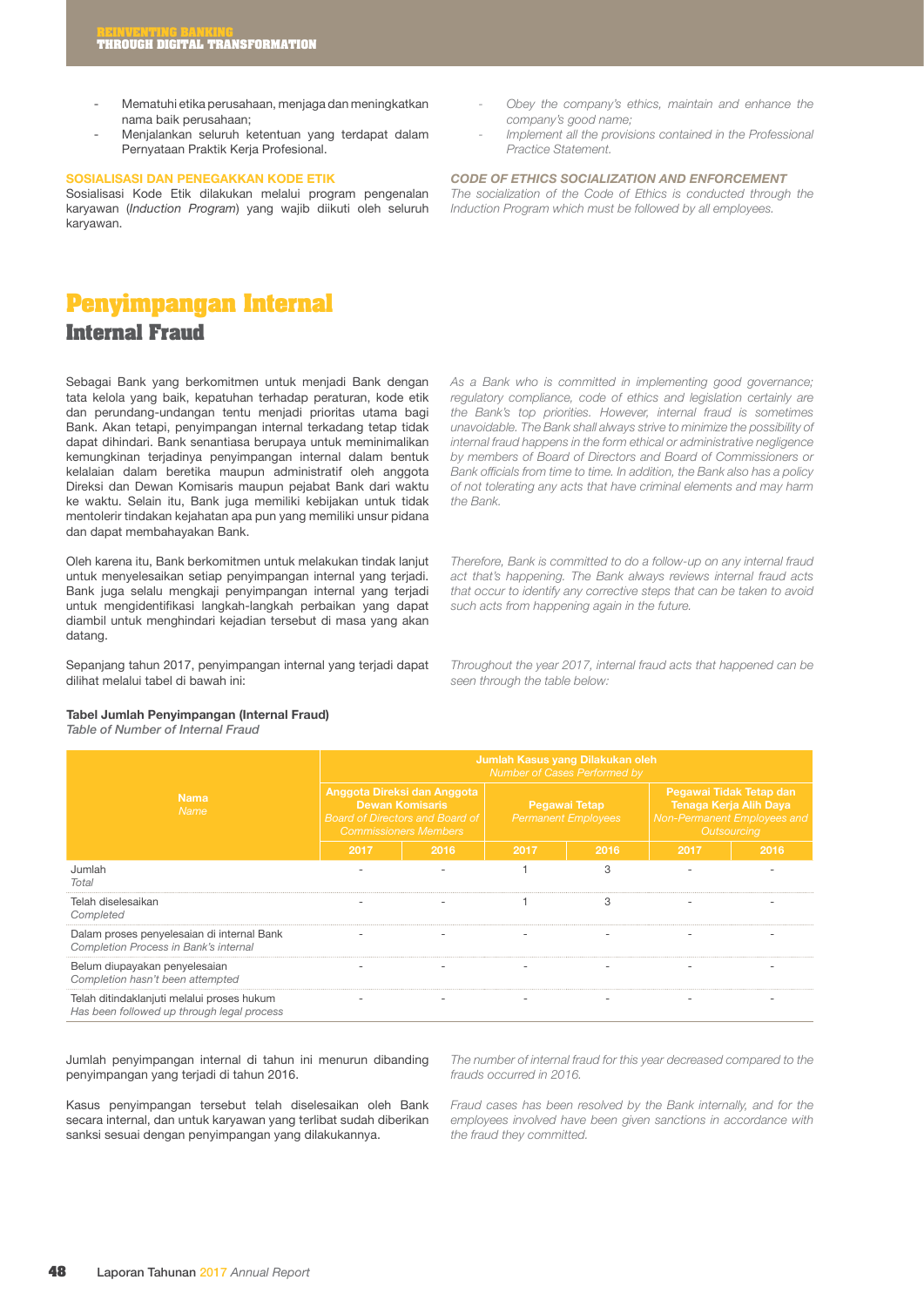# **Sistem Pelaporan Pelanggaran**

# **Whistleblowing System**

Partisipasi seluruh karyawan memainkan peran penting dalam menciptakan tempat kerja yang patuh, bebas dari pelanggaran, tindakan korupsi dan penyimpangan lainnya. Untuk itu, diperlukan wadah dan prosedur yang jelas bagi seluruh karyawan untuk melaporkan adanya dugaan atau indikasi tindak pelanggaran yang dilakukan oleh pihak-pihak internal Bank. Bank Commonwealth telah membangun sistem pelaporan pelanggaran (*whisleblowing system*) yang bersifat rahasia dan dapat digunakan oleh pihak dari dalam maupun luar lingkungan Bank.

*Whistleblowing system* yang dimiliki oleh Bank hanya dapat berjalan dengan kontribusi seluruh jajaran Bank. Oleh karena itu, Bank terus melakukan kegiatan sosialisasi dan peningkatan kesadaran berikut:

- Sosialisasi *whistleblowing system* melalui *desktop wallpaper*, poster atau sesi pelatihan guna mendorong pelaporan.
- *Anti Fraud Awareness* melalui *e-mail* yang dikirim kepada seluruh karyawan secara berkala.

#### **PROSEDUR PENYAMPAIAN LAPORAN PELANGGARAN**

Bank Commonwealth telah menyediakan berbagai jalur komunikasi untuk kepentingan sistem ini sehingga pelapor dapat dengan mudah menyampaikan laporan dugaan atau indikasi pelanggaran. Jalur komunikasi tersebut di antaranya:

- *E-mail*: integrity@commbank.co.id
- *Hotline Whistleblower*: 0807 1919 191
- Panggilan Telepon Internal: 8800
- Surat: Perhatian kepada: Whistleblower, FCU WTC 6 Lantai 16, Jl. Jend. Sudirman Kav. 29-31, Jakarta 12920.

Laporan yang disampaikan harus berdasarkan bukti dan dasar yang nyata dan valid tanpa ada niatan untuk memfitnah, mencemarkan nama baik, dan sebagainya.

#### **PERLINDUNGAN BAGI PELAPOR**

Menjaga kerahasiaan identitas pelapor dengan sebaik-baiknya merupakan komitmen Bank Commonwealth. Selain itu, Bank juga akan melindungi pelapor dari segala ancaman dan/atau tindakan apa pun yang dilakukan oleh pihak yang dilaporkan dan mendukung kemampuan pelapor untuk menjaga kerahasiaan kasus tersebut. Untuk memastikan bahwa perlindungan bagi pelapor telah diberikan dengan baik, Bank akan menunjuk seorang *Whistleblower Protection Officer* (WPO) untuk mengawasi langkah-langkah perlindungan yang diperlukan.

#### **PENANGANAN PELAPORAN**

Seluruh laporan yang masuk dikelola oleh *Fraud Control Unit*  sesuai dengan standar operasi Bank terkait *whistleblower*. Setelah laporan diterima, seorang *Whistleblower Investigation Officer* (WIO) akan menghubungi pelapor untuk meminta bukti atau informasi tambahan jika diperlukan.

Jika informasi yang didapatkan dinilai tidak cukup atau tidak relevan, maka proses penyidikan tidak akan dilanjutkan. Keputusan ini akan diinformasikan kepada pelapor.

#### **PENGADUAN YANG DITERIMA DI TAHUN BUKU**

Jumlah dan status pengaduan yang diterima oleh Bank melalui *whistleblowing system* di tahun 2017 adalah sebagai berikut:

*The participation of all employees plays an important role in creating a healthy workplace, free violations, corruption and other deviations. Therefore, a clear procedure is required if an employee wants to report any allegation or indication of a violation committed by internal parties of the Bank. Commonwealth Bank has established whisleblowing system that can be used by both inside and outside parties.*

*Whistleblowing system owned by the Bank can only work with the contribution from all departments. Therefore, the Bank continues to do socialization through these methods:*

- *• Whistleblowing system socialization through desktop wallpapers, posters or training sessions to encourage reporting.*
- *• Anti Fraud Awareness via e-mail sent to all employees on regular basis.*

#### *Violation Report Submission Procedure*

*Commonwealth Bank has provided various communication channels for Whistleblowing System where informant can easily file an allegation or potential violation. The communication is done through:*

- *E-mail: integrity@commbank.co.id*
- *Whistleblower Hotline: 0807 1919 191*
- *Internal Phone Call: 8800*
- *Mail: Perhatian kepada: Whistleblower, FCU WTC 6 Lantai 16, Jl. Jend. Sudirman Kav. 29-31, Jakarta 12920.*

*Report submitted must be based on evidence and clear and valid ground without any intention to slander, defame, etc.*

#### *Protection for Informant*

*Keeping the confidentiality of the informant is Commonwealth Bank's commitment. Additionally, the Bank will also protect the informant against any threats and/or actions performed by accused and encourage informant to maintain the confidentiality of the case. To ensure that the protection of the informant has been properly provided, the Bank will appoint a Whistleblower Protection Officer (WPO) to monitor the necessary protective steps.*

#### *Report Handling*

*All incoming reports are managed by the Fraud Control Unit in accordance with the Bank's standard of operation. After the report is received, a Whistleblower Investigation Officer (WIO) will contact the informant to request additional evidence or information if necessary.*

*If the information is deemed inadequate or irrelevant, the investigation process will not be continued. This decision shall be informed to the informant.* 

#### *Complaints Received in the Fiscal Year*

*The number and status of the complaints received by the Bank through the whistleblowing system in 2017 are as follows:*

| <b>Status Pengaduan</b>     | Jumlah Pengaduan<br><b>Number of Complaints</b> | <b>Complaint Status</b>     |
|-----------------------------|-------------------------------------------------|-----------------------------|
|                             | 2016.                                           |                             |
| Dalam proses tindak lanjut  |                                                 | <b>Follow-up Process</b>    |
| Sudah selesai               |                                                 |                             |
| Information only/No Finding |                                                 | Information only/No Finding |
|                             |                                                 |                             |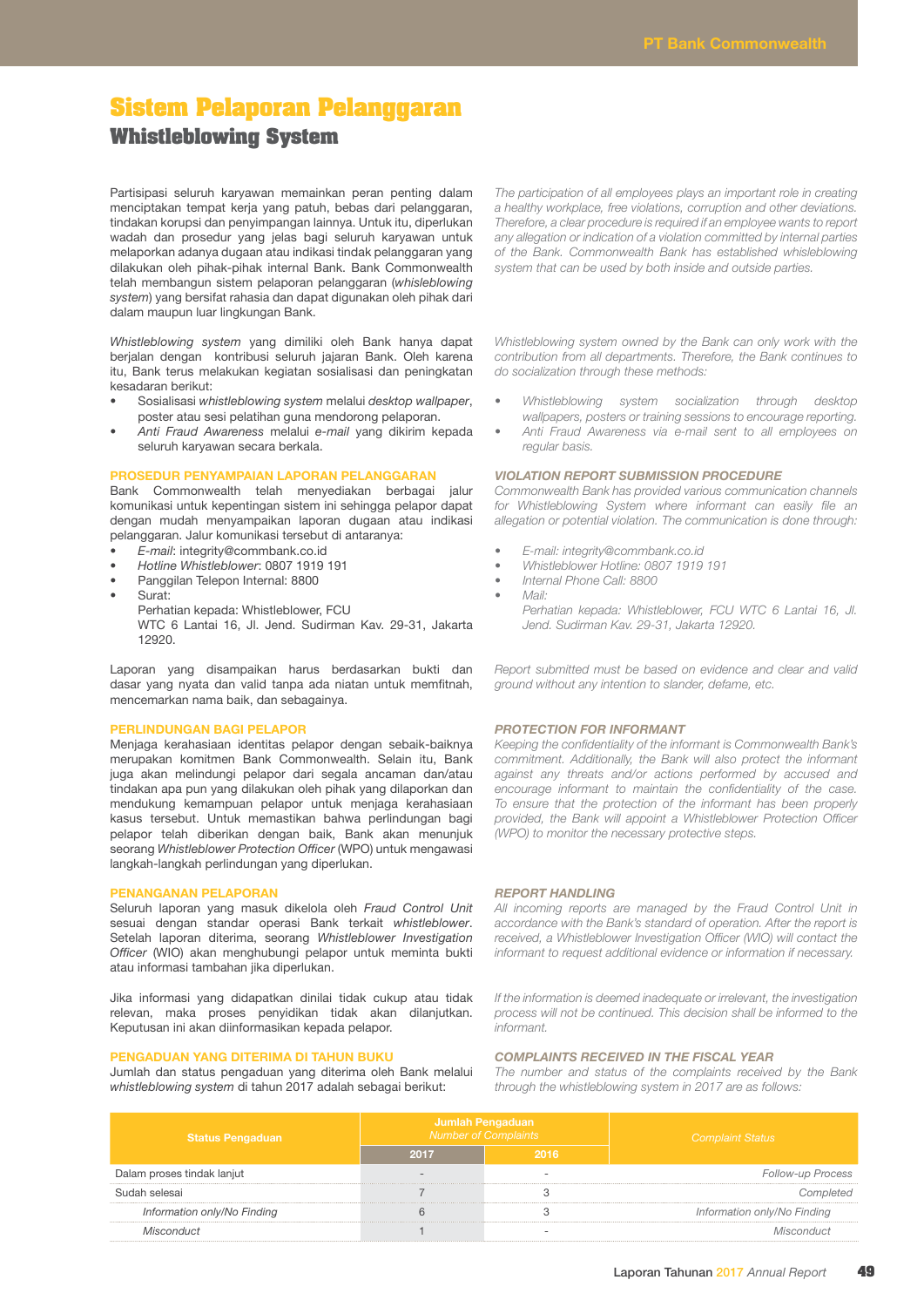| <b>Status Pengaduan</b> | Jumlah Pengaduan | <b>Number of Complaints</b> | <b>Complaint Status</b>     |
|-------------------------|------------------|-----------------------------|-----------------------------|
|                         | 2017             | 2016                        |                             |
| Fraud                   |                  |                             | Fraud                       |
| Jumlah Pengaduan        |                  |                             | <b>Number of Complaints</b> |

Jumlah laporan pada tahun 2017 menunjukkan peningkatan dibanding tahun 2016, dari total 3 (tiga) pada tahun 2016 menjadi 7 (tujuh) laporan di tahun 2017, di mana salah satunya terkait dengan kasus *misconduct*. Jika dilihat dari peningkatan jumlah laporan yang masuk, dapat disimpulkan bahwa sosialisasi terkait sistem *whistleblowing* ini sudah diterima oleh banyak orang/ staf dan telah berhasil meningkatkan *awareness*/kesadaran bagi setiap staf untuk melaporkan setiap kendala/temuan yang menurut mereka melanggar aturan-aturan perusahaan tanpa adanya kekhawatiran bahwa laporan yang mereka sampaikan akan diketahui orang lain atau laporan tersebut akan merugikan mereka sendiri baik secara pribadi ataupun profesional. Namun demikian, Bank Commonwealth tetap mengambil kebijakan untuk terus melanjutkan sosialisasi dan program penyegaran secara periodik dan konsisten kepada seluruh staf terkait sistem ini.

#### **TINDAK LANJUT PENGADUAN DI TAHUN BUKU**

Terkait pengaduan yang diterima oleh Bank, sudah diproses dan diselesaikan secara internal oleh Bank, dan untuk kasus yang masuk sebagai kategori "Misconduct", Bank telah memberikan sanksi terhadap pihak yang terlibat.

*The number of reports in 2017 shows an increase from 2016, from a total of 3 (three) in 2016 to 7 (seven) reports in 2017, one of which is related to the case of misconduct. From the higher number of reports received, it can be concluded that the socialization related to this whistleblowing system has been received by many people/staff and has succeeded in raising awareness for each staff to report any probles/findings that they think violate company rules without having to worriy that the report will be exposed to others or that the report will harm them personally or professionally. However, Commonwealth Bank continues to adopt a policy of continuing to socialize periodically and consistently to all staff related to this system.*

#### *Complaint Follow Up in the Fiscal Year*

*In relation to the complaints received by the Bank, they have been processed and resolved internally by the Bank, and for the cases listed as "Misconduct", the Bank has given sanctions to the parties involved.* 

# **Pengungkapan Informasi Kebijakan Remunerasi**

### **Remuneration Policy Information Disclosure**

Kebijakan Remunerasi Bank ditetapkan sebagai pedoman dan panduan mengenai remunerasi dan manfaat serta untuk memberikan pemahaman yang jelas mengenai kompensasi dan manfaat yang diterima oleh Karyawan. Dalam penyusunannya, Bank senantiasa memperhatikan penerapan prinsip kehatihatian dan manajemen risiko sesuai dengan ketentuan OJK dan peraturan perundang-undangan yang berlaku.

Kebijakan ini berlaku atas seluruh Direksi dan karyawan Bank Commonwealth, baik karyawan dengan status Pegawai Tetap maupun Pegawai Kontrak, tanpa membedakan unit bisnis dan wilayah kerja.

Dalam menentukan struktur remunerasi yang diberikan kepada karyawan maupun Dewan Komisaris dan Direksi, dipertimbangkan faktor-faktor berikut:

- 1. Kinerja keuangan Bank beserta tata cara pembukuan sesuai dengan peraturan dan ketentuan yang berlaku.
- 2. Kinerja Bank secara keseluruhan dan kinerja masing-masing individu.
- 3. Risiko Bank.
- 4. Kewajaran dengan *peer group* di dalam industri perbankan.
- 5. Penerapan asas keadilan dan kesetaraan dalam pemberian remunerasi.
- 6. Perbandingan dan daya saing dengan industri yang sejenis.<br>7. Pertimbangan terhadap strategi dan rencana Bank dalam
- Pertimbangan terhadap strategi dan rencana Bank dalam jangka menengah dan/atau panjang.
- 8. Pemenuhan cadangan sebagaimana diatur dalam peraturan perundang-undangan dan potensi pendapatan Bank pada masa yang akan datang.

#### **KEBIJAKAN REMUNERASI DAN MANFAAT YANG BERLAKU**

Kebijakan Remunerasi dan Manfaat untuk Karyawan terbaru yang berlaku mulai Desember 2016 merupakan hasil peninjauan ulang atas Kebijakan Remunerasi dan Manfaat untuk Karyawan sebelumnya yang diterbitkan pada bulan Desember 2014.

*The Bank's Remuneration Policy is defined as guideline on remuneration and benefits and to provide a clear understanding of the compensation and benefits received by Employees. In its composition, the Bank has always paid attention to the implementation of prudential and risk management principles in accordance with FSA regulations and prevailing laws.*

*This policy applies to all Board of Directors and employees of Commonwealth Bank, both Permanent Employees or Contractbased Employees, regardless of business unit and work area.* 

*In determining the remuneration structure provided to employees and Board of Commissioners and Board of Directors, the Bank considers these following factors:*

- *1. Bank's financial performance along with the bookkeeping procedures in accordance with prevailing rules and regulations.*
- *2. Overall performance of the Bank and the performance of each individual.*
- *3. Bank Risk.*
- *4. Fairness with others within the banking industry.*
- *5. Implementation of fairness and equality principles for remuneration.*
- *6. Comparison and competitiveness with similar industries.*
- *7. Consideration on Bank's strategies and medium and/or long term plans.*
- *8. Fulfillment of reserves as stipulated in the laws and potential revenue of the Bank in the future.*

#### *Remuneration Policies and Applicable Benefits*

*The latest Employee Remuneration and Benefit Policy valid from December 2016 is a result of a review on the Employee Remuneration and Benefit Policy issued in December 2014.*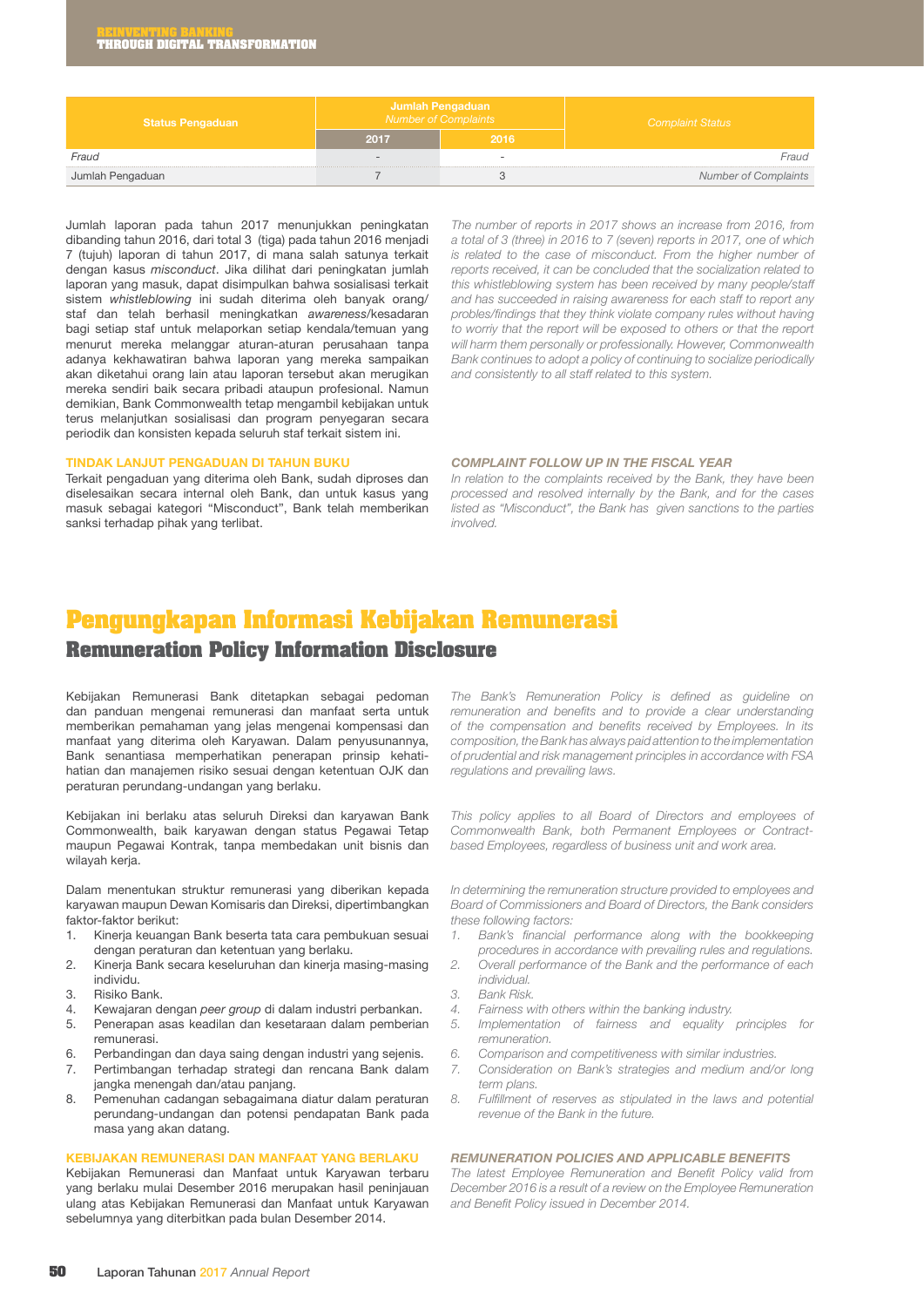Kebijakan Remunerasi dan Manfaat untuk Direksi yang terbaru berlaku mulai Januari 2017 merupakan hasil peninjauan ulang atas Kebijakan Remunerasi dan Manfaat untuk Direksi sebelumnya yang diterbitkan pada bulan Desember 2013.

#### **MEKANISME UNTUK MEMASTIKAN INDEPENDENSI KEBIJAKAN REMUNERASI KARYAWAN UNIT KONTROL**

Remunerasi di setiap direktorat dan unit, termasuk unit kontrol, diberikan berdasarkan ketentuan yang ditetapkan oleh HRD dan ditinjau oleh atasan langsung dan atasan dari atasan langsung serta disetujui oleh Direksi. Untuk memastikan independensi, unit kerja yang diawasi oleh unit kontrol tidak terlibat dalam menentukan pemberian remunerasi atau meninjau remunerasi bagi pegawai di unit kontrol.

#### **FAKTOR-FAKTOR PERTIMBANGAN DALAM KEBIJAKAN REMUNERASI**

Perumusan dan pemberian remunerasi dilakukan dengan berlandaskan prinsip kehati-hatian sebagai bagian dari penerapan manajemen risiko sesuai dengan aturan dan kebijakan yang ditetapkan oleh regulator. Oleh karena itu, Bank telah menetapkan prosedur terkait penilaian aspek-aspek terkait dalam penentuan struktur remunerasi Bank.

#### **FAKTOR RISIKO**

Risiko merupakan salah satu bahan pertimbangan Bank Commonwealth dalam pemberian remunerasi bersifat variabel di samping kinerja. Oleh karena itu, Bank harus dengan cermat memperhatikan hasil evaluasi atas kinerja dan kejadian atas risiko.

Apabila terdapat anggota Direksi, Dewan Komisaris atau karyawan yang tidak memenuhi ekspektasi kinerja dan/atau tercatat melakukan suatu kejadian atas risiko selama periode penilaian, maka pembatalan atau penundaan pemberian remunerasi bagi yang bersangkutan dapat dilakukan.

#### **FAKTOR KINERJA**

Untuk menentukan remunerasi bagi karyawan, Bank melakukan peninjauan kinerja karyawan terlebih dahulu. Proses peninjauan kinerja karyawan terdiri dari 3 (tiga) faktor penilaian yang mencakup Hasil Kinerja, Nilai, dan Risiko. Dalam penilaian Hasil Kerja, Karyawan diukur dengan nilai (rendah-tinggi) *Below Expectation, Achieved Expectation* dan *Above Expectation*. Untuk penilaian Nilai, karyawan diukur dengan nilai (rendah-tinggi) *Inconsistently Demonstrated, Well Demonstrated*, dan *Exceptional Demonstrated*. Sementara itu, dalam penilaian Risiko, karyawan diukur dengan nilai (rendah-tinggi) *Not Met, Partially Met*, dan *Fully Met*.

Faktor penilaian Risiko kemudian dilanjutkan dengan proses evaluasi *Risk Insight* untuk menemukan apabila ada karyawan yang mempunyai kejadian atas suatu risiko, yang akan berakibat pada penundaan atau pembatalan peninjauan remunerasi yang bersangkutan.

#### **KONSULTAN EKSTERNAL DAN TUGAS KONSULTAN TERKAIT KEBIJAKAN REMUNERASI**

Bank Commonwealth tidak menggunakan jasa konsultan eksternal dalam membuat kebijakan remunerasi.

#### **REMUNERASI DIREKSI DAN DEWAN KOMISARIS**

Penetapan remunerasi bagi anggota Dewan Komisaris dan Direksi dilakukan melalui rekomendasi Komite Remunerasi dan Nominasi yang didasarkan pada kebijakan internal Bank Commonwealth yang tercantum di Anggaran Dasar Bank, peraturan perundangundangan yang berlaku, serta pertimbangan atas kinerja Bank Commonwealth.

Proses selanjutnya adalah penyerahan rekomendasi tersebut kepada Dewan Komisaris untuk kemudian disampaikan dalam forum RUPS dan kemudian disepakati oleh para pemegang saham.

*The latest Remuneration and Benefit Policy for Board of Directors that's valid fromJanuary 2017 is a result of a review of the previous Remuneration and Benefit Policy for Board of Directors issued in December 2013.*

#### *Mechanism to Ensure Indpendence of Control Unit Employee Remuneration Policy*

*Remuneration in each directorate and unit, including control unit is provided under the terms stipulated by the HRD and reviewed by the direct supervisor and approved by Board of Directors. To ensure independence, the work unit who is supervised by the control unit is not involved in determining remuneration or reviewing remuneration for employees in the control unit.*

#### *Consideration Factors in Remuneration Policy*

*The formulation and remuneration distribution are based on the principle of prudence as part of the implementation of risk management in accordance with the rules and policies set by the regulator. Therefore, the Bank has established procedures related to the evaluation of related aspects in determining the structure of Bank remuneration.*

#### *Risk Factor*

*Risk is one of Commonwealth Bank's consideration for variable remuneration distribution besides performance. Therefore, the Bank should carefully consider the results of the evaluation on performance and risk events.*

*If there are members of Board of Directors, Board of Commissioners or employees who do not meet the performance expectation and/or have a record of doing a risky act during the assessment period, the cancellation or postponement of remuneration may be made.*

#### *Performance Factor*

*To determine remuneration for employees, the Bank conducts an employee performance review in advance. An employee performance reviews process consists of 3 (three) assessment factors that include Performance, Value, and Risk Outcome. The indicators are ranging from (low-high) Below Expectation, Achieved Expectation and Above Expectation. For Value assessment, employees are measured*  with these indicators (low-high) Inconsistently Demonstrated, Well *Demonstrated, and Exceptionally Demonstrated) (inconsistently Demonstrated. Meanwhile, in Risk Assessment, employees are measured with these indicators (low-high) Not Met, Partially Met, and Fully Met values.* 

*Risk assessment factor is then followed up with the Risk Insight evaluation process to find out if any employee has an occurrence of a risk, which will result in the delay or cancellation of the relevant remuneration review.*

#### *External Consultant and Duties Related to Remuneration Policy*

*Commonwealth Bank does not use the service of external consultant in making remuneration policy.*

#### *Board of Directors and Board of Commissioners Remuneration*

*The determination of remuneration for members of Board of Commissioners and Board of Directors shall be made through the recommendation of the Remuneration and Nomination Committee based on Commonwealth Bank's internal policy included in the Bank's Articles of Association, prevailing laws and regulations and consideration over Commonwealth Bank's performance.*

*The next process is the submission of the recommendation to Board of Commissioners to be submitted in the GMS forum and then agreed by the shareholders.*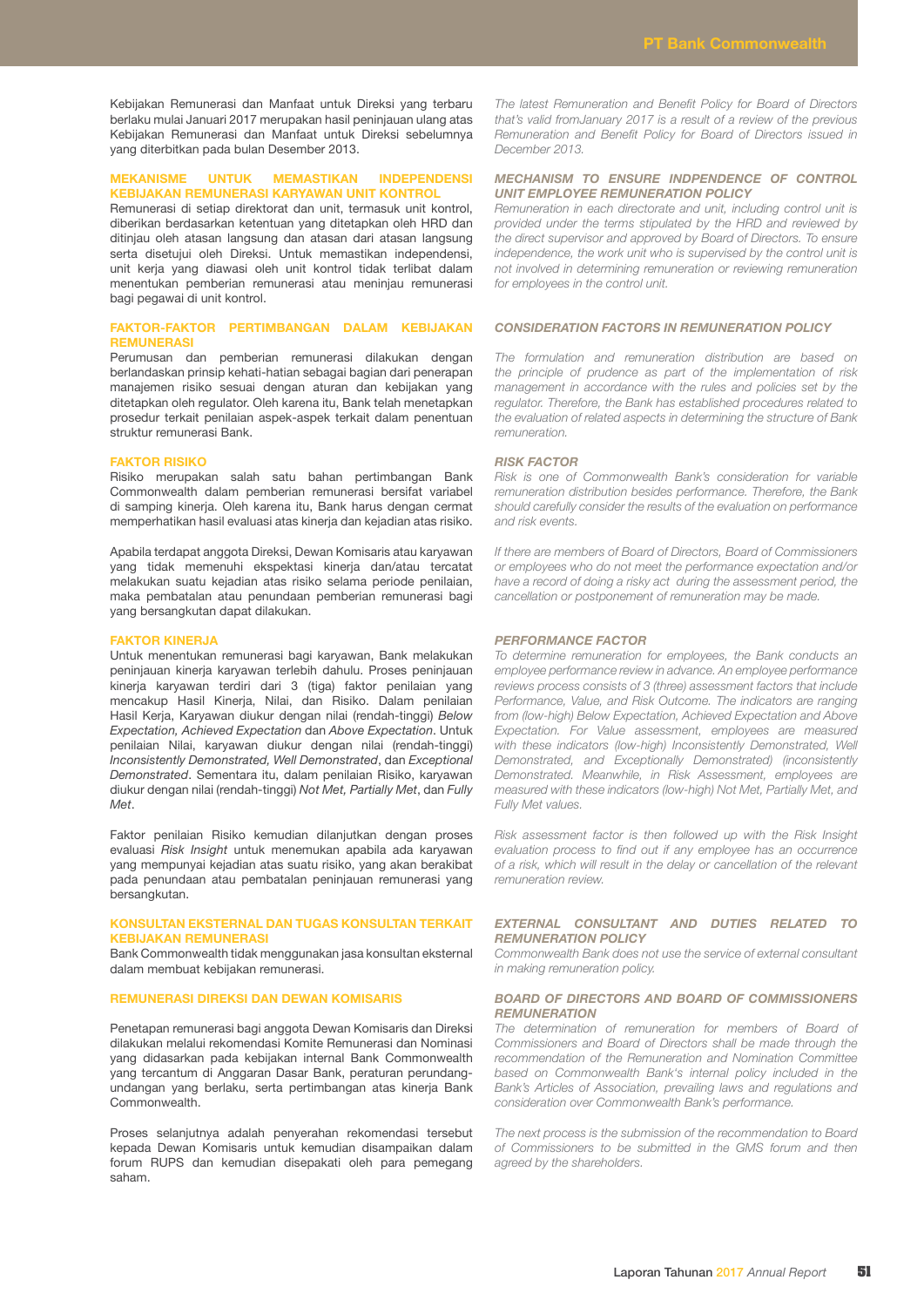Struktur remunerasi yang diberikan kepada Dewan Komisaris dan Direksi meliputi:

- 1. Remunerasi dalam bentuk non-natura, termasuk gaji dan penghasilan tetap lainnya antara lain tunjangan, kompensasi berbasis saham, dan bentuk remunerasi lainnya; dan
- 2. Fasilitas lain dalam bentuk natura/non-natura yaitu penghasilan tidak tetap lainnya, termasuk tunjangan perumahan, transportasi, asuransi kesehatan, dan fasilitas lainnya yang dapat dimiliki maupun tidak dapat dimiliki.

Sementara struktur remunerasi yang diungkapkan paling kurang meliputi:

- 1. Paket/kebijakan remunerasi dan fasilitas lain bagi anggota Dewan Komisaris dan Direksi yang ditetapkan Rapat Umum Pemegang Saham Bank; dan
- 2. Jenis remunerasi dan fasilitas lain bagi seluruh anggota Dewan Komisaris dan Direksi, paling kurang mencakup jumlah anggota Dewan Komisaris, jumlah anggota Direksi, dan jumlah seluruh paket/kebijakan remunerasi dan fasilitas lain sebagaimana dirincikan dalam tabel di bawah ini:

*Remuneration structure granted to Board of Commissioners and Board of Directors include:*

- *1. Intangible asset remuneration, including salaries and other fixed income, such as stock-based compensation and other form of remuneration; and*
- *2. Other facilities in tangible/intangible forms are non-permanent income, including housing allowances, transportation, health insurance, and other facilities which may or may not be owned.*

*While the remuneration structures disclosed at least include:* 

- *1. Remuneration package/policy and other facilities for members of Board of Commissioners and Board of Directors as stipulated by the General Meeting of Shareholders of the Bank; and*
- *2. Type of remuneration and other facilities for all members of Board of Commissioners and Board of Directors, at minimum it should include members of Board of Commissioners, Board of Directors and the total package/remuneration policy and other facilities is listed in the table below:*

|                                                                                                                                                                                                                                                                                                                      | Jumlah Diterima di Tahun 2017<br><b>Amount Received in 2017</b> |                                                              |                                                          |                                                              |  |  |
|----------------------------------------------------------------------------------------------------------------------------------------------------------------------------------------------------------------------------------------------------------------------------------------------------------------------|-----------------------------------------------------------------|--------------------------------------------------------------|----------------------------------------------------------|--------------------------------------------------------------|--|--|
| Jenis Remunerasi dan Fasilitas Lain                                                                                                                                                                                                                                                                                  | <b>Dewan Komisaris</b><br><b>Board of Commissioners</b>         |                                                              | <b>Direksi</b><br><b>Board of Directors</b>              |                                                              |  |  |
| <b>Type of Remuneration and Other Facilities</b>                                                                                                                                                                                                                                                                     | <b>Jumlah SDM</b><br>Number of Human<br>Resources               | Dalam Juta Rp<br>(Bruto)<br>In millions of<br>Rupiah (gross) | <b>Jumlah SDM</b><br><b>Number of Human</b><br>Resources | Dalam Juta Rp<br>(Bruto)<br>In millions of<br>Rupiah (gross) |  |  |
| Remunerasi (gaji, bonus, tunjangan rutin, dan fasilitas lainnya<br>dalam bentuk non-natura)<br>Remuneration (salary, bonus, routine allowance, and other<br>facilities in non-natura form)                                                                                                                           | $\overline{2}$                                                  | 3.695                                                        | 5                                                        | 32.748                                                       |  |  |
| Fasilitas lain dalam bentuk natura (perumahan, transportasi,<br>asuransi kesehatan dan sebagainya) yang:<br>Dapat dimiliki<br>a.<br>Tidak dapat dimiliki<br>b.<br>Other facilities in the form of natura (housing, transportation,<br>health insurance and so on) are:<br>Can be Owned<br>a.<br>Can't be Owned<br>h. | $\overline{c}$                                                  | 619                                                          | 5                                                        | 1.380                                                        |  |  |
| Dalam proses penyelesaian di internal Bank<br>Settlement Process in Bank's Internal                                                                                                                                                                                                                                  |                                                                 |                                                              |                                                          |                                                              |  |  |
| Belum diupayakan penyelesaian<br>Settlement hasn't been made yet                                                                                                                                                                                                                                                     |                                                                 |                                                              |                                                          |                                                              |  |  |
| Telah ditindaklanjuti melalui proses hukum<br>Has been followed up through legal process                                                                                                                                                                                                                             |                                                                 |                                                              |                                                          |                                                              |  |  |

Menurut tingkat penghasilan, jumlah anggota Dewan Komisaris dan Direksi yang menerima paket remunerasi di tahun 2017 adalah sebagai berikut:

*According to the income level, the number of members of the Board of Commissioners and Board of Directors receiving remuneration package in 2017 is as follows:*

| Remunerasi per orang<br>dalam 1 (satu) tahun di 2017<br>Remuneration per person in 1 (one) year in 2017 | <b>Jumlah Komisaris</b><br><b>Number of Board of Commissioners</b> | <b>Jumlah Direktur</b><br><b>Number of Board of Directors</b> |
|---------------------------------------------------------------------------------------------------------|--------------------------------------------------------------------|---------------------------------------------------------------|
| Di atas Rp3 miliar<br>Above Rp3 billion                                                                 |                                                                    |                                                               |
| Di atas Rp2 miliar s/d Rp3 miliar<br>Above Rp2 billion to Rp3 billion                                   |                                                                    |                                                               |
| Di atas Rp1 miliar s/d Rp2 miliar<br>Above Rp1 billion to Rp2 billion                                   |                                                                    |                                                               |
| Di atas Rp500 juta s/d Rp 1 miliar<br>Above Rp500 million to Rp1 billion                                |                                                                    |                                                               |
| Di bawah Rp500 juta<br><b>Bellow Rp500 million</b>                                                      |                                                                    |                                                               |

#### **REMUNERASI BERSIFAT VARIABEL**

Bank Commonwealth memberikan remunerasi yang bersifat variabel dalam bentuk *Sign on Award* (untuk karyawan baru di tingkat jabatan atau pada kondisi tertentu), *Annual Performance Bonus*, SIP Bonus dan *Retention Scheme*.

#### *REMUNERATION WITH VARIABLES*

*Commonwealth Bank provides remuneration with variables in the form of Sign on Award (for new employees or under certain conditions), Annual Performance Bonus, SIP Bonus and Retention Scheme.*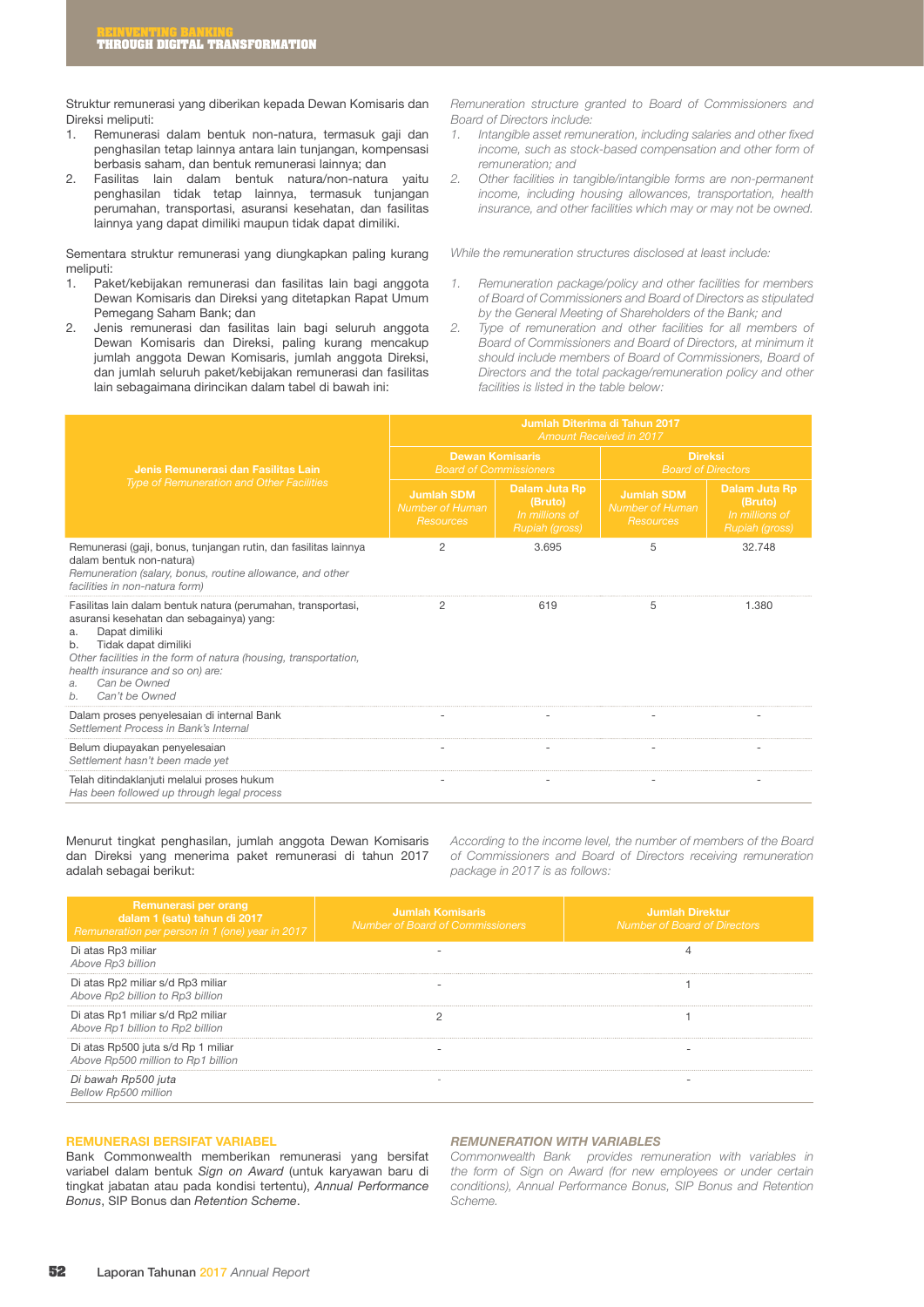Jumlah Direksi, Dewan Komisaris dan karyawan yang menerima remunerasi bersifat variabel selama satu tahun beserta nominalnya adalah sebagai berikut:

*The number of Board of Directors, Board of Commissioners and employees receiving remuneration with variables for one year and their nominal value is as follows:*

|                                                                           |                 |                                             |                 | Jumlah Diterima dalam 1 (satu) Tahun<br>Amount Received in 1 (one) Year |                       |                                         |                 |                                         |
|---------------------------------------------------------------------------|-----------------|---------------------------------------------|-----------------|-------------------------------------------------------------------------|-----------------------|-----------------------------------------|-----------------|-----------------------------------------|
| <b>Remunerasi Bersifat Variabel</b><br><b>Remuneration with Variables</b> |                 | <b>Direksi</b><br><b>Board of Directors</b> |                 | <b>Dewan Komisaris</b><br><b>Board of Commissioners</b>                 | Karyawan<br>Employees |                                         |                 | <b>Total</b><br><b>Total</b>            |
|                                                                           | Orang<br>People | Juta Rp<br><b>Millions of</b><br>Rupiah     | Orang<br>People | Juta Rp<br><b>Millions of</b><br>Rupiah                                 | Orang<br>People       | Juta Rp<br><b>Millions of</b><br>Rupiah | Orang<br>People | Juta Rp<br><b>Millions of</b><br>Rupiah |
| Total                                                                     | 5               | 11.760                                      |                 | 840                                                                     | 2610                  | 58.693                                  | 2618            | 72.132                                  |

#### **REMUNERASI BERSIFAT VARIABEL** *Remuneration with Variables*

|   |                             | Position                          |
|---|-----------------------------|-----------------------------------|
|   | <b>President Director</b>   | <b>President Director</b>         |
|   | Director of Operations & IT | Director of Operations & IT       |
|   | Director of Risk Management | Director of Risk Management       |
|   | Director of Compliance      | Director of Compliance            |
| b | Director of Retail Banking  | <b>Director of Retail Banking</b> |
| 6 | Director of SME Banking     | Director of SME Banking           |
|   | Chief of Finance            | <b>Chief of Finance</b>           |
| ິ | Chief of Human Resources    | <b>Chief of Human Resources</b>   |

### **RASIO GAJI TERTINGGI DAN TERENDAH**

*HIGHEST AND LOWEST SALARY RATIO*

| Keterangan                                   | <b>Rasio</b><br>Ratio | <b>Description</b>                                 |
|----------------------------------------------|-----------------------|----------------------------------------------------|
| Karyawan dengan gaji tertinggi dan terendah  | 766:1                 | Employees with the highest and lowest salaries     |
| Direktur dengan gaji tertinggi dan terendah  | 1911                  | Directors with the highest and lowest salaries     |
| Komisaris dengan gaji tertinggi dan terendah | $7 \cdot 7$           | Commissioners with the highest and lowest salaries |
| Karyawan dan Direktur dengan gaji tertinggi  | $-24$                 | Employee and Director with the highest salaries    |

#### **INFORMASI PEMUTUSAN HUBUNGAN KERJA**

Sepanjang tahun 2017, Bank Commonwealth melalui kesepakatan dengan karyawan yang bersangkutan melakukan Pemutusan Hubungan Kerja karena berbagai alasan dan salah satu satunya adalah kinerja yang rendah dan tindakan disiplinari. Jumlah karyawan yang diputus hubungan kerjanya berjumlah 34 orang, dengan total kompensasi yang dibayarkan sebesar Rp3.403.551.754.

#### *WORK TERMINATION INFORMATION*

*Throughout 2017, Commonwealth Bank through an agreement with the related employee conducted Termination of Employment for various reasons and one of them was low performance and disciplinary action. The number of employees who terminated their employment amounted to 34 people, with total compensation paid of Rp3,403,551,754.*

| Jumlah Nominal Kompensasi yang Dibayarkan '<br>per Orang dalam 1 (satu) Tahun | <b>Rasio</b><br><b>Rasio</b> | Total Compensation Nominal paid per Person in 1 (one) Year |
|-------------------------------------------------------------------------------|------------------------------|------------------------------------------------------------|
| Di atas Rp1 miliar                                                            |                              | Above Rp1 billion                                          |
| Di atas Rp500 juta s/d Rp1 miliar                                             |                              | Above Rp500 million to Rp1 billion                         |
| Rp500 juta ke bawah                                                           |                              | <b>Below Rp500 million</b>                                 |

#### **REMUNERASI BERSIFAT VARIABEL YANG DITANGGUHKAN**

Informasi kebijakan dan informasi jumlah total yang dibayarkan selama 1 tahun

#### *REMUNERATION WITH VARIABLES REPRESENTED*

*Policy information and information on the total amount paid for 1 year*

**RINCIAN JUMLAH REMUNERASI DALAM SETAHUN** *DETAILS TOTAL REMUNERATION IN A YEAR*

#### Tunai *Cash* 30.239 Saham/Instrumen yang berbasis saham yang diterbitkan Bank *Shares/Instruments based on shares issued by Bank* -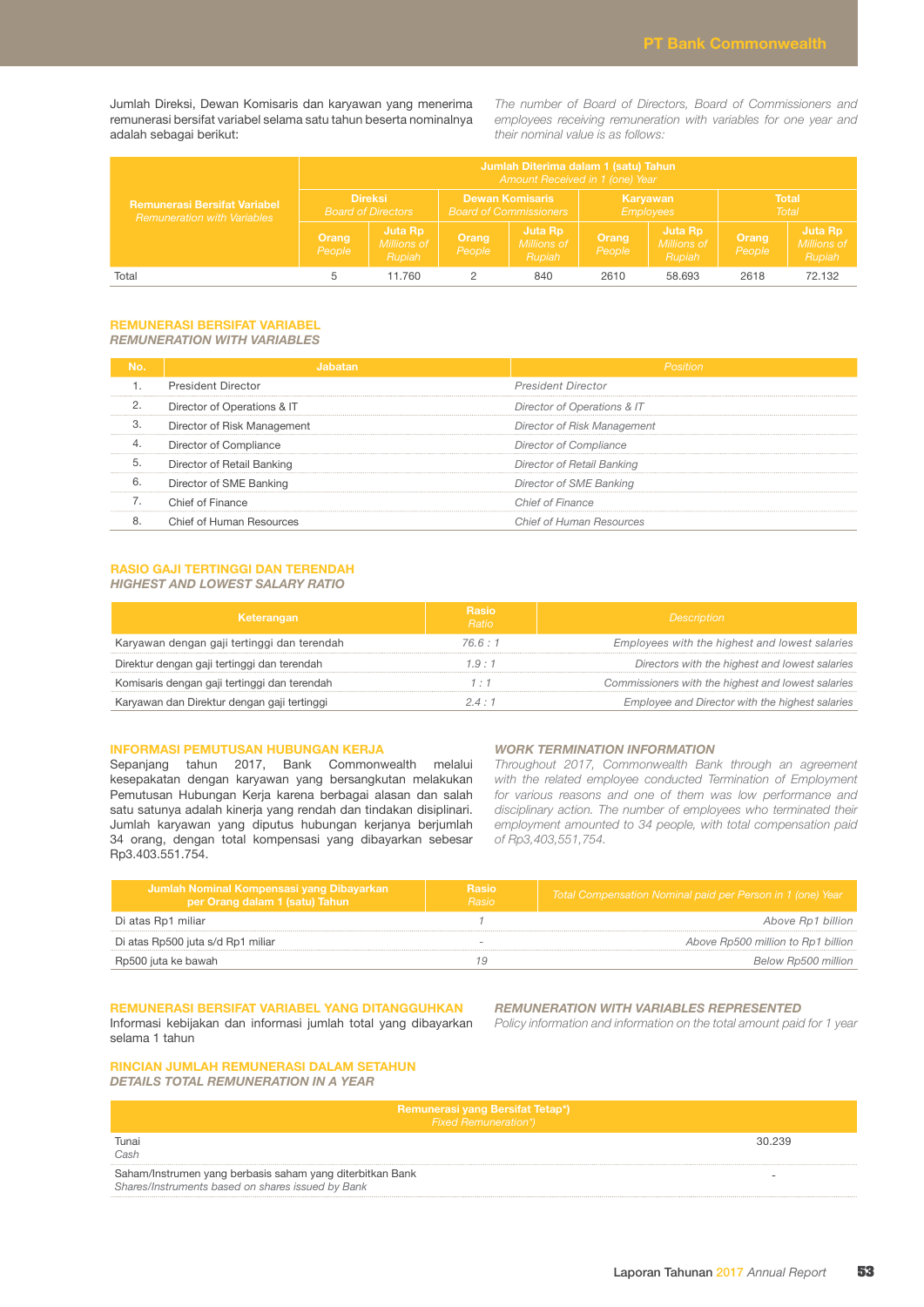| <b>Remunerasi yang Bersifat Variabel*)</b><br>Remuneration with Variables*)                                    |                                     |  |
|----------------------------------------------------------------------------------------------------------------|-------------------------------------|--|
|                                                                                                                | Tidak Ditangguhkan<br>Not Suspended |  |
| Tunai<br>Cash                                                                                                  | 5854                                |  |
| Saham/Instrumen yang berbasis saham yang diterbitkan Bank<br>Shares/Instruments based on shares issued by Bank |                                     |  |

\*) hanya untuk *Material Risk Taker* dan diungkap dalam jutaan Rupiah. for Material Risk Taker and disclosed in millions of Rupiah.

#### **INFORMASI KUANTITATIF** *QUANTITATIVE INFORMATION*

|                                                                                                                                                                                                                                                                                                             | Sisa yang Masih                                            |                                                                                                         | Total Pengurangan Selama Periode Laporan<br><b>Total Reductions during the Reporting Period</b> |                                        |
|-------------------------------------------------------------------------------------------------------------------------------------------------------------------------------------------------------------------------------------------------------------------------------------------------------------|------------------------------------------------------------|---------------------------------------------------------------------------------------------------------|-------------------------------------------------------------------------------------------------|----------------------------------------|
| Jenis Remunerasi yang bersifat Variabel<br><b>Type of Remuneration with Variables</b>                                                                                                                                                                                                                       | <b>Ditangguhkan</b><br><b>Remaining still</b><br>Suspended | <b>Disebabkan</b><br>Penyesuaian<br><b>Eksplisit (A)</b><br><b>Caused by Explicit</b><br>Adjustment (A) | <b>Disebabkan</b><br>Penyesuaian<br>Implisit (B)<br><b>Caused by Explicit</b><br>Adjustment (A) | Total $(A) + (B)$<br>Total $(A) + (B)$ |
| Tunai (dalam juta Rupiah)<br>Cash (in millions of Rupiah)                                                                                                                                                                                                                                                   | X                                                          | X                                                                                                       | X                                                                                               | X                                      |
| Saham/instrumen yang berbasis saham yang diterbitkan<br>Bank (dalam lembar saham dan nominal juta Rupiah yang<br>merupakan konversi dari lembar saham tersebut)<br>Shares/stock-based instruments issued by the Bank (in<br>shares and nominal amounts of millions of rupiah converted<br>from such shares) | $\times$                                                   | X                                                                                                       | X                                                                                               |                                        |

# **Laporan Tata Kelola Terintegrasi**

# **Integrated Governance Report**

Laporan Tahunan Pelakasanaan Tata Kelola Terintegrasi Konglomerasi Keuangan Commonwealth Bank of Australia disusun berdasarkan Peraturan Otoritas Jasa Keuangan No. 18/POJK.03/2014 tentang Penerapan Tata Kelola Terintegrasi bagi Konglomerasi Keuangan dan Surat Edaran OJK No. 15/ SEOJK.03/2015. Penerapan tata kelola terintegrasi bertujuan untuk meningkatkan kualitas penerapan tata kelola yang baik yang dapat menciptakan sektor jasa keuangan yang tumbuh secara berkelanjutan.

Berdasarkan surat penunjukan Commonwealth Bank of Australia (CBA) tanggal 30 Maret 2016, CBA telah menunjuk PT Bank Commonwealth sebagai Entitas Utama dalam konglomerasi keuangan yang wajib mengintegrasikan penerapan tata kelola yang baik pada Konglomerasi Keuangan CBA. Konglomerasi Keuangan CBA terdiri dari PT Bank Commonwealth, PT Commonwealth Life dan PT First State Investments Indonesia.

#### **I. Laporan Penilaian Pelaksanaan Tata Kelola Terintegrasi**

#### **Metode Penilaian Pelaksanaan Tata Kelola Terintegrasi**

Penilaian sendiri (*self-assessment*) pelaksanaan tata kelola terintegrasi dilakukan setiap semester terhadap 3 aspek yaitu *governance structure*, *governance process*, dan *governance outcome* atas 7 komponen yaitu:

- 1. Pelaksanaan tugas dan tanggung jawab Direksi Entitas Utama;
- 2. Pelaksanaan tugas dan tanggung jawab Dewan Komisaris Entitas Utama;
- 3. Tugas dan tanggung jawab Komite Tata Kelola Terintegrasi;
- 4. Tugas dan tanggung jawab Satuan Kerja Kepatuhan Terintegrasi;
- 5. Tugas dan tanggung jawab Satuan Kerja Audit Internal Terintegrasi;

*Commonwealth Bank of Australia Financial Conglomeration Integrated Corporate Governance Implementation Annual Report is prepared under the Financial Services Authority Regulation No. 18/ POJK.03/2014 on the Implementation of Integrated Governance for Financial Conglomeration and Circular Letter No. OJK. 15/ SEOJK.03/2015. The implementation of integrated governance aims to improve the quality of the implementation of good governance that can create a sustainable financial services sector.*

*Based on the letter of appointment of Commonwealth Bank of Australia (CBA) dated March 30, 2016, CBA has appointed PT Bank Commonwealth as the Main Entity for financial conglomeration the Bank is required to integrate the implementation of good governance to the CBA Financial Conglomeration. CBA Financial Conglomeration consists of PT Bank Commonwealth, Commonwealth Life and PT First State Investments Indonesia.* 

#### *I. Integrated Corporate Governance Implementation Assessment Report*

#### *Assessment Method for the Implementation of Integrated Corporate Governance*

*Self-assessment on the implementation of integrated corporate governance is conducted every semester and based on 3 aspects, namely governance structure, governance process, and governance outcome from the 7 components, namely:*

- *1. Implementation of duties and responsibilities for Board of Directors of the Primary Entity;*
- *2. Implementation of duties and responsibilities for Board of Commissioners of the Primary Entity;*
- *3. Duties and responsibilities of Integrated Governance Committee;*
- *4. Duties and responsibilities of Integrated Compliance Unit;*
- *5. Duties and responsibilities of Integrated Internal Audit Unit;*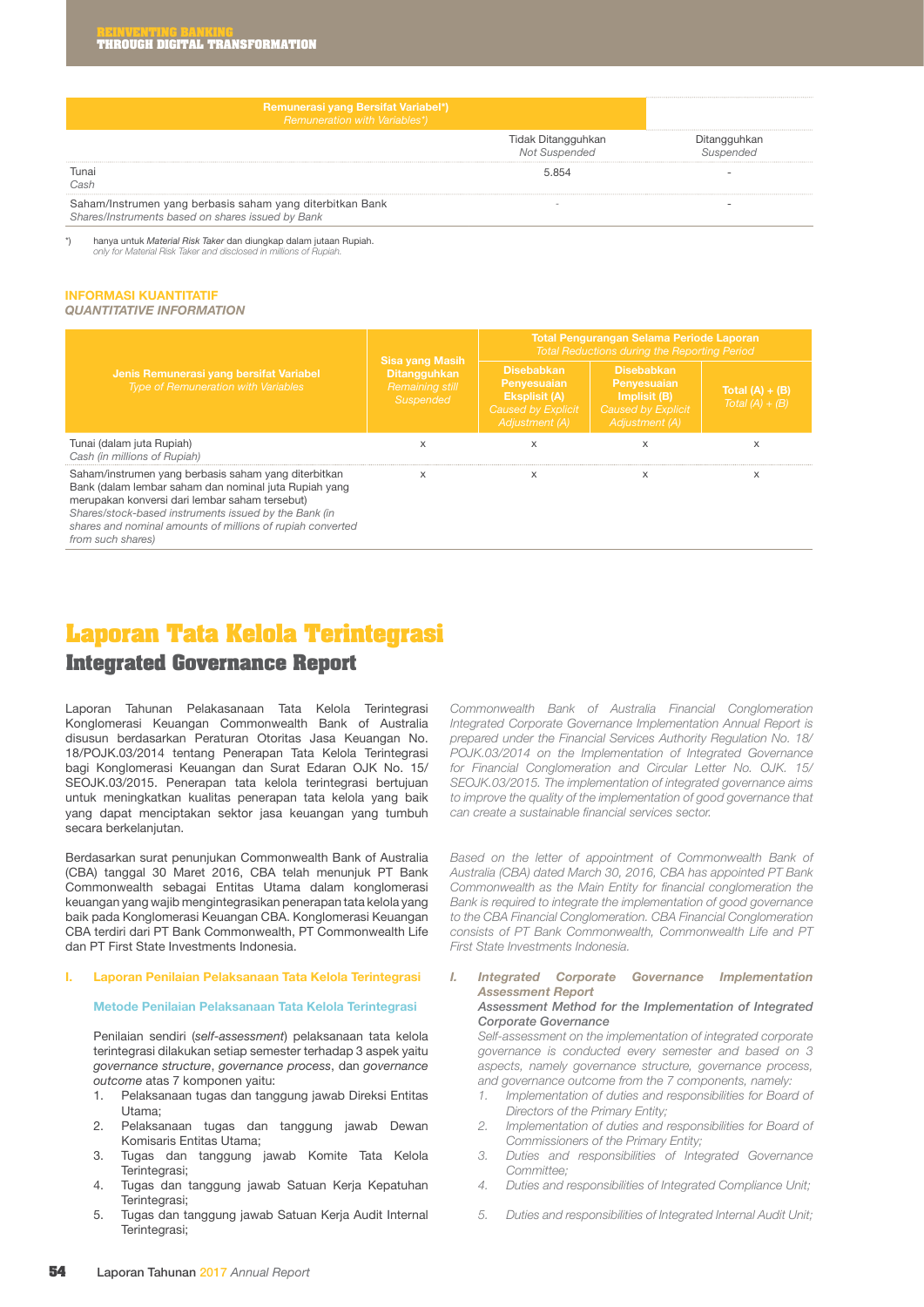- 6. Tugas dan tanggung jawab Satuan Kerja Manajemen Risiko Terintegrasi, dan
- 7. Penyusunan dan pelaksanaan Pedoman Tata Kelola Terintegrasi.

Penilaian dilakukan oleh Komite Tata Kelola Terintegrasi dengan melakukan evaluasi terhadap struktur, proses dan hasil pelaksanaan tata kelola terintegrasi terhadap penilaian masing-masing komponen berdasarkan laporan yang disampaikan oleh Satuan Kerja Kepatuhan Terintegrasi, Satuan Kerja Audit Terintegrasi dan Satuan Kerja Manajemen Terintegrasi.

#### **Hasil Penilaian Pelaksanaan Tata Kelola Terintegrasi**

Peringkat pelaksanaan tata kelola terintegrasi periode Desember 2017 pada konglomerasi keuangan CBA adalah 2 (Baik). Secara umum, konglomerasi keuangan telah menerapkan tata kelola terintegrasi yang tercermin dari 7 aspek penilaian yang didukung dengan struktur dan infrastruktur yang memadai.

Berikut hasil laporan penilaian sendiri (*self-assessment*) pelaksanaan tata kelola terintegrasi pada konglomerasi keuangan Commonwealth Bank of Australia.

- *6. Duties and responsibilities of Integrated Risk Management Unit, and*
- *7. Preparation and implementation of the Code of Integrated Governance.*

*The assessment is undertaken by the Integrated Governance Committee by evaluating the structure, process and result of the implementation of integrated governance on the assessment of each component based on reports submitted by Integrated Compliance Unit, Integrated Audit Work Unit and Integrated Management Unit.*

### *Result of Integrated Corporate Governance Assessment*

*The ranking of the implementation of integrated corporate governance for the period of December 2017 on the CBA financial conglomeration is 2 (Good). In general, financial conglomeration has implemented integrated corporate governance as reflected in the seven aspects of assessment supported by adequate structure and infrastructure.*

*The following is the self-assessment report of the implementation of integrated corporate governance at the Commonwealth Bank of Australia financial conglomeration.*

|                                                                                                                                                                                                                                                                                                                                                                                                                                                                                                                                                                                                                                                                                                                                                                                                                                                                                                                         |                                        | Hasil Penilaian Sendiri Pelaksanaan Tata Kelola Terintegrasi<br>Result of Integrated Corporate Governance Assessment                                                                                                                                                                                                                                                                                                                                                                                                                                                                                                                                                                                                                                                                                                                                                                            |                 |                             |                                                                                                                                                                                                                                                                                                                                                                                                                                                                                                                                                                                                                                                                                                                                                                                                                                                                                                                                                                                    |  |
|-------------------------------------------------------------------------------------------------------------------------------------------------------------------------------------------------------------------------------------------------------------------------------------------------------------------------------------------------------------------------------------------------------------------------------------------------------------------------------------------------------------------------------------------------------------------------------------------------------------------------------------------------------------------------------------------------------------------------------------------------------------------------------------------------------------------------------------------------------------------------------------------------------------------------|----------------------------------------|-------------------------------------------------------------------------------------------------------------------------------------------------------------------------------------------------------------------------------------------------------------------------------------------------------------------------------------------------------------------------------------------------------------------------------------------------------------------------------------------------------------------------------------------------------------------------------------------------------------------------------------------------------------------------------------------------------------------------------------------------------------------------------------------------------------------------------------------------------------------------------------------------|-----------------|-----------------------------|------------------------------------------------------------------------------------------------------------------------------------------------------------------------------------------------------------------------------------------------------------------------------------------------------------------------------------------------------------------------------------------------------------------------------------------------------------------------------------------------------------------------------------------------------------------------------------------------------------------------------------------------------------------------------------------------------------------------------------------------------------------------------------------------------------------------------------------------------------------------------------------------------------------------------------------------------------------------------------|--|
| Main Entity                                                                                                                                                                                                                                                                                                                                                                                                                                                                                                                                                                                                                                                                                                                                                                                                                                                                                                             | Entitas Utama                          | : PT Bank Commonwealth                                                                                                                                                                                                                                                                                                                                                                                                                                                                                                                                                                                                                                                                                                                                                                                                                                                                          |                 |                             |                                                                                                                                                                                                                                                                                                                                                                                                                                                                                                                                                                                                                                                                                                                                                                                                                                                                                                                                                                                    |  |
| Posisi<br>: Desember 2017<br>Posisi<br>December 2017                                                                                                                                                                                                                                                                                                                                                                                                                                                                                                                                                                                                                                                                                                                                                                                                                                                                    |                                        |                                                                                                                                                                                                                                                                                                                                                                                                                                                                                                                                                                                                                                                                                                                                                                                                                                                                                                 |                 |                             |                                                                                                                                                                                                                                                                                                                                                                                                                                                                                                                                                                                                                                                                                                                                                                                                                                                                                                                                                                                    |  |
|                                                                                                                                                                                                                                                                                                                                                                                                                                                                                                                                                                                                                                                                                                                                                                                                                                                                                                                         | Peringkat<br>Ranking                   |                                                                                                                                                                                                                                                                                                                                                                                                                                                                                                                                                                                                                                                                                                                                                                                                                                                                                                 |                 |                             | <b>Definisi Peringkat</b><br>Definition of Ranking                                                                                                                                                                                                                                                                                                                                                                                                                                                                                                                                                                                                                                                                                                                                                                                                                                                                                                                                 |  |
| Entitas Utama<br>Konglomerasi Keuangan dinilai telah melakukan penerapan Tata Kelola Terintegrasi yang secara umum baik. Hal ini tercermin dari<br>pemenuhan yang memadai atas penerapan prinsip Tata Kelola Terintegrasi. Apabila terdapat kelemahan dalam penerapan Tata<br>Main Entity<br>Kelola Terintegrasi, secara umum kelemahan tersebut kurang signifikan dan dapat diselesaikan dengan tindakan normal oleh Entitas<br>Utama dan/atau LJK.<br>Financial Conglomeration is considered to have implemented a generally good implementation of Good Corporate Governance. This<br>is reflected in the adequate fulfillment of the implementation of the principles of Integrated Governance. If there are weaknesses in<br>the implementation of Integrated Governance, these weaknesses are generally less significant and can be solved by normal actions<br>by the Main Entity and/or LJK.<br><b>Analisis</b> |                                        |                                                                                                                                                                                                                                                                                                                                                                                                                                                                                                                                                                                                                                                                                                                                                                                                                                                                                                 |                 |                             |                                                                                                                                                                                                                                                                                                                                                                                                                                                                                                                                                                                                                                                                                                                                                                                                                                                                                                                                                                                    |  |
|                                                                                                                                                                                                                                                                                                                                                                                                                                                                                                                                                                                                                                                                                                                                                                                                                                                                                                                         |                                        |                                                                                                                                                                                                                                                                                                                                                                                                                                                                                                                                                                                                                                                                                                                                                                                                                                                                                                 | <b>Analisis</b> |                             |                                                                                                                                                                                                                                                                                                                                                                                                                                                                                                                                                                                                                                                                                                                                                                                                                                                                                                                                                                                    |  |
| А.<br>1.<br>2.<br>3.                                                                                                                                                                                                                                                                                                                                                                                                                                                                                                                                                                                                                                                                                                                                                                                                                                                                                                    | <b>Governance Structure</b>            | Dewan Komisaris dan mayoritas Direksi dari Entitas Utama<br>telah memenuhi persyaratan integritas, kompetensi, reputasi<br>keuangan, telah lulus Fit and Proper Test dan memperoleh<br>persetujuan OJK.<br>Jumlah dan komposisi anggota Komite Tata Kelola Terintegrasi<br>telah sesuai dengan ketentuan yang ditetapkan dengan<br>memperhatikan keterwakilan masing-masing sektor jasa<br>keuangan. Keanggotaan PTFSII diwakili oleh salah satu Direksi,<br>dan saat ini sedang disiapkan Komisaris Independen dalam<br>komposisi Dewan Komisaris PTFSII. Komite memiliki piagam<br>(charter) yang mengatur tugas dan tanggung jawab komite.<br>Satuan Kerja Kepatuhan Terintegrasi, Satuan Kerja Audit<br>Terintegrasi dan Satuan Kerja Manajemen Risiko Terintegrasi<br>merupakan satuan kerja yang independen terhadap satuan<br>kerja operasional yang didukung dengan sumber daya manusia | А.              | 1.<br>2.<br>3.              | Governance Structure<br>Board of Commissioners and the majority of Board of Directors of<br>the Main Entity have met the requirement of integrity, competence,<br>financial reputation, passed Fit and Proper Test and obtained FSA<br>approval.<br>The number and composition of the members of Integrated<br>Governance Committee are in accordance with the stipulated<br>provisions by taking into account the representation of each<br>sector of financial services. PTFSII membership is represented<br>by one of the Board of Directors and currently an Independent<br>Commissioner is being prepared for the composition of PTFSII<br>Board of Commissioners. The Committee has a charter that<br>governs the duties and responsibilities of the committee.<br>Integrated Compliance Work Unit, Integrated Audit Work Unit<br>and Integrated Risk Management Unit is an independent working<br>unit for operational work units supported by adequate human<br>resources. |  |
| 4.<br>5.                                                                                                                                                                                                                                                                                                                                                                                                                                                                                                                                                                                                                                                                                                                                                                                                                                                                                                                | keuangan.                              | yang memadai.<br>Bank sebagai Entitas Utama memiliki struktur organisasi yang<br>memadai untuk mendukung penerapan manajemen risiko<br>terintegrasi yang dilengkapi dengan kebijakan, prosedur dan<br>penetapan limit risiko.<br>Kebijakan Tata Kelola Terintegrasi telah dijadikan pedoman<br>dalam penerapan tata kelola terintegrasi dalam konglomerasi                                                                                                                                                                                                                                                                                                                                                                                                                                                                                                                                      |                 | $\mathcal{A}_{\cdot}$<br>5. | The Bank as a Principal Entity shall have adequate organizational<br>structure to support the implementation of integrated risk<br>management equipped with policies, procedures and risk limit.<br>The Integrated Governance Policy has been made as a guidance<br>in the implementation of integrated governance in financial<br>conglomerate.                                                                                                                                                                                                                                                                                                                                                                                                                                                                                                                                                                                                                                   |  |
| в.<br>1.<br>2.<br>3.                                                                                                                                                                                                                                                                                                                                                                                                                                                                                                                                                                                                                                                                                                                                                                                                                                                                                                    | <b>Governance Process</b><br>Keuangan. | Entitas dalam Konglomerasi Keuangan memiliki komitmen<br>untuk patuh terhadap ketentuan Konglomerasi Keuangan.<br>Kebijakan Tata Kelola Terintegrasi telah dikomunikasikan dan<br>diterapkan oleh masing-masing entitas dalam Konglomerasi<br>Direksi Entitas Utama mengarahkan,<br>memantau.<br>dan                                                                                                                                                                                                                                                                                                                                                                                                                                                                                                                                                                                            | В.              | 1.<br>2.<br>3.              | Governance Process<br>Entities in Financial Conglomeration have commitment to comply<br>with the provisions of Financial Conglomeration.<br>The Integrated Governance Policy has been communicated and<br>implemented by each entity in the Financial Conglomeration.<br>Main Entity Board of Directors directs, monitors, and evaluates the                                                                                                                                                                                                                                                                                                                                                                                                                                                                                                                                                                                                                                       |  |

3. Direksi Entitas Utama mengarahkan, memantau, dan mengevaluasi pelaksanaan tata kelola terintegrasi pada entitas dalam Konglomerasi Keuangan dan menindaklanjuti arahan atau nasihat Dewan Komisaris Entitas Utama.

*implementation of integrated governance of entities in the Financial Conglomeration and follows up on guidance or advice from Main* 

*Entity Board of Commissioners.*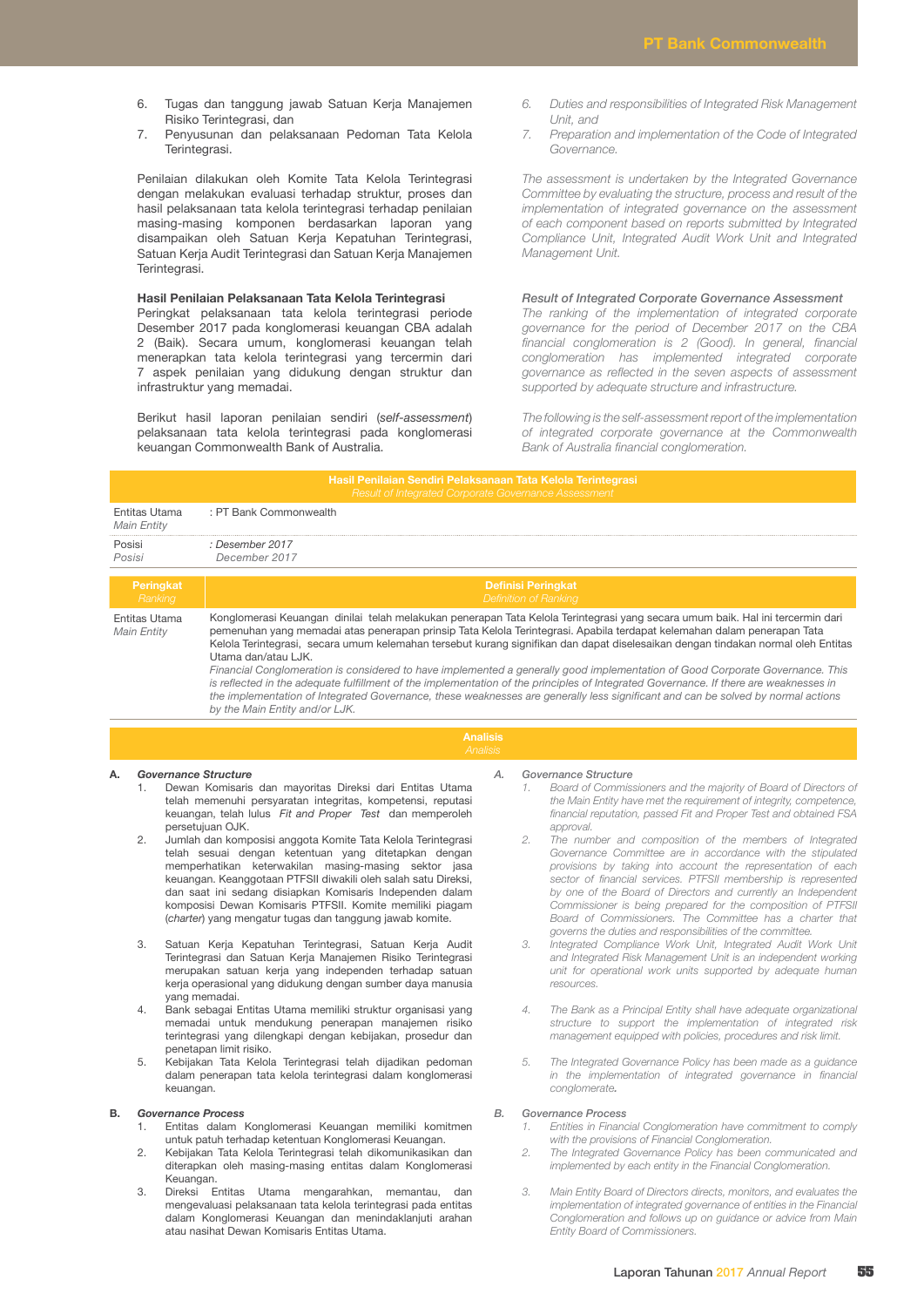- 4. Dewan Komisaris Entitas Utama telah menyelenggarakan rapat dan melakukan pengawasan terhadap pelaksanaan tata kelola terintegrasi.
- 5. Masing-masing entitas dalam Konglomerasi Keuangan menyampaikan hasil pelaksanaan fungsi kepatuhan kepada Entitas Utama.
- 6. SKAIT memantau pelaksanaan audit intern pada konglomerasi keuangan melalui laporan yang diterima dari masing-masing entitas.

# **C.** *Governance Outcome*

- Pedoman Tata Kelola Terintegrasi disusun dengan cakupan sesuai ketentuan serta disetujui oleh Dewan Komisaris.
- 2. Dewan Komisaris Entitas Utama memberikan saran/ rekomendasi atas pelaksanaan tata kelola terintegrasi kepada Direksi Entitas Utama melalui rapat-rapat Dewan Komisaris Entitas Utama dan Komite Tata Kelola Terintegrasi.
- 3. Hasil rapat Dewan Komisaris Entitas Utama dan Komite Tata Kelola Terintegrasi dituangkan dalam risalah rapat dan didokumentasikan dengan baik, termasuk (jika ada) *dissenting opinions*.
- 4. Satuan Kerja Kepatuhan Terintegrasi telah menyampaikan laporan pelaksanaan tugas dan tanggung jawabnya kepada Direktur Kepatuhan Entitas Utama.
- 5. SKAIT telah menyampaikan laporan pelaksanaan tugas dan tanggung jawabnya kepada pihak-pihak sesuai ketentuan.
- 6. Secara umum, Entitas Utama dan LJK dalam Konglomerasi Keuangan telah menerapkan prinsip-prinsip tata kelola yang baik sesuai dengan Kebijakan Tata Kelola Terintegrasi.
- *4. Main Entity Board of Commissioners has conducted meetings and oversight of the implementation of integrated good governance.*
- *5. Each entity in the Financial Conglomeration presents the result of implementation of compliance function to the Main Entity.*
- *6. SKAIT monitors the implementation of internal audit on financial conglomerattion through reports received from each entity.*

#### *C. Governance Outcome*

- *1. The Guideline for Integrated Governance shall be prepared in accordance with the provisions and approved by Board of Commissioners.*
- *2. Main Entity Board of Commissioners provides advice on the implementation of integrated governance to Main Entity Board of Directors through meetings between Main Entity Board Commissioners and the Integrated Governance Committee.*
- *3. The result of Main Entity Board Commissioners and the Integrated Governance Committee meetings shall be written in minutes of meeting and documented, including (if any) dissenting opinions.*
- *4. The Integrated Compliance Unit has submitted a report on the execution of its duties and responsibilities to Main Entity Compliance Director.*
- *5. SKAIT has submitted a report on the implementation of its duties and responsibilities to the parties in accordance with regulations.*
- *6. Generally, the Main Entity and LJK in the Financial Conglomeration have applied the principles of good governance in accordance with the Integrated Governance Policy.*

#### **II. Struktur Konglomerasi Keuangan**

Pada 2017, terdapat perubahan kepemilikan saham atas PT FSII sebagai salah satu entitas dalam konglomerasi keuangan, yang sebelumnya dimiliki oleh First State Investment Hongkong LTD sebesar 89,9% beralih kepada PT Commonwealth Life. Komposisi kepemilikan saham PT FSII per September 2017 menjadi 99,9% dimiliki PT Commonwealth Life dan 0,1% adalah PT Bank Commonwealth dengan struktur konglomerasi keuangan sebagai berikut:

#### *II. Structure of Financial Conglomeration*

In 2017, there was a change of ownership of PT FSII as one of *the entities in the financial conglomeration, formerly owned by First State Investment Hongkong LTD for 89.9% then moved to PT Commonwealth Life. The share ownership composition of PT FSII as of September 2017 was 99.9% owned by PT Commonwealth Life and 0.1% owned PT Bank Commonwealth Bank with the following financial conglomerate structure:*

#### **STRUKTUR KONGLOMERASI KEUANGAN - COMMONWEALTH BANK OF AUSTRALIA** *FINANCIAL CONGLOMERATION STRUCTURE – COMMONWEALTH BANK OF AUSTRALIA*

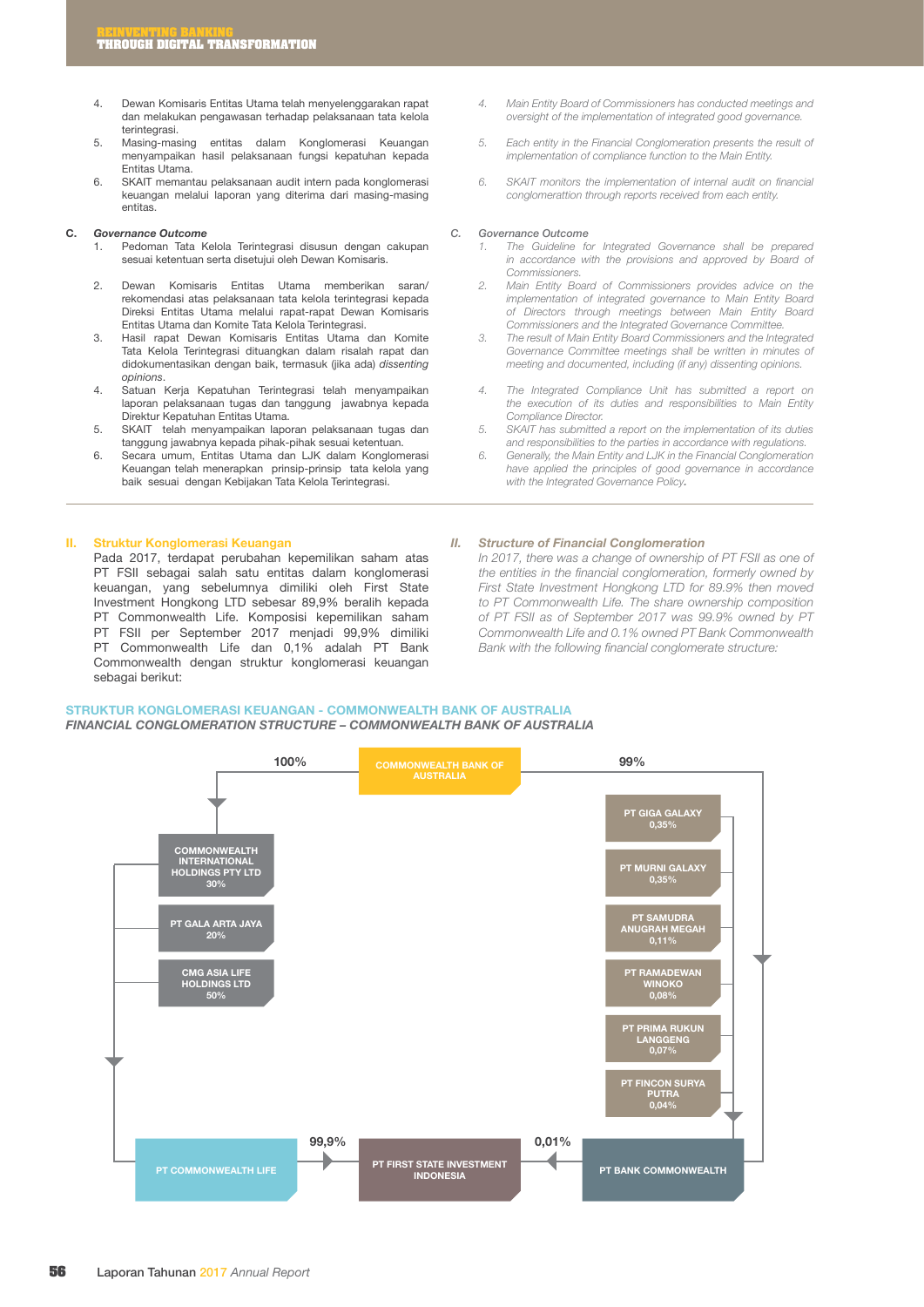#### **III. Struktur Kepemilikan**

Secara umum tidak terdapat perubahan kepemilikan saham PT Bank Commonwealth dan PT Common Life, perubahan kepemilikan saham terjadi pada salah satu entitas yaitu PT First State Indonesia (PTFSII). Per September 2017, kepemilikan saham mayoritas PTFSII yang sebelumnya FSII Hong Kong beralih kepada PTCL dengan kepemilikan saham sebesar 99,9%, sedangkan sisanya dimiliki oleh PT Bank Commonwealth.

#### *III. Ownership Structure*

*In general, there were no changes of share ownership of PT Bank Commonwealth and PT Common Life, the change of share ownership occured in one entity, PT First State Indonesia (PTFSII). As of September 2017, the majority shareholder of PTFSII who was previously held by FSII Hong Kong was handed over to PTCL with 99.9% ownership, while the rest was owned by PT Bank Commonwealth.* 

#### **Struktur Kepemilikan Saham PT Bank Commonwealth per Desember 2017** *PT Bank Commonwealth Ownership Structure as of December 2017*

|   | Name                           | Jumlah Saham.<br>Number of Shares | Percentage |
|---|--------------------------------|-----------------------------------|------------|
|   | Commonwealth Bank of Australia | 3.781.469                         |            |
|   | PT Giga Galaxy                 | 13.199                            |            |
| 3 | PT Murni Galaxy                | 13.199                            |            |
| 4 | PT Samudra Anugerah Megah      | 425                               |            |
| 5 | PT Ramadewan Winoko            | 2.950                             |            |
| 6 | PT Prima Rukun Langgeng        | 2 655                             |            |
|   | PT Fincom Surya Putra          | 770                               |            |
|   |                                |                                   |            |

#### **Struktur Kepemilikan Saham PT Commonwealth Life per Desember 2017**

*PT Commonwealth Life Ownership Structure as of December 2017*

| lama<br>Name                           | Number of Shares |  |
|----------------------------------------|------------------|--|
| CMG Asia Life Holdings Ltd             | 45.775           |  |
| Commonwealth International Holding Pty | 27.465           |  |
| I Gala Arta Java                       | 18.310           |  |
|                                        |                  |  |

#### **Struktur Kepemilikan Saham PT First State Indonesia per Desember 2017** *PT First State Indonesia Ownership Structure as of December 2017*

| No.   | <b>Nama</b><br><b>Name</b> | Jumlah Saham<br><b>Number of Shares</b> | <b>Prosentase</b><br>Percentage |
|-------|----------------------------|-----------------------------------------|---------------------------------|
|       | CMG Asia Life Holdings Ltd | 374 Seri A                              | 20 QV.                          |
|       |                            | 73.192 Seri B                           |                                 |
|       | PT Bank Commonwealth       | 64 Seri A                               | 0.01%                           |
| Total |                            | 73.630                                  | nn%                             |

#### **IV. Struktur Kepengurusan**

Anggota Direksi dan Dewan Komisaris Entitas Utama dan entitas dalam konglomerasi keuangan telah memenuhi persyaratan integritas, kompetensi dan reputasi keuangan sebagaimana yang ditetapkan oleh ketentuan. Berikut struktur kepengurusan anggota konglomerasi keuangan:

#### **Struktur Kepengurusan PT Bank Commonwealth**

*PT Bank Commonwealth Management Structure*

#### *IV. Management Structure*

*Members of Board of Directors and Board of Commissioners of the Company and entities in the financial conglomeration have met the requirements of integrity, competence and financial reputation as stipulated in the regulations. Here's the management structure of members of the financial conglomerate:*

|          | <b>Direksi</b><br><b>Board of Directors</b>                                                                                                        |          | <b>Dewan Komisaris</b><br><b>Board of Commissioners</b>                                                                                |
|----------|----------------------------------------------------------------------------------------------------------------------------------------------------|----------|----------------------------------------------------------------------------------------------------------------------------------------|
|          | Lauren Sulistiawati (Presiden Direktur/President Director)<br>Mei Tjuen Tjioe (Direktur Operasional dan TI/ Operational and<br><b>IT Directory</b> |          | Coenraad Jonker (Presiden Komisaris/President Commissioner)<br>Andrew Farmer (Wakil Presiden Komisaris/Vice President<br>Commissioner) |
| 3.<br>4. | Rustini Dewi (Direktur Retail Banking/Retail Banking Director)<br>Ida Apulia Simatupang (Direktur SME Banking/SME Banking                          | З.<br>4. | Suwartini (Komisaris Independen/Independent Commissioner)<br>Khairil Anwar (Komisaris Independen/Independent                           |
| b        | Director)<br>Stephen Vile (Direktur Manajemen Risiko/Risk Management                                                                               |          | Commissioner)                                                                                                                          |

*Director*) 6. Mutia Nilawati Dewi\* (Direktur Kepatuhan/*Compliance Director*)

<sup>&</sup>quot;) Pemegang Saham telah menyetujui pengangkatan Mutia Nilawati Dewi sebagai Direktur Kepatuhan melalui Keputusan Para Pemegang Saham di Luar Rapat Umum<br>Pemegang Saham Luar Biasa tanggal 17 Juli 2017 namun, Mutia Nilawati D Shareholders have approved the appointment of Mutia Nilawati Dewi as Compliance Director through Shareholder Resolution Outside the Extraordinary General Meeting of<br>Shareholders dated July 17, 2017 but Mutia Nilawati Dewi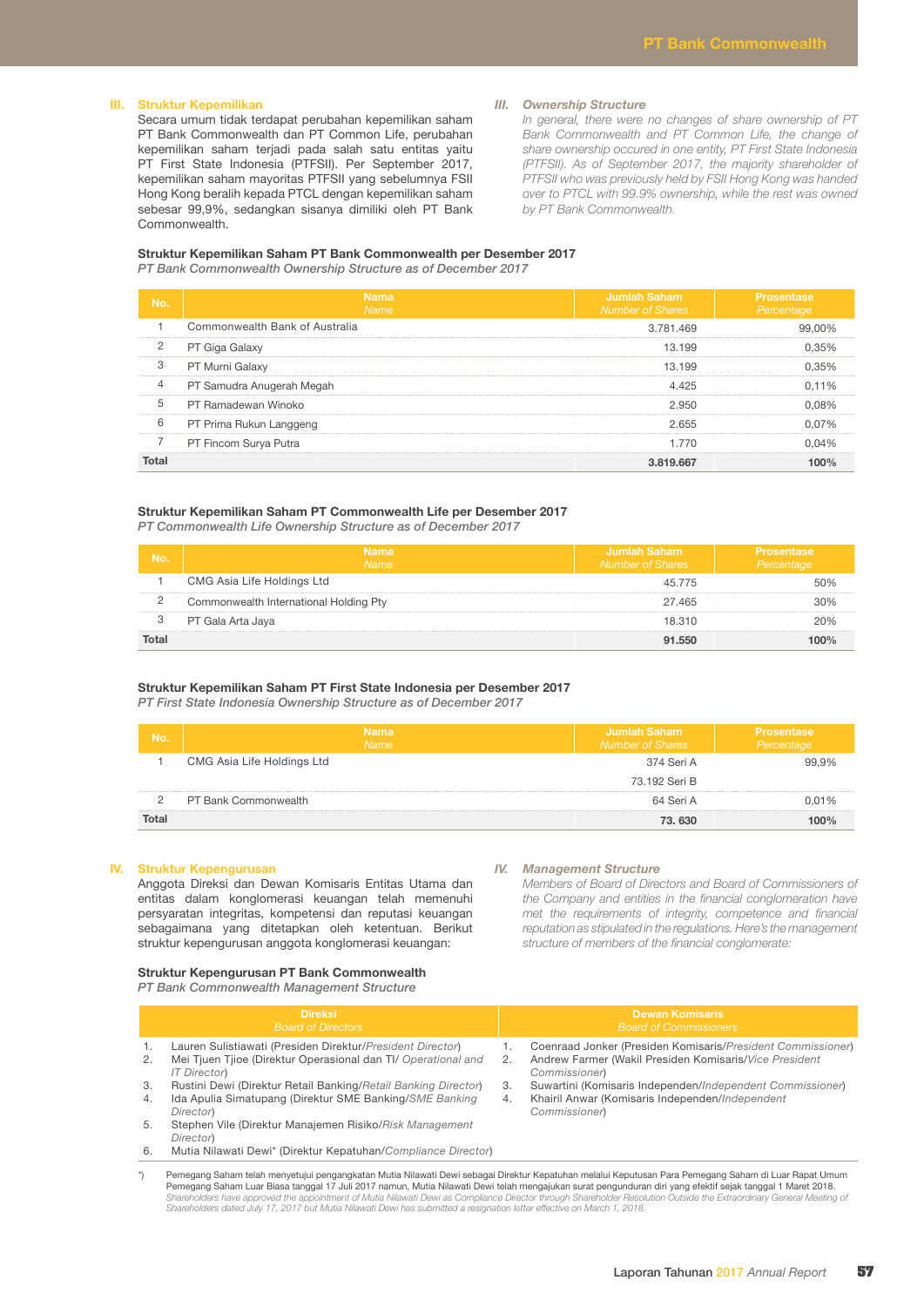#### **Struktur Kepengurusan PT Commonwealth Life**

*PT Commonwealth Life Management Structure*

|          | <b>Direksi</b><br><b>Board of Directors</b>                                                                                                                            |          | <b>Dewan Komisaris</b><br><b>Board of Commissioners</b>                                                                                                                                                                                                       |
|----------|------------------------------------------------------------------------------------------------------------------------------------------------------------------------|----------|---------------------------------------------------------------------------------------------------------------------------------------------------------------------------------------------------------------------------------------------------------------|
| З.<br>4. | Elvis Liongosari (Presiden Direktur/President Director)<br>Agus Setiawan (Direktur/Director)<br>Edwin Prayitno (Direktur/Director)<br>Sastradinata (Direktur/Director) | 3.<br>4. | Simon John Bennett (Presiden Komisaris/President<br>Commissioner)<br>Helen Wijaya (Komisaris/Commissioner)<br>John Brian Arnold (Komisaris Independen/Independent<br>Commissioner)<br>Jono Effendi (Komisaris Independen/Independent<br><b>Commissioner</b> ) |

\*) John Brian Arnold sebagai Komisaris Independen mengundurkan diri per tanggal 31 Desember 2017 dan uji penilaian kemampuan dan kepatutan calon komisaris independen untuk menggantikan posisi beliau sedang dalam proses pengajuan ke OJK.

John Brian Arnold as Independent Commissioner resigned as of December 31, 2017 and the fit and proper test of independent candidate to replace his position is in the *process of submission to FSA.*

#### **Struktur Kepengurusan PT First State Investments Indonesia**

*PT First State Investments Indonesia Management Structure*

|                | <b>Direksi</b><br><b>Board of Directors</b>                                                                                                                          | <b>Dewan Komisaris</b><br><b>Board of Commissioners</b>                                                                           |
|----------------|----------------------------------------------------------------------------------------------------------------------------------------------------------------------|-----------------------------------------------------------------------------------------------------------------------------------|
| 2.<br>3.<br>4. | Hario Soeprobo (Presiden Direktur/President Director)<br>Handityo (Direktur/Director)<br>Hazrina Ratna Dewi (Direktur/Director)<br>Eli Djurfanto (Direktur/Director) | Michael David Stapleton (Presiden Komisaris/President<br>Commissioner)<br>Jose Firmino Quintal Fernandes (Komisaris/Commissioner) |

#### **V. Organ Tata Kelola Terintegrasi Direksi Entitas Utama**

#### **Tugas dan Tanggung Jawab Direksi Entitas Utama**

- Memastikan penerapan Tata Kelola Terintegrasi dalam konglomerasi keuangan.
- Menyusun pedoman Tata Kelola Terintegrasi yang menjadi acuan bagi entitas utama dan entitas konglomerasi dalam menerapkan tata kelola terintegrasi.
- Mengarahkan, memantau dan mengevaluasi pelaksanaan Pedoman Tata Kelola Terintegrasi.
- Menindaklanjuti arahan atau nasihat Dewan Komisaris Entitas Utama dalam rangka penyempurnaan Pedoman Tata Kelola Terintegrasi.

#### **Pelaksanaan Tugas dan Tanggung Jawab Direksi Entitas Utama Tahun 2017**

Direksi Entitas Utama telah mengarahkan, memantau dan mengevaluasi pelaksanaan tata kelola terintegrasi melalui mekanisme rapat Direksi Entitas Utama. Selama tahun 2017 Direksi Entitas Utama telah menyelenggarakan 2 (dua) kali rapat dengan materi mencakup pelaksanaan tata kelola pada entitas konglomerasi keuangan, laporan Satuan Kerja Kepatuhan Terintegrasi dan Satuan Audit Intern Terintegrasi. Rekomendasi dan arahan Dewan Komisaris terkait pelaksanaan tata kelola terintegrasi telah ditindaklanjuti.

#### **Dewan Komisaris Entitas Utama**

#### **Tugas dan Tanggung Jawab Dewan Komisaris Entitas Utama**

- Mengawasi penerapan Tata Kelola pada masing-masing entitas agar sesuai dengan Pedoman Tata Kelola Terintegrasi.
- Mengawasi pelaksanaan tugas dan tanggung jawab Direksi Entitas Utama, serta memberikan arahan atau nasihat kepada Direksi Entitas Utama atas pelaksanaan Pedoman Tata Kelola Terintegrasi.
- Mengevaluasi Pedoman Tata Kelola Terintegrasi dan mengarahkan dalam rangka penyempurnaan.

#### **Pelaksanaan Tugas dan Tanggung Jawab Dewan Komisaris Entitas Utama Tahun 2017**

Dalam melaksanakan tugas dan tanggung jawabnya terkait pengawasan atas penerapan tata kelola terintegrasi, Dewan Komisaris Entitas Utama dibantu oleh Komite Tata Kelola Terintegrasi. Selama tahun 2017, Dewan Komisaris Entitas Utama telah menyelenggarakan rapat sebanyak 2 (dua) kali rapat dengan materi laporan Komite Tata Kelola Terintegrasi mengenai pelaksanaan tata kelola terintegrasi dan penerapan manajemen risiko terintegrasi.

*V. Integrated Corporate Governance Organ Main Entity Board of Directors*

*Duties and Responsibilities of Main Entity Board of Directors*

- *- Ensure the implementation of Integrated Corporate Governance in financial conglomeration.*
- *Prepare an Integrated Governance Guideline which is a benchmark for main entity and conglomeration entity in implementing integrated corporate governance.*
- *Direct, monitor and evaluate the implementation of the Integrated Corporate Governance Guideline.*
- Follow up the direction or advice of Board of *Commissioners in the framework of perfecting the Code of Integrated Corporate Governance.*

#### *Implementation of Duties and Responsibilities of Main Entity Board of Directors in 2017*

*Main Entity Board of Directors has directed, monitored and evaluated the implementation of integrated corporate governance through the meeting mechanism of Main Entity Board of Directors. During 2017 Main Entity Board of Directors held 2 (two) meetings with materials covering the implementation of corporate governance financial conglomeration entity, report of the Integrated Compliance Unit and Internal Audit Unit. The recommendation and direction of Board of Commissioners regarding the implementation of integrated governance have been followed up.* 

#### *Main Entity Board of Commissioners*

#### *Duties and Responsibilites of Main Entity Board of Commissioners*

- *- Supervise the implementation of Corporate Governance in each entity in accordance to the Integrated Corporate Governance Guideline.*
- *- Supervise the implementation of duties and responsibilities of Main Entity Board of Directors and provide direction or advice to Main Entity Board of Directors for the implementation of the Integrated Corporate Governance Guideline.*
- *- Evaluate the Integrated Corporate Governance Guideline and direct it in the context of improvement.*

#### *Implementation of Duties and Responsibilites of Main Entity Board of Commissioners in 2017*

*In carrying out its duties and responsibilities related to the supervision of the implementation of integrated corporate governance, Maint Entity Board of Commissioners is assisted by the Integrated Governance Committee. During 2017, Main Entity Board of Commissioners conducted 2 (two) meetings to discuss about Integrated Corporate Governance Committee report on the implementation of integrated corporate governance and implementation of integrated risk management.*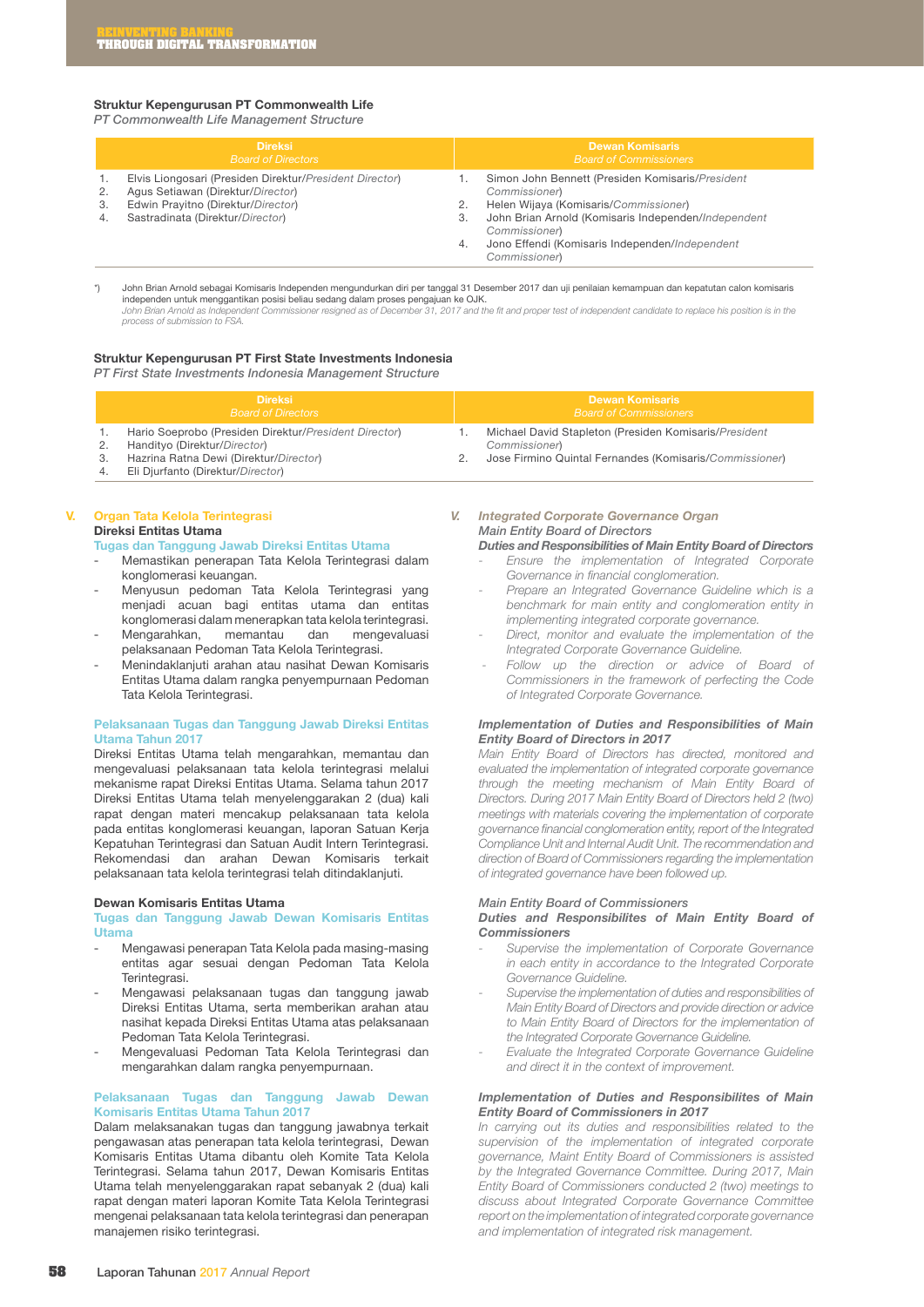#### **Komite Tata Kelola Terintegrasi**

Komite Tata Kelola Terintegrasi merupakan komite Dewan Komisaris yang membantu tugas dan tanggung jawab Dewan Komisaris Entitas Utama dalam penerapan tata kelola terintegrasi dalam konglomerasi keuangan. Komite Tata Kelola Terintegrasi dibentuk melalui Surat Keputusan Direksi Entitas Utama Grup Commonwealth di Indonesia No. SK-DIR/001/CBA-EU/2015 tanggal 22 Desember 2015 mengenai Penetapan Anggota Komite Tata Kelola Terintegrasi berdasarkan Keputusan Dewan Komisaris pada Rapat Dewan Komisaris Entitas Utama Grup CBA tanggal 29 Oktober 2015.

#### **Piagam Komite Tata Kelola Terintegrasi**

Komite Tata Kelola Terintegrasi memiliki piagam atau *charter* sebagai pedoman dan tata tertib kerja bagi anggotanya yang mengatur mengenai tujuan, komposisi, tugas dan tanggung jawab, dan rapat komite.

#### **Komposisi dan Keanggotaan Komite Tata Kelola Terintegrasi**

Anggota Komite Tata Kelola Terintegrasi terdiri dari 3 (tiga) orang, 2 (dua) di antaranya merupakan Komisaris Independen Entitas Utama dan entitas PT Commonwealth Life serta pihak independen dari Entitas Utama.

#### *Integrated Corporate Governance Committee*

*The Integrated Corporate Governance Committee is a committee of Board of Commissioners which assists the duties and responsibilities of Main Entity Board of Commissioenrs in the implementation of integrated corporate governance in financial conglomeration. The Integrated Corporate Governance Committee was established through the Indonesian Commonwealth Group Main Entity Board of Directors Decree No. SK-DIR/001/CBA-EU/2015 dated December 22, 2015 on the Stipulation of Members of Integrated Corporate Governance Committee ased on the decision of Board of Commissioners at CBA Group Main Entity Board of Commissioners Meeting dated October 29, 2015.*

#### *Integrated Corporate Governance Committee Charter*

*Integrated Corporate Governance Committee has a charter as guideline and work order for its members who govern the objectives, composition, duties and responsibilities and committee meetings.*

#### *Integrated Corporate Governance Committee Composition and Membership*

*Integrated Corporate Governance Committee members consist of 3 (three) people, 2 (two) of them are Main Entity Independent Commissioners and PT Commonwealth Life entitiy and independent parties of the Main Entity.* 

| No. | <b>Nama</b><br><b>Name</b> | <b>Jabatan</b><br>Position | Keterangan<br><b>Description</b>                                                           |
|-----|----------------------------|----------------------------|--------------------------------------------------------------------------------------------|
|     | Suwartini                  | Ketua<br>Chairman          | Komisaris Independen PT Bank Commonwealth<br>PT Bank Commonwealth Independent Commissioner |
|     | Jono Effendy               | Anggota<br>Member          | Komisaris Independen PT Commonwealth Life<br>PT Commonwealth Life Independent Commissioner |
|     | Teuku Radja Sjahnan        | Anggota                    | Pihak Independen Entitas Utama<br>Main Entity Independent Party                            |

#### **Profil Anggota Komite Tata Kelola Terintegrasi**

Profil Komite dapat dilihat pada bagian Komite Dewan Komisaris dalam laporan GCG Bank.

#### **Tugas dan Tanggungjawab Komite Tata Kelola Terintegrasi**

Adapun tugas dan tanggung jawab Komite Tata Kelola Terintegrasi adalah:

- 1. Mengevaluasi pelaksanaan Tata Kelola Terintegrasi melalui penilaian kecukupan pengendalian internal dan pelaksanaan fungsi kepatuhan secara terintegrasi.
- 2. Memberikan rekomendasi kepada Dewan Komisaris Entitas Utama untuk penyempurnaan Kebijakan Tata Kelola Terintegrasi yang disusun oleh Direksi Entitas Utama.

#### **Pelaksanaan Tugas dan Tanggung Jawab Komite Tata Kelola Terintegrasi**

Selama tahun 2017, Komite Tata Kelola Terintegrasi telah menyelenggarakan 2 (dua) kali rapat pada tanggal 7 Februari 2017 dan 7 Agustus 2017 yang dihadiri oleh seluruh anggota komite. Komite Tata Kelola Terintegrasi telah mengkaji dan mengevaluasi:

- Hasil penilaian sendiri (*self-assessment*) pelaksanaan tata kelola terintegrasi
- Laporan Satuan Kerja Kepatuhan Terintegrasi, Satuan Kerja Manajemen Risiko Terintegrasi dan Satuan Kerja Manajemen Risiko Terintegrasi.

Komite juga memberikan arahan dan rekomendasi terkait penyusunan *draft* peraturan OJK tentang pembentukan *Holding Company* bagi konglomerasi keuangan.

#### **Komite Manajemen Risiko Terintegrasi**

Komite Manajemen Risiko Terintegrasi (KMRT) membantu pelaksanaan tugas dan tanggung jawab Direksi Entitas Utama

#### *Integrated Corporate Governance Committee Members Profile*

*Profile of the Committee can be seen in the Board of Commissioners section in the GCG Bank report.*

#### *Integrated Corporate Governance Committee Duties and Responsibilites*

*Duties and Responsibilities of Integrated Corporate Governance Committee are as follows:* 

- *1. Evaluate the implementation of Integrated Corporate Governance through an assessment of the adequacy of internal control and the implementation of an integrated compliance function.*
- *2. Provide recommendation to Main Entity Board of Commissioners on the improvement of Integrated Corporate Governance Policy developed by Main Entity Board of Directors.*

#### *Implementation of Duties and Responsibilities of Integrated Corporate Governance*

*Throughout 2017, Integrated Corporate Governance Committee held 2 (two) meetings on February 7 and August 7, attended by all members of the committee. The Integrated Corporate Governance Committee reviewed and evaluated:*

- *- Self-assessment result of the implementation of integrated corporate governance*
- *Reports of Integrated Compliance Work Unit, Integrated Risk Management Work Unit and Integrated Risk Management Unit.*

*The Committee also provides guidance and recommendation regarding the drafting of FSA regulations on the establishment of Holding Company for financial conglomeration.*

#### *Integrated Risk Management Committee*

*Integrated Risk Management Committee (KMRT) assists the implementation of duties and responsibilities of the Main Entity*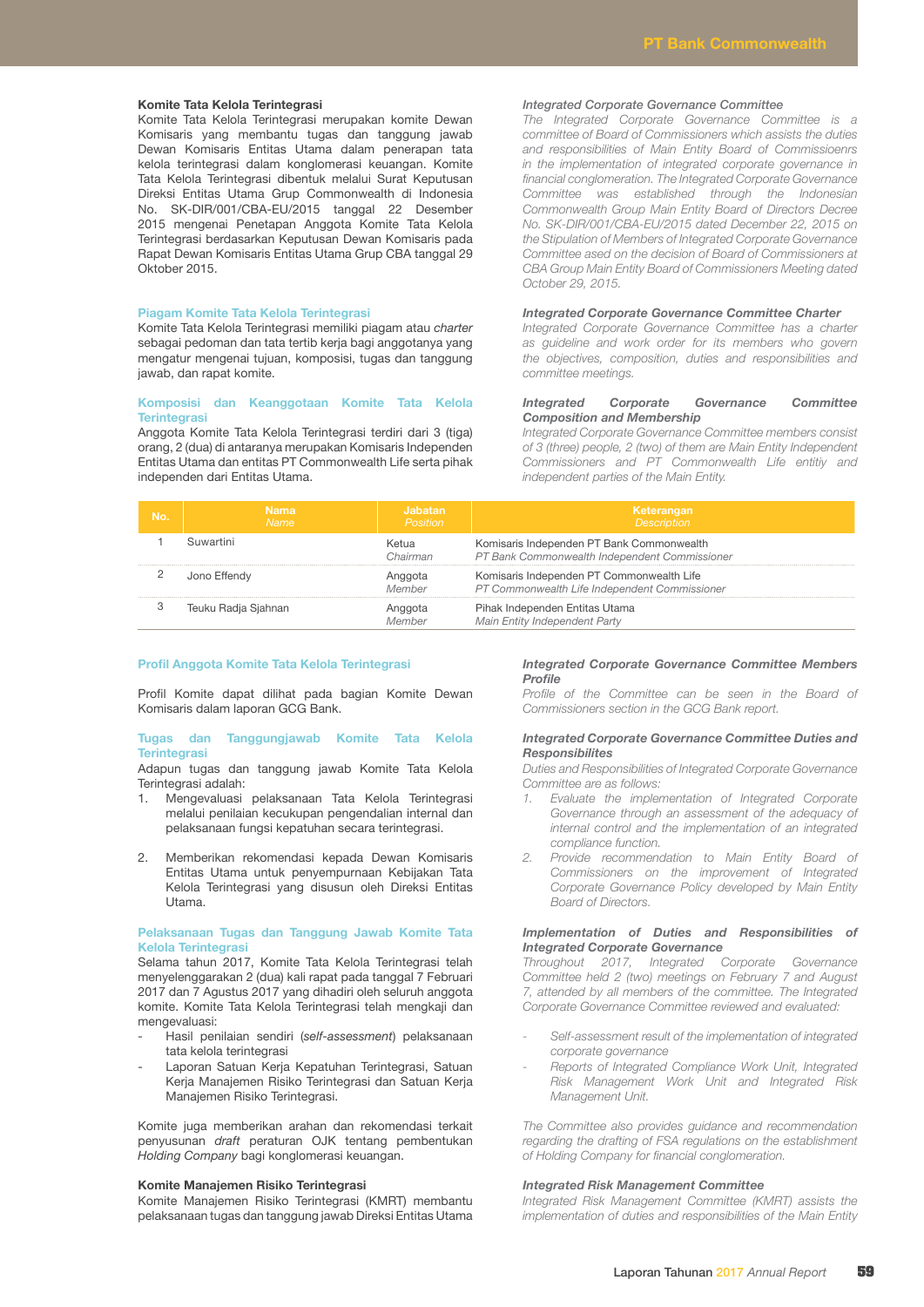terkait dengan penerapan manajemen risiko terintegrasi dalam konglomerasi keuangan.

Keanggotaan, tugas dan tanggung jawab KMRT dijelaskan pada bagian Laporan Tata Kelola Bank.

#### **Satuan Kerja Kepatuhan Terintegrasi (SKKT)**

PT Bank Commonwealth sebagai Entitas Utama memiliki Satuan Kerja Kepatuhan Terintegrasi yang independen dari satuan kerja operasional lainnya dan bertanggungjawab langsung kepada Direktur yang membawahkan fungsi kepatuhan. Dalam melaksanakan tugasnya sebagai Satuan Kerja Kepatuhan Terintegrasi, SKKT melakukan koordinasi dengan unit-unit yang menjalankan fungsi kepatuhan di masing-masing entitas dalam konglomerasi keuangan.

#### **Tugas dan Tanggung Jawab SKKT**

- Memantau dan mengevaluasi pelaksanaan fungsi kepatuhan pada entitas dalam konglomerasi keuangan.
- Menyusun dan menyampaikan laporan pelaksanaan tugas dan tanggung jawabnya kepada Direktur yang membawahkan fungsi kepatuhan.

Berdasarkan laporan yang disampaikan SKKT, Direktur yang membawahkan fungsi kepatuhan Entitas Utama melaporkan pelaksanaan tugas dan tanggung jawab terhadap pelaksanaan kepatuhan terintegrasi kepada Direksi Entitas Utama dan Dewan Komisaris Entitas Utama.

# **Pelaksanaan Tugas dan Tanggung Jawab SKKT Tahun 2017**

- Melakukan koordinasi dengan entitas dalam konglomerasi keuangan terkait pelaksanaan fungsi kepatuhan dan isu-isu penting.
- Melakukan penilaian risiko kepatuhan terintegrasi dan menyusun laporan profil risiko kepatuhan terintegrasi secara triwulanan.
- Mengkaji laporan pelaksanaan fungsi kepatuhan yang disampaikan oleh entitas dalam konglomerasi keuangan.
- Melakukan koordinasi dengan unit-unit terkait dan entitas dalam konglomerasi keuangan dalam penyusunan laporan penilaian sendiri (*self-assessment*) tata kelola terintegrasi dan laporan tata kelola tata kelola terintegrasi 2016.

#### **Satuan Manajemen Risiko Terintegrasi**

PT Bank Commonwealth sebagai Entitas Utama memiliki Satuan Kerja Manajemen Risiko Terintegrasi yang independen dari satuan kerja operasional lainnya dan bertanggungjawab langsung kepada Direktur yang membawahkan fungsi manajemen risiko. Dalam melaksanakan tugasnya sebagai Satuan Kerja Manajemen Risiko Terintegrasi, SKMRT melakukan koordinasi dengan unit-unit yang menjalankan fungsi manajemen risiko di masing-masing entitas dalam konglomerasi keuangan.

#### **Tugas dan Tanggung Jawab SKMRT**

- Memantau dan mengevaluasi pelaksanaan fungsi manajemen risiko pada entitas dalam konglomerasi keuangan.
- Memantau risiko pada konglomerasi keuangan berdasarkan hasil penilaian profil dan tingkat risiko baik pada masing-masing entitas maupun secara terintegrasi.
- Menyusun dan menyampaikan laporan profil risiko terintegrasi kepada Direktur Entitas Utama yang membawahkan fungsi manajemen risiko.

Berdasarkan laporan yang disampaikan SKMRT, Direktur yang membawahkan fungsi manajemen risiko Entitas Utama menyampaikan laporan profil risiko terintegrasi kepada Direksi Entitas Utama dan Dewan Komisaris Entitas Utama.

*Board of Directors in relation to the implementation of integrated risk management in financial conglomeration.* 

*KMRT membership, duties and responsibilities are described in the Bank's Governance Report section.*

#### *Integrated Compliance Work Unit (SKKT)*

*PT Bank Commonwealth as a Primary Entity has an Integrated Compliance Work Unit independent from other operational work units and is directly responsible to the Director in charge of compliance function. In performing its duties as an Integrated Compliance Work Unit, SKKT coordinates with units that perform compliance functions on each entity in financial conglomeration.*

#### *SKKT Duties and Responsibilities*

- *- Monitor and evaluate the implementation of compliance function on entities in financial conglomeration.*
- *Prepare and submit reports on the execution of duties and responsibilities to the Director in charge of compliance function.*

*Based on the report submitted by SKKT, the Director with the compliance function of the Main Entity reports the execution of the duties and responsibilities for the implementation of the integrated compliance to Main Entity Board of Directors and Main Entity Board of Commissioners.*

#### *Implementation of Duties and Responsibilities of SKKT in 2017*

- *- Coordinate with internal entity in financial conglomeration related to the implementation of compliance function and important issues.*
- *Conduct integrated compliance risk assessment and prepare quarterly compliance risk profile report on quarterly basis.*
- *Review reports on the implementation of compliance function submitted by entities in financial conglomeration.*
- *Coordinate with related units and entities within financial conglomeration in the preparation of an integrated corporate governance self-assessment report and an 2016 integrated corporate governance report.*

#### *Integrated Risk Management Unit*

*PT Bank Commonwealth as a Primary Entity has an Integrated Risk Management Unit independent from other operational work units and is directly responsible to the Director who oversees the risk management function. In performing its duties as an Integrated Risk Management Unit, SKMRT coordinates with units that perform risk management function in each entity within financial conglomeration.*

#### *SKMRT Duties and Responsibilities*

- *- Monitor and evaluate the implementation of risk management function of entities in financial conglomeration.*
- *Monitor risks to financial conglomeration based on the assessment of the profile and the level of risk both in each entity and integrated level.*
- *Prepare and submit an integrated risk profile report to the Main Entity Director who oversees the risk management function.*

*Based on the report submitted by SKMRT, the Director who oversees the Risk Management function of the Primary Entity*  submits an integrated risk profile report to Main Entity Board of *Directors and Main Entity Board of Commissioners.*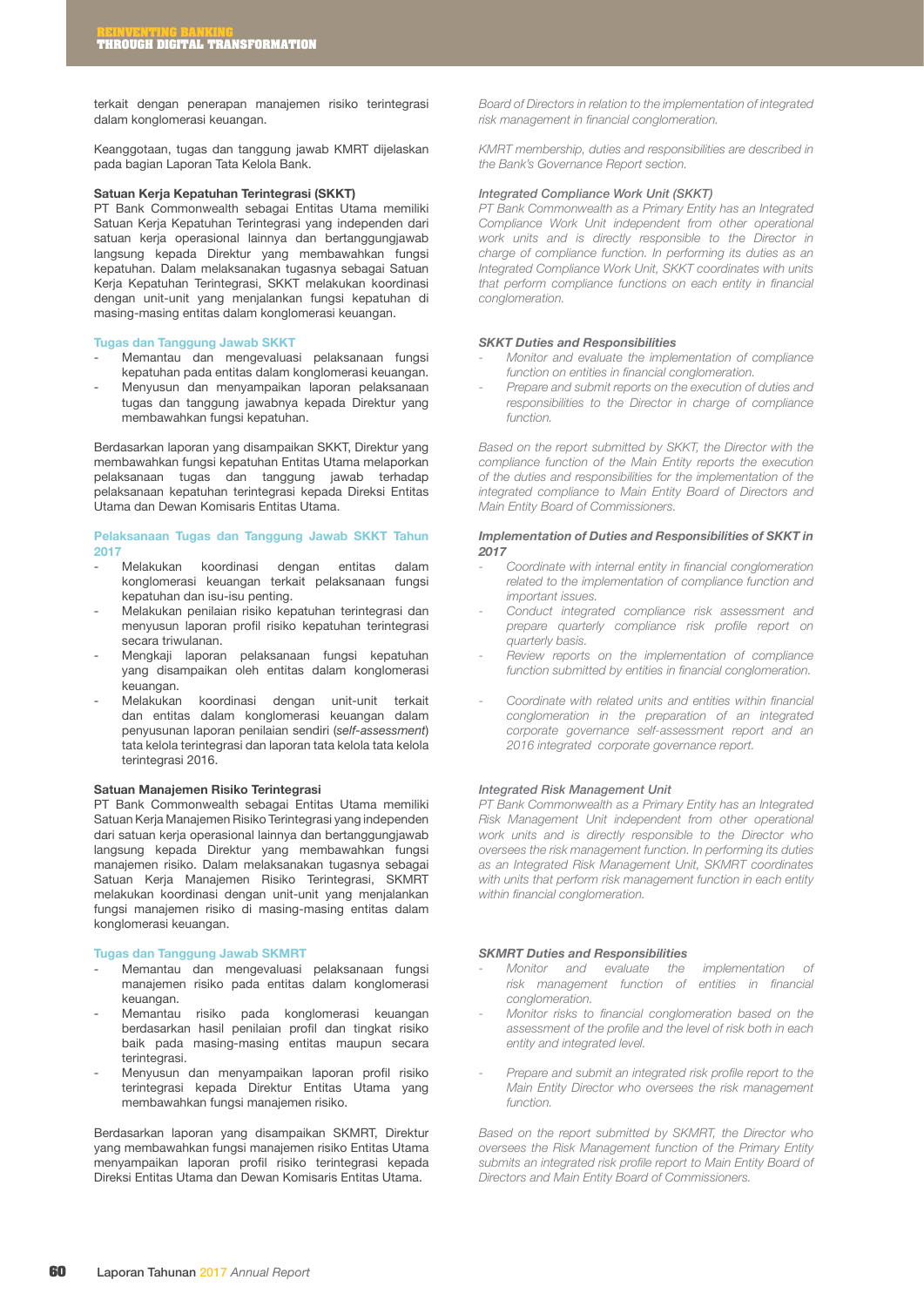#### **Pelaksanaan Tugas dan Tanggung Jawab SKMRT Tahun 2017**

- Melakukan koordinasi dengan entitas dalam konglomerasi keuangan terkait pelaksanaan fungsi manajemen risiko.
- Melakukan penilaian profil risiko dalam konglomerasi keuangan, tingkat risiko masing-masing risiko secara terintegrasi dan menyusun laporan profil risiko terintegrasi secara semesteran.
- Mengkaji laporan profil risiko yang disampaikan oleh entitas dalam konglomerasi keuangan.
- Memantau transaksi intra-grup dalam konglomerasi keuangan.

#### **Satuan Kerja Audit Terintegrasi (SKAIT)**

Pelaksanaan fungsi Satuan Kerja Audit Intern Terintegrasi (SKAIT) dirangkap oleh Satuan Kerja Audit Intern Bank Commonwealth yang merupakan satuan kerja yang independen. SKAIT telah melakukan pemantauan atas pelaksanaan audit dan temuan-temuan audit di Lembaga Jasa Keuangan (LJK) dalam Konglomerasi Keuangan dan melaporkan hasil pemantauannya kepada Komite Tata Kelola Terintegrasi.

#### **Pelaksanaan Tugas dan Tanggung Jawab SKAIT Tahun 2017**

- Melakukan koordinasi dengan Entitas Anggota/LJK secara berkala untuk mendapatkan informasi mengenai kemajuan pelaksanaan rencana audit, temuan-temuan utama, dan tindak lanjut rencana perbaikan atas hasil pemeriksaan.
- Mengadakan pertemuan dengan perwakilan dari LJK setiap triwulanan guna mendiskusikan hal-hal seperti perkembangan terakhir, temuan-temuan, topik terkini terkait dengan industri, dan lainnya.
- Melakukan audit di LJK baik secara individu atau melalui *joint audit*, bilamana diperlukan.

#### **VI. KEBIJAKAN TRANSAKSI INTRA-GRUP**

Risiko Transaksi Intra Grup merupakan salah satu risiko yang wajib dikelola dalam penerapan manajemen risiko terintegrasi. Risiko Transaksi Intra Grup adalah Risiko akibat ketergantungan suatu entitas baik secara langsung maupun tidak langsung terhadap entitas lainnya dalam satu Konglomerasi Keuangan dalam rangka pemenuhan kewajiban perjanjian tertulis maupun perjanjian tidak tertulis yang diikuti perpindahan dana dan/atau tidak diikuti perpindahan dana.

Transaksi Intra Grup dapat berupa transaksi finansial maupun non-finansial yang dilakukan antar perusahaan dalam satu Konglomerasi Keuangan. Dalam hal ini perusahaan yang dimaksud adalah PT Bank Commonwealth (PTBC), PT Commonwealth Life (PTCL) dan PT First State Investments Indonesia (FSII). Risiko Transaksi Intra Grup pada Konglomerasi Keuangan dapat timbul antara lain dari kepemilikan silang, *trading operations*, pengelolaan likuiditas jangka pendek, memberikan atau menerima jaminan (*guarantee*), pinjaman (*loan*) dan komitmen, eksposur kepada pemegang saham pengendali, pemberian jasa, pembelian atau penjualan aset, transfer risiko melalui re-asuransi, transaksi untuk memindahkan risiko pihak ketiga, serta menjadi agen penjual terhadap produk/jasa dari LJK lain kepada pihak ketiga.

Proses Manajemen Risiko Transaksi Intra Grup dimulai dengan mengidentifikasi komposisi transaksi intra grup dalam Konglomerasi Keuangan, dokumentasi dan kewajaran transaksi serta informasi lainnya. Selanjutnya, penilaian risiko transaksi intra grup dilakukan dengan mempertimbangkan kepatuhan transaksi intra grup yang dilakukan dengan prinsip-prinsip yang harus dipenuhi oleh setiap transaksi intra grup, risiko-risiko yang mungkin muncul dari transaksi

#### *Implementation of Duties and Responsibilities of SKMRT in 2017*

- *- Coordinate with internal entities in financial conglomeration about the implementation of risk management function.*
- *Conduct a risk profile assessment in the financial conglomeration, the risk level of each risk in an integrated manner and prepare an integrated risk profile report every semester.*
- *Review the risk profile report submitted by entities in financial conglomeration.*
- *Monitor intra-group transactions in financial conglomeration.*

#### *Integrated Audit Work Unit (SKAIT)*

*Implementation of the function of Integrated Audit WorkUnit (SKAIT) is conducted by Commonwealth Bank Internal Audit Unit, which is an independent working unit. SKAIT has conducted monitoring on audit implementation and audit findings at the Financial Services Institution (LJK) in Financial Conglomeration and reported its monitoring results to the Integrated Corporate Governance Committee.*

#### *Implementation of Duties and Responsibilities of SKAIT in 2017*

- *- Coordinate with Entity Members/LJK periodically to obtain information on the progress of the implementation of the audit plan, key findings and follow-up on improvement plan from the result of the examination.*
- *Hold meetings with representatives from LJK on quarterly basis to discuss topics such as recent development, findings, current topics related to industry, and more.*
- *Conduct an audit in LJK individually or through a joint audit, as necessary.*

#### *VI. Intra-Group Transaction Policy*

*Intra Group Transaction Risk is one of the risks that must be managed in the implementation of integrated risk management. Intra Group Transaction Risk is the Risk due to the dependency of an entity, directly or indirectly, to another entity in Financial Conglomeration in the context of fulfilling the written agreement as well as an unwritten agreement followed by the transfer of fund and/or not following the transfer of fund.*

*Intra Group transaction can either be financial or non-financial transactions conducted between companies in Financial Conglomeration. In this case the companies in question are PT Bank Commonwealth (PTBC), PT Commonwealth Life (PTCL) and PT First State Investments Indonesia (FSII). The risk of Intra Group Transaction on Financial Conglomeration may arise, among others, from cross-ownership, trading operation, shortterm liquidity management, delivering or accepting guarantees and commitment, exposure to controlling shareholders, providing services, buying or selling assets, risk transfer through reinsurance, transaction to move third party risk as well as being a selling agent of products/services from other LJKs to third parties.*

*The Intra Group Transaction Risk Management process begins by identifying the composition of intra group transaction in Financial Conglomeration, documentation and fairness of transaction as well as other information. Up next, intra group transaction risk assessment is conducted by taking into account the compliance of intra group transaction conducted with the principles that have to be met in any intra group transactions, risks that may arise from the transaction, possible impacts,*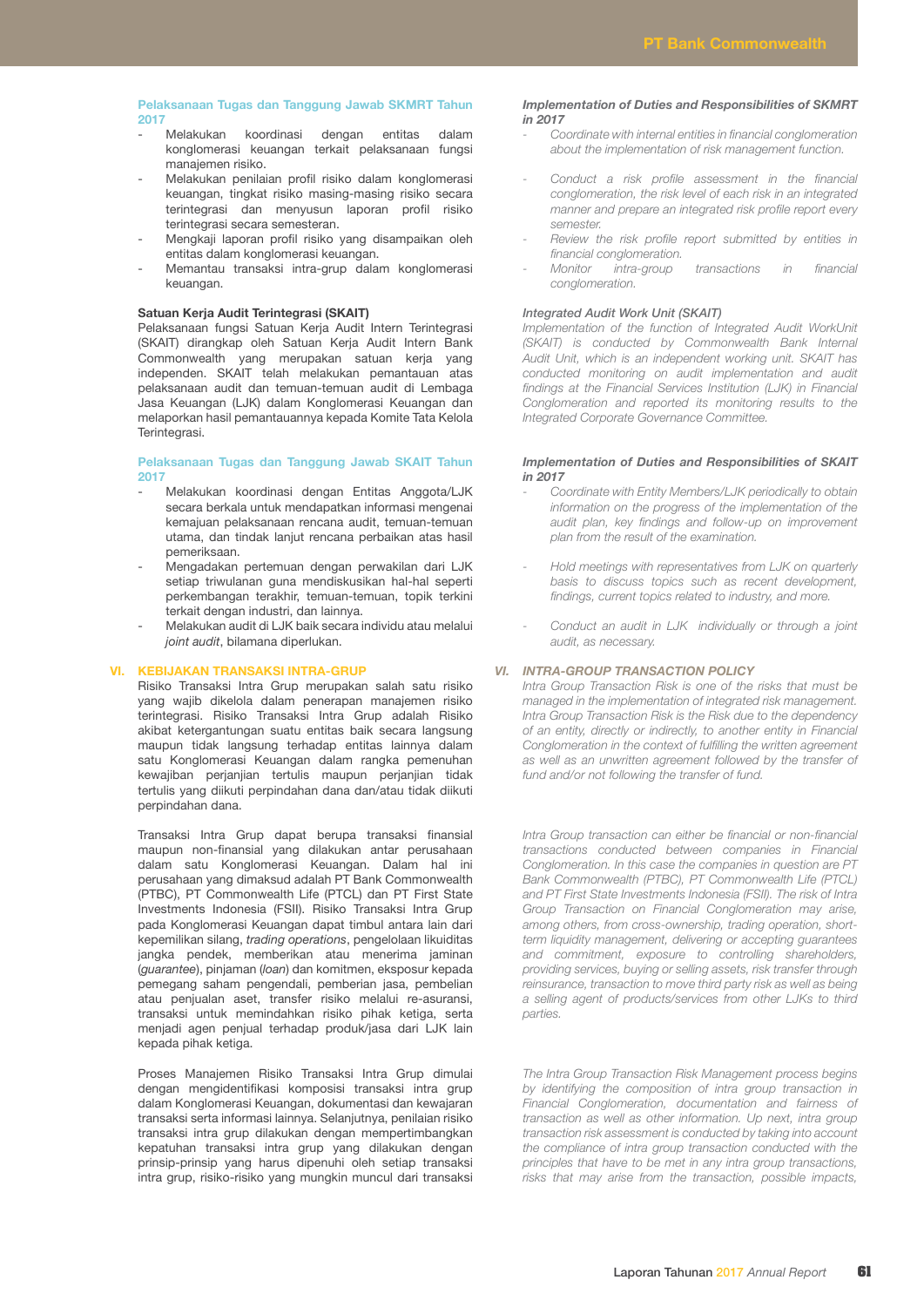tersebut, dampak yang mungkin terjadi, mitigasi yang telah atau akan dilakukan serta bagaimana *arm's length principle* dipatuhi untuk transaksi intra grup bersangkutan.

Setiap transaksi intra grup yang teridentifikasi, dilaporkan kepada Komite Manajemen Risiko Terintegrasi (*Integrated Risk Management Committee*) sesegera mungkin. Pelaporan dilakukan melalui Satuan Kerja Manajemen RisikoTerintegrasi (SKMRT) Entitas Utama. Seluruh transaksi intra grup yang aktif dipantau oleh Satuan Kerja Manajemen Risiko di masing-masing LJK. Apabila ditemukan indikasi ketidaksesuaian dengan prinsip-prinsip transaksi intra grup atau terdapat potensi risiko untuk anggota Konglomerasi Keuangan, dilaporkan ke SKMRT entitas utama. Transaksi intra grup dilaporkan kepada Regulator sebagai bagian dari Laporan Profil Risiko Terintegrasi.

*mitigation that has been or will be made and how the arm's length principle is adhered in related intra-group transactions.*

*Any identified intra-group transactions are reported to the Integrated Risk Management Committee as soon as possible. Reporting is done through the Main Entity Risk Management Work Unit (SKMRT). All active intra-group transactions are monitored by the Risk Management Unit in each LJK. If there is any indication of non-compliance with the principles of intragroup transactions or there is a potential risk to members of the Financial Conglomeration It then reported to the main entity SKMRT. Intra group transactions are reported to the Regulator as part of the Integrated Risk Profile Report LJK.*